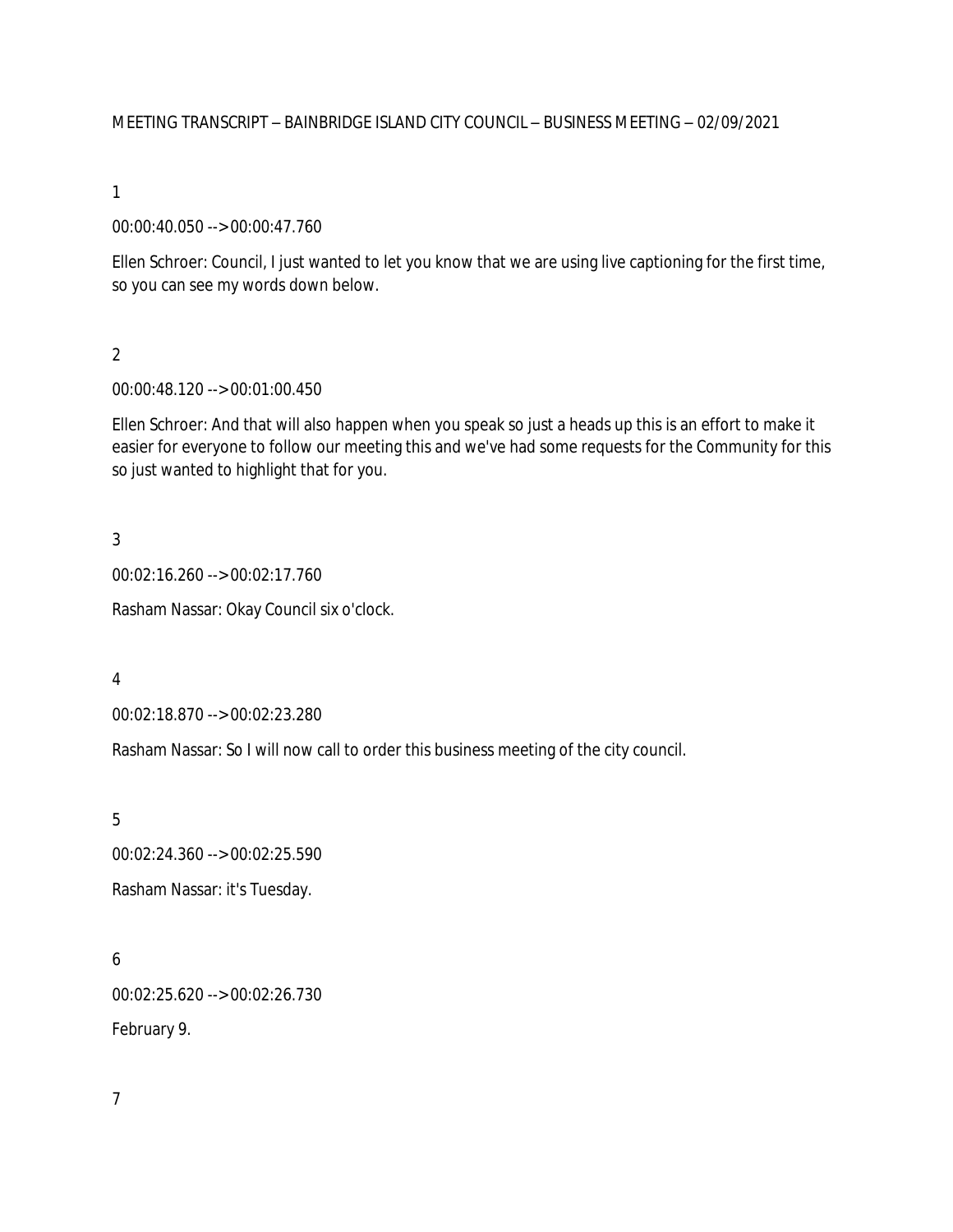00:02:28.800 --> 00:02:33.360

Rasham Nassar: All seven Council Members are present with us this evening, also with us tonight, or the city.

8

00:02:33.360 --> 00:02:36.570

Rasham Nassar: attorney and the interim city manager.

9

00:02:36.840 --> 00:02:37.980

Rasham Nassar: nice to see you both.

10

00:02:39.030 --> 00:02:45.630

Rasham Nassar: Hello as well, two members of the public that are joining us this evening in this room and those of you who are watching at home.

11

00:02:47.880 --> 00:02:51.030

Rasham Nassar: Our first order of business tonight is an executive session.

12

00:02:52.320 --> 00:03:02.520

Rasham Nassar: Pursuant to our CW 42.301101 I to discuss with legal counsel matters relating to litigation or potential litigation, to which the city.

13

00:03:03.090 --> 00:03:16.590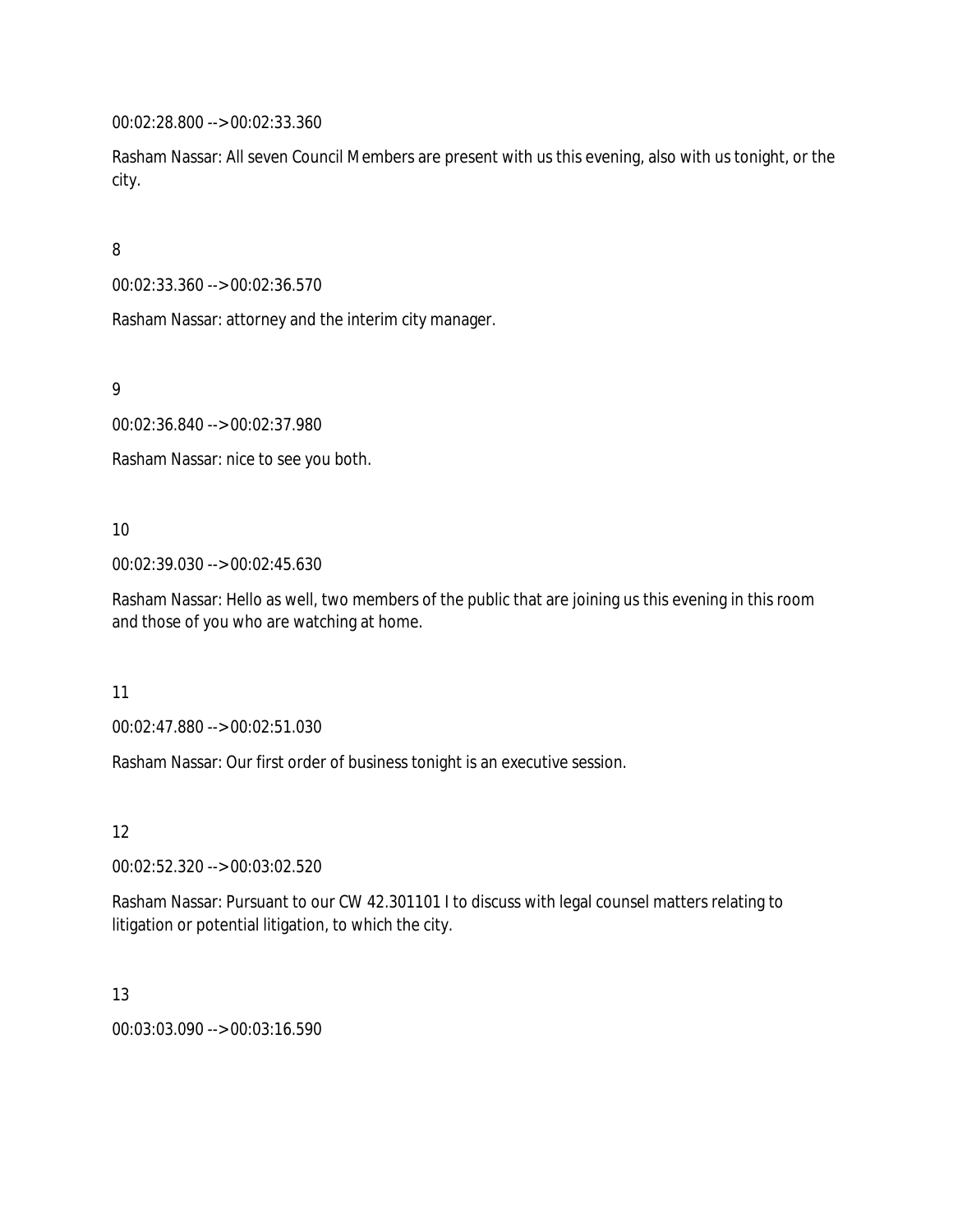Rasham Nassar: The governing body or remember acting in an official capacity is or is likely to become a party when public knowledge regarding the discussion is likely to result in an adverse legal or financial consequence to the Agency.

14

00:03:18.930 --> 00:03:32.310

Rasham Nassar: The time is six 1pm we expect to be in executive session for approximately 30 minutes, we will now recess this portion of the City Council meeting and head into executive session city attorney.

15

00:03:33.030 --> 00:03:38.970

Joe Levan: isn't Council, as usual, I will send you an email with the link to the executive session and we'll proceed from there.

16

00:36:08.370 --> 00:36:12.090

Christine Brown: Council has extended the executive session by 15 minutes.

17

00:47:38.580 --> 00:47:42.570

Christine Brown: Council has extended the executive session by an additional 10 minutes.

18

01:00:12.060 --> 01:00:16.050

Christine Brown: Council has extended the executive session by an additional 10 minutes.

19

01:09:03.360 --> 01:09:07.500

Christine Brown: Council has extended the executive session for an additional 10 minutes.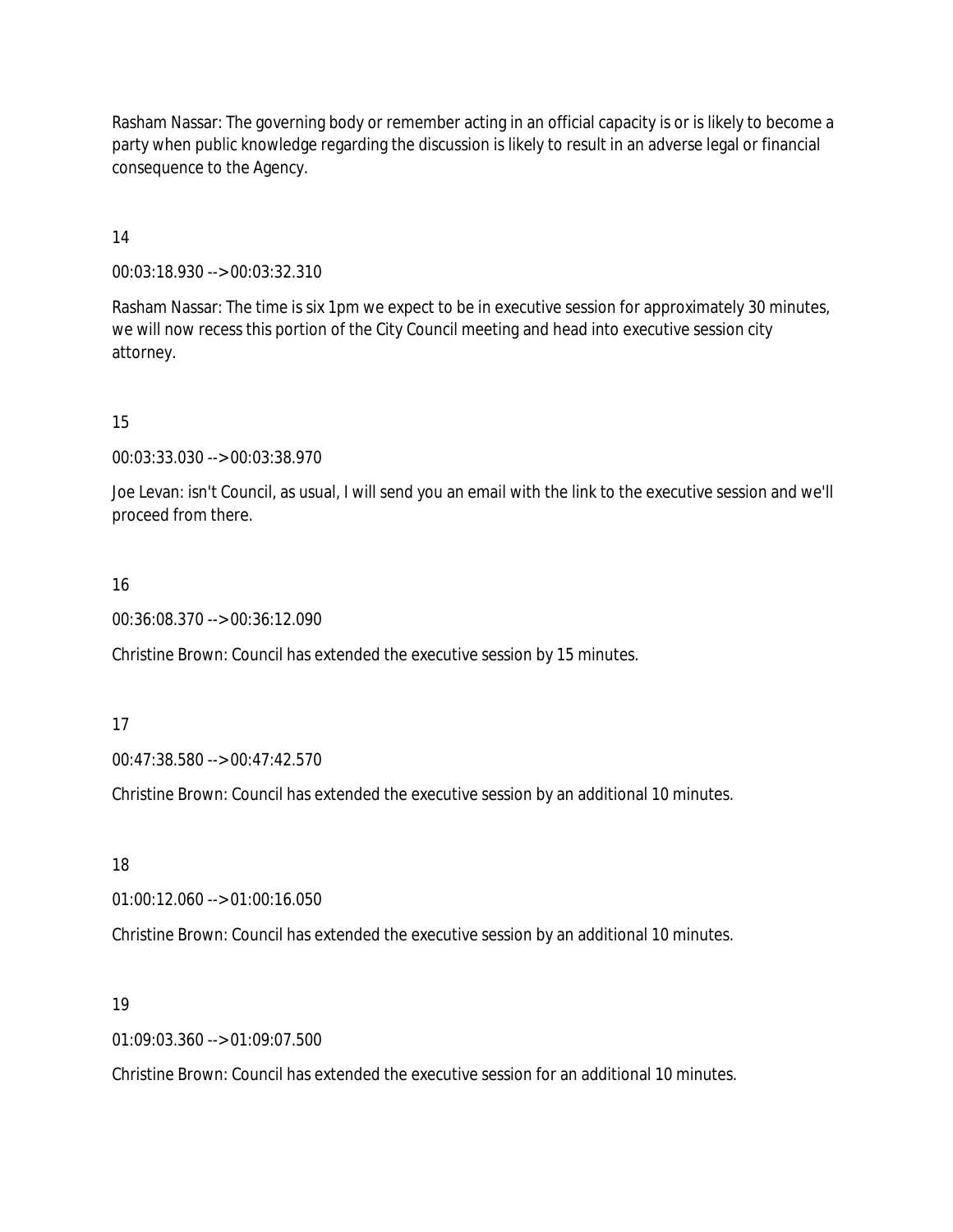01:19:58.560 --> 01:20:00.510

Rasham Nassar: we're missing one Council member, so I will.

### 21

01:20:01.560 --> 01:20:06.570

Rasham Nassar: reconvene as soon as councilmember pollock finds its way back into this zoom meeting.

22

01:20:14.010 --> 01:20:14.880 Rasham Nassar: If I could say.

# 23

01:20:19.890 --> 01:20:22.560

Rasham Nassar: There we go okay welcome back Council.

# 24

01:20:24.150 --> 01:20:32.250

Rasham Nassar: We will now reconvene the business meeting of the city council Council has returned from its executive session, the time is 718.

# 25

01:20:34.890 --> 01:20:45.720

Rasham Nassar: Our next Order of Business item three, on our agenda is a approval of our agenda Council Is there anyone that would like to propose modifications or changes to tonight's agenda.

26

01:20:50.370 --> 01:20:51.240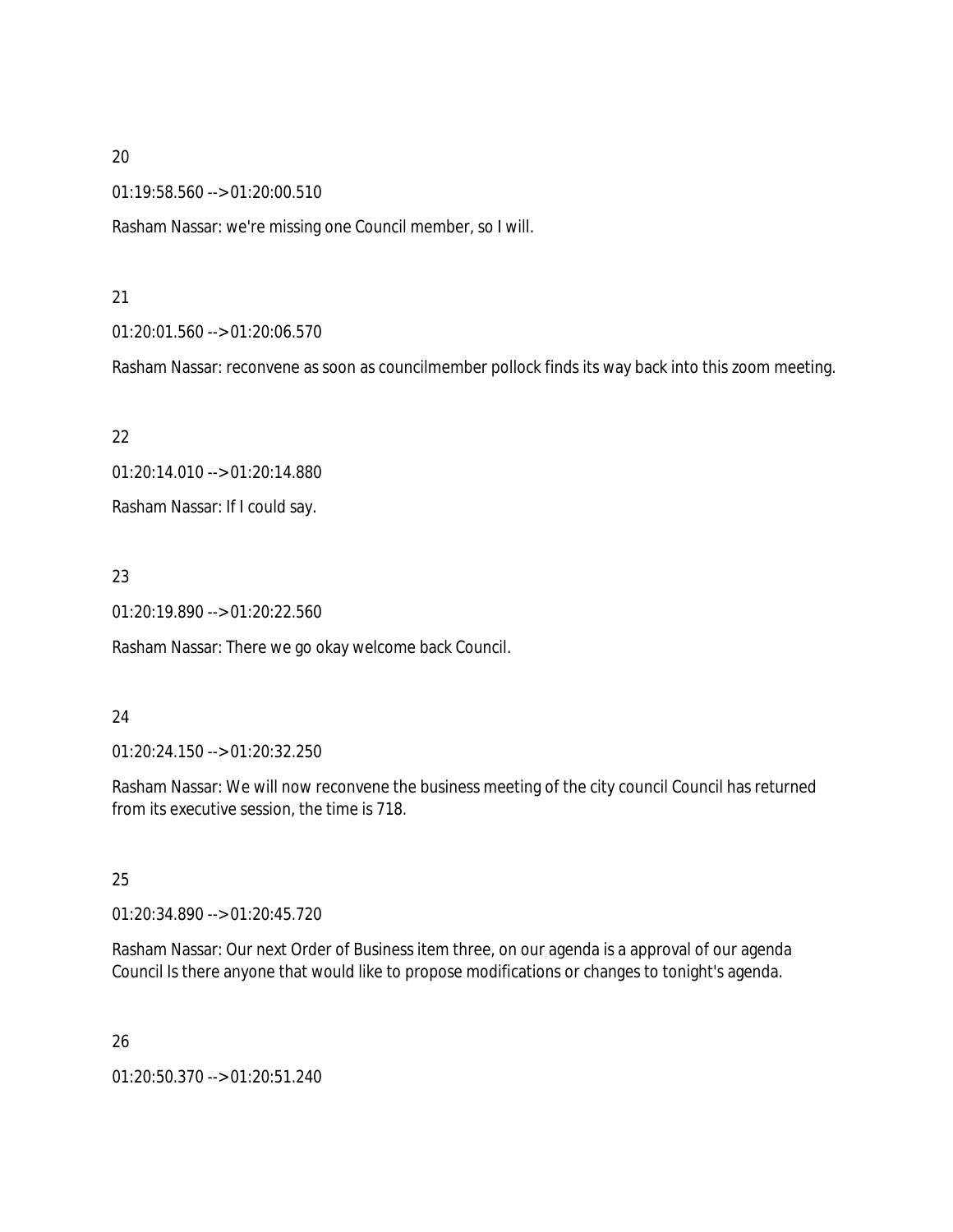See.

27

01:20:53.580 --> 01:20:55.200

Rasham Nassar: councilmember Schneider.

#### 28

01:20:57.240 --> 01:21:03.690

Leslie Schneider: Thank you, I would like to request that we pull an item from the agenda.

# 29

01:21:05.220 --> 01:21:06.030 Leslie Schneider: Under.

# 30

01:21:07.500 --> 01:21:08.790 Leslie Schneider: New business.

# 31

01:21:10.740 --> 01:21:11.970 Leslie Schneider: Item nine see.

# 32

01:21:13.680 --> 01:21:18.720

Leslie Schneider: To schedule the public hearing of an ordinance number 2021 dash oh three.

# 33

01:21:21.150 --> 01:21:24.120

Rasham Nassar: councillors requesting we pull councilmember car.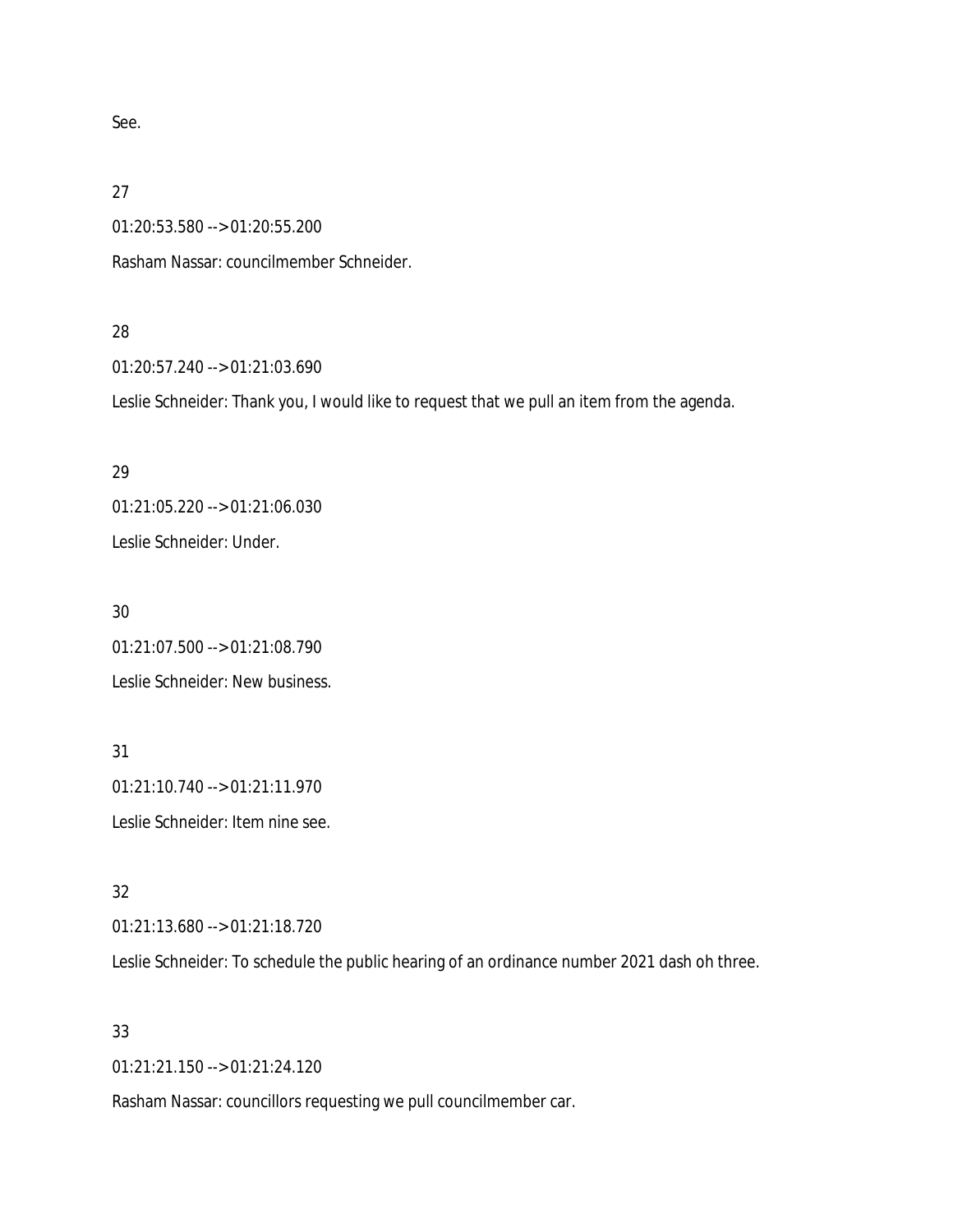01:21:25.800 --> 01:21:28.230

Christy Carr: I just a second in the motion okay.

### 35

01:21:37.230 --> 01:21:41.220

Rasham Nassar: Any additional modifications or changes proposed to tonight's agenda Council.

### 36

01:21:44.160 --> 01:21:48.270

Rasham Nassar: So I have one, I would like to propose that we pull item.

# 37

01:21:51.450 --> 01:21:58.200

Rasham Nassar: Eight be from tonight's agenda appears under unfinished business the agenda title is revisions to the governance manual.

# 38

01:22:00.900 --> 01:22:01.290

Rasham Nassar: and

# 39

01:22:02.520 --> 01:22:02.910

Rasham Nassar: Okay.

# 40

01:22:06.480 --> 01:22:15.240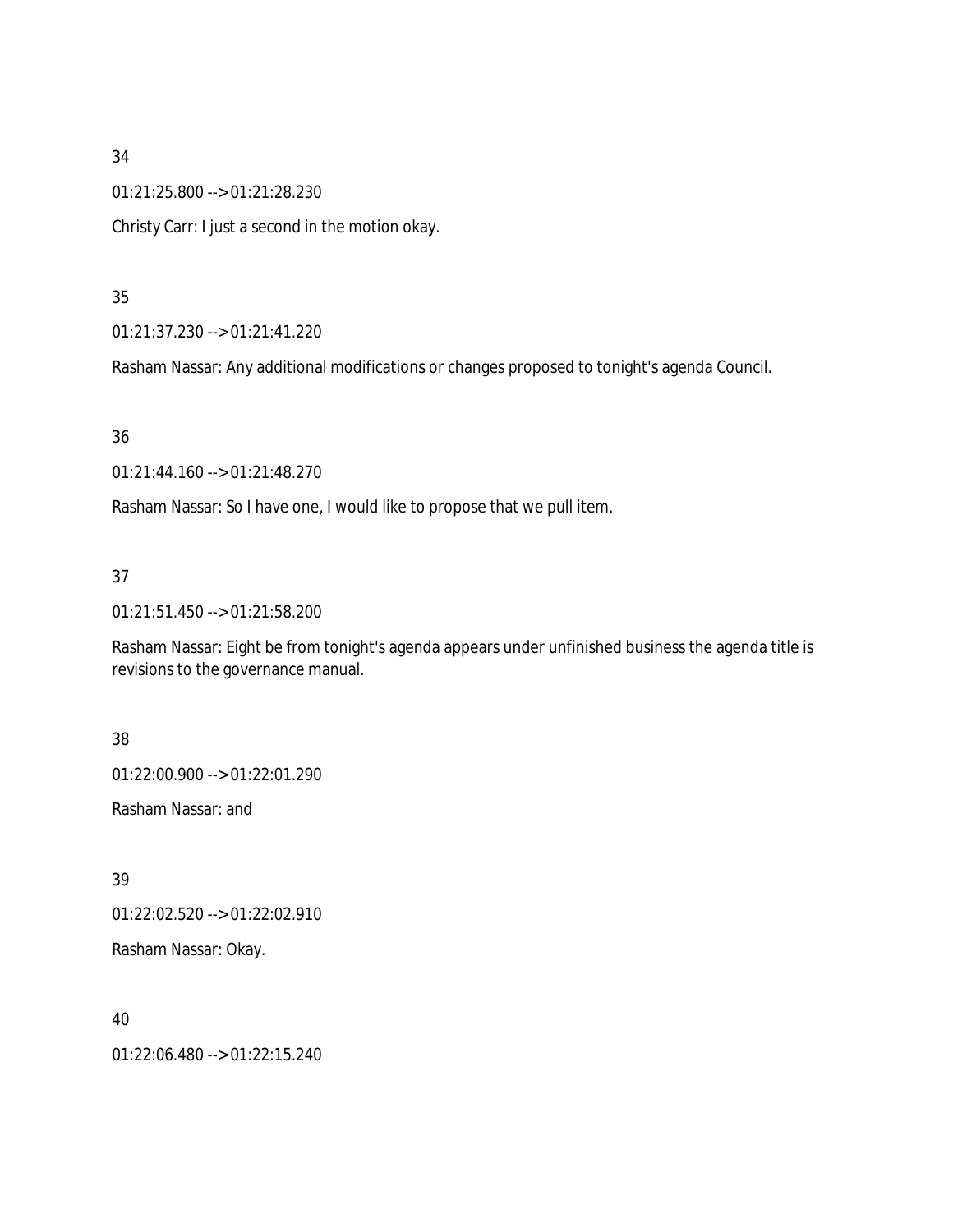Rasham Nassar: So modifications are that item eight be has been requested to be pulled an item nine see as well requested to be pulled from tonight's agenda.

41

01:22:16.560 --> 01:22:22.350

Rasham Nassar: Do I have a motion on the floor to approve the agenda as modified councilmember pollock.

42

01:22:22.740 --> 01:22:25.740

Michael Pollock: On Dr Oz modified.

43

01:22:26.760 --> 01:22:29.520

Rasham Nassar: Council member deep second that motion any further discussion.

44

01:22:30.870 --> 01:22:35.010

Rasham Nassar: All those in favor please say Aye Aye Aye any opposed.

45

01:22:35.640 --> 01:22:37.140

Rasham Nassar: That motion passes unanimously.

46

01:22:38.850 --> 01:22:39.930

Rasham Nassar: Moving on.

47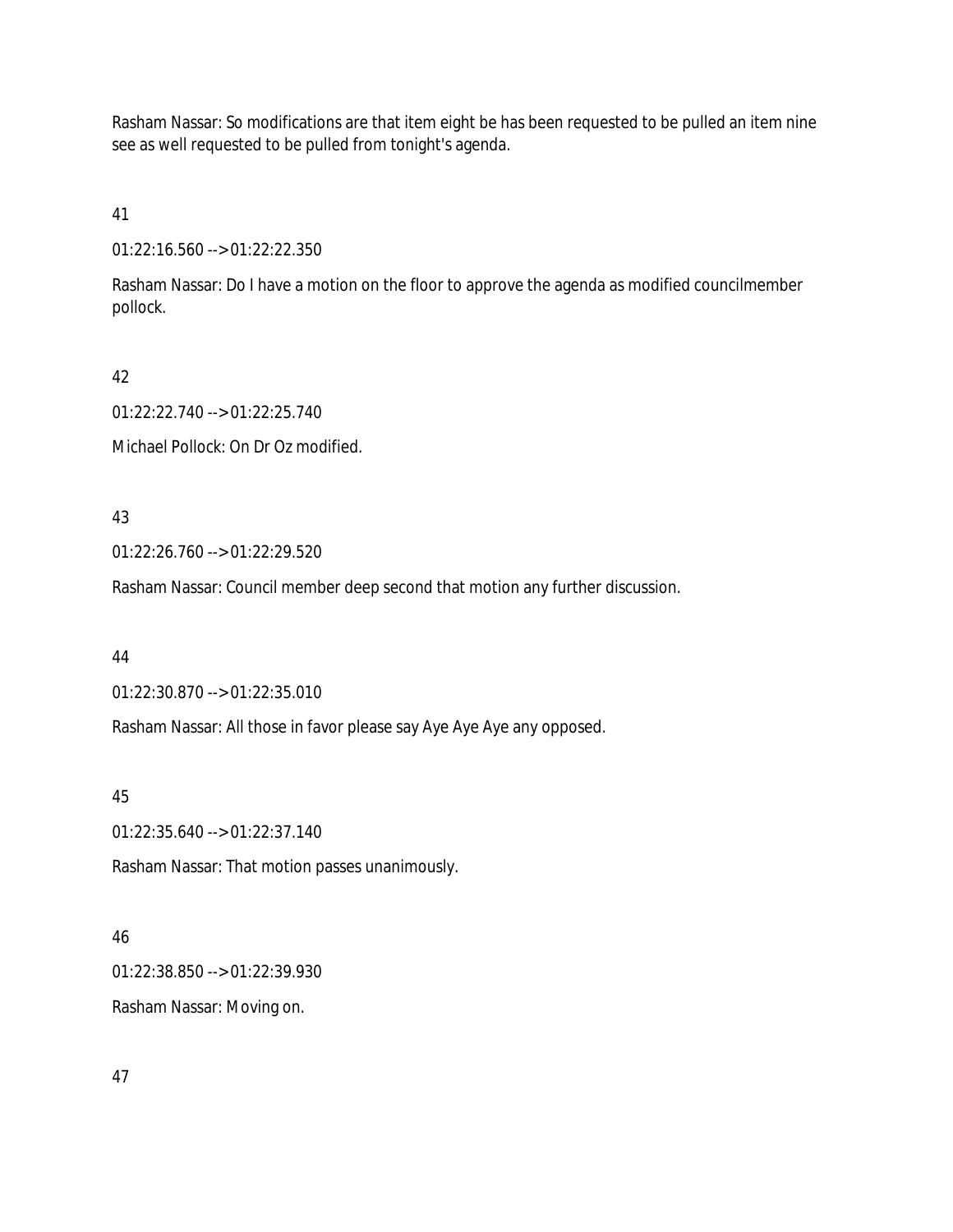01:22:41.490 --> 01:22:45.960

Rasham Nassar: conflict of interest disclosure do any Council members have any conflicts of interest to disclose tonight.

48

01:22:49.590 --> 01:22:54.660

Rasham Nassar: Seeing none We will now move on to item for in our agenda, which is public comment.

49

01:22:57.030 --> 01:23:10.260

Rasham Nassar: members of the public who wish to comment, please use the raise hand feature function on zoom you can locate that by clicking on the participants panel at the bottom of your screen it's a little blue hand will appear.

50

01:23:11.280 --> 01:23:12.930

Rasham Nassar: and see any.

51

01:23:16.410 --> 01:23:29.400

Rasham Nassar: The city clerk will then call you over into the room once you join the Council and the panelists screen feel free to unmute state your name and the street you live on and begin your public comment period, you have three minutes to state your comments.

52

01:23:30.510 --> 01:23:33.390

Rasham Nassar: city clerk I think we can go ahead and begin with public comment.

53

01:23:41.790 --> 01:23:46.020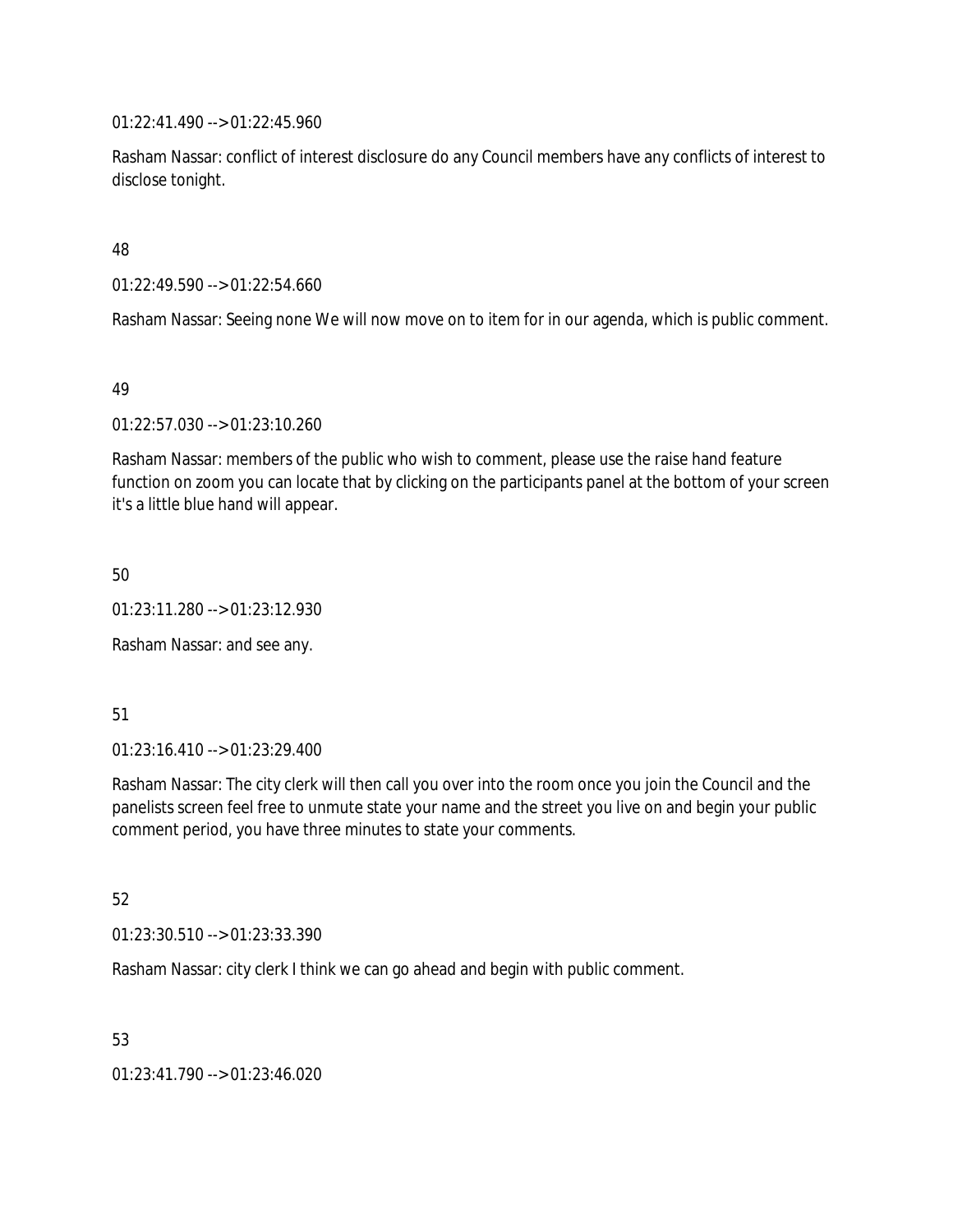Rasham Nassar: Mr Peltier welcome when you're ready to comment, please unmute and begin.

### 54

01:23:46.380 --> 01:23:58.410

Ron Peltier: Thank you hear me all right, yes Okay, good evening Council Rockwell tear valley road tonight we'll be talking about the Harrison building purchase for a new police and courts facility.

# 55

01:23:58.920 --> 01:24:07.680

Ron Peltier: you'll be talking about it because citizens have alerted you to what they believe was an overspending of approximately \$5 million, so the Harrison medical facility.

# 56

 $01:24:08.610 \rightarrow 01:24:18.270$ 

Ron Peltier: I understand that a natural reaction would be to cite the amount of time and energy that went into the decision to purchase the Harrison property for \$9 million and not want to further delay the project.

# 57

01:24:19.140 --> 01:24:30.960

Ron Peltier: That argument, though doesn't help relieve the concern a growing number of islanders have over what respected real estate experts agree was a squandering of \$5 million through a flawed decision making process.

# 58

01:24:31.710 --> 01:24:42.300

Ron Peltier: Recent citizen surveys show that trust in our city government hovers around 30% the gross overspending on a Harrison medical facility only feeds into that mistrust.

# 59

01:24:43.020 --> 01:24:50.040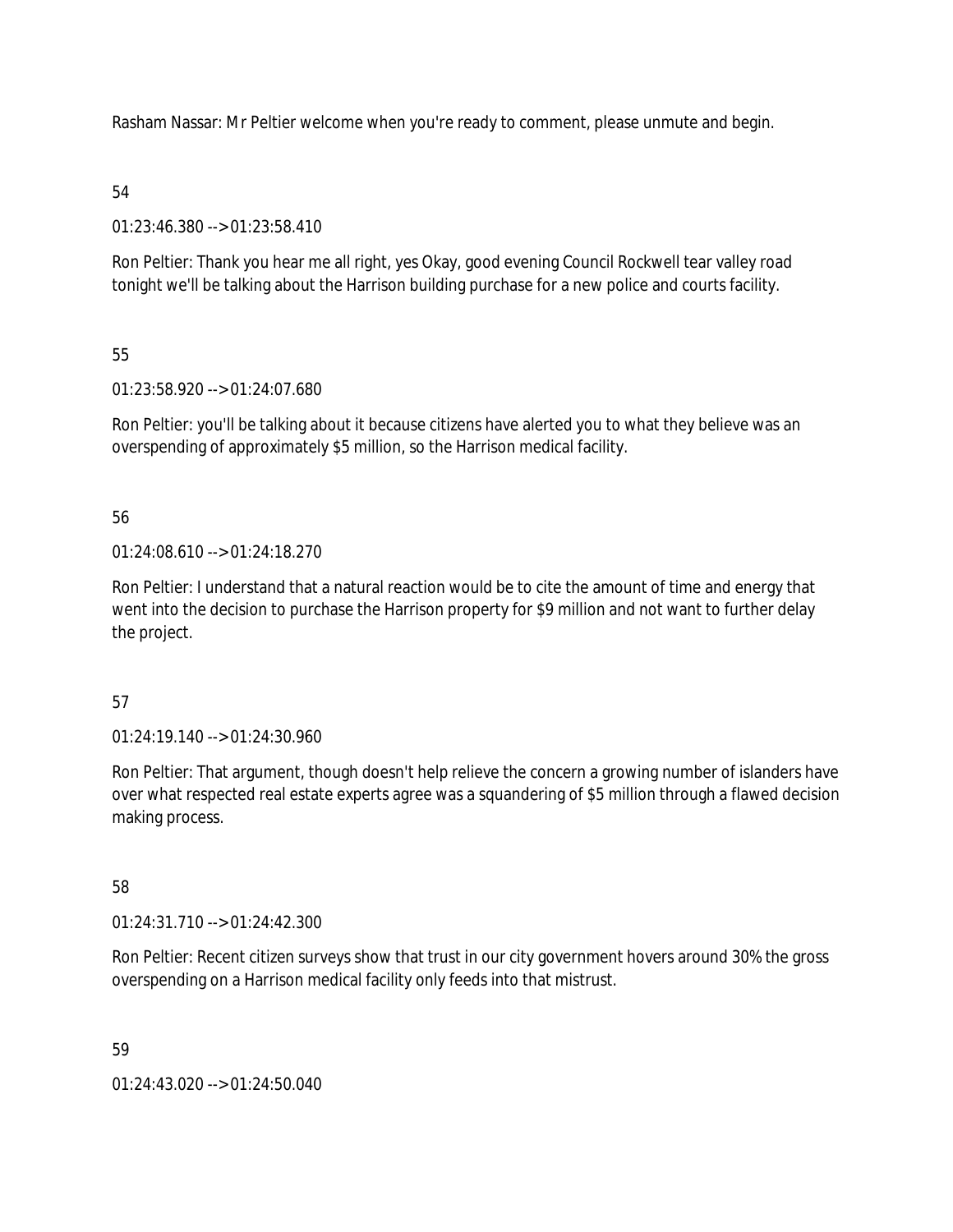Ron Peltier: To help restore some of that trust you need to put the police and court project on hold and proceed to do a couple of things.

# 60

01:24:50.340 --> 01:25:00.780

Ron Peltier: First, launch an independent in the best investigation into why the City Council agreed to pay \$5 million over harrison's value to the city it didn't just happen.

# 61

01:25:01.230 --> 01:25:08.670

Ron Peltier: There are reasons, and they need to be made public second determine whether there are avenues for recovering some of the squandered \$5 million.

# 62

01:25:09.240 --> 01:25:19.410

Ron Peltier: What I believe would be ill advised to sweep this glaring lack of fiduciary responsibility under the rug we're talking about \$5 million.

# 63

01:25:20.100 --> 01:25:29.250

Ron Peltier: We all need to learn from the mistakes that led to this outcome to do that we need to take the time for all of us to know exactly what happened, thank you.

64

01:25:31.200 --> 01:25:31.710

Rasham Nassar: Thank you.

65

01:25:33.240 --> 01:25:38.160

Rasham Nassar: Mr haugen when you're ready go ahead and unmute and begin your public comment.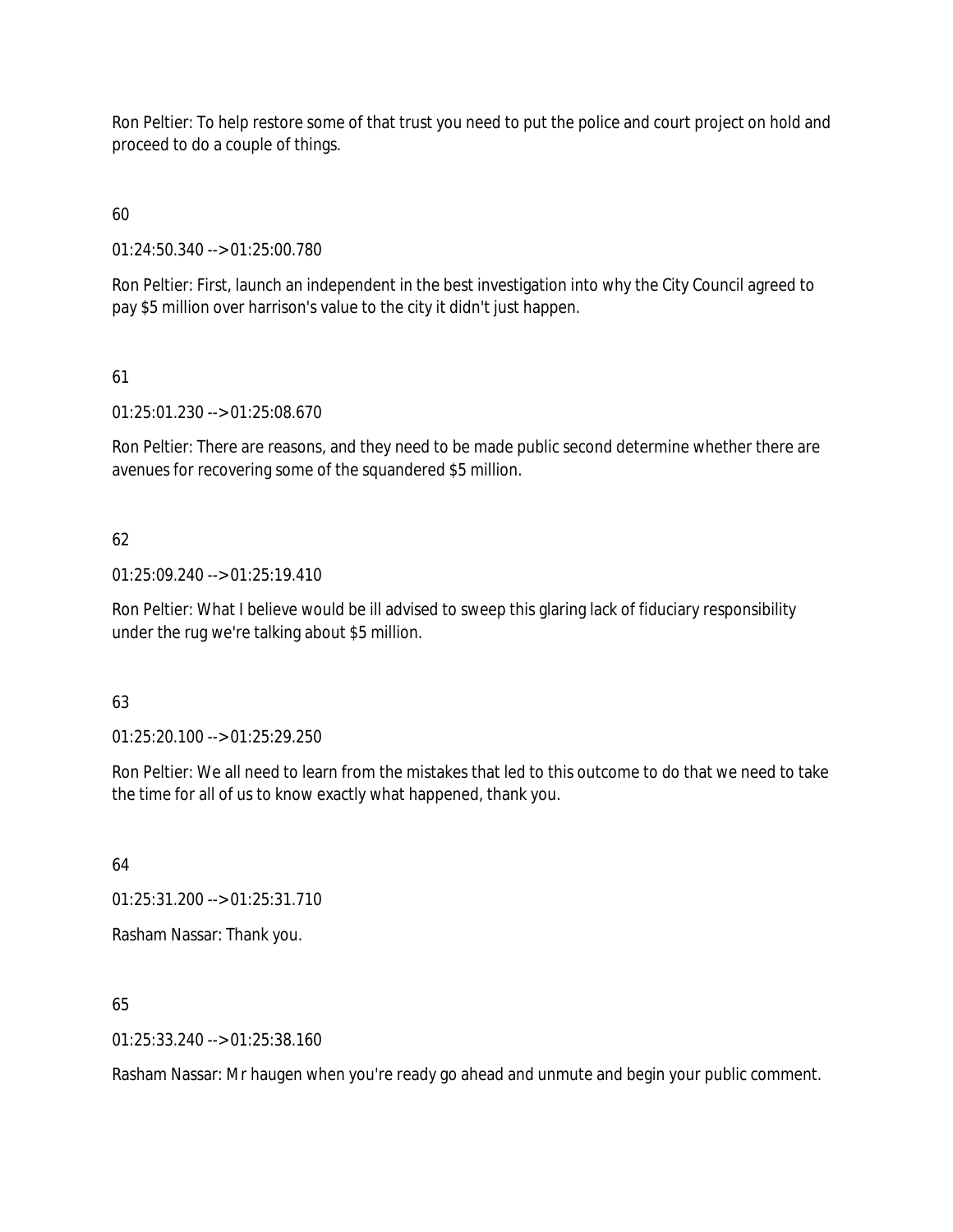01:25:40.170 --> 01:25:44.100

Dick Haugan: Great to cow good, good evening, can you hear me Okay, yes okay thanks.

67

01:25:45.120 --> 01:25:55.530

Dick Haugan: Good evening my comments are related also to the purchase of the Harrison building and the police station project your primary responsibility is to the people.

68

01:25:56.430 --> 01:26:04.260

Dick Haugan: People have expressed valid concerns about the extreme high cost of the police station project your responses will be on the record.

69

01:26:05.730 --> 01:26:12.090

Dick Haugan: A primary concern is the massive massive an unnecessary overpayment for the Harrison building.

70

01:26:12.900 --> 01:26:25.830

Dick Haugan: The city manager disagreed stating that amount was proper, but it certainly was not public record show the city paid roughly \$9 million for a building which is only worth \$3 million for its intended us.

71

01:26:26.520 --> 01:26:38.130

Dick Haugan: To compound the city secured an \$8 million bond not actually approved by the public, the building lost more than half of its value the day it was purchased.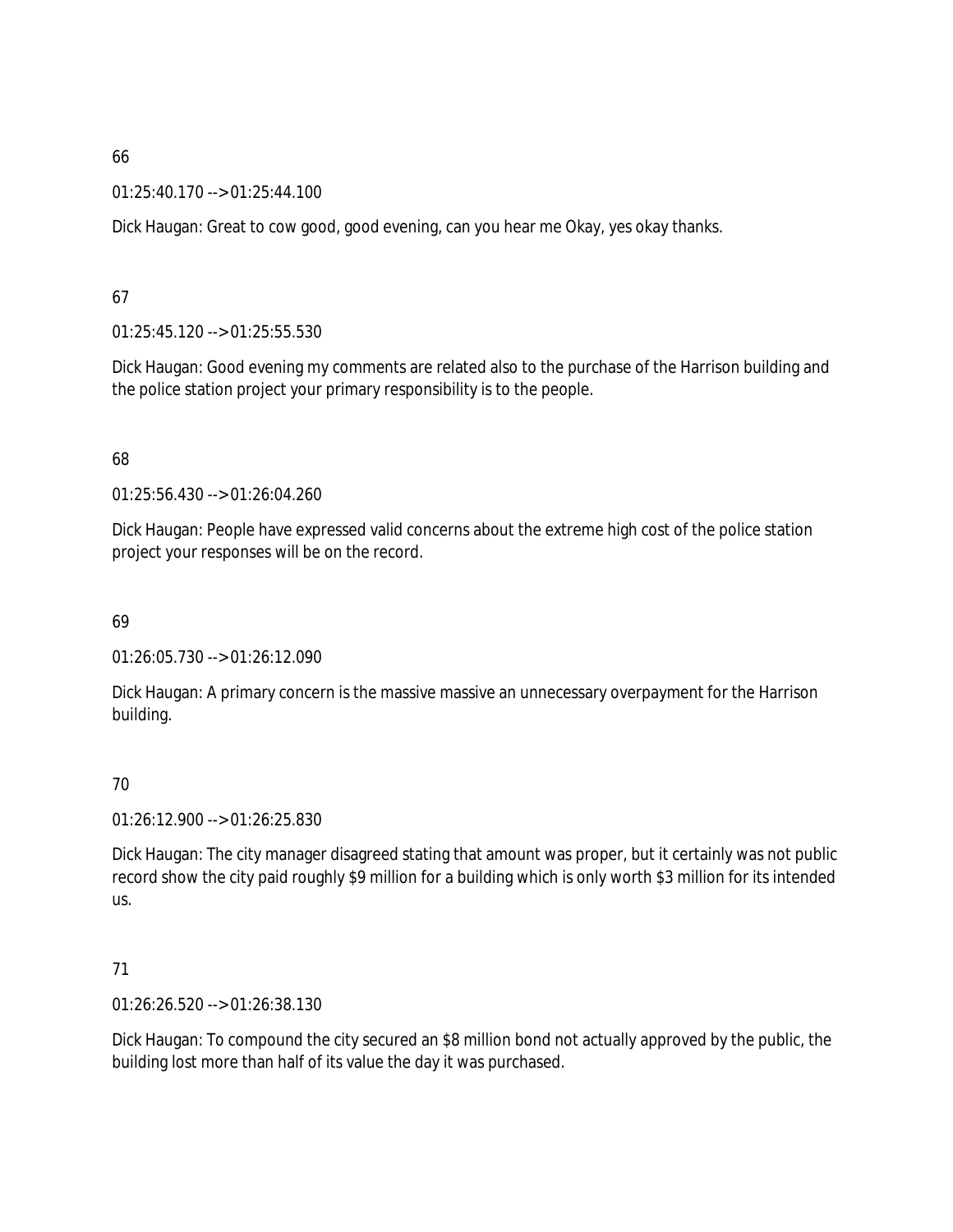01:26:38.790 --> 01:26:52.560

Dick Haugan: That has poor management and poor judgment and extremely poor fiscal judging, it is wrong simply wrong wrong and Council needs to address the issue.

# 73

01:26:53.400 --> 01:27:02.730

Dick Haugan: listen to the experts who have weighed in evaluate the financial analysis presented by people who know what's going on and what they're doing.

# 74

01:27:03.480 --> 01:27:10.710

Dick Haugan: Be skeptical of those who have no expertise and construction, it is not your money being wasted it's our money.

# 75

01:27:11.520 --> 01:27:31.650

Dick Haugan: Under Washington law, you have a fully enforceable legal responsibility as custodians of public funds don't take it lightly, and it is not only the Harrison appraisals that issue, it is the lack of fine finite deliverables throwing good money after bad is not a good solution.

# 76

01:27:32.700 --> 01:27:51.660

Dick Haugan: It is likely financials will become much worse because city staff simply rip \$15 million out of the budget to get to an artificial \$20 million project costs some significant overruns or eminent don't be looking at a mirror a year from now, and asking what went wrong.

# 77

01:27:52.800 --> 01:28:09.450

Dick Haugan: You owe it to the people put it on the table, do not minimize the scope do it right and get to the bottom of this whole ill fated project do not attempt to sweep this under the carpet when you have a chance to make it better, thank you.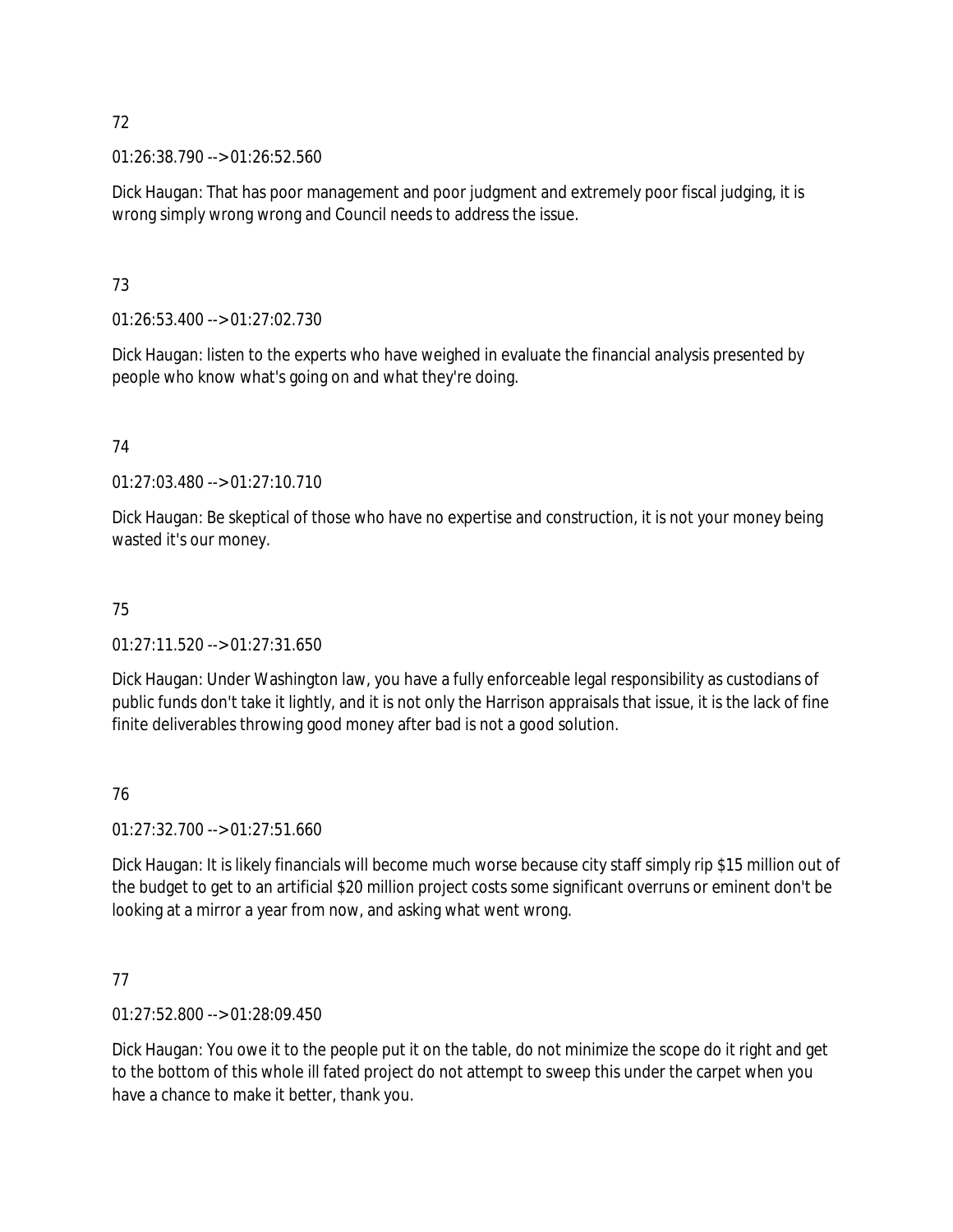01:28:11.130 --> 01:28:11.700

Rasham Nassar: Thank you.

### 79

01:28:14.160 --> 01:28:18.630

Rasham Nassar: salad Rosalia your next when you're ready unmute and begin your public woman.

### 80

01:28:19.770 --> 01:28:31.260

Sal DeRosalia: Well, my name is sal Rosalia and I am walking down Madison avenue I also live on Madison avenue, and thank you for pronouncing my name completely right and I really mean that Thank you that's meaningful the bass.

# 81

01:28:32.370 --> 01:28:40.470

Sal DeRosalia: Sound Rosalia I live on Madison avenue I don't have as much doom and gloom as the people before me, what I would say is, as we were voting for the police station.

# 82

01:28:41.100 --> 01:28:57.030

Sal DeRosalia: I did think it was it was a little bit overpriced, but I think that that's sometimes the cost of doing business and i'm not trying to write this whole thing away by saying that, but I certainly think that's that's part of the issue here The other thing is I just don't hear a ton about.

# 83

01:28:58.170 --> 01:29:08.820

Sal DeRosalia: movement or or real things happening about race equity on the city level, and so I just want to take some time and and ask people to personally like there's things like YouTube.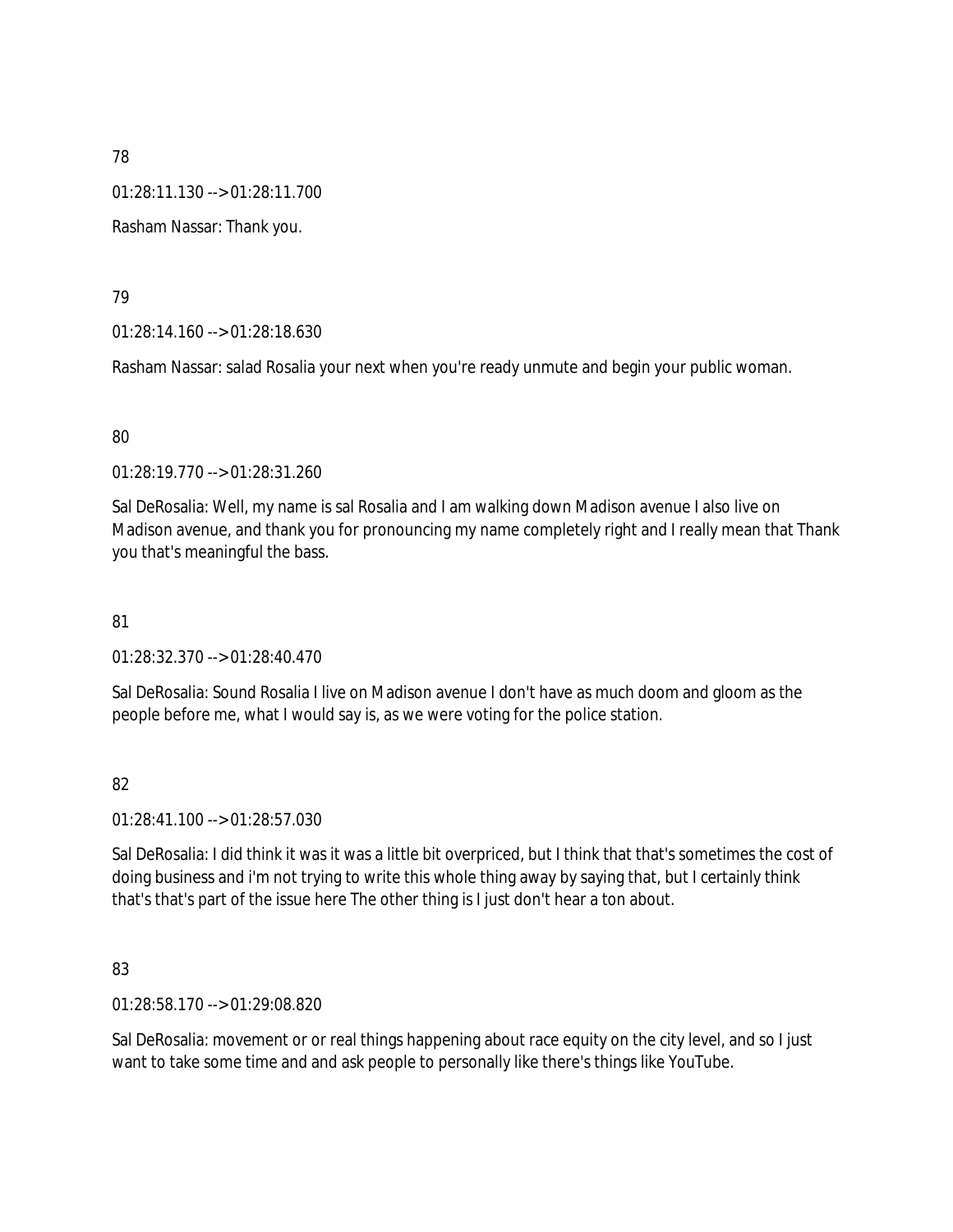01:29:09.810 --> 01:29:16.770

Sal DeRosalia: there's places called the people Institute, you can contact them you don't have to wait for other people to contact them for you to like come up with answers.

# 85

 $01:29:17.400 \rightarrow 01:29:25.650$ 

Sal DeRosalia: that's usually takes much longer, and I would ask that you guys go there and you let ladies go there every Tuesday and you make decisions for the city.

# 86

01:29:26.070 --> 01:29:34.320

Sal DeRosalia: And I would really ask that you don't wait to get training to put an equity lens on things that you are continually trying to self educate yourself.

# 87

01:29:34.920 --> 01:29:43.440

Sal DeRosalia: or trying to be an advocate for forgetting the city of bainbridge island through this through training somehow someway I just think that the level.

# 88

01:29:44.400 --> 01:29:54.960

Sal DeRosalia: yeah we really and then we're gonna wait until something happens to get training is staggering and and and I really would love for people to pay attention to that because it matters to me.

# 89

01:29:55.500 --> 01:30:02.580

Sal DeRosalia: It matters to people who look like me matters to people who don't look like me, but it matters to your residence like your citizens on paper.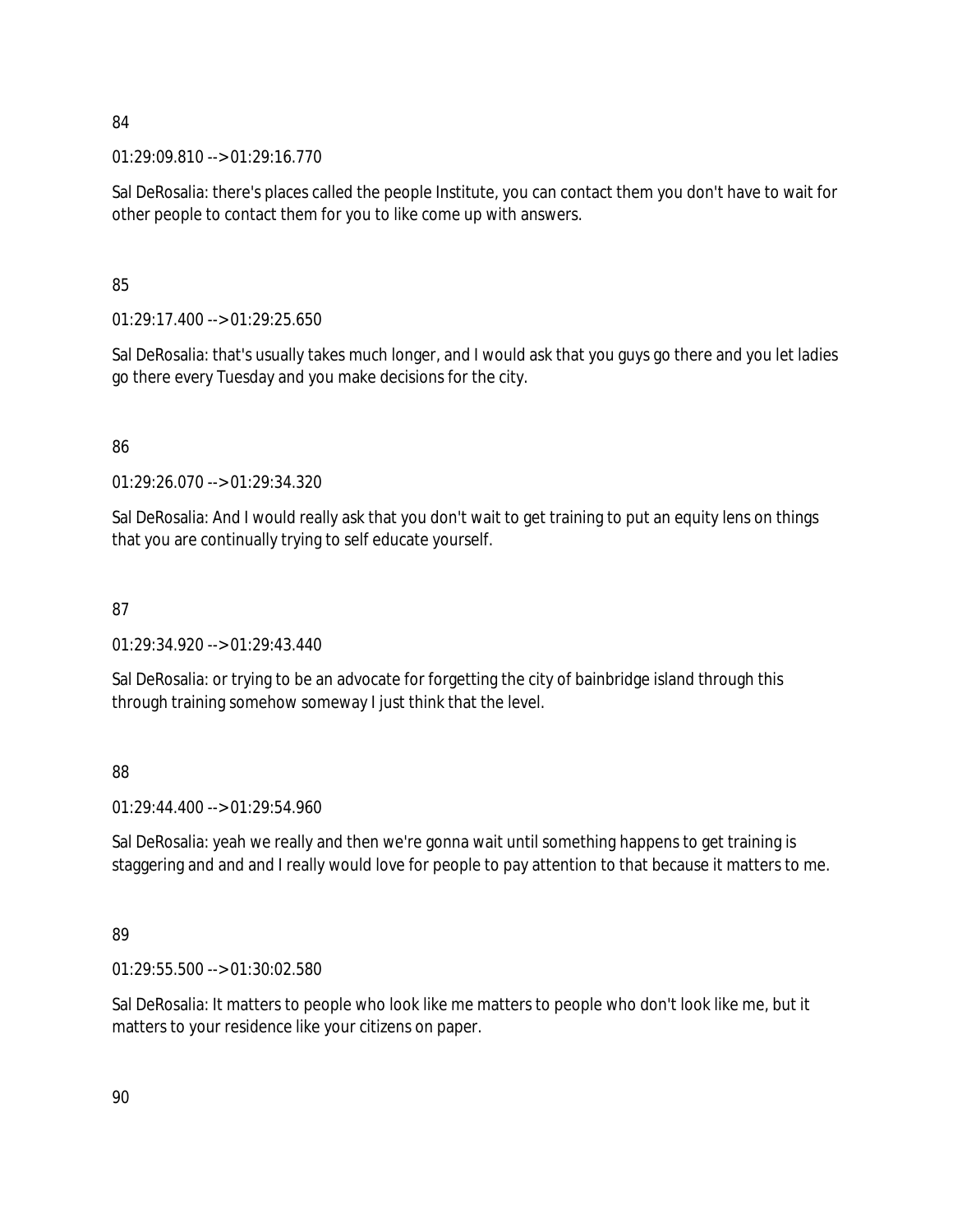01:30:03.360 --> 01:30:11.040

Sal DeRosalia: So I would really ask you all to kind of put your time and effort and your money where your mouth is, if you have to pay for that training yourself go do it.

### 91

01:30:11.580 --> 01:30:17.280

Sal DeRosalia: But there's like anti racism training, you can Google that I know people read like you know white fragility and things like that, but.

# 92

01:30:17.580 --> 01:30:23.220

Sal DeRosalia: You actually have to like be in these seminars and you actually have to be trained by people who have been trained to train you.

# 93

01:30:23.790 --> 01:30:29.640

Sal DeRosalia: You can't like self interpret a book, because that leads to like writing weird emails and doing weird stuff so.

#### 94

01:30:30.150 --> 01:30:38.850

Sal DeRosalia: Again, I would just ask that you guys take race equity as a real issue and not just kind of like a virtue signal one and you start to really self educate and do some work there, so thank you.

# 95

01:30:40.050 --> 01:30:41.160

Rasham Nassar: Thank you very much.

# 96

01:30:42.600 --> 01:30:44.730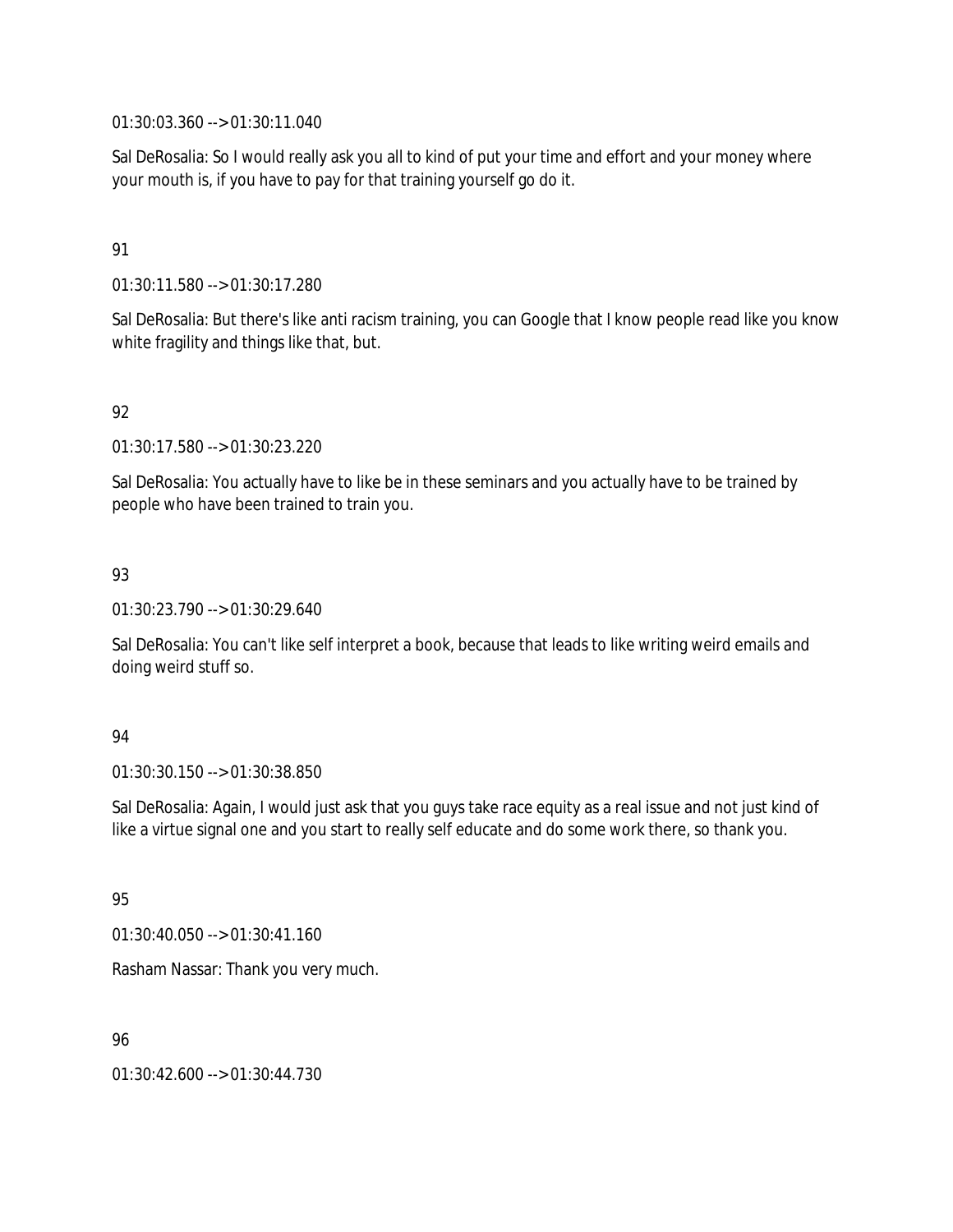Rasham Nassar: Any other members of the public, which to comment this evening.

# 97

01:30:45.840 --> 01:30:52.950

Rasham Nassar: Fred and we'll see my apologies for if I mispronounced your name and when you're ready unmute and begin your public comment.

# 98

01:30:55.260 --> 01:31:03.750

Fred Whittlesey: That was very close Thank you counsel Vanessa my comments, a little offbeat but it's like something I would like the City Council to think about.

# 99

01:31:04.200 --> 01:31:17.730

Fred Whittlesey: In full disclosure i'm currently on the salary Commission of the city, so I will be one voice actually determining some of your pay but I don't view my comments tonight as influencing that in any respect.

# 100

01:31:19.140 --> 01:31:30.180

Fred Whittlesey: I understand that the city bainbridge island and the bainbridge island school district are two completely distinct entities legally in some respects culturally.

# 101

01:31:31.410 --> 01:31:42.690

Fred Whittlesey: Just tonight the district announced again another delay in opening the high school and we all know what has been going on with the openings and closings and the delays.

102

01:31:43.170 --> 01:31:52.860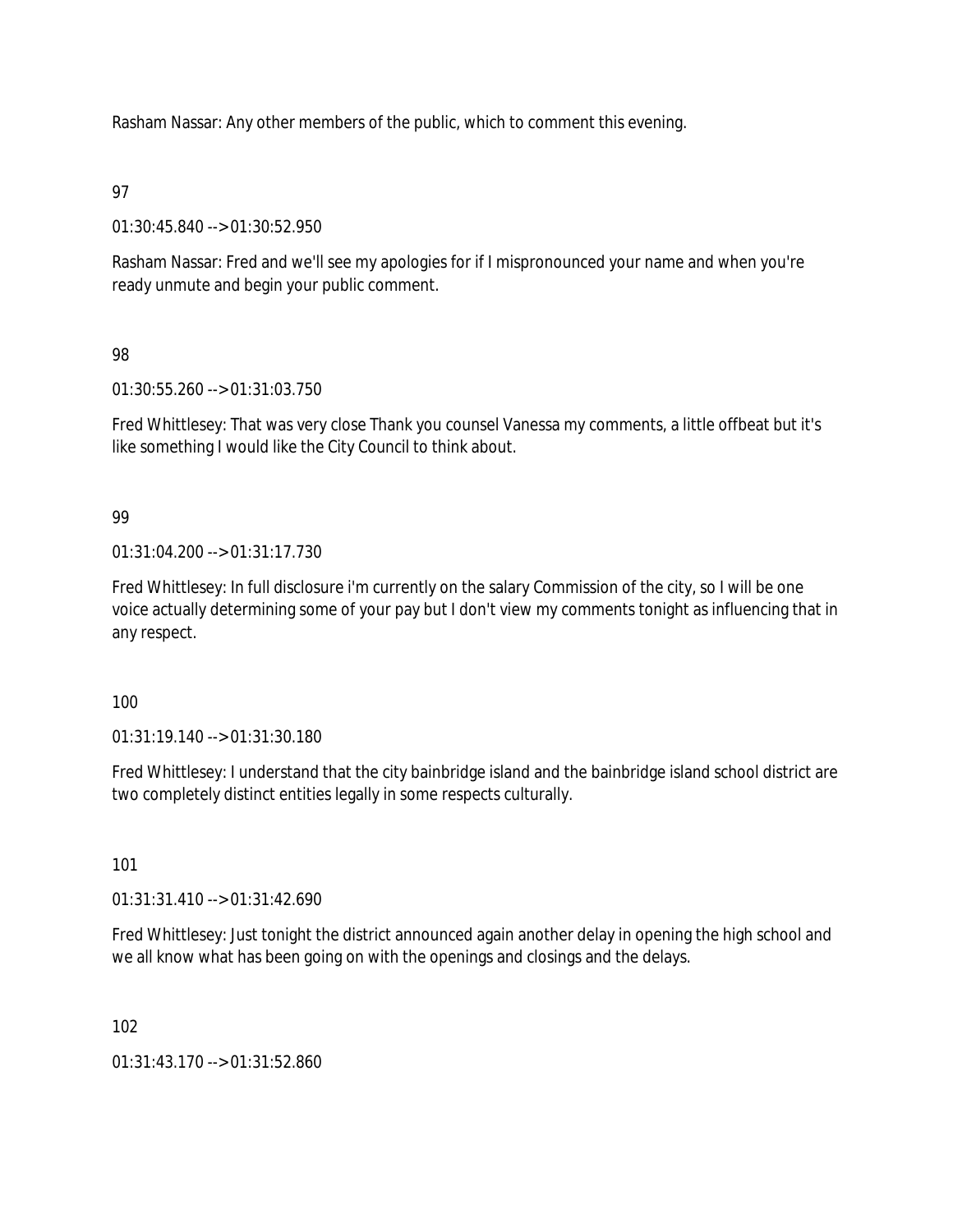Fred Whittlesey: is causing massive damage to thousands of kids and thousands of families and I understand that you have no governance.

103

01:31:53.520 --> 01:32:07.560

Fred Whittlesey: authority or responsibility for the school districts actions, but you do have governance authority and responsibility for is the health and well being of kids and families on the island.

104

01:32:08.220 --> 01:32:20.940

Fred Whittlesey: So what i'm asking tonight is that I have not heard the Council take a position on this it's a highly politically charged issue about opening the schools.

105

01:32:21.540 --> 01:32:32.220

Fred Whittlesey: And there's a lot of conflict on the island about it, but it is damaging our Community, day in and day out the kids the high school kids tonight on instagram.

106

01:32:32.850 --> 01:32:43.380

Fred Whittlesey: are devastated by having another week of delay and it's destroying our Community, so what i'm saying is, I do believe the City Council has a.

107

01:32:43.860 --> 01:32:52.950

Fred Whittlesey: responsibility to the Community, I do understand you cannot influence the school districts decision but somewhere in between the two of those.

108

01:32:53.850 --> 01:33:10.770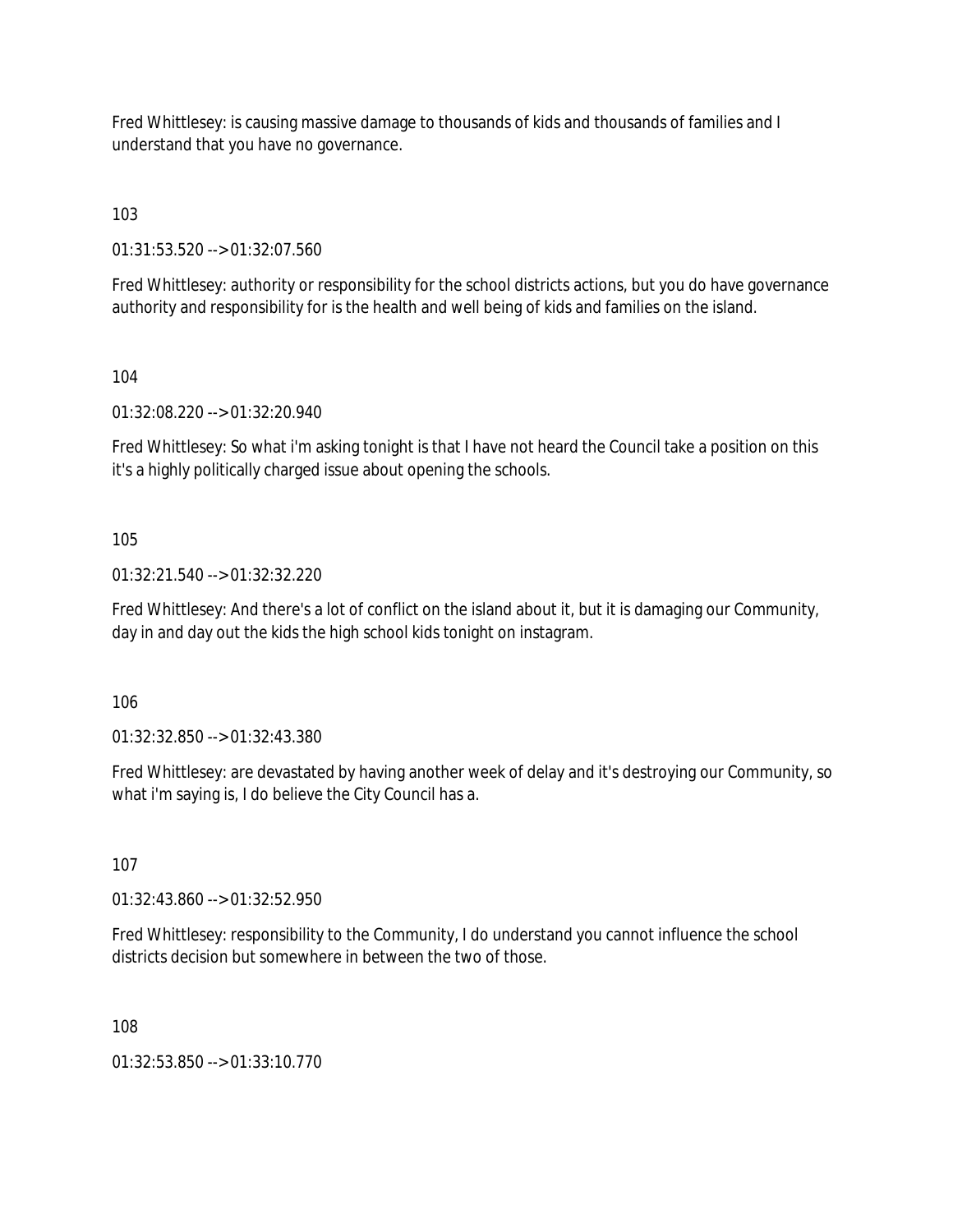Fred Whittlesey: I think the City Council has a responsibility to help find a solution to this because, as we all know, this is setting kids behind by at least a year educationally academically that's already been empirically proven.

109

01:33:12.000 --> 01:33:22.710

Fred Whittlesey: it's setting them back more than a year emotionally and, personally, and we have to address this as a community and there's no support system out there for it.

110

01:33:24.510 --> 01:33:27.210

Fred Whittlesey: is one example, the other music Guild is failing.

### 111

01:33:28.680 --> 01:33:35.580

Fred Whittlesey: It is a central Community for kids who, for whom music is the only thing keeping them saying.

#### 112

01:33:36.030 --> 01:33:45.690

Fred Whittlesey: my daughter included if she didn't have her percussion Community she'd have nothing so we're seeing a domino effect of the schools failing us.

#### 113

01:33:46.380 --> 01:33:56.190

Fred Whittlesey: And the economy failing us and i'm just asking the City Council think about where the city could step in and help, thank you very much for your time.

#### 114

01:33:57.600 --> 01:33:59.910

Rasham Nassar: Thank you very much appreciate your comments.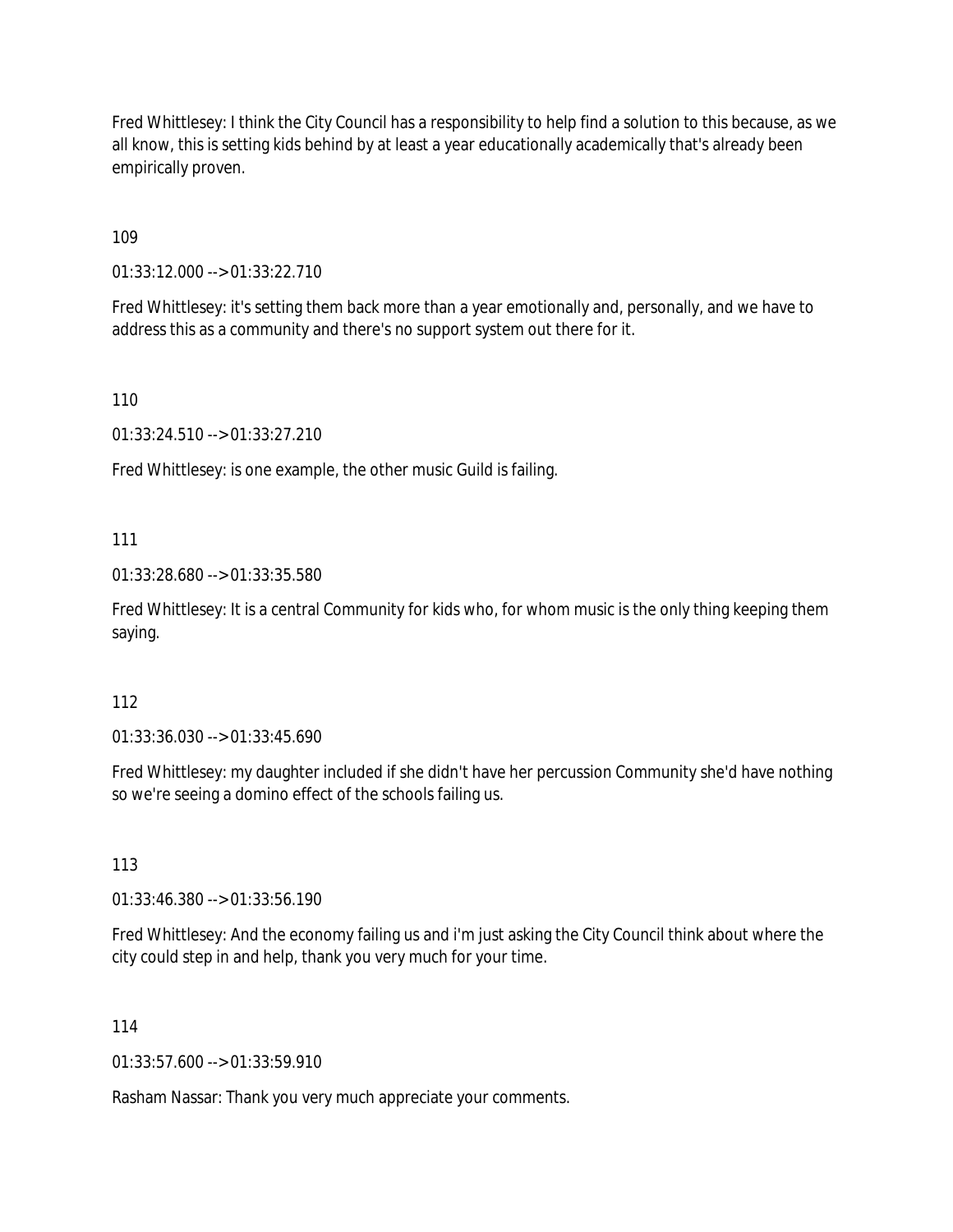01:34:02.130 --> 01:34:05.490

Rasham Nassar: um any other members of the public, wish to comment tonight.

116

01:34:09.780 --> 01:34:18.630

Rasham Nassar: Okay, seeing none, I will close the public comment period and Council will move on in its agenda item five this evening, oh.

117

01:34:24.690 --> 01:34:29.310

Rasham Nassar: Item five and our agenda tonight is the city managers report interim city manager.

118

01:34:30.240 --> 01:34:41.550

Ellen Schroer: Good evening Council community, thank you for joining us tonight, I just have a couple of things to highlight for you first tomorrow, Wednesday, the 10th, we will have the next step in our city manager search process.

119

01:34:42.240 --> 01:34:50.820

Ellen Schroer: That Council member or excuse me, Blair King, who is our finalists candidate will be answering questions that were posed by the Community or drafted by the Community Council.

120

01:34:51.090 --> 01:34:57.120

Ellen Schroer: mayor nisar will be moderating that event for us it's an online event from six to 730 and hope you can join us there.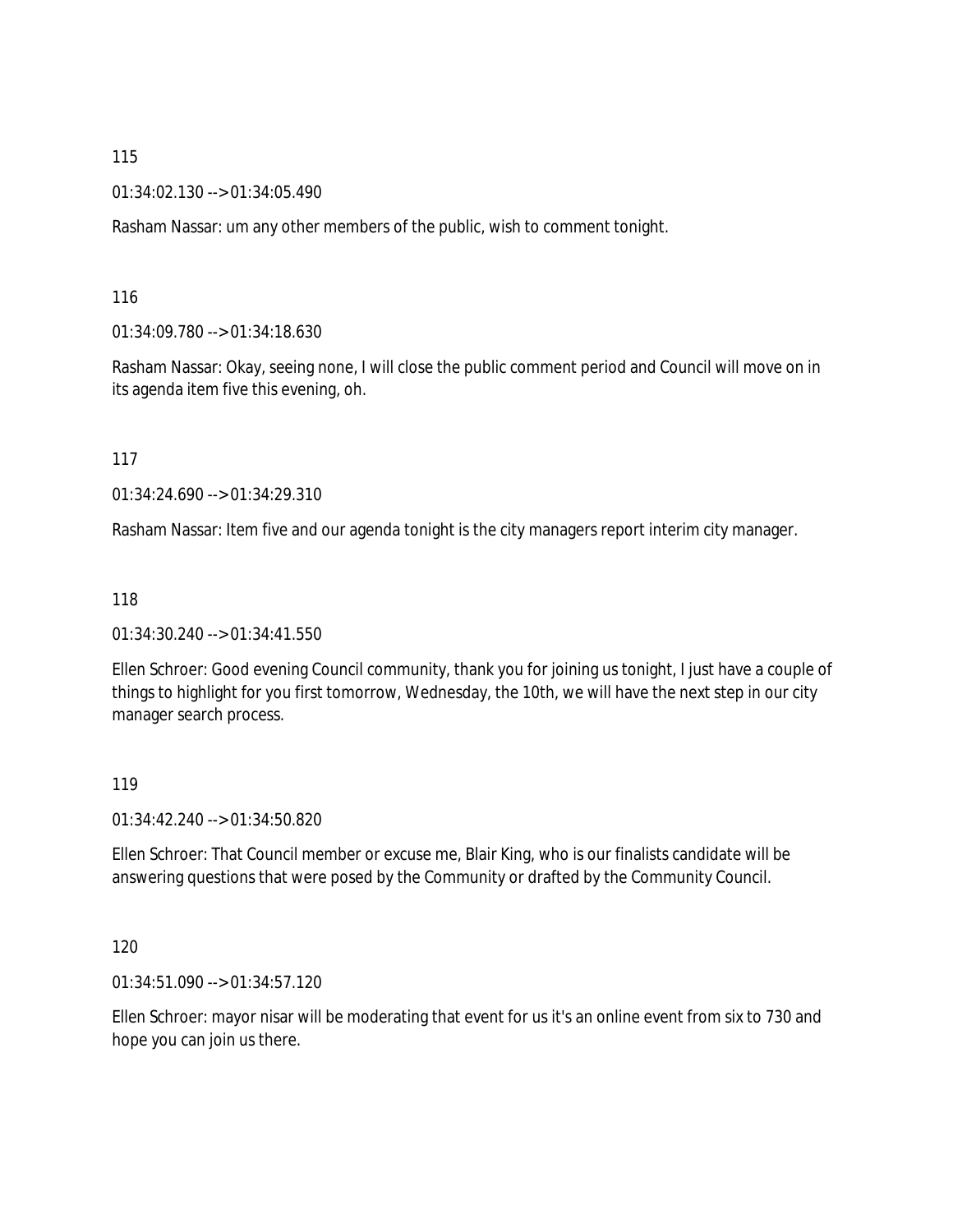01:34:57.690 --> 01:35:05.400

Ellen Schroer: We are expecting some snow later in the week, and if you are in need of the severe weather shelters, we have had, those in the past.

### 122

01:35:06.030 --> 01:35:17.460

Ellen Schroer: couple of years here on the island we're not able to do that, this year due to code, but we do have the ability to help people get to the ones that are being operated in poulsbo in port orchard so wanted to make people aware of that.

### 123

01:35:18.030 --> 01:35:23.460

Ellen Schroer: also related to code our Community testing site is now operating on Mondays and Wednesdays.

#### 124

01:35:23.910 --> 01:35:33.540

Ellen Schroer: And we continue to operate with other island organizations related to the vaccine distribution, we did receive 500 vaccines for first dose vaccines this week.

#### 125

01:35:34.170 --> 01:35:45.060

Ellen Schroer: All those appointments went very, very quickly, and I encourage you to check the city's website and the find your phase law information as we go forward on that and that's all for me.

#### 126

01:35:45.930 --> 01:35:47.640

Rasham Nassar: Thank you very much interim city manager.

127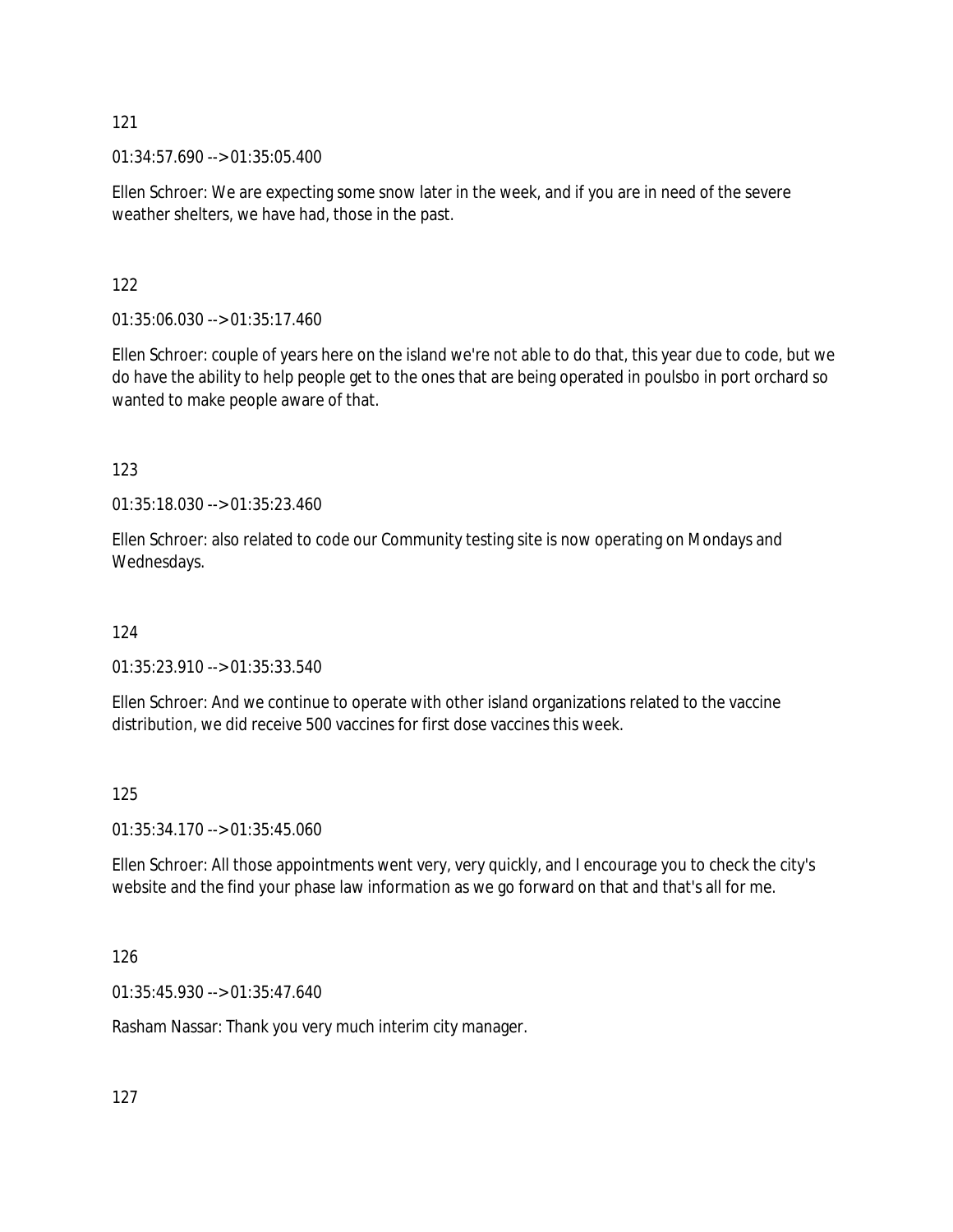01:35:49.440 --> 01:36:01.530

Rasham Nassar: Moving on, in our agenda this evening I am six is the consent agenda Council you might notice that consent agenda is unusually close to the very beginning of our agenda this evening, I wanted to point that out for you.

128

01:36:02.190 --> 01:36:07.080

Rasham Nassar: In terms of efficiency and with respect to staff time we thought.

129

01:36:07.530 --> 01:36:18.270

Rasham Nassar: We would try having the consent agenda appear earlier in our meeting, rather than later that's to give Council Members the opportunity to pull items from consent and staff enough time to be prepared to respond to.

130

01:36:18.750 --> 01:36:23.130

Rasham Nassar: and facilitate Council discussion on items that Council Members wish to pull from consent.

#### 131

01:36:23.610 --> 01:36:31.470

Rasham Nassar: So with that Council members are free to pull any item that they wish from consent you don't need a majority Council approval to do so.

#### 132

01:36:32.160 --> 01:36:41.490

Rasham Nassar: Otherwise I would look to counsel for a motion to approve the consent agenda, as presented i'm looking for hands, my apologies, I was in the attendees councilmember car.

133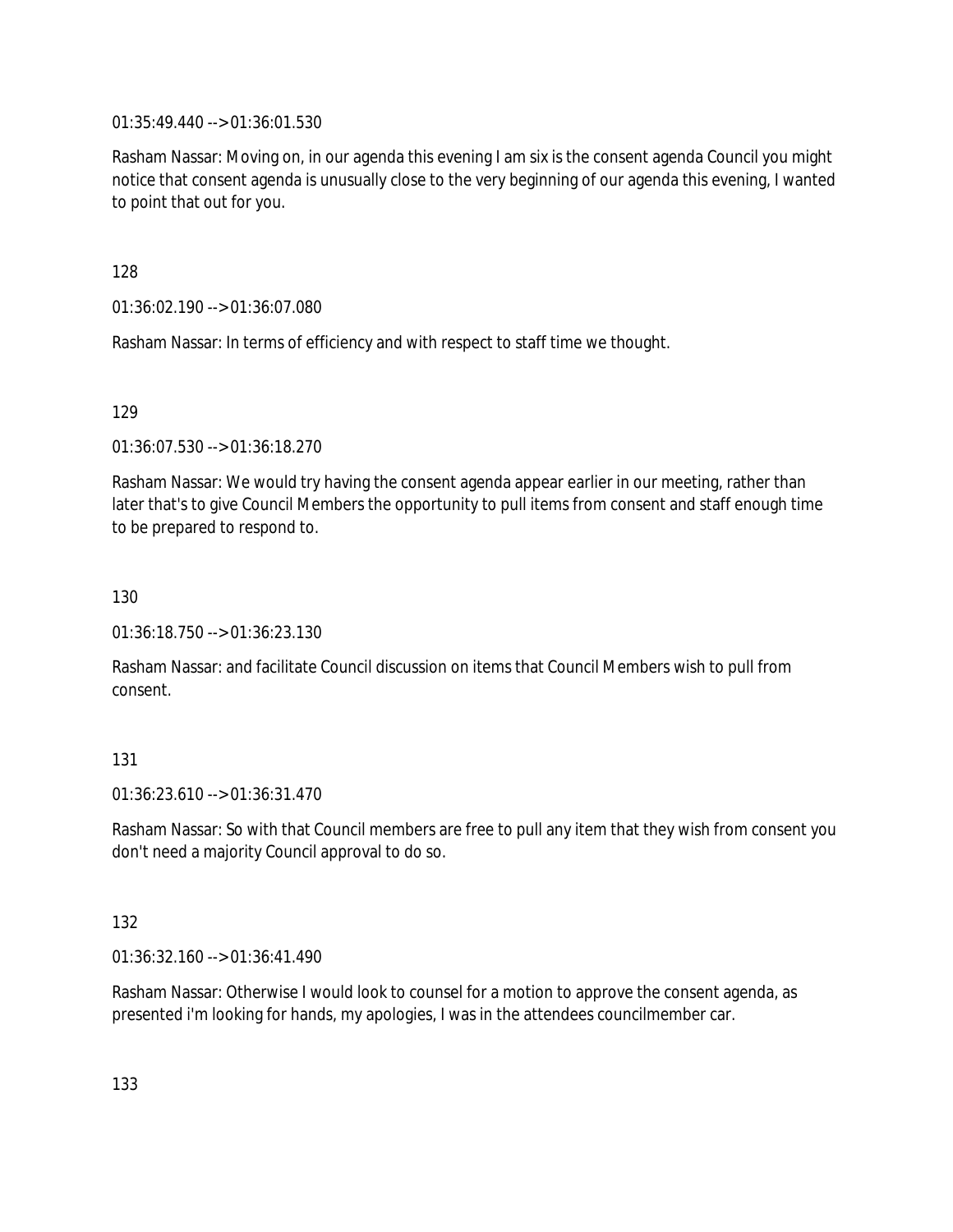01:36:43.380 --> 01:36:48.000

Christy Carr: Thank you i'd like to pull item six l from the consent agenda.

134 01:36:49.860 --> 01:36:50.310 Rasham Nassar: Okay.

135

01:36:52.020 --> 01:36:55.230

Rasham Nassar: Any other Council members wish to pull an item from consent.

#### 136

01:36:59.010 --> 01:37:03.270

Rasham Nassar: So we are pulling item six l, which is the extension of salary Commission review period.

137

01:37:06.210 --> 01:37:08.160

Rasham Nassar: councilmember pollock your hand was raised.

138

01:37:09.990 --> 01:37:14.910

Michael Pollock: I was just gonna move to approve the consent agenda with item six on.

#### 139

01:37:16.290 --> 01:37:20.640

Rasham Nassar: Your second for that motion councilmember seconds net motion.

140

01:37:23.010 --> 01:37:26.250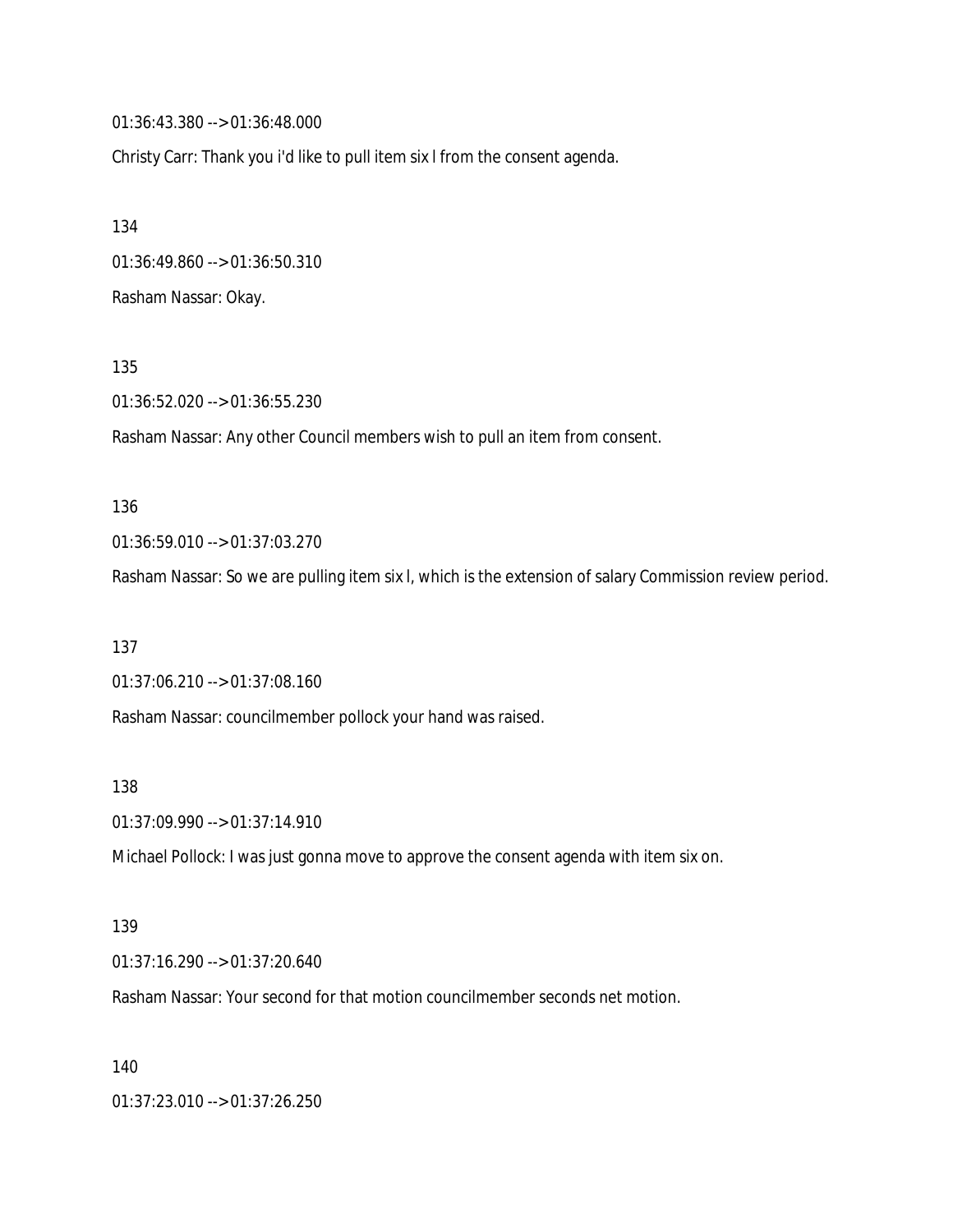Rasham Nassar: Before we take a vote on that i'm just going to.

141

01:37:28.140 --> 01:37:33.990

Rasham Nassar: Go ahead and propose the Council that we discussed six l immediately after approval of the consent agenda.

142

01:37:34.650 --> 01:37:39.600

Rasham Nassar: Just with respect to its numbering and with respect to staff and staff time something I discussed with the interim city manager.

143

01:37:40.290 --> 01:37:50.340

Rasham Nassar: Earlier today, if we don't like it that way, then we certainly can come back and revise that practice, but for the time being, item six l will then be the next order of business for Council to take up.

144

01:37:51.270 --> 01:37:59.850

Rasham Nassar: Is there any further debate on the motion on the floor, which is to approve the consent agenda as modified seeing none all those in favor please say Aye.

145 01:38:00.960 --> 01:38:01.290 Christy Carr: Aye.

146

 $01:38:01.740 \rightarrow 01:38:02.640$ 

Rasham Nassar: Any opposed.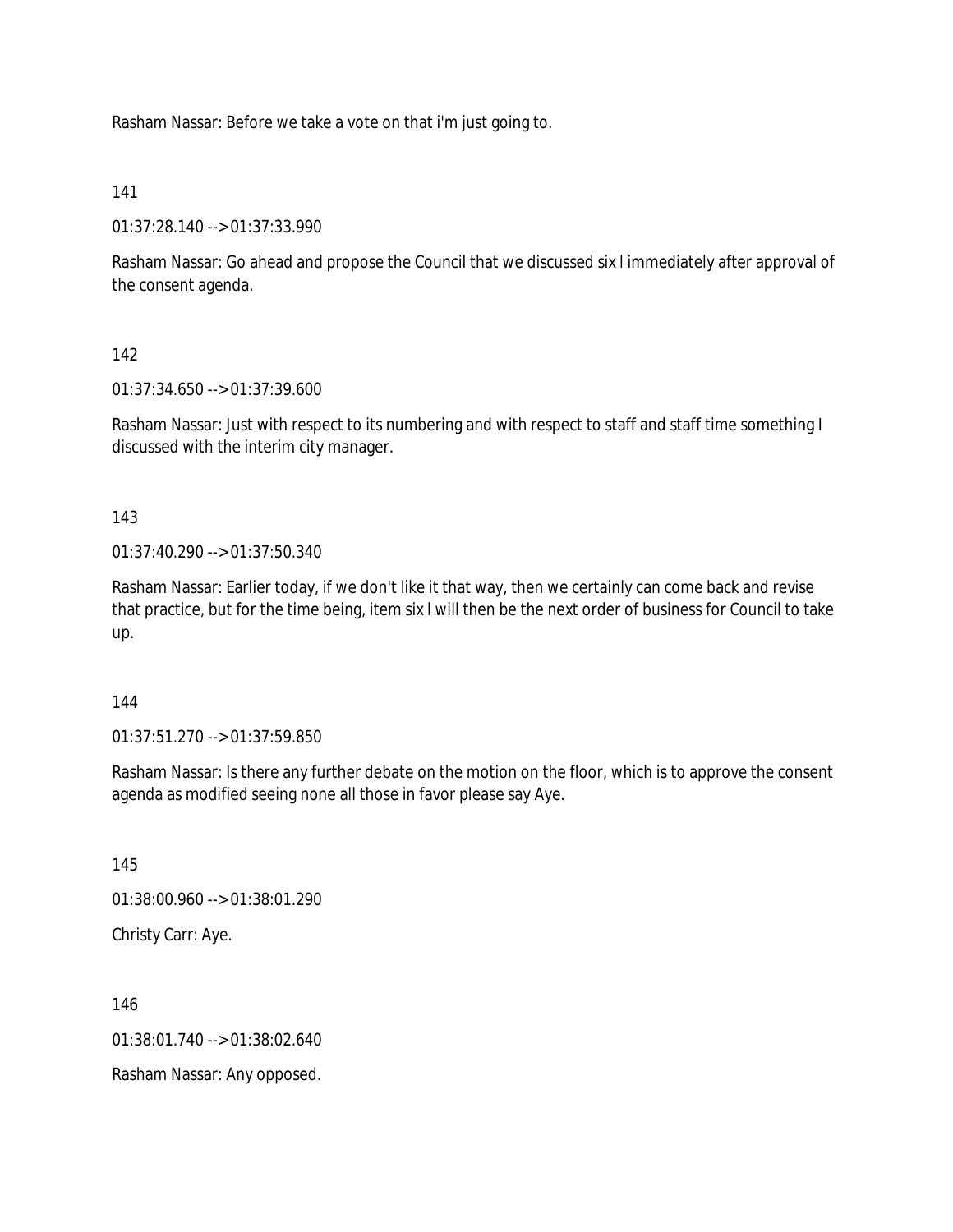01:38:03.780 --> 01:38:08.340

Rasham Nassar: The consent agenda is is approved as modified unanimously by Council.

148

01:38:17.430 --> 01:38:18.960

Rasham Nassar: So we will now.

149

01:38:20.880 --> 01:38:22.230

Rasham Nassar: take up item six l.

150

01:38:25.980 --> 01:38:27.840

Rasham Nassar: Just so interesting manager, or you.

151

01:38:29.370 --> 01:38:34.440

Ellen Schroer: are a human resources manager, Kate Brown is here to facilitate this discussion okay.

152

01:38:35.490 --> 01:38:52.890

Kate Brown: Good evening Council Kate brown human resources manager, I have been providing the staff support to the salary Commission since their first meeting, which was on October 27 and they asked in their last meeting, which was.

153

01:38:54.060 --> 01:39:10.980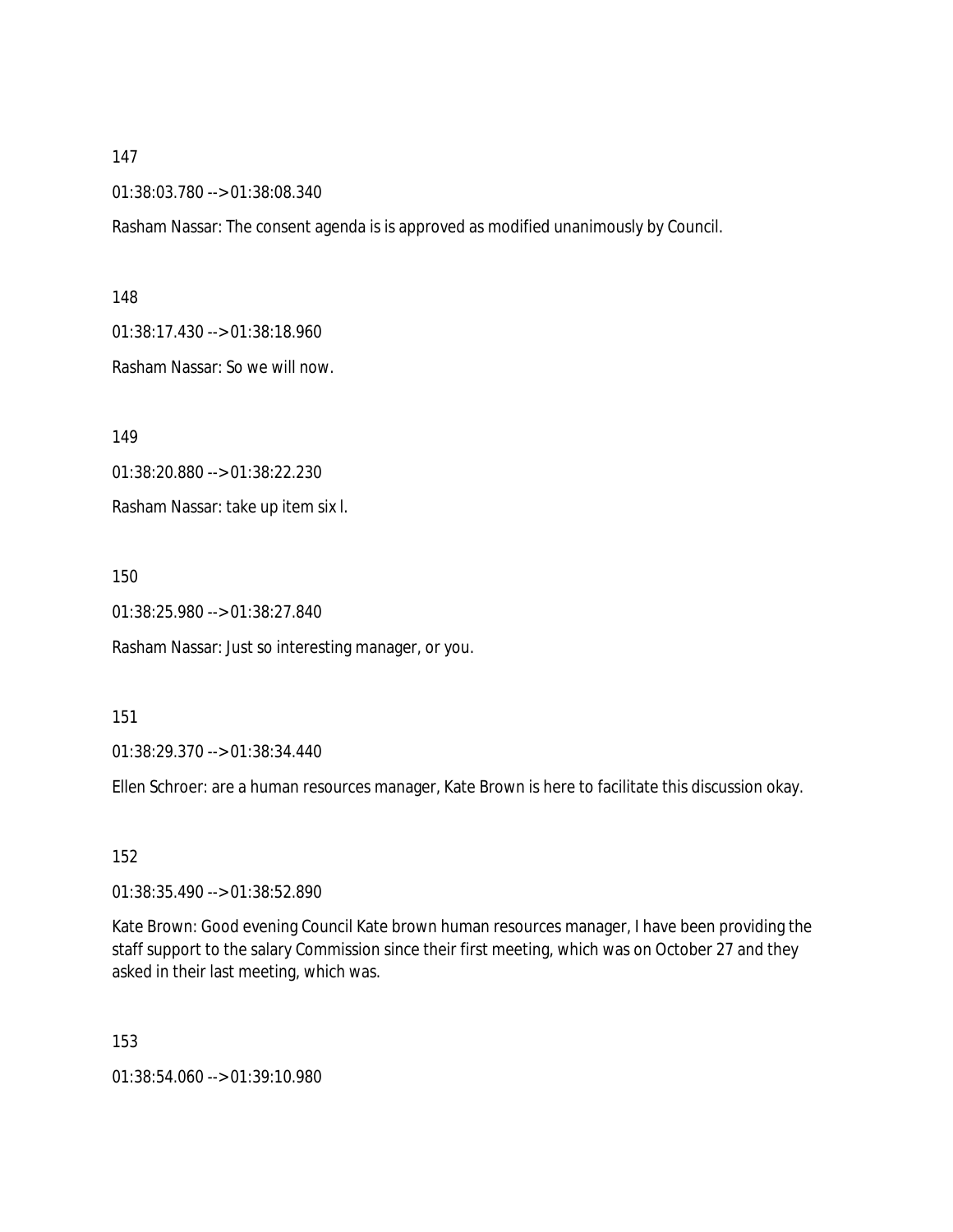Kate Brown: January 25 if I would request from you and extension, so their regular meetings are held on the third Monday of the month, so in both January and February those fell on holidays so they've had to reschedule their regular meetings, and I think.

154

01:39:11.460 --> 01:39:22.740

Kate Brown: we're looking for some additional time I spoke with the Chair, he was not able to join tonight, but he let me know that he's perfectly fine with a 60 day extension if that's preferable.

155

01:39:24.900 --> 01:39:29.610

Rasham Nassar: Okay councilmember car, since you requested this i'd be pulling I was wearing you'd like to speak to it.

#### 156

01:39:30.930 --> 01:39:52.950

Christy Carr: I sure Thank you um I just did some calendaring and 120 day extension would take us past the filing date for Council candidates and so, since our for open positions, this year, I think it is a good idea for anybody who's considering running for Council to know what the salary is.

#### 157

01:39:54.090 --> 01:40:00.600

Christy Carr: Based on the salary commission's findings, so I thought 60 days would be a good compromise.

158

01:40:04.620 --> 01:40:21.870

Rasham Nassar: Okay, is there's emotion that has a company this agenda item in the packet it sounds like the new proposal in lieu of the 120 day extension would be to extend for 60 days, so what a Council member, like to make the motion in the packet with that minor adjustment Council member car.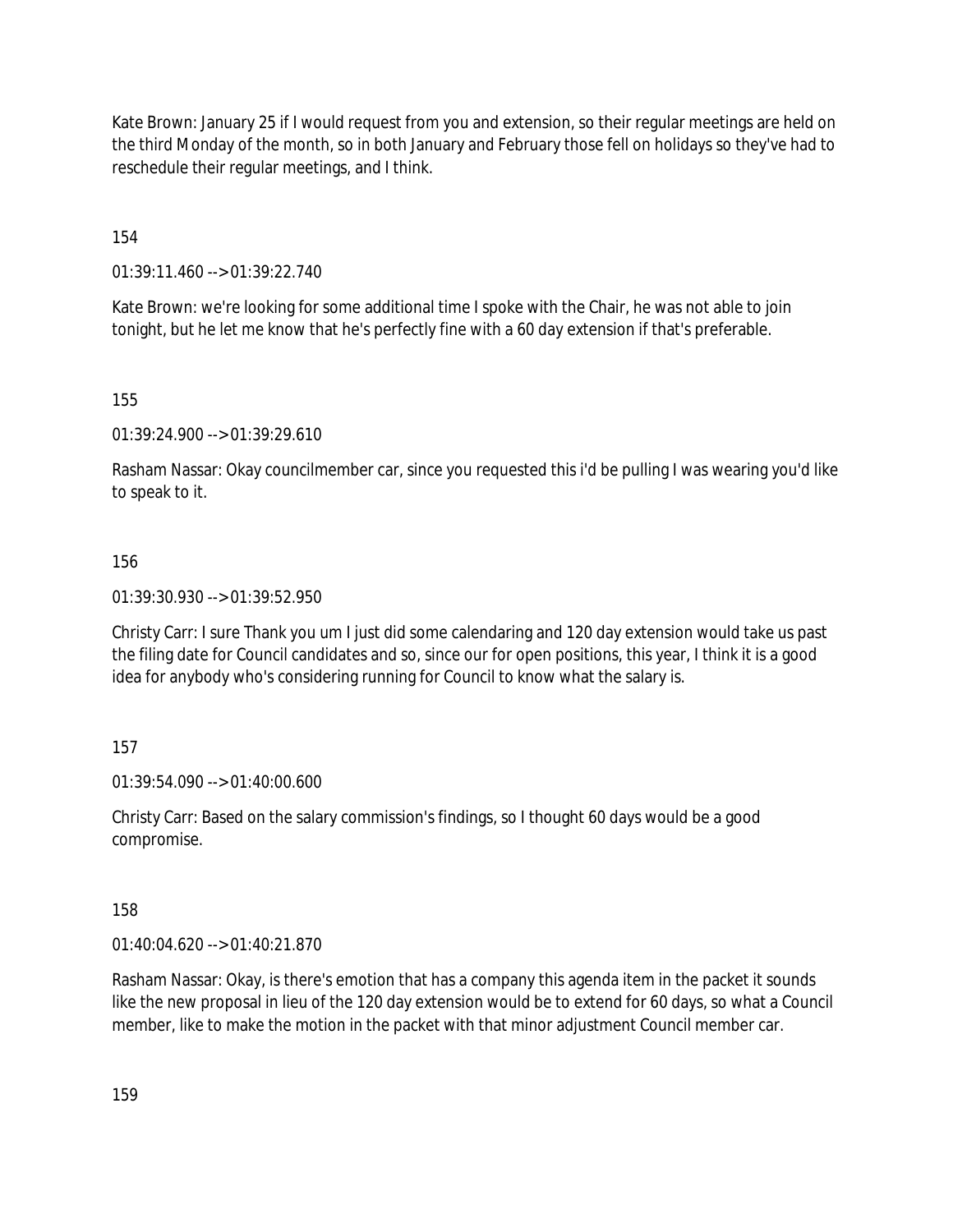01:40:24.090 --> 01:40:30.120

Christy Carr: I moved to approve an extension of the review period for the salary Commission for an additional 60 days.

160

01:40:31.980 --> 01:40:35.340

Rasham Nassar: councilmember pollock seconds that motion is there any further debate.

161

01:40:37.770 --> 01:40:40.230

Rasham Nassar: All those in favor of the motion on the floor, please say Aye.

162

01:40:40.800 --> 01:40:41.190 Aye.

163

01:40:42.360 --> 01:40:43.290

Rasham Nassar: Any opposed.

164

01:40:45.540 --> 01:40:49.500

Rasham Nassar: That motion passes unanimously, thank you very much.

165

01:40:49.560 --> 01:40:50.460

Kate Brown: Thank you.

166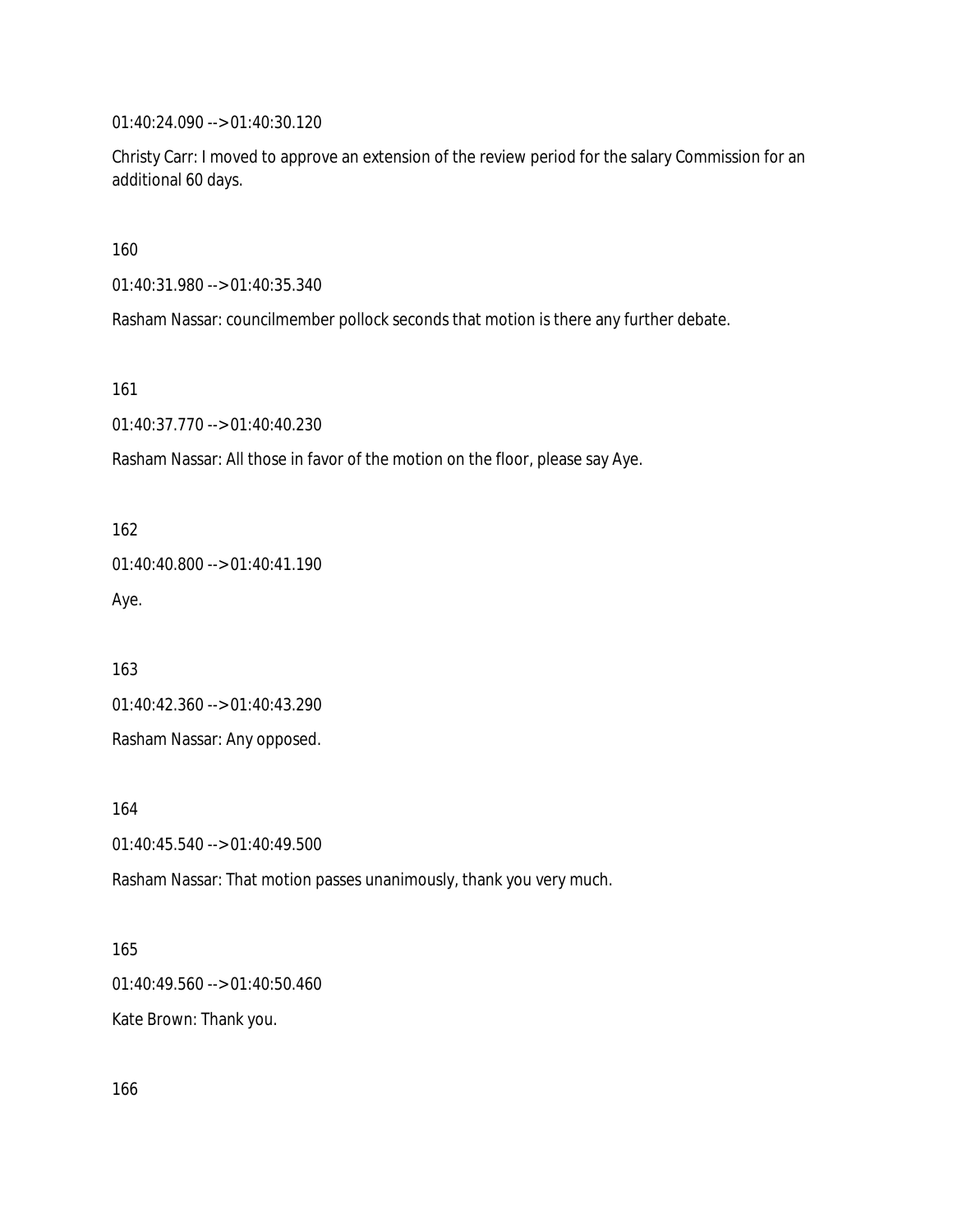01:40:52.410 --> 01:40:55.140

Rasham Nassar: We are now moving on in our agenda to.

167

01:40:56.820 --> 01:40:57.630

Rasham Nassar: Item.

168

01:41:01.260 --> 01:41:08.580

Rasham Nassar: seven items seven a future Council agendas interim city managers anything you would like to note for Council this evening.

#### 169

01:41:09.390 --> 01:41:22.980

Ellen Schroer: i'm just a couple of things in the interest of time I already mentioned that we do have the special meeting scheduled next tomorrow for Blair King to have this the Community event and then incoming meetings um.

170

01:41:24.030 --> 01:41:25.020

Ellen Schroer: I think the.

171

01:41:26.940 --> 01:41:31.770

Ellen Schroer: Well, the the agendas standards printed, I would highlight that we last week we did add two.

172

01:41:32.550 --> 01:41:46.680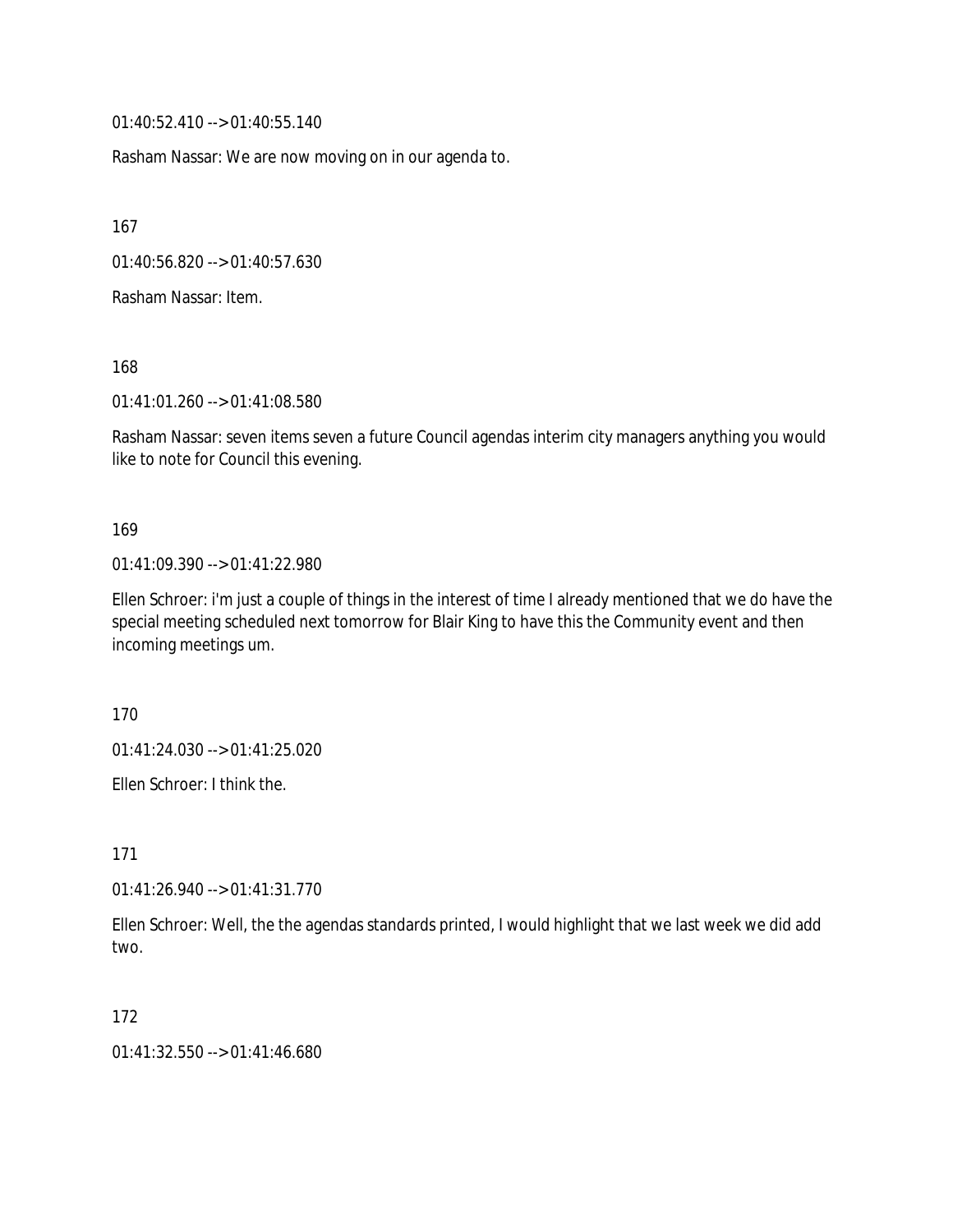Ellen Schroer: hours for work plan discussion on march 2 and so you'll see that when you look at that agenda, and then the items that are still to schedule are related to the ethics program and recruitment for Ethics vacancies.

173

01:41:49.920 --> 01:41:52.620

Ellen Schroer: And, otherwise the agenda stand is presented from the staff side.

174

01:41:56.880 --> 01:41:58.380

Rasham Nassar: Okay councilmember deeds.

175

01:42:01.980 --> 01:42:12.480

Joe Deets: Thank you mayor um yeah I had a request from the my Cox, Chair of the climate change advisory committee, one of the liaison they asked.

176

01:42:13.410 --> 01:42:26.070

Joe Deets: To put on if they can put on it, we could put on the agenda on your February 23 or March 2 a 10 minute discussion, including them relating to the pete PSC franchise process.

177

01:42:27.300 --> 01:42:32.730

Joe Deets: So just want to this is request from the committee just wanted to see if their support for that.

178

01:42:33.570 --> 01:42:34.050

Rasham Nassar: Do they.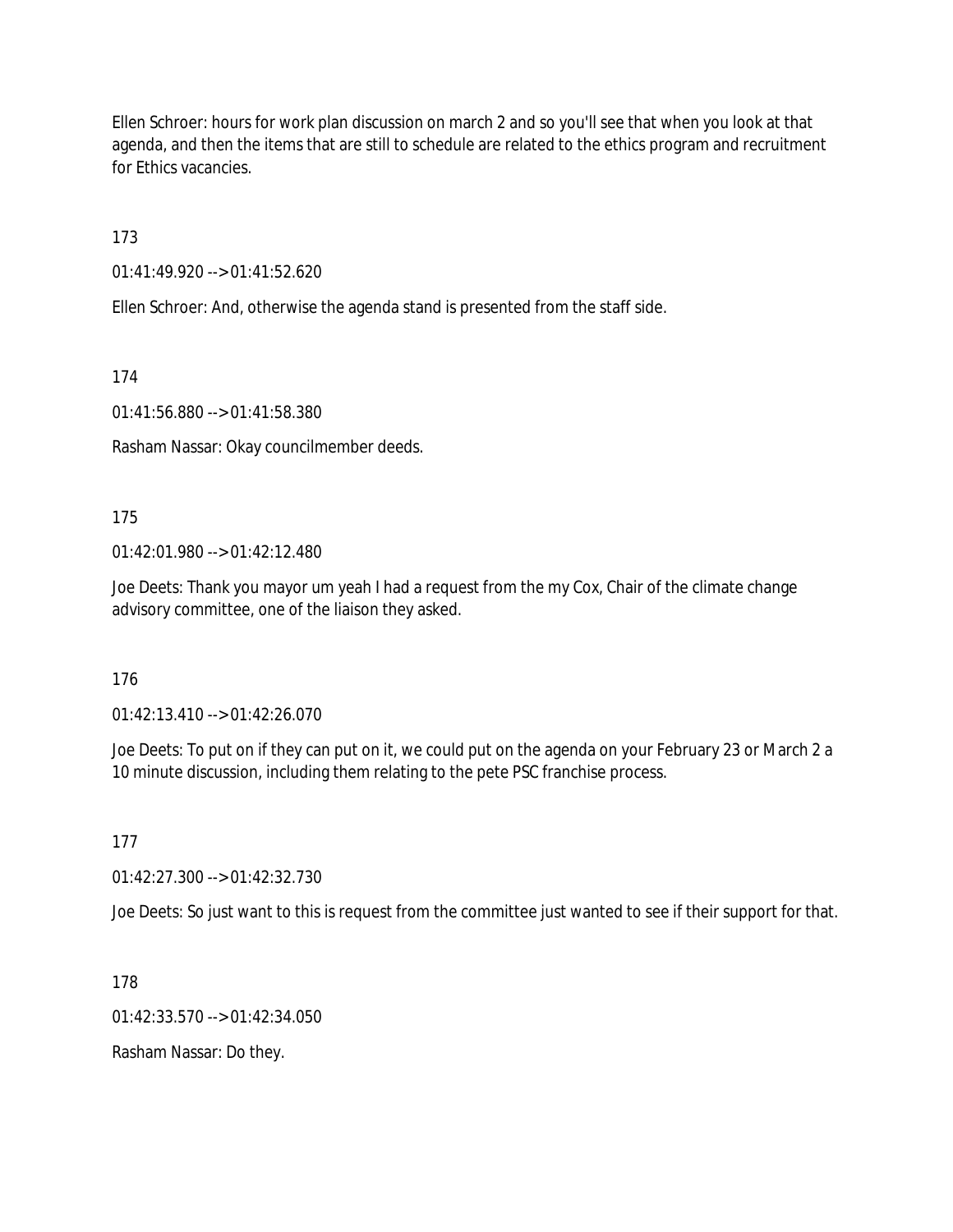01:42:35.460 --> 01:42:36.360 Rasham Nassar: councilmember pollock.

180

01:42:36.810 --> 01:42:37.950

Rasham Nassar: One second.

181

01:42:38.220 --> 01:42:38.520 person.

182 01:42:42.630 --> 01:42:43.890 Joe Deets: Do I need to make a motion.

183

01:42:45.090 --> 01:42:50.490

Rasham Nassar: Not necessarily on you, you said you wanted that tentatively scheduled for the 23rd.

184

01:42:51.090 --> 01:42:56.100

Joe Deets: They told me either February 23rd or March 2 whichever works best for us.

#### 185

01:42:56.640 --> 01:43:02.700

Rasham Nassar: And what would be the purpose for that discussion Council member is that just for them to provide information to the Council.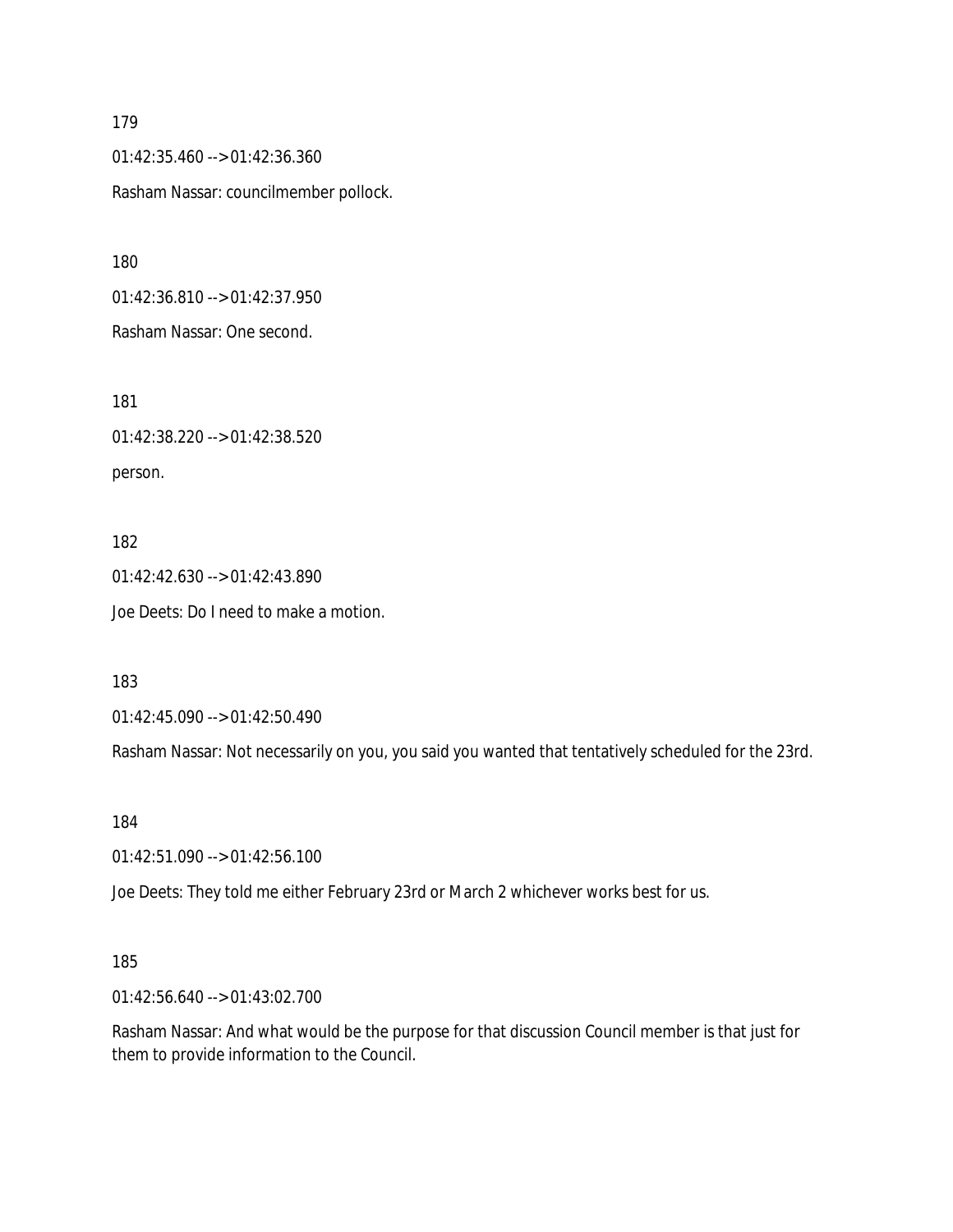01:43:03.180 --> 01:43:08.880

Joe Deets: You know they're I think they're looking for some guidance on the process for the PSC franchise.

187

01:43:10.890 --> 01:43:13.170

Rasham Nassar: issue and handles okay.

188

01:43:13.530 --> 01:43:14.730

Joe Deets: 10 minutes is what they told me.

#### 189

01:43:15.000 --> 01:43:21.720

Rasham Nassar: 10 minutes Okay, are there any objections by Council members to adding that agenda item on to the 23rd.

#### 190

01:43:23.400 --> 01:43:30.000

Rasham Nassar: Okay, so we got back to our agenda, setting meeting noted, I think you can reduce anything else councilmember deeds.

#### 191

01:43:31.080 --> 01:43:33.270

Rasham Nassar: That was it okay councilmember snyder.

#### 192

01:43:36.330 --> 01:43:45.930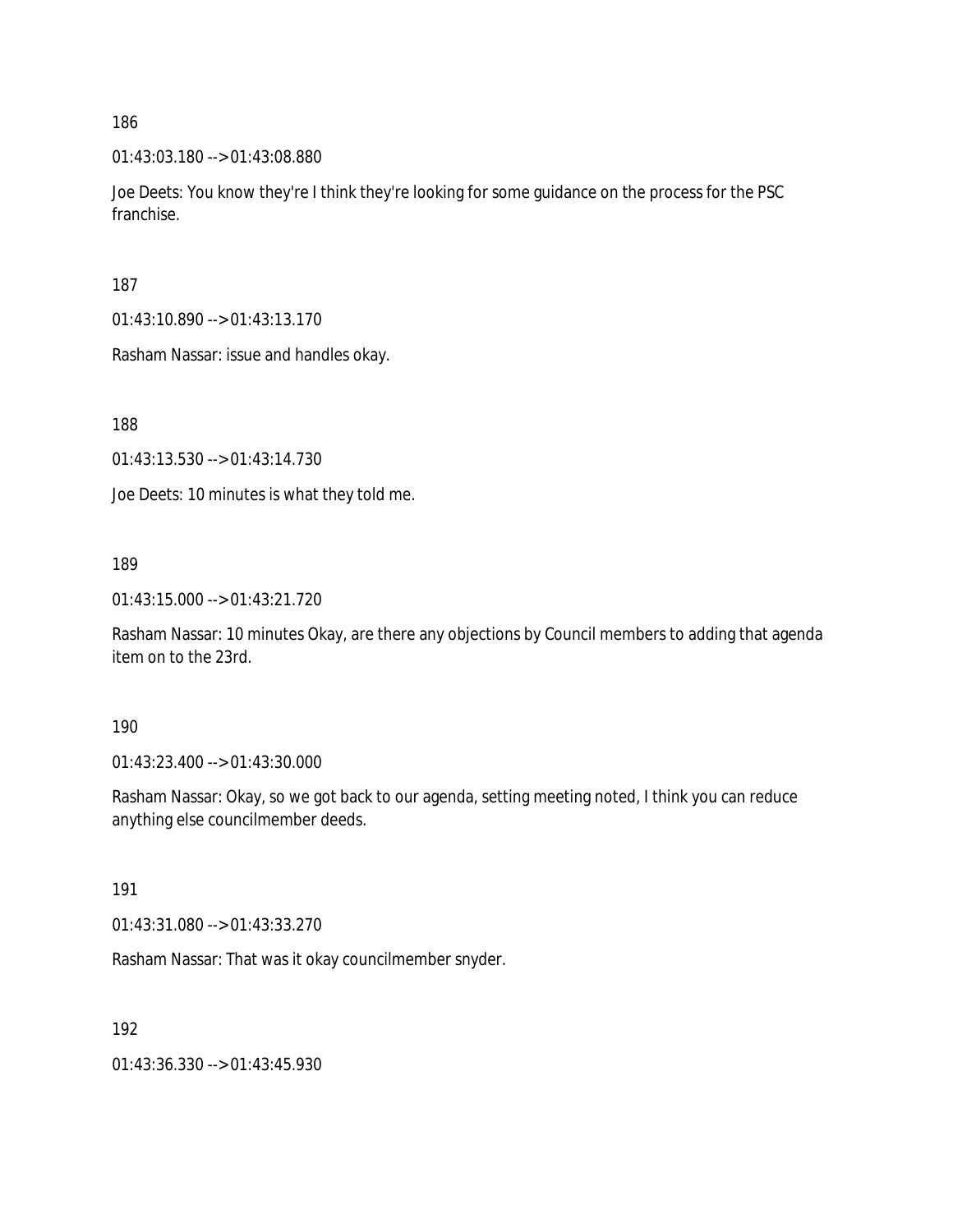Leslie Schneider: Thank you very much, so that this is a little open ended the sustainable transportation task force has been doing these content.

193

01:43:46.410 --> 01:43:57.690

Leslie Schneider: presentations, which is to call in experts and in from gosh anywhere, some of them have been regional some of them have been super local some of them have been far flung.

194

01:43:58.140 --> 01:44:07.440

Leslie Schneider: And we have had three of them so far they've been amazing i've tried to present them in advance to counsel and we have we have.

195

01:44:08.580 --> 01:44:13.560

Leslie Schneider: made those meetings available we've noticed the most special meetings so that all Council members could attend.

196

01:44:14.220 --> 01:44:19.620

Leslie Schneider: But I don't think there has ever been a member outside of the liaisons who have actually attended that.

197

01:44:19.920 --> 01:44:31.890

Leslie Schneider: So I would like to suggest that the that the next that the content, the presentation of the next one coming up be added to a study session because I really think that Council needs to get that particular.

198

01:44:34.020 --> 01:44:43.440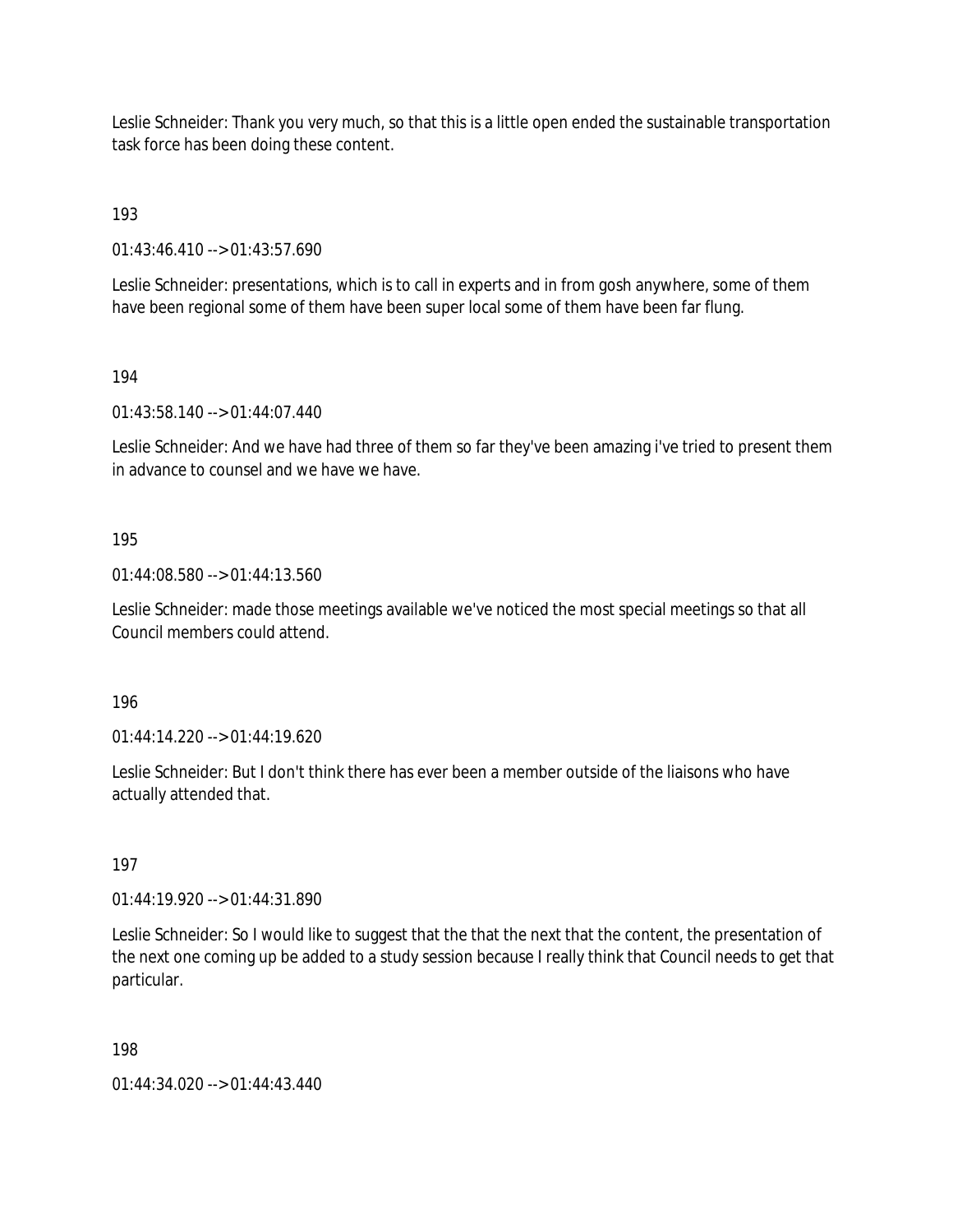Leslie Schneider: presentation in order to understand sort of what comes next sort of the importance of it, the why of it and the you know the urgency and everything else so.

# 199

01:44:44.400 --> 01:44:55.200

Leslie Schneider: You know, alternatively, we are going to be presenting this to the public, so if we did get strong Council support for just attending a Friday morning Council meeting, which I believe is this this coming Friday.

# 200

01:44:56.460 --> 01:45:04.110

Leslie Schneider: We could do that, but I am that is kind of the, the current proposal on the floor for additional presentations, but I just haven't seen.

# 201

01:45:05.130 --> 01:45:14.880

Leslie Schneider: That working yet in terms of this particular content, so what I have any support for getting this presentation added to a study session soon.

# 202

01:45:18.270 --> 01:45:23.370

Rasham Nassar: During the Council member like to comment on that or the hands raise Council support for adding.

203

01:45:26.730 --> 01:45:27.450

Rasham Nassar: councilmember car.

204

01:45:28.740 --> 01:45:31.290

Rasham Nassar: Oh just Okay, so it sounds like we have majority.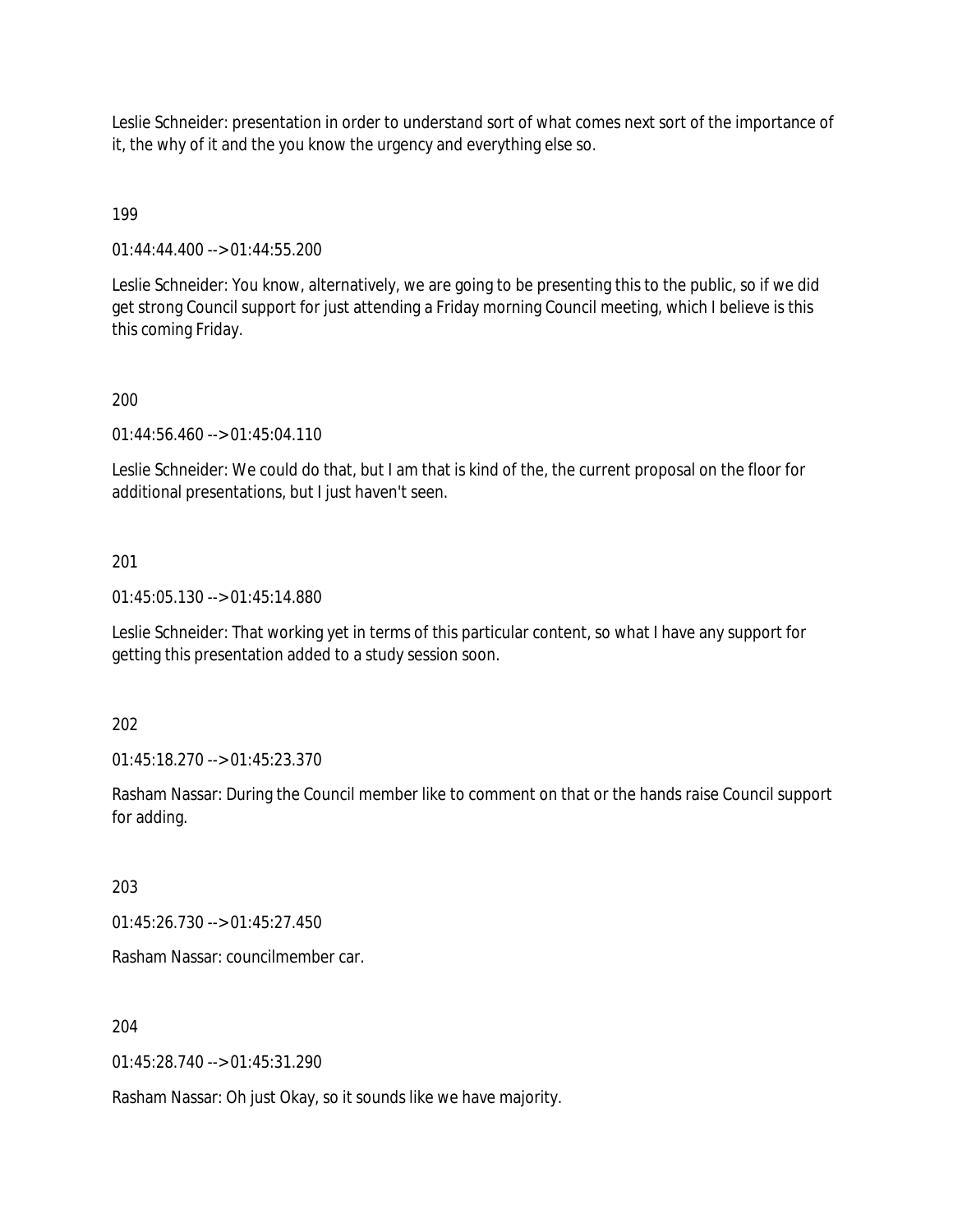205 01:45:31.800 --> 01:45:33.810 Christy Carr: Minority sorry okay.

206

01:45:35.220 --> 01:45:45.870

Rasham Nassar: Okay, so it sounds like we have majority Council support to schedule that councilmember Schneider Would you mind just sending along information to myself in the deputy in advance of the Thursday agenda setting meetings so that we're aware of.

207

01:45:46.680 --> 01:45:48.990

Rasham Nassar: The details and kind of the scope of that discussion.

208

01:45:49.410 --> 01:45:54.720

Rasham Nassar: I can do the end in terms of in terms of time allocation, if you could provide that as well.

209

01:45:57.660 --> 01:45:59.040

Leslie Schneider: I will do that Thank you so much.

210

01:46:04.680 --> 01:46:05.940

Rasham Nassar: Council member finra Johnson.

211

01:46:06.750 --> 01:46:28.470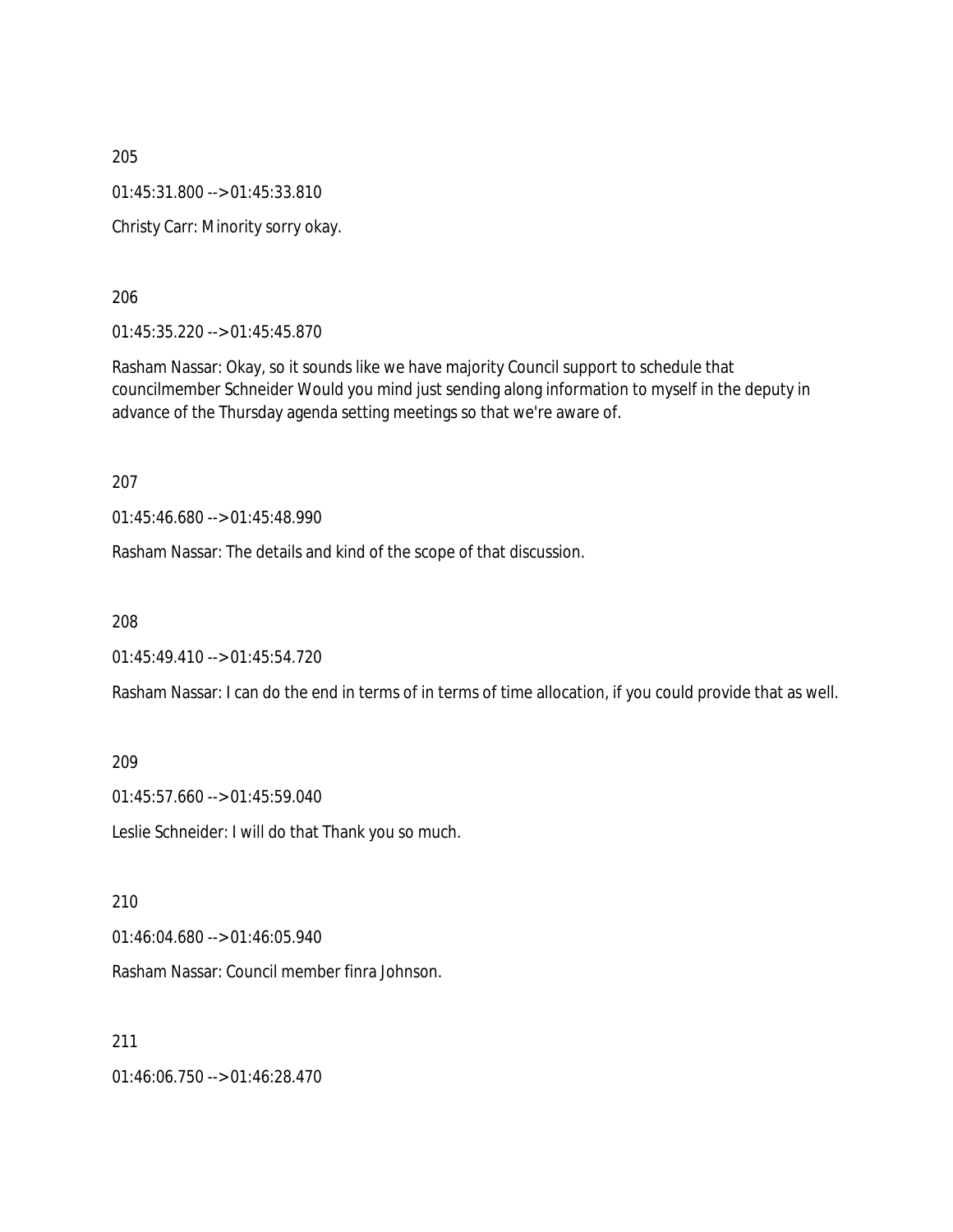Brenda Fantroy-Johnson: Thank you um I was approached by a member of the public, who is also on the react team, so will it everybody knows her and so i'm trying to find out if there's support to put on the agenda item that I had distributed to you before the meeting dealing with hazard pay for grocery workers.

212

01:46:30.030 --> 01:46:34.710

Brenda Fantroy-Johnson: I wanted to just trying to put it on the agenda to discuss it.

213

01:46:37.410 --> 01:46:39.000

Brenda Fantroy-Johnson: Is there any support for that.

214

01:46:40.230 --> 01:46:40.740 Brenda Fantroy-Johnson: Thank you.

215

01:46:42.420 --> 01:46:43.590

On a future of gel okay.

216

01:46:45.030 --> 01:46:45.510

Rasham Nassar: Great.

217

01:46:50.460 --> 01:47:02.550

Rasham Nassar: And I have been provided those materials as well, so counselor Pandora Johnson, I will be in touch with you in terms of scheduling scheduling this and making sure we have adequate agenda materials to accompany that item when it's discuss my Council.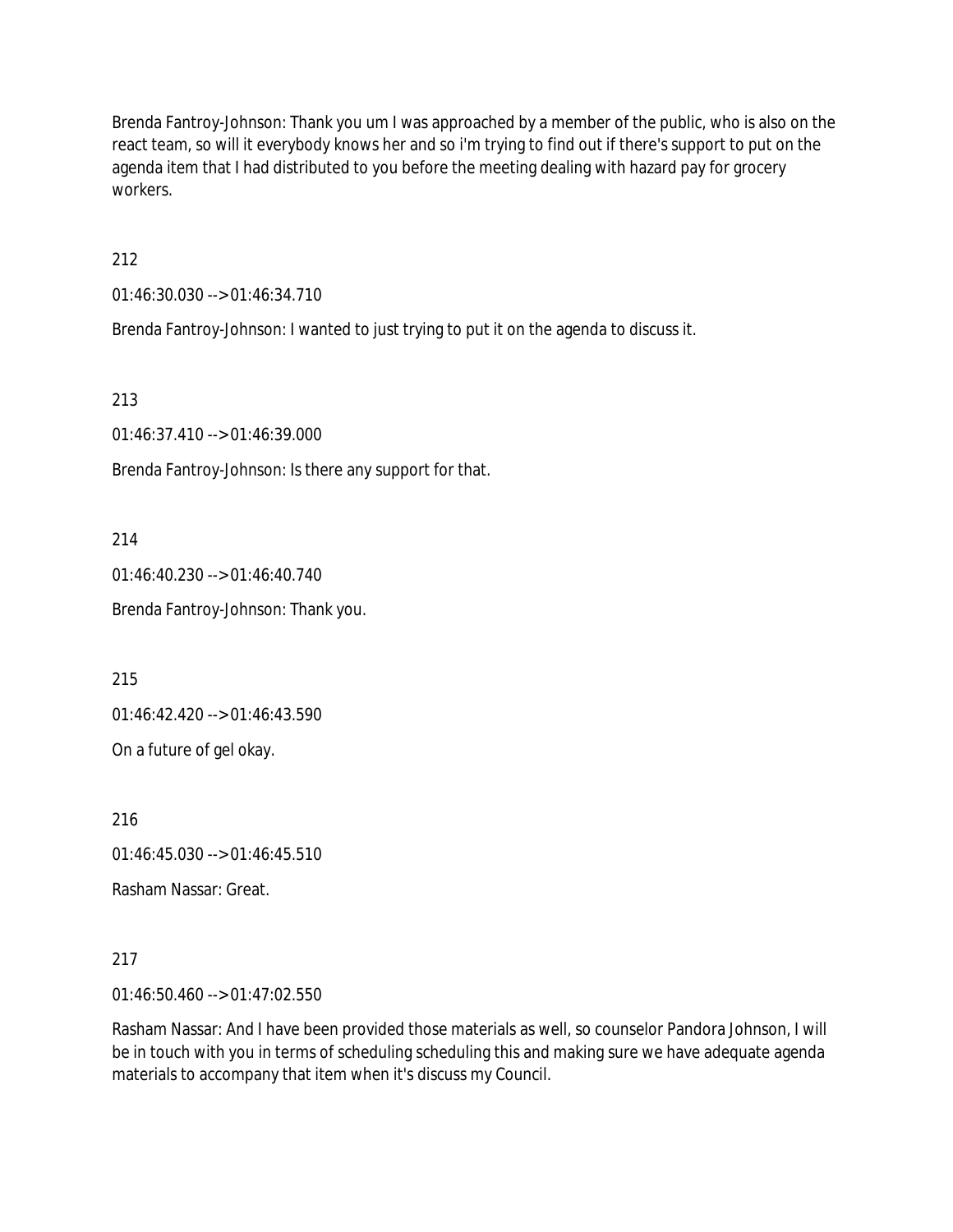01:47:05.520 --> 01:47:07.020

Rasham Nassar: Council member hi topless.

219

01:47:10.080 --> 01:47:25.950

Kirsten Hytopoulos: i'm sorry I don't know the answer to this, as a member of the agenda setting team, but where do we have ethics coming up at all, including but not limited to the the printing of the reset our receiving their report that they just sent us, and then we also have our tracking.

#### 220

01:47:28.290 --> 01:47:38.760

Kirsten Hytopoulos: motions, we had a question slash you know we're trying to marry these up like now got a report from them, where are we on that is that out there and, if not i'd like to push to get that on an agenda soon.

221

01:47:40.260 --> 01:47:43.170

Ellen Schroer: it's currently on the parking lot list so.

222

01:47:43.410 --> 01:47:46.560

Ellen Schroer: That was the party added to the to schedule list yeah.

#### 223

01:47:46.590 --> 01:47:54.810

Kirsten Hytopoulos: i'd like to add it to this to schedule list me to, we now have a report from them, it looks like and there's no reason to hold up our conversation at this point.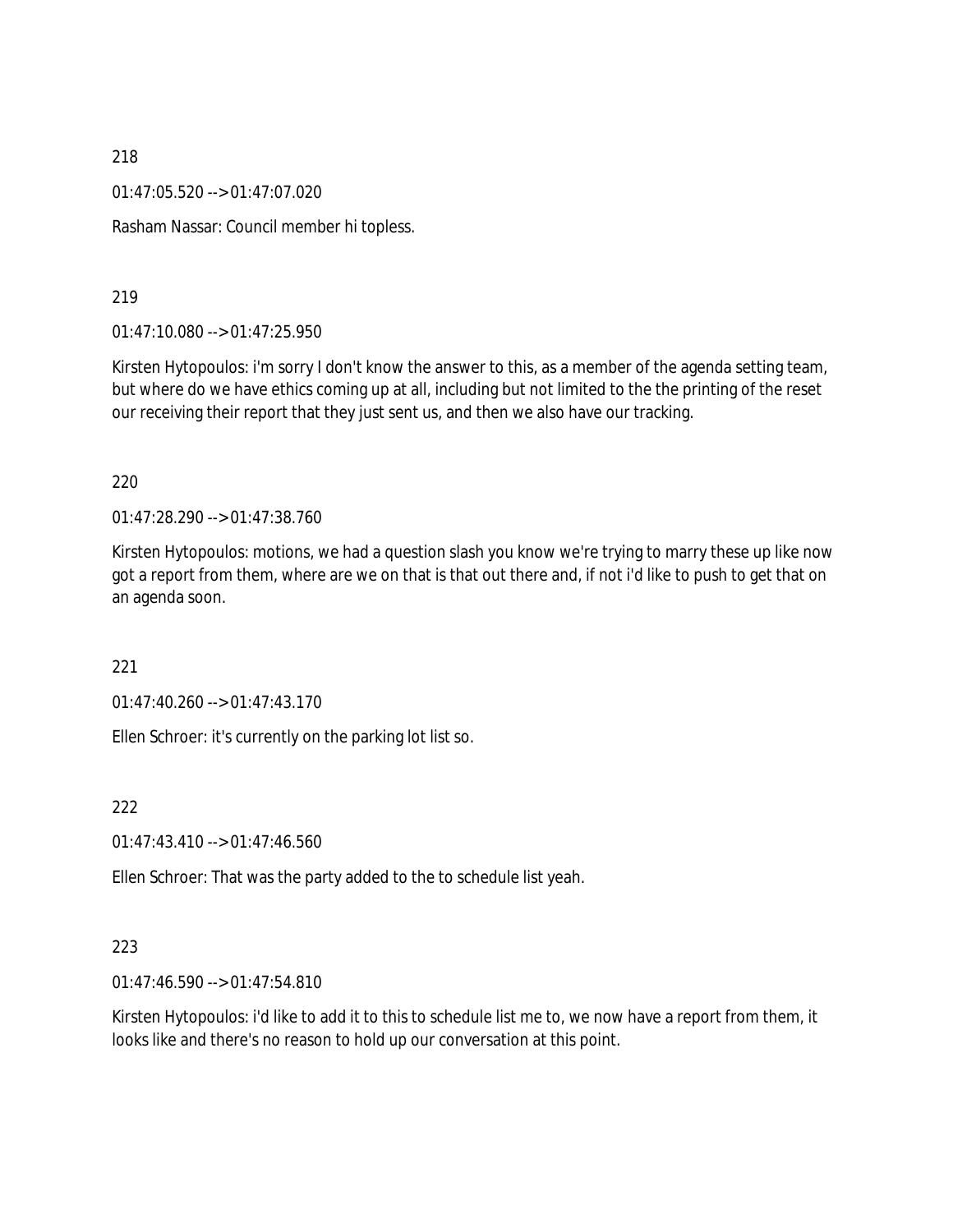01:47:56.760 --> 01:47:59.850

Rasham Nassar: councilmember car is your hand raised related to this topic.

225

01:48:01.590 --> 01:48:02.670

Christy Carr: No okay.

226

01:48:03.450 --> 01:48:13.920

Rasham Nassar: So my understanding, related to scheduling the ethics discussion was that we were waiting on the report they submitted that to counsel well that's it just today or yesterday.

### 227

01:48:15.180 --> 01:48:31.170

Rasham Nassar: So if the majority of counsel agrees Deputy Mayor and I will schedule that on an upcoming Council agenda and the understanding is that the ethics board members will be present with us for that discussion was that was the plan yeah I think so.

#### 228

01:48:31.350 --> 01:48:38.310

Kirsten Hytopoulos: And to be clear we're we're pulling back in the conversation we stopped a few months ago we were pulled we were pendant that was pending.

#### 229

01:48:39.720 --> 01:48:47.310

Kirsten Hytopoulos: Coming to you know meeting up with the report my correct and we'll make sure we're not just receiving the report we're also picking up our conversation.

230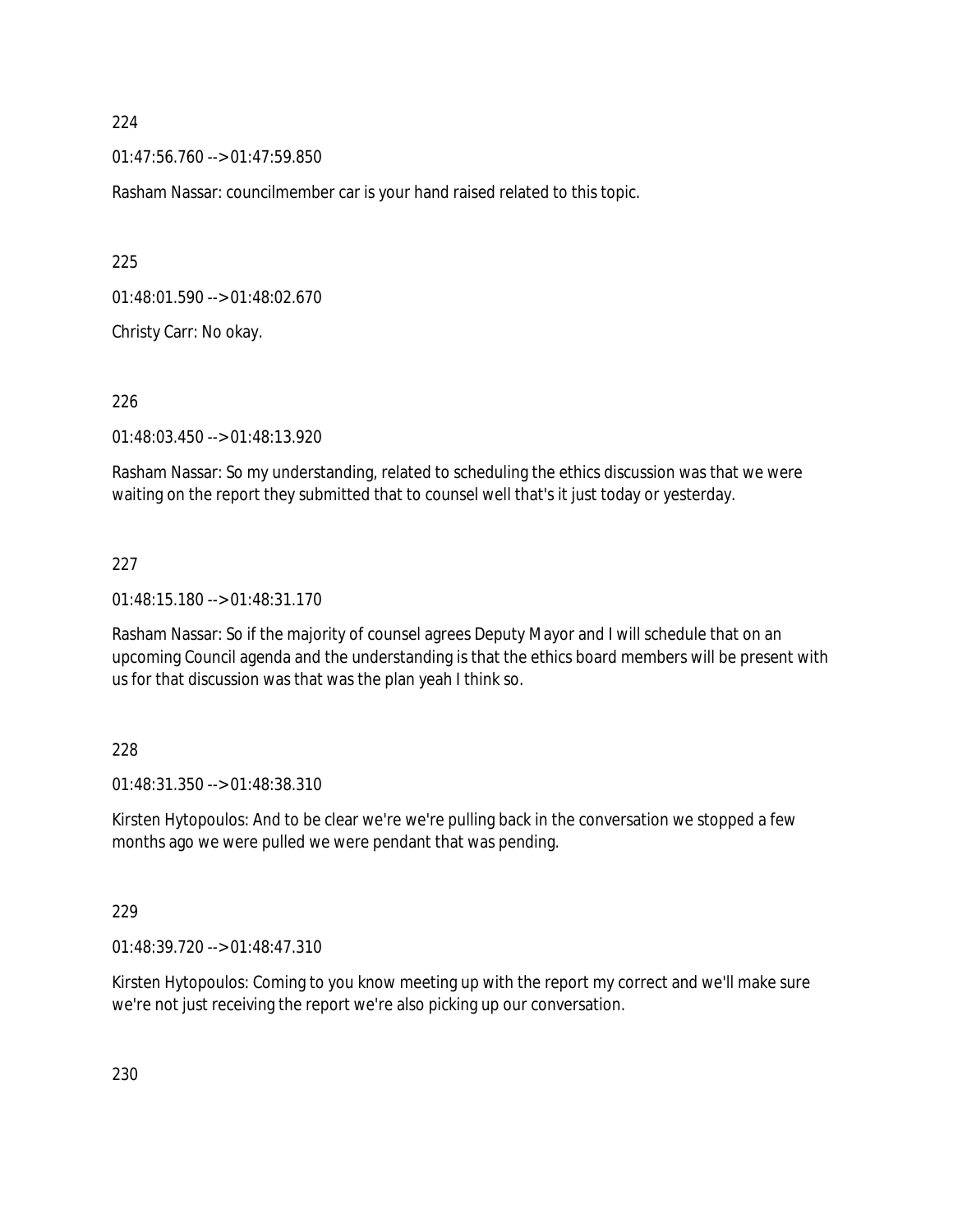01:48:49.380 --> 01:48:56.970

Rasham Nassar: I think if Council members want to bring proposed motions or changes to the program to that joint meeting that's completely appropriate so.

# 231

01:48:57.030 --> 01:49:07.410

Kirsten Hytopoulos: We actually procedurally had started making motions, we had paused everything, and then we said, there was a discussion that we would wait until we received this.

## 232

01:49:08.280 --> 01:49:15.420

Kirsten Hytopoulos: The idea with now received so I don't know if any other counselor was back me up on that, but we've actually started a conversation and I don't really think we need to start from scratch.

## 233

01:49:20.820 --> 01:49:23.610

Christy Carr: that's my recollection of our previous conversations.

## 234

01:49:27.390 --> 01:49:38.790

Rasham Nassar: Okay, so we'll just make sure when we schedule that in terms of Agenda materials and we'll work with interim city manager, to make sure we collect all that information and follow up from our our the last time we talked about the those changes that Deputy Mayor is referring to.

235

01:49:41.400 --> 01:49:42.300

Rasham Nassar: Anything more on that.

236

01:49:44.730 --> 01:49:45.990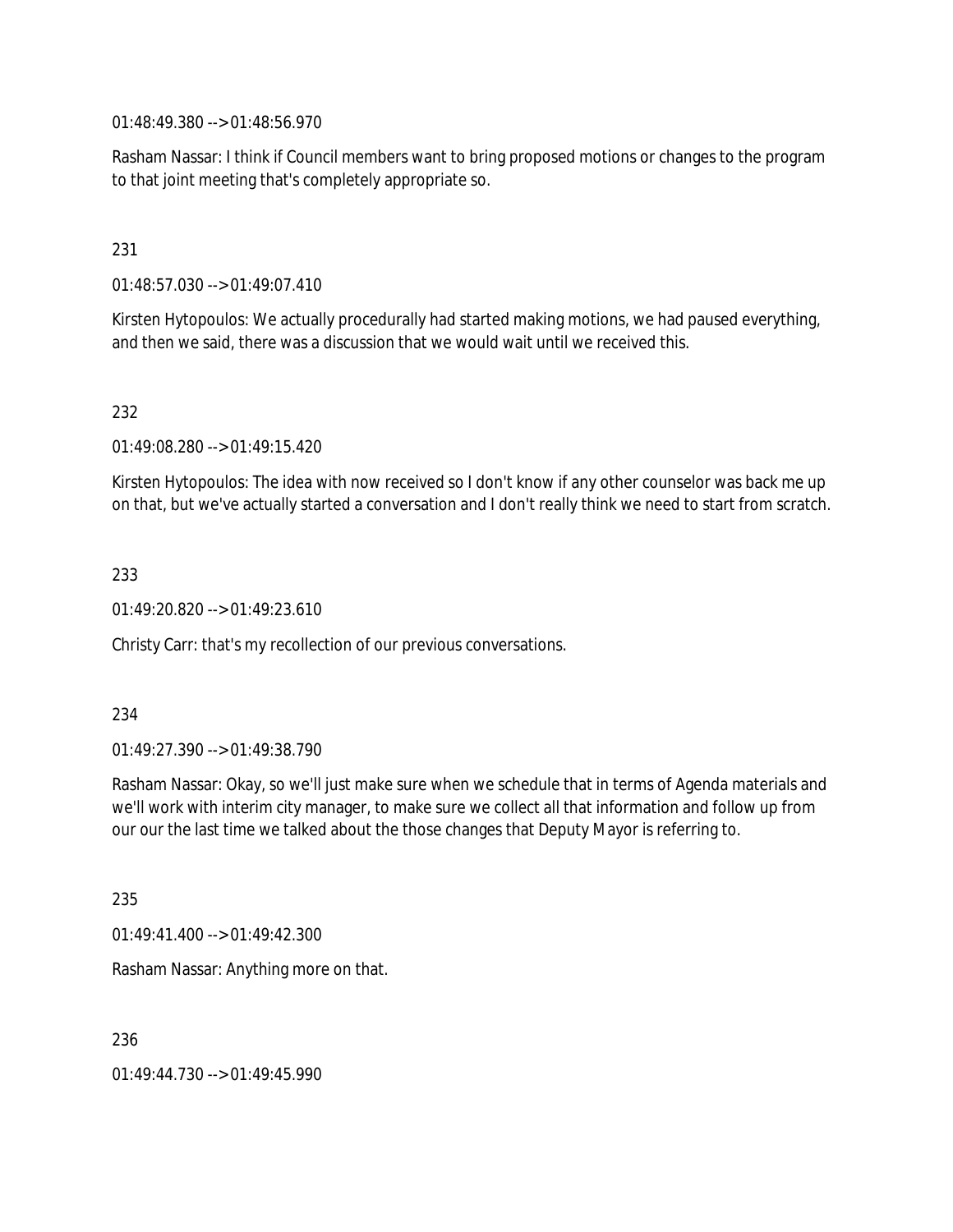Rasham Nassar: Council member car your hand is up.

# 237

01:49:47.340 --> 01:49:58.590

Christy Carr: Thank you, I think I may have emailed the mayor and Deputy Mayor regarding the multifamily task tax exemption work that the planning Commission is working on, and I think they may be ready to forward some.

# 238

01:49:59.190 --> 01:50:07.620

Christy Carr: recommendations to the Council and i'm not sure that that would be turned around by staff in term in time for what we have.

# 239

01:50:08.100 --> 01:50:25.650

Christy Carr: scheduled currently another month or so through march 9, but I do want to make sure that we're responsive to their work in the transmittal of those recommendations, so perhaps it should just be added to our list of future topics at this point.

## 240

01:50:27.300 --> 01:50:32.730

Rasham Nassar: or you're suggesting councilmember card that we pull it from the word appears on the study session agenda.

# 241

01:50:34.320 --> 01:50:36.270

Christy Carr: No i'm just going to withdraw and I said.

# 242

01:50:40.380 --> 01:50:44.190

Rasham Nassar: So it's scheduled for the March 2 city session right.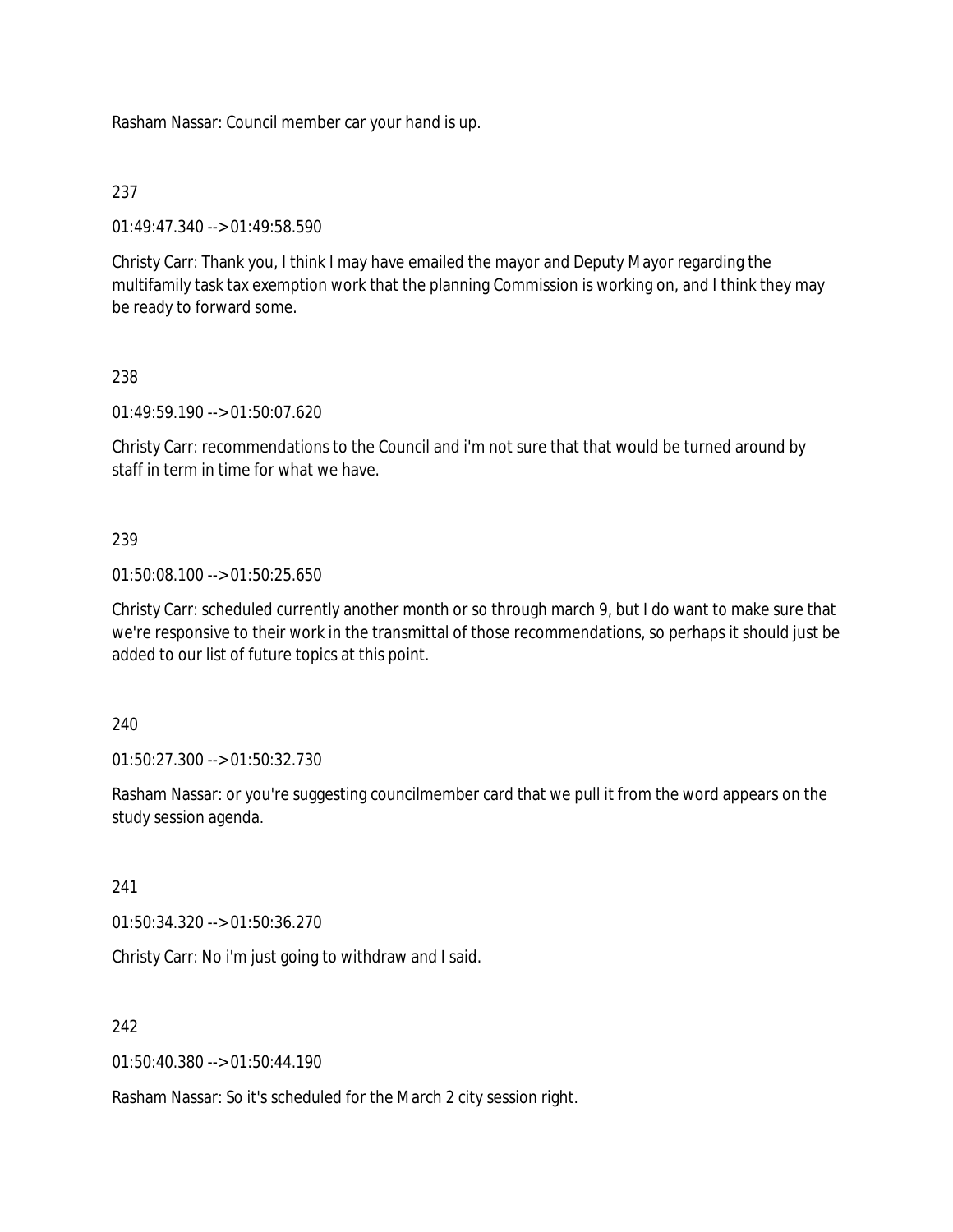01:50:44.490 --> 01:50:45.810

Christy Carr: That sounds great Thank you.

244

01:50:46.500 --> 01:50:57.990

Rasham Nassar: And I didn't want to flag that because what's also scheduled for March 2 is the work plan discussion, and I think that we'd preferred to have the work plan discussion as an isolated event.

245

01:50:59.310 --> 01:51:09.330

Rasham Nassar: Because with the M amp T scuttle it 30 and the work plans two hours, and we have a more of a risk of going over I just didn't know how Council felt about that, so I flagged it.

246

01:51:10.020 --> 01:51:22.650

Rasham Nassar: From the agenda setting meeting and I promised myself I bring it up to the Council Council if Councils okay with scheduling those two items to appear on the same study session we can do that, I just wanted to raise that to counsel in case some other Council members felt differently.

247

01:51:27.090 --> 01:51:29.850

Rasham Nassar: Otherwise we'll just hold them together on the march 2 agenda.

248

01:51:32.340 --> 01:51:35.970

Rasham Nassar: Okay Council on recorded, you have more on that or something or.

249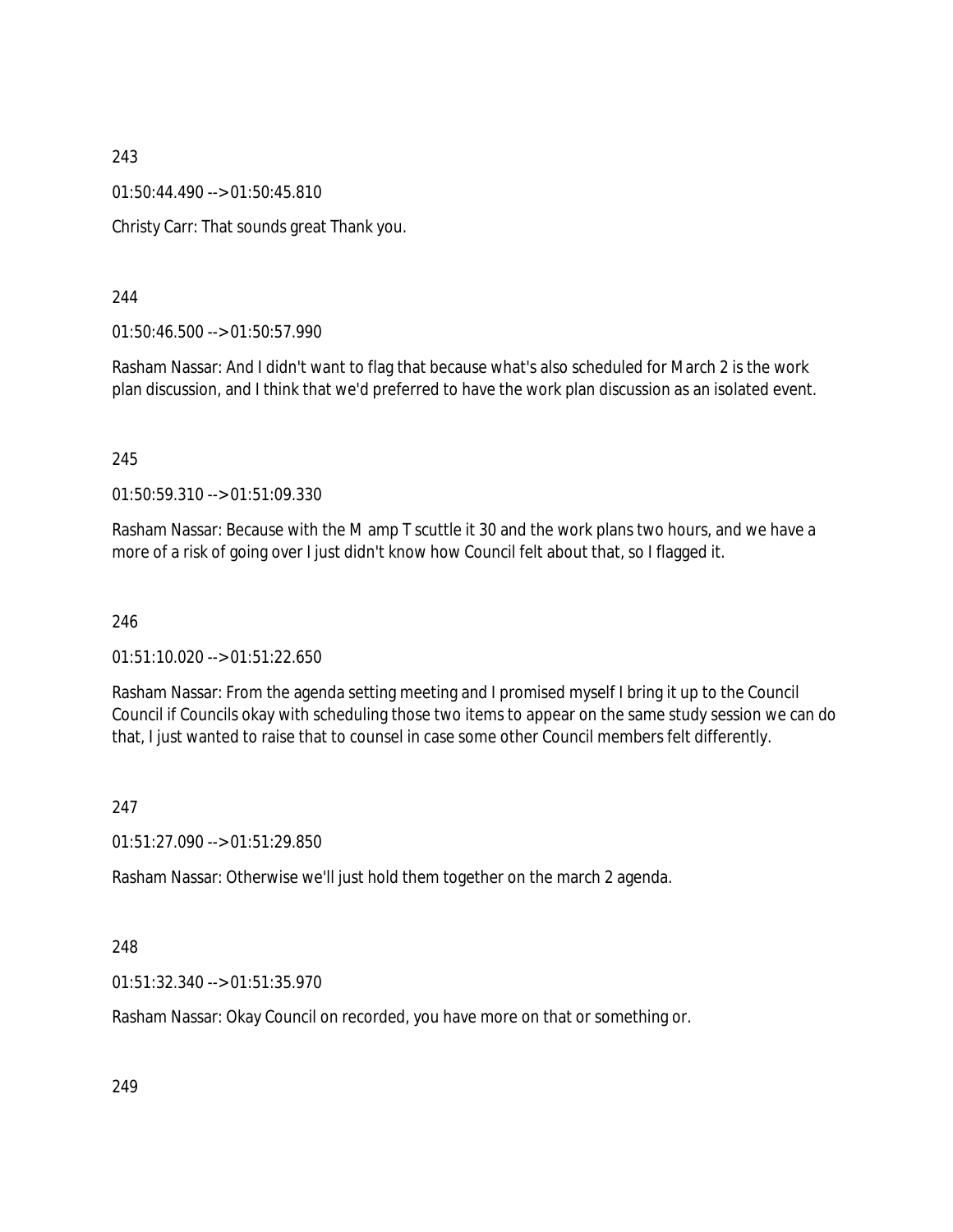01:51:36.510 --> 01:51:36.810

Christy Carr: I would.

250

01:51:37.170 --> 01:51:42.330

Christy Carr: I was just going to respond to what you said I apologize for not tracking very closely.

251

01:51:43.470 --> 01:51:50.340

Christy Carr: I think that when we did talk about the work plan it was envisioned as a single study session.

# 252

## 01:51:51.900 --> 01:52:00.810

Christy Carr: that's a I think a pretty complex discussion, and we might be a little Tucker Dr it and the FT ease and even more complex discussion, and I would like to give it the.

## 253

01:52:01.380 --> 01:52:10.980

Christy Carr: Attention that I think we should so while i'm sort of talking out of both sides, my mouth in terms of wanting to make sure the M amp T is is on our agendas.

254

01:52:11.370 --> 01:52:18.240

Christy Carr: I think that Council may want to consider pushing it out, so that we can have our full attention on that word plans discussion on the second.

255

01:52:23.130 --> 01:52:23.490

Rasham Nassar: Okay.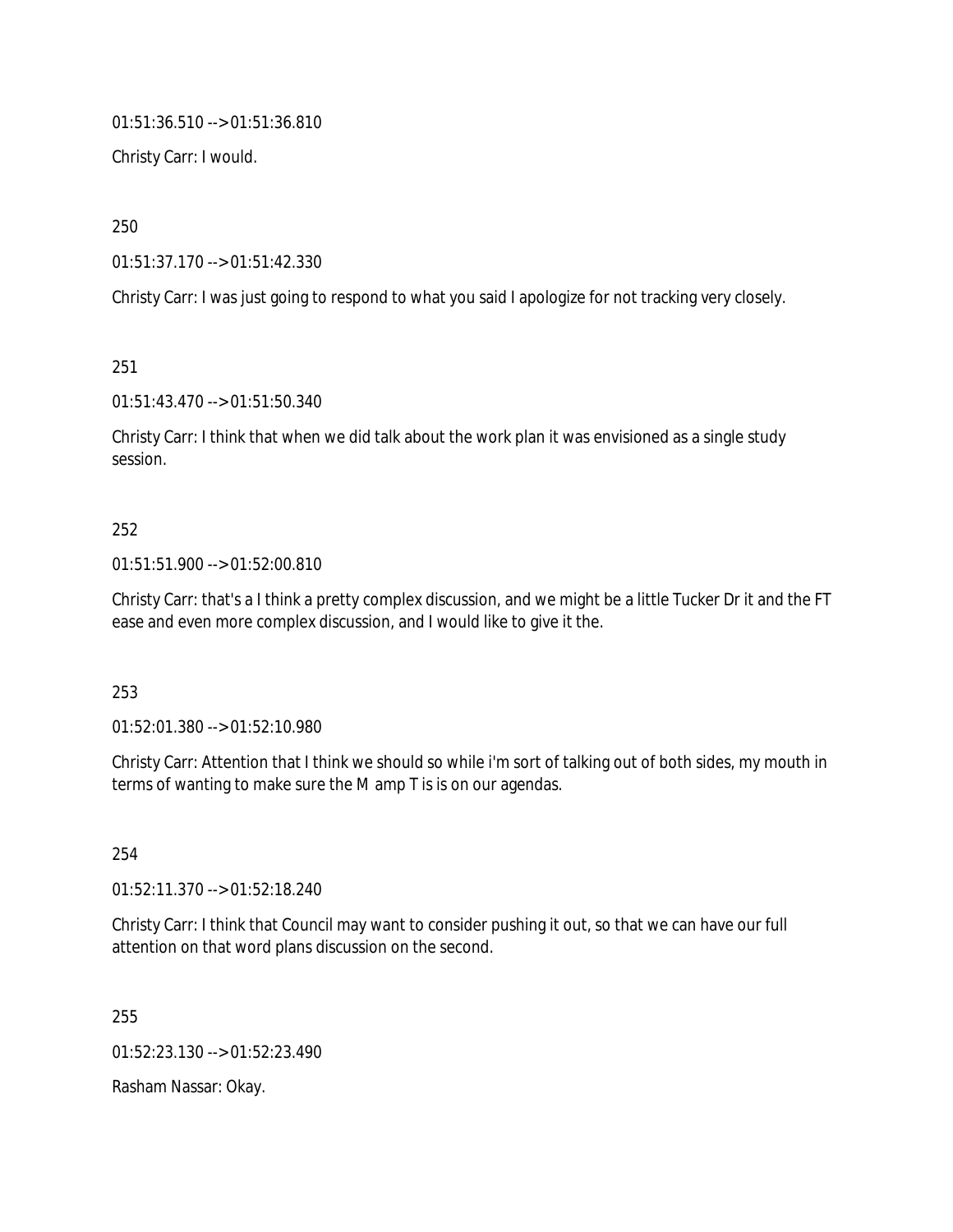01:52:23.610 --> 01:52:27.510

Rasham Nassar: So you're so we would move the F T discussion out.

### 257

01:52:27.690 --> 01:52:31.740

Rasham Nassar: and have the work plan discussion ahead is that what you prefer or was it the other way around.

258

01:52:32.280 --> 01:52:33.750

Christy Carr: that's correct that's just.

259

01:52:34.320 --> 01:52:36.420

Christy Carr: What I would suggest some just one.

260

01:52:38.520 --> 01:52:39.780

Rasham Nassar: Council okay with that.

261 01:52:42.450 --> 01:52:42.780 Rasham Nassar: Okay.

262 01:52:48.240 --> 01:53:00.000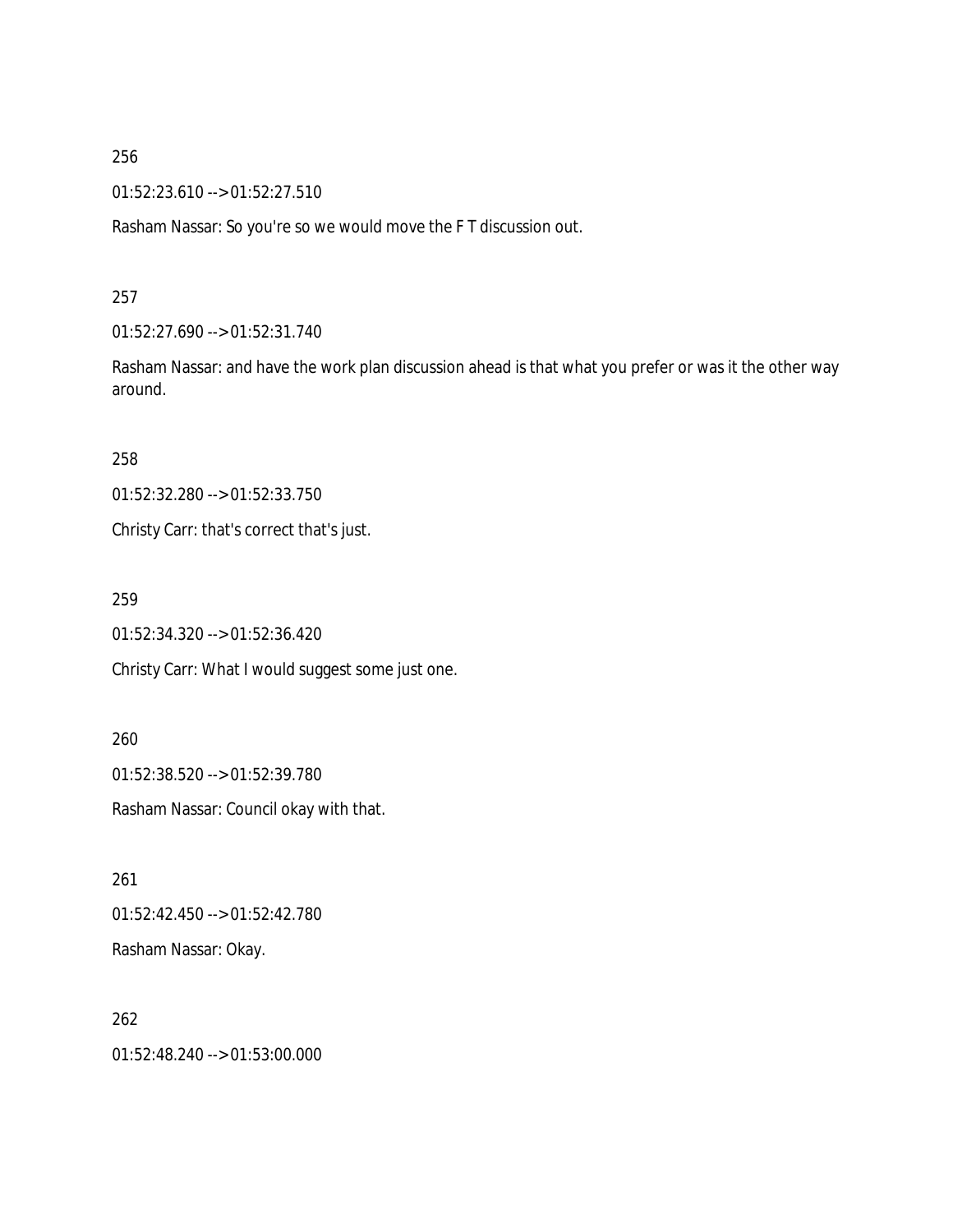Rasham Nassar: Okay, and then it's Council hearing me okay my I realized that my Internet appears a little choppy I just want to make sure that my voice is coming through okay great um so we have, I have one.

263

01:53:01.260 --> 01:53:14.940

Rasham Nassar: A proposal for Council, and that would be in terms of future agendas, I think this is an appropriate place for the city attorney i'm proposing that we schedule.

264

01:53:16.140 --> 01:53:20.550

Rasham Nassar: A special City Council meeting Thursday 5pm.

#### 265

01:53:21.900 --> 01:53:30.420

Rasham Nassar: And that we discussed setting the agenda for that special City Council meeting to be held this Thursday what is that the February 11 at 5pm.

266

01:53:32.700 --> 01:53:34.350

Joe Levan: Yes, that's the appropriate question talk about that.

267

01:53:35.220 --> 01:53:35.580

Okay.

## 268

01:53:36.960 --> 01:53:50.190

Rasham Nassar: So the the first order of business i'm proposing for that special City Council meeting would be to discuss and consider adoption of ordinance.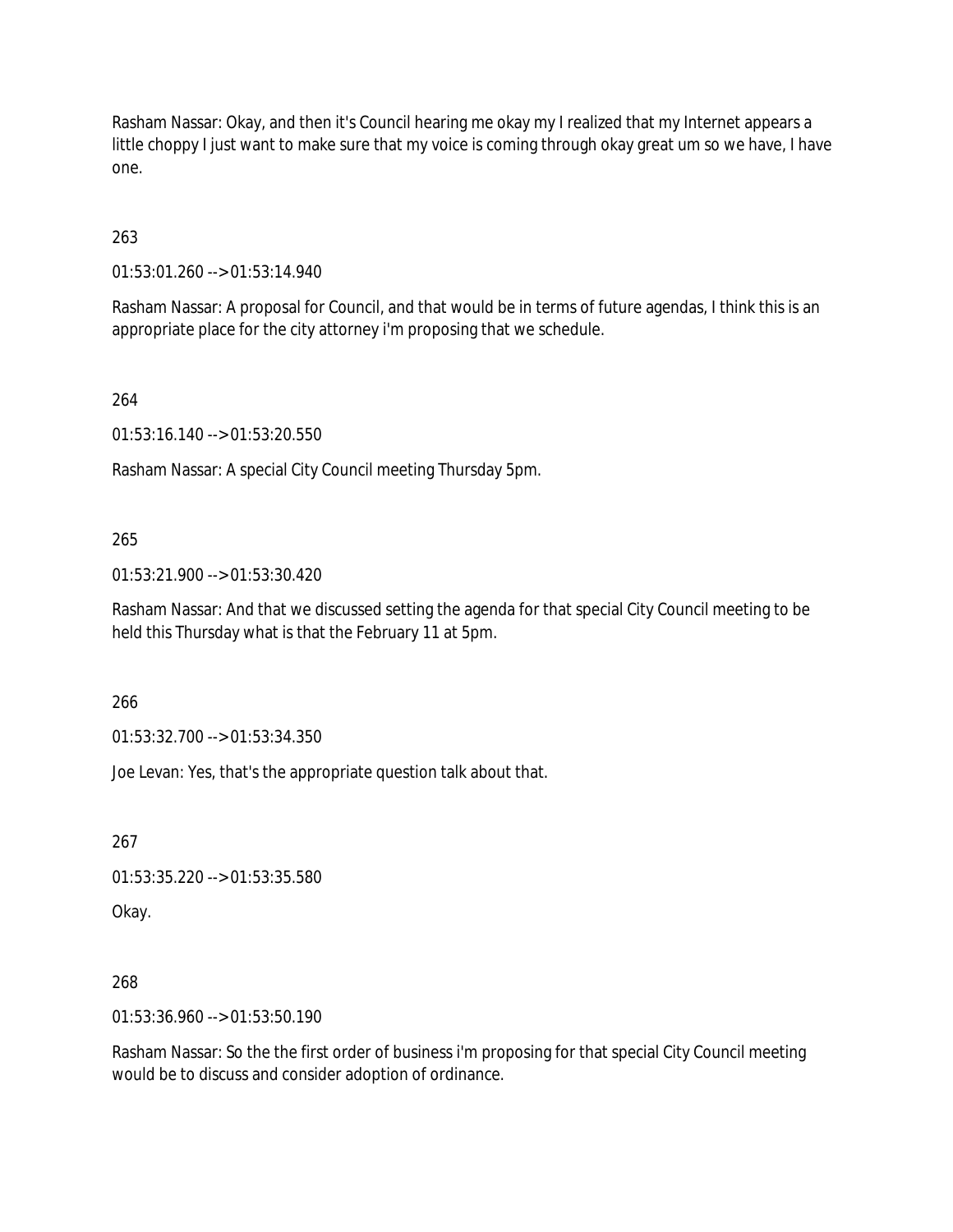01:53:55.410 --> 01:53:59.070

Rasham Nassar: So back to my agenda is it 2021 dash oh three.

270

01:53:59.640 --> 01:54:00.960

Joe Levan: It could be a new ordinance.

271

01:54:02.880 --> 01:54:03.240

Rasham Nassar: Okay.

#### 272

01:54:08.850 --> 01:54:17.460

Rasham Nassar: And that relates to so be a new ordinance and that would relate to the joint City Council planning Commission land use subcommittee phase one triage code changes.

## 273

01:54:19.410 --> 01:54:23.700

Joe Levan: And it would relate to the affordable housing provisions of of that current ordinance.

274

01:54:29.640 --> 01:54:36.180

Rasham Nassar: And then the second point for Council discussion would be whether or not Council would like to add to that agenda on Thursday.

275

01:54:37.140 --> 01:54:53.190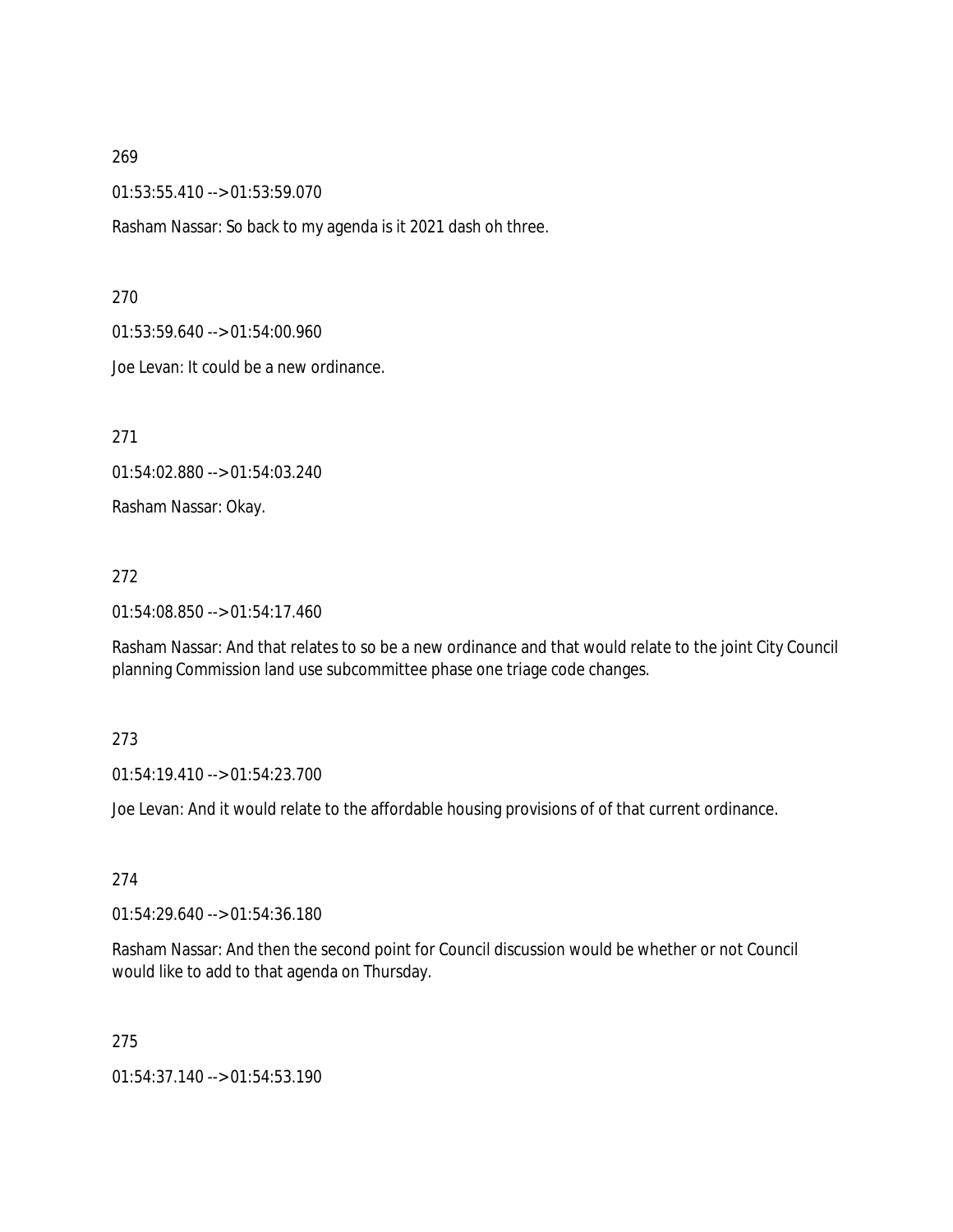Rasham Nassar: 5pm the scheduling of a public hearing relating to the remainder of the provisions in the draft ordinance 20 2103 if that's something that Council would like to discuss on Thursday at five we can do that, we can we can.

276

01:54:54.300 --> 01:55:04.710

Rasham Nassar: plan to discuss setting a public hearing at that point, or we can just postpone that and till the next City Council business meeting, which would be two weeks out from today, the 23rd.

# 277

01:55:10.320 --> 01:55:14.430

Rasham Nassar: hands raised Council members Council Member had a Deputy Mayor I topless.

# 278

01:55:17.310 --> 01:55:19.800

Kirsten Hytopoulos: i'm just supporting that and maybe the only person.

## 279

01:55:21.810 --> 01:55:32.340

Rasham Nassar: And are you are, you are you supporting scheduling the scheduling of the public hearing agenda item for Thursday or or just taking up to one agenda item Thursday at five.

280

01:55:32.880 --> 01:55:47.520

Kirsten Hytopoulos: i'm supporting the scheduling of I assume that we are not forced to if we got to the meeting and decided that the web, things are going, we didn't want to schedule it that day it's the scheduling right, so I would like the option of making a decision when we schedule it.

281

01:55:50.460 --> 01:55:51.090

Rasham Nassar: city attorney.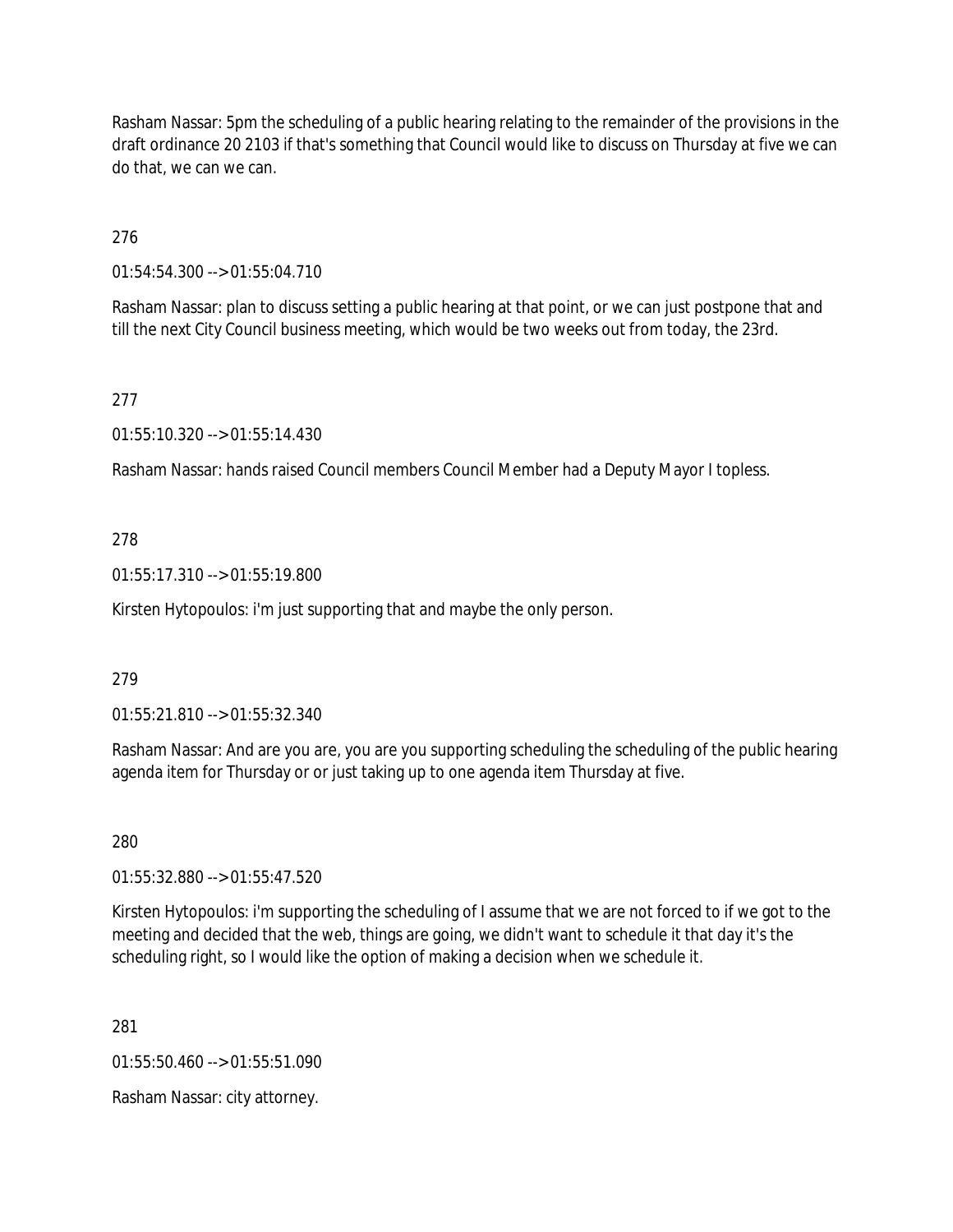01:55:51.540 --> 01:55:59.040

Joe Levan: At one consideration there to to suggestions, one is break this into two different items to for the Council of talk about an approved or not approved.

283

01:56:00.210 --> 01:56:09.300

Joe Levan: In terms of So the first part, would be to discuss the new ordinance on on Thursday, and the second part would be to schedule talk about scheduling public hearing.

284

01:56:09.930 --> 01:56:18.090

Joe Levan: When we schedule a public hearing, there are what we do is, we have the ordinance actually ready to go as part of that agenda item, so we would need to prepare that ordinance.

285

01:56:18.840 --> 01:56:27.450

Joe Levan: For for Thursday which, which is possible, but just to see you know that the ordinance itself would be included as well, should there be two ordinances on the agenda.

286

01:56:28.140 --> 01:56:38.460

Kirsten Hytopoulos: Well, is that it could I just ask the city attorney is that comfortable or does that feel like I mean it's that's a surprise you don't want to do that that's Okay, and we can put it out and is that something reasonable for us to expect.

287

01:56:39.870 --> 01:56:40.350

Joe Levan: as well.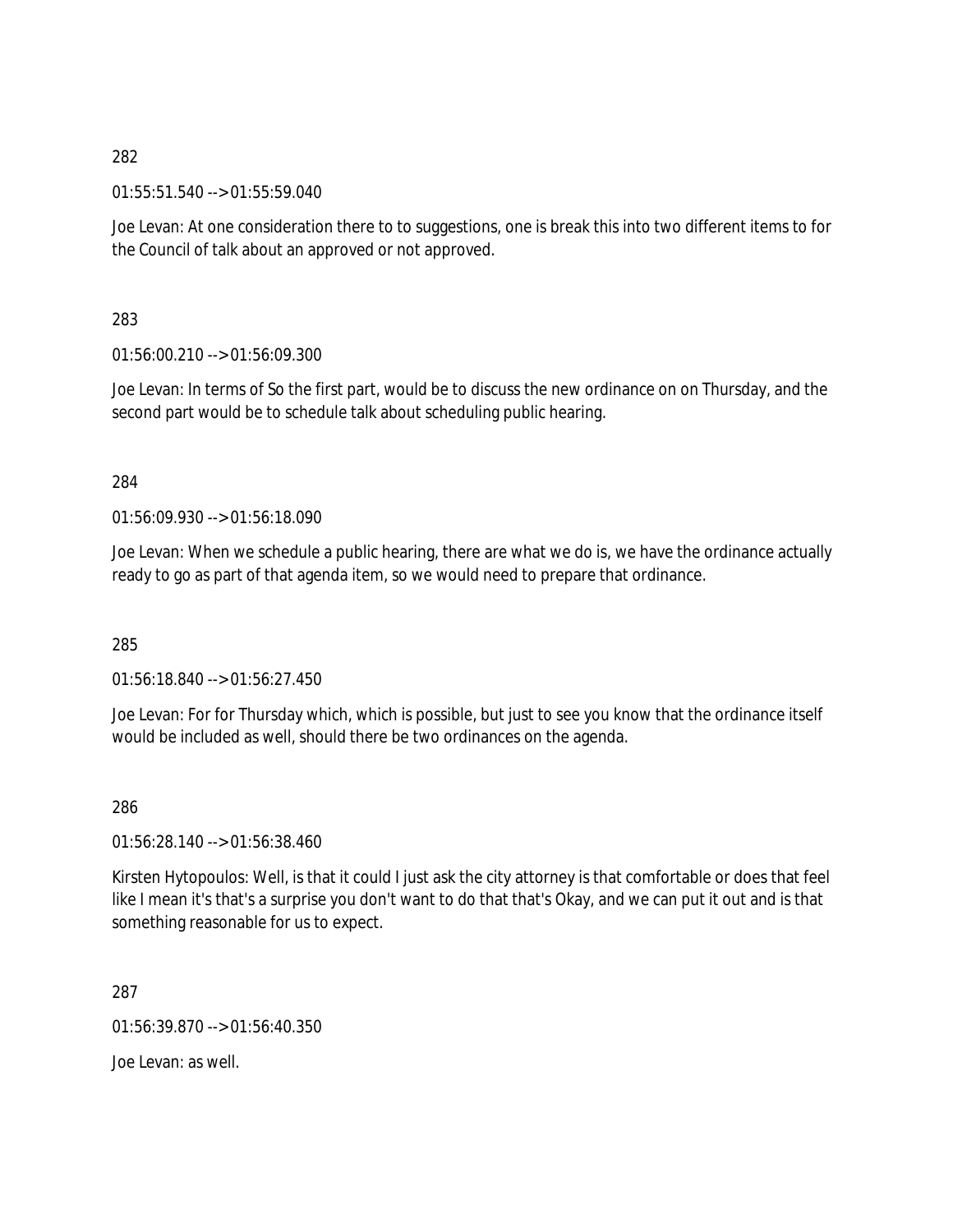01:56:40.980 --> 01:56:46.620

Joe Levan: I think it'd be good to work with the plane department see if there's anything else in that ordinance that we need to consider.

289

01:56:47.460 --> 01:56:57.840

Joe Levan: In terms of the public hearing part of it, but but otherwise you could get the Council could proceed bye bye with the understanding it's just separating out one part of the.

290

01:56:58.320 --> 01:57:06.210

Joe Levan: The ordinances as you indicated the amount of mayor and then and then just, including the rest of the ordinance says is.

291

01:57:08.010 --> 01:57:10.080

Joe Levan: That that's that's certainly doable.

292

01:57:10.380 --> 01:57:13.110

Kirsten Hytopoulos: yeah I wouldn't throw my support for that then.

293

01:57:14.130 --> 01:57:17.070

Kirsten Hytopoulos: I would support waiting and up to the next business meeting for that for.

294

01:57:19.020 --> 01:57:19.830

Rasham Nassar: councilmember car.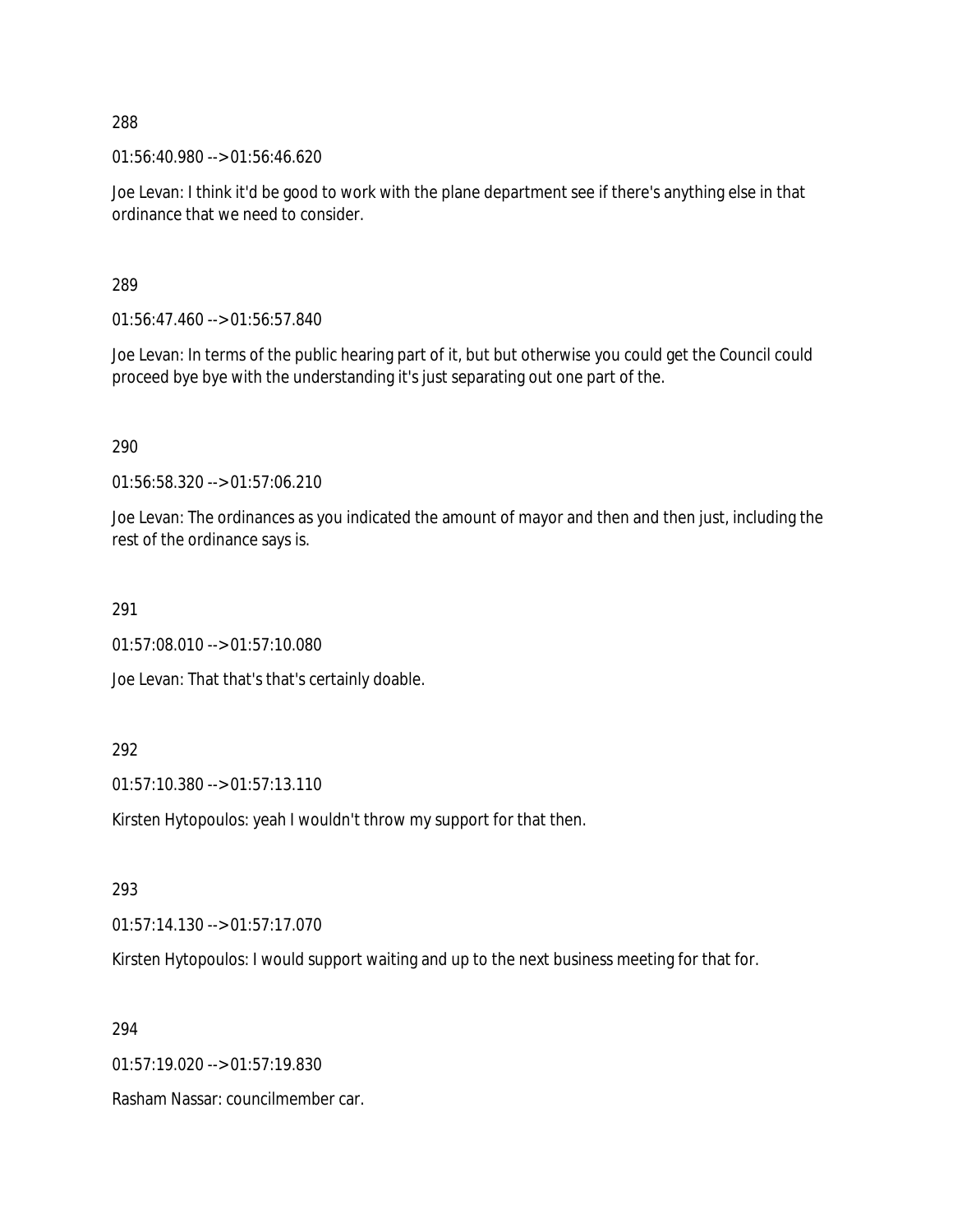01:57:22.740 --> 01:57:34.740

Christy Carr: I support scheduling a public scheduling a special meeting, for the first part, to consider the affordable housing component of the previous ordinance and then.

296

 $01:57:35.490 \rightarrow 01:57:50.010$ 

Christy Carr: I guess i'm not sure of the urgency of the second part, so if it seems like too much for turnaround and I would be comfortable waiting to schedule that second public Karina at our next business meeting.

# 297

01:57:52.110 --> 01:57:59.820

Rasham Nassar: Okay, are there any objections by Council members to the to that approach, meaning, we would schedule a special City Council meeting 5pm this Thursday.

298

01:58:00.510 --> 01:58:12.480

Rasham Nassar: And the item for business for Council discussion at that time would be the new ordinance relating to the affordable housing aspects of the previous ordinance 2021 dash oh three.

299

01:58:13.770 --> 01:58:16.020

Rasham Nassar: Is that agreeable to counsel.

## 300

01:58:17.670 --> 01:58:26.190

Rasham Nassar: And then we'll just wait to schedule the remainder of the ordinance for the schedule and other public hearing at the next soon as business meeting date.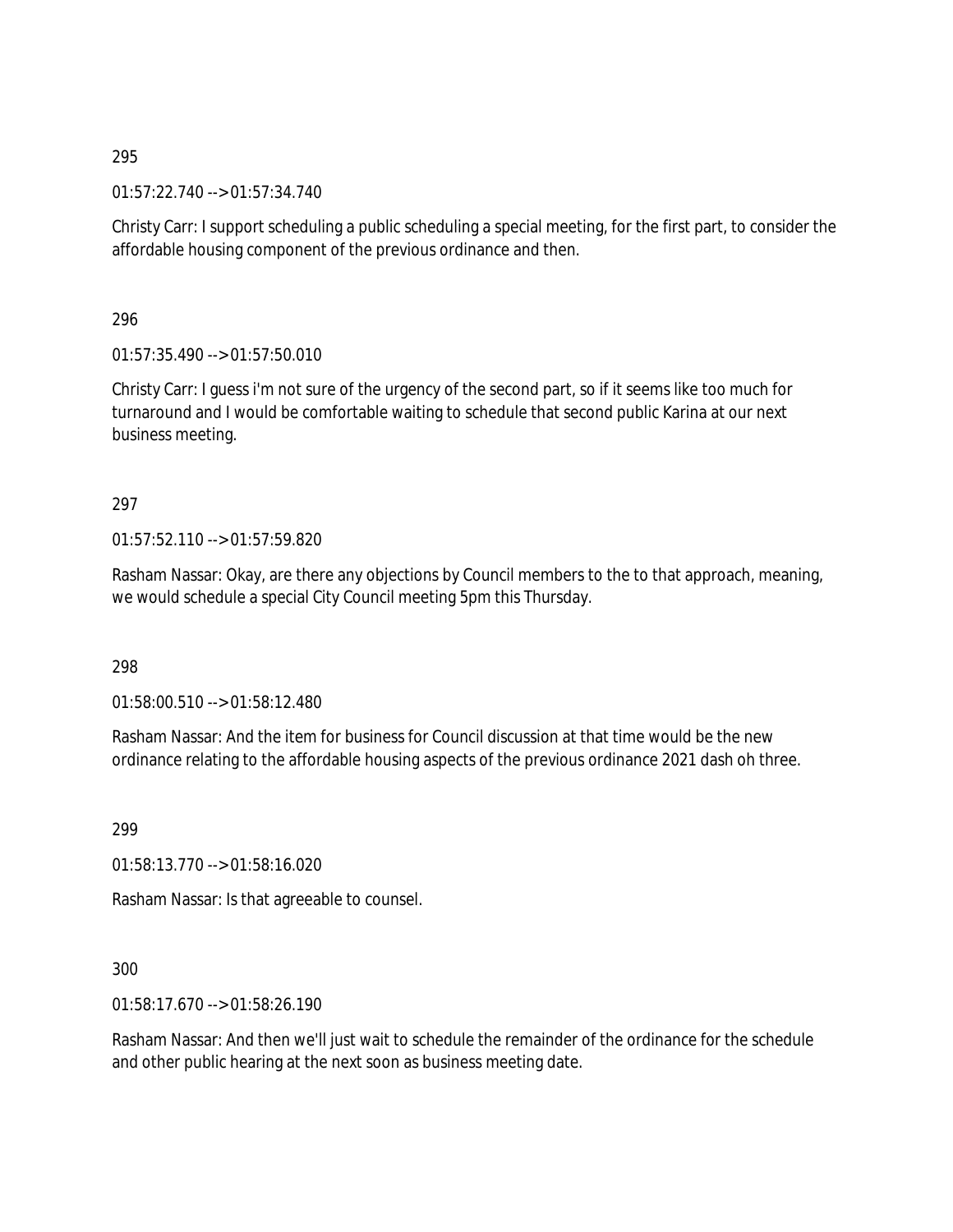01:58:27.420 --> 01:58:32.760

Rasham Nassar: So be clear on that Ellen city attorney and interesting manager yes okay.

302

01:58:35.730 --> 01:58:37.020

Rasham Nassar: Any other.

303

01:58:39.330 --> 01:58:44.820

Rasham Nassar: Requests for future agendas or questions or comments from Council members who had topless.

# 304

01:58:46.200 --> 01:58:50.700

Kirsten Hytopoulos: If I just want to highlight the fact that maybe I was not paying enough attention looking at other things, but.

305

01:58:51.150 --> 01:58:59.250

Kirsten Hytopoulos: I don't know if we've highlighted that that we are that we are acting out of some urgency that's all I want to say that to highlight the fact that we're we're.

306

01:59:00.090 --> 01:59:02.790

Kirsten Hytopoulos: Creating this meeting to talk about this issue as a matter of urgency.

307

01:59:03.330 --> 01:59:10.980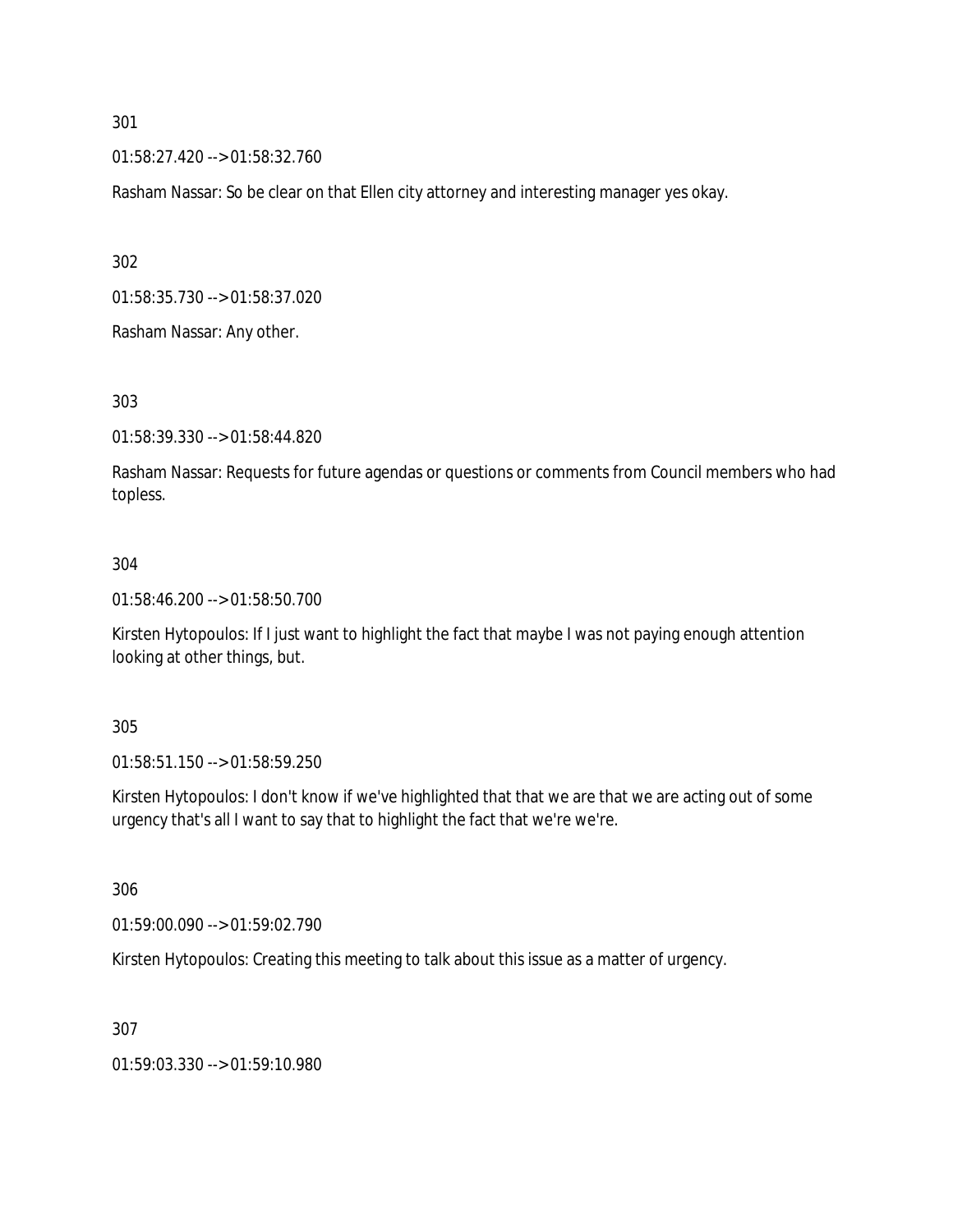Kirsten Hytopoulos: I think that that i'd like to say that that's where I believe I believe this is happening, and I think the sooner the public understands that that that's transparent of us and.

308

01:59:11.640 --> 01:59:16.560

Kirsten Hytopoulos: We can talk more extensively about that at our special meeting that we're setting about why we feel there's urgency.

309

01:59:19.110 --> 01:59:22.950

Rasham Nassar: Thank you for your comments, anything else Council members on future Council agendas.

## 310

01:59:23.790 --> 01:59:28.290

Joe Levan: Just mayor just one thing to note for the Council, as you notice with special meetings.

311

01:59:29.550 --> 01:59:39.540

Joe Levan: You you can only take action on what's on the agenda, so I assume that's all you want on the agenda you could add other items on the agenda, but you couldn't take action on it, so I think he just so we're all clear on that.

312

01:59:41.640 --> 01:59:44.100

Rasham Nassar: everyone's clear on that Deputy Mayor had topless.

313

 $01:59:45.750 \rightarrow 01:59:51.450$ 

Kirsten Hytopoulos: To be clear, we are, we are noticing it as potentially taking action Okay, thank you.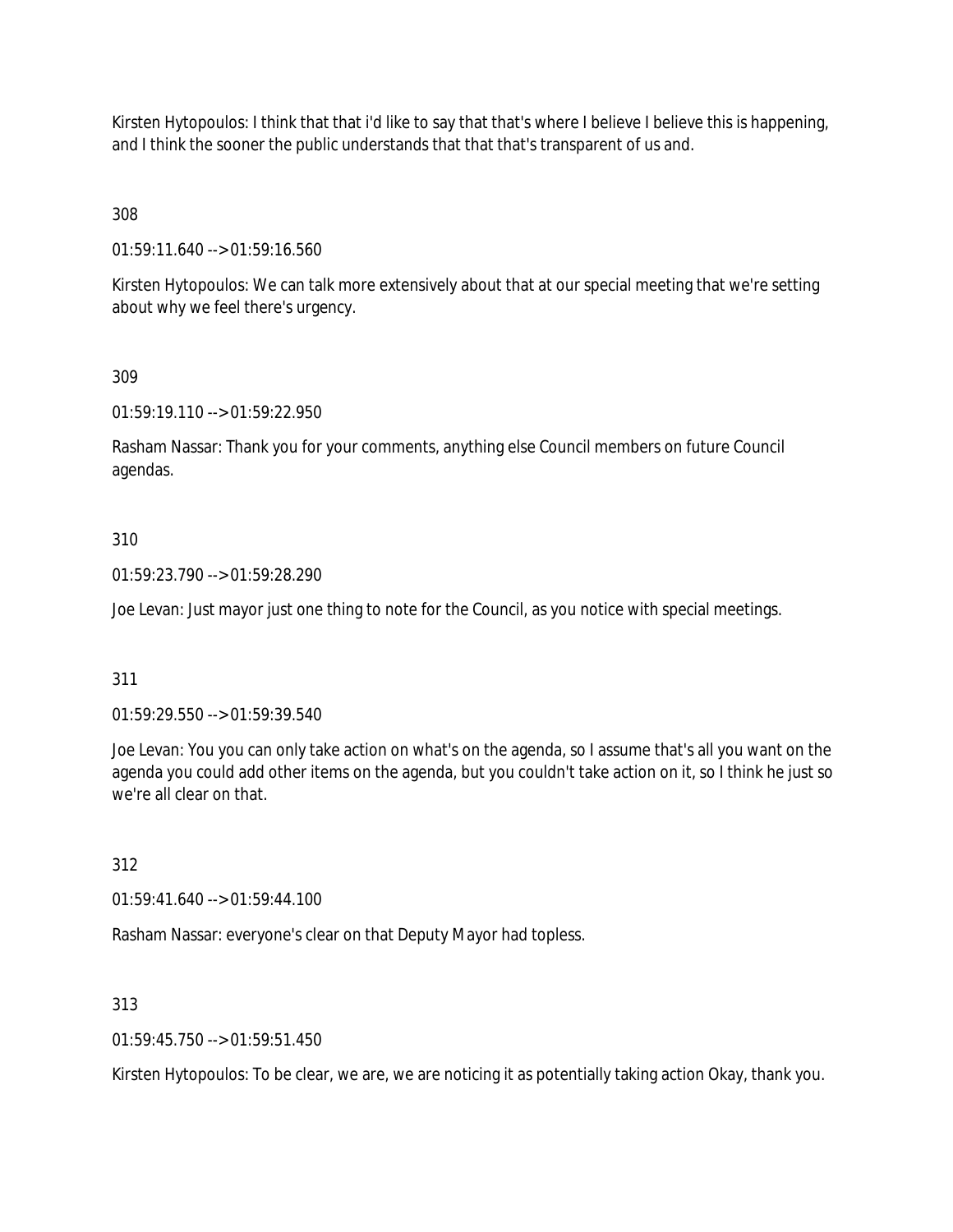# 01:59:54.150 --> 02:00:00.600

Rasham Nassar: Okay anything else we're gonna move on in our agenda, then Council we are now an item seven be.

# 315

02:00:02.490 --> 02:00:08.790

Rasham Nassar: Discussion of potential future Council agenda items police police court facility costs.

# 316

02:00:10.290 --> 02:00:16.650

Rasham Nassar: And I will just note here before I hand it over to councilmember pollock that this is a new.

# 317

02:00:18.360 --> 02:00:23.040

Rasham Nassar: practice for us here what this agenda item is is a discussion.

## 318

02:00:24.210 --> 02:00:31.380

Rasham Nassar: for discussion, meaning that the decision Council will be making tonight related to this item is not related to any proposal.

## 319

02:00:32.100 --> 02:00:39.750

Rasham Nassar: or corresponding aspect of what will may be discussed in the future, but whether or not Council would like to have a discussion on this topic in the future.

320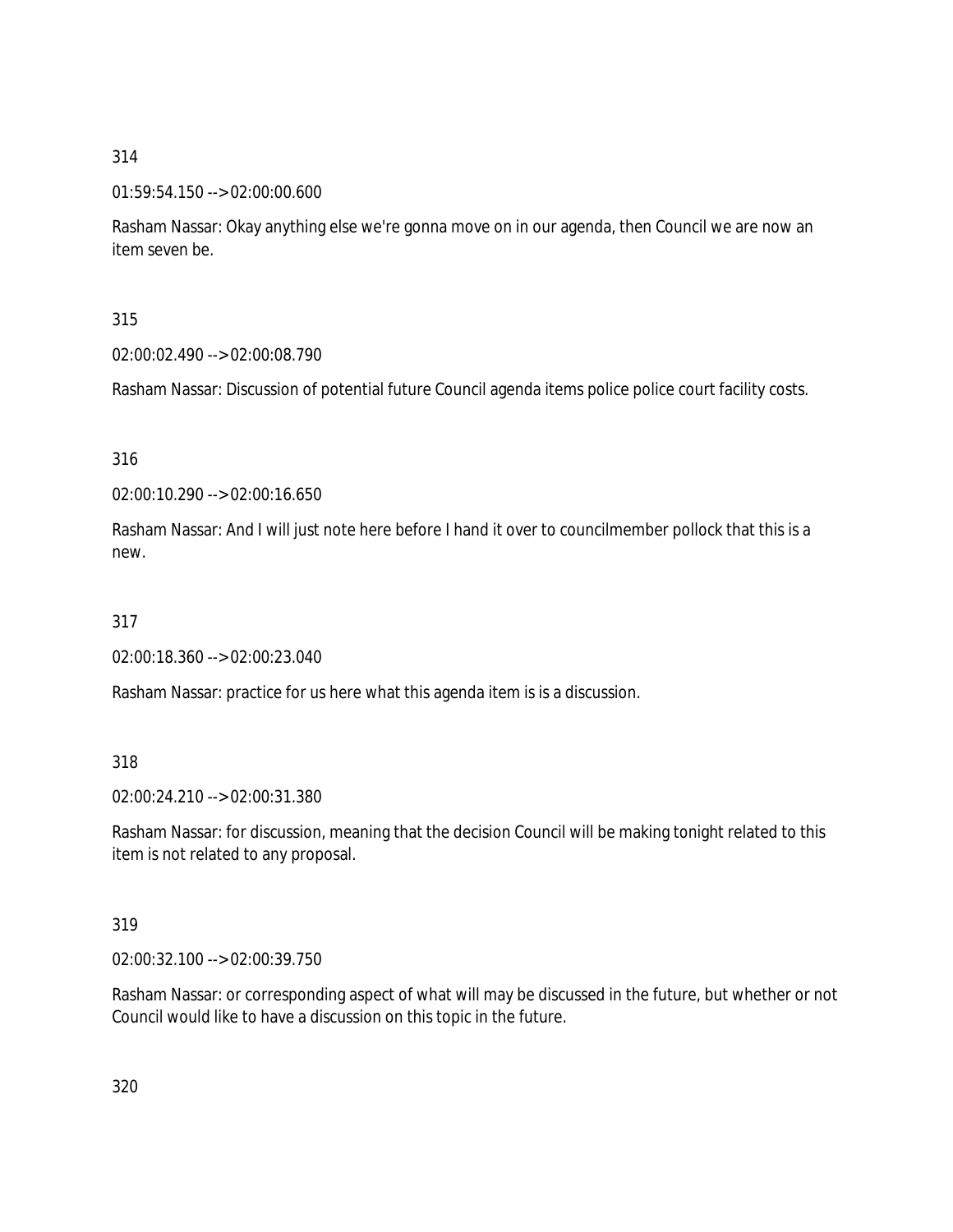02:00:40.110 --> 02:00:49.170

Rasham Nassar: So just that everyone's clear and from members of the public that are watching that's the purpose and the scope of this agenda items evening with that I will hand it over to councilmember pollock.

321

02:00:52.290 --> 02:00:53.190

Michael Pollock: Thank you i'm.

322

02:00:55.470 --> 02:01:14.400

Michael Pollock: Requesting requested mayor that I just have, I guess, in the spirit of a picture being worth 1000 words, I wanted to share a screen and I, and I believe it is prepared to do that I don't know if they want to allow me to share screen or or how this works so.

323

02:01:16.500 --> 02:01:19.110

Michael Pollock: Okay, all right great.

324

02:01:21.810 --> 02:01:33.420

Michael Pollock: Excuse me Okay, so this, so this is really just a summary of why I think it's important that we discuss police station costs, and this is a graph that Scott.

325

02:01:34.110 --> 02:01:53.700

Michael Pollock: years on the X axis and then it's got cost per square foot for various police stations around the nation and and locally and so just kind of kind of run through it quickly, but you can see here that the y axis goes from zero to about 1400.

326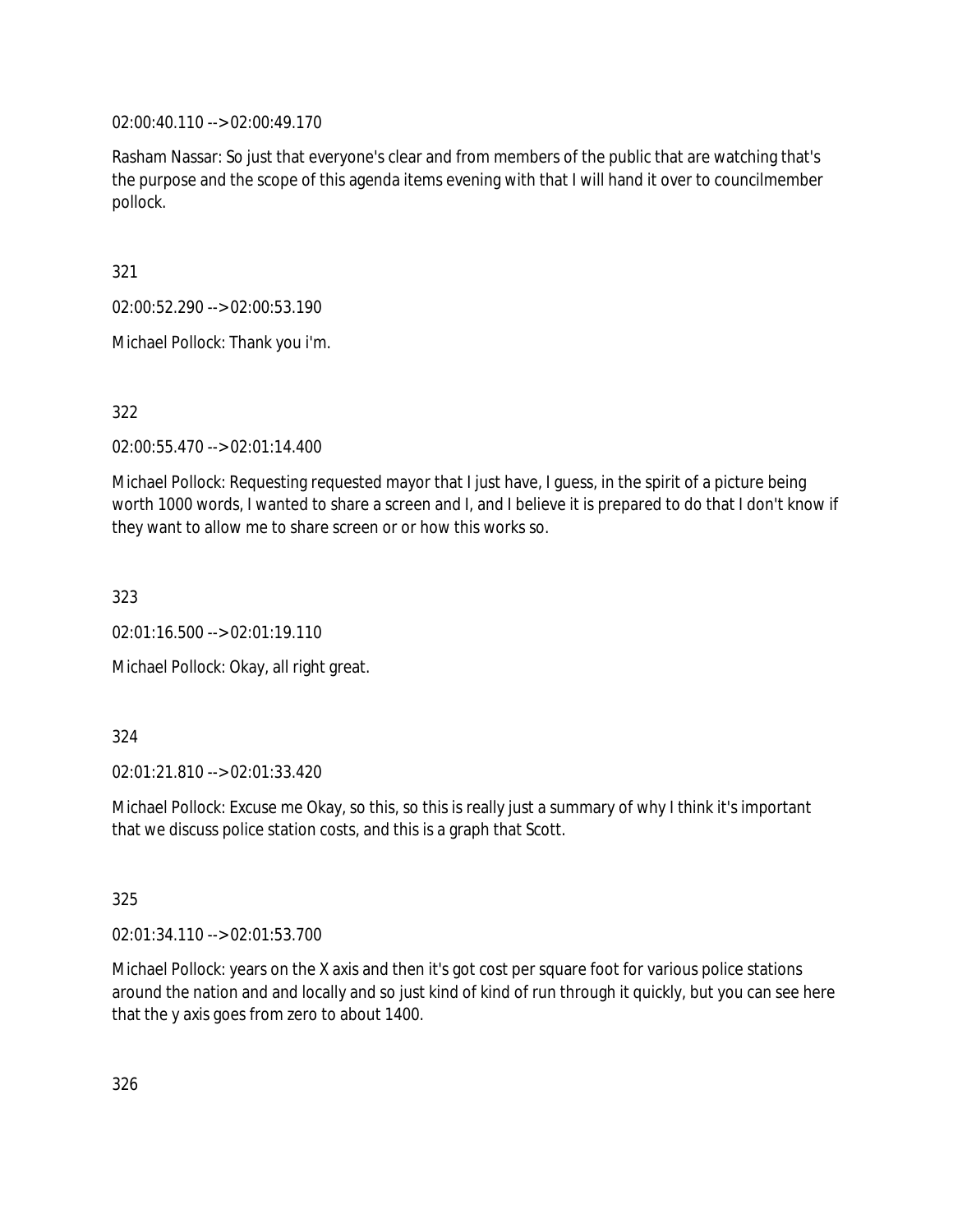02:01:54.990 --> 02:01:57.930

Michael Pollock: This these green dots here.

327

02:01:59.100 --> 02:02:06.210

Michael Pollock: are what we got from an estimate from the kenzie for a square foot cost to build a generic police station back in 2014.

328

02:02:07.230 --> 02:02:11.340

Michael Pollock: The line that you're saying the dash green line is.

#### 329

02:02:12.000 --> 02:02:30.510

Michael Pollock: The projected increase in cost over time that's sort of the local industry standard talking to some of the architects to build public safety facilities that you would expect, about a 6% increase on average so by 2400 square foot costs would be up around 560 570 Marcel.

330

02:02:31.890 --> 02:02:36.030

Michael Pollock: has protected costs the black dots are just various.

331

02:02:37.260 --> 02:02:48.750

Michael Pollock: Costs of police station construction costs throughout the nation provided by citizens primarily Doug Rau, was one of the major contributors to that.

332

02:02:49.770 --> 02:02:57.630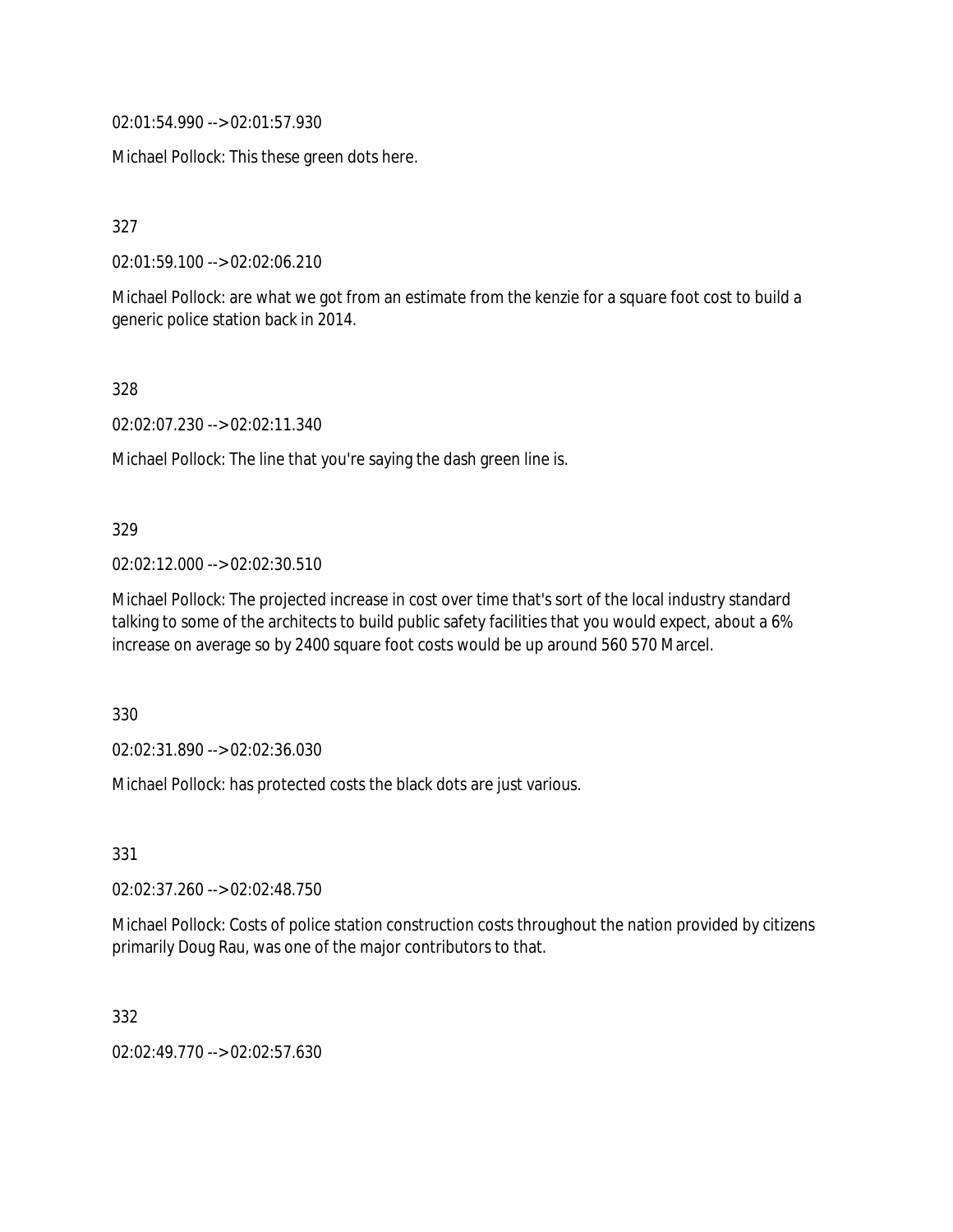Michael Pollock: And then, what we have so that kind of gives you a sense that the projected costs are sort of right in the middle of of.

333

02:02:58.320 --> 02:03:03.780

Michael Pollock: What we would see us as costs, and that includes a number of stations that have been built in the Northwest.

#### 334

02:03:04.290 --> 02:03:14.310

Michael Pollock: I would just add that these these green ones jumping back to 2014 there were some comparables done by McKinsey and that's what a couple of these are as well just to say about.

## 335

02:03:14.850 --> 02:03:36.990

Michael Pollock: What they found square foot costs to be in a couple of COPs what cost concern for me was in 2018 we we were no longer using mackenzie we had a new consultant group, and these were some costs per square foot that they estimated that were the cost for for.

#### 336

02:03:38.160 --> 02:03:45.330

Michael Pollock: i'm building a police station and and some of what drove the cost up was that was buying having a pretty expensive.

#### 337

02:03:46.380 --> 02:03:54.240

Michael Pollock: purchase of land to and this case, the Harrison medical complex to remodel that so that was a \$9 million purchase.

#### 338

02:03:55.410 --> 02:03:59.340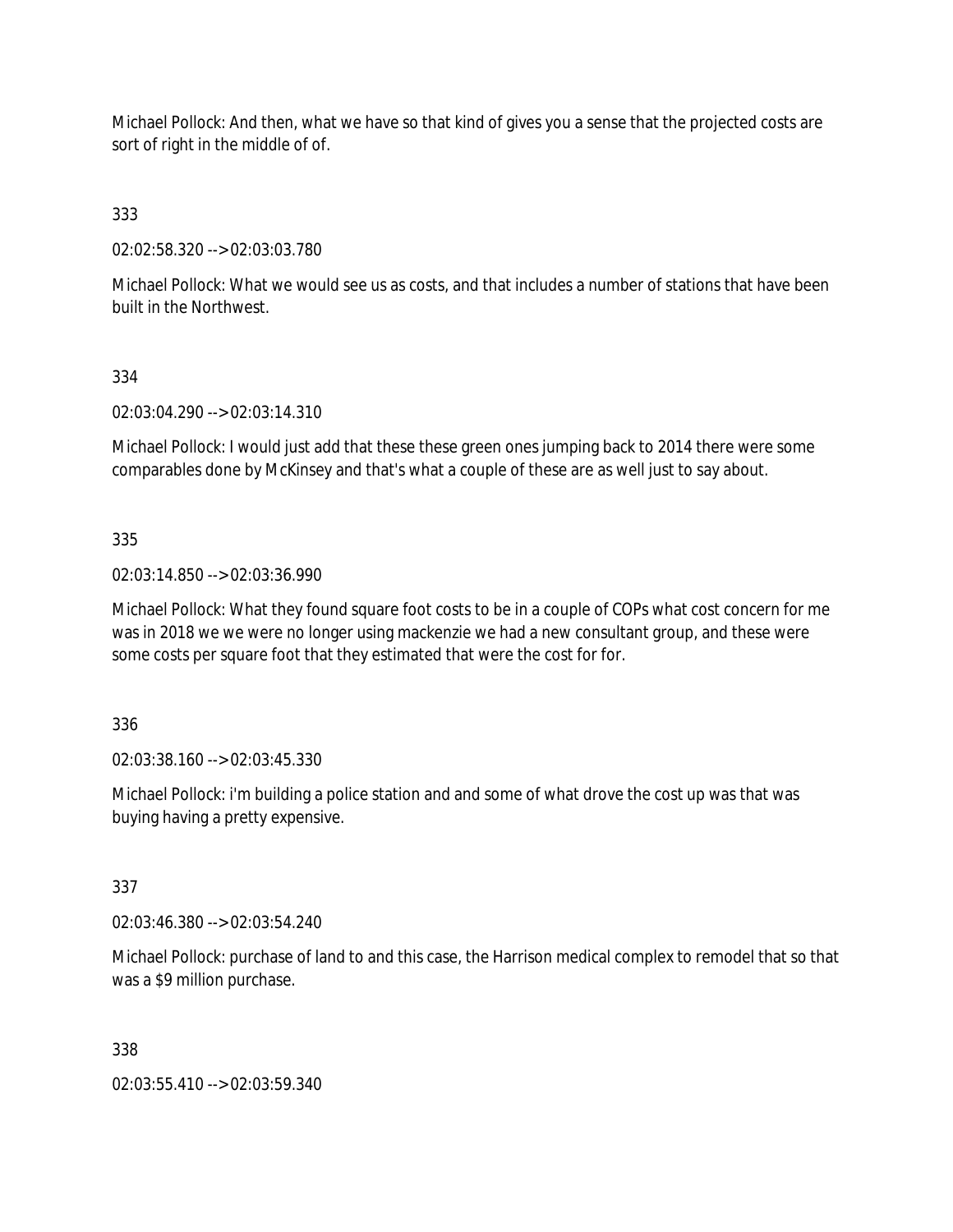Michael Pollock: And so, these bump way up, so the so the Harrison.

## 339

02:04:00.210 --> 02:04:14.490

Michael Pollock: remodel right now is right around here, I believe it but there's certainly some assumptions that bumped around, but there were some other remodel suggestions for Harrison that we're up this is 1351 151 so quite a job, this is the Aquino remodel.

# 340

02:04:15.150 --> 02:04:32.940

Michael Pollock: or excuse me, construction and I believe that includes land as well, but all of these costs substantially higher than what we would expect, and really the green line is it's a reasonable estimate of what we expect so that caused me some concern now, we heard that the the.

# 341

02:04:34.980 --> 02:04:42.810

Michael Pollock: Harrison was overpaid by five to \$6 million and and that may be and that's obviously a concern.

## 342

02:04:43.290 --> 02:04:59.700

Michael Pollock: For all of us we shouldn't be but that only adds about 275 to \$300 per square foot to the cost so there's still roughly about that now again and cost overpayments relative to this this green line.

## 343

02:05:01.050 --> 02:05:01.920

Michael Pollock: we've spent.

## 344

02:05:03.090 --> 02:05:07.740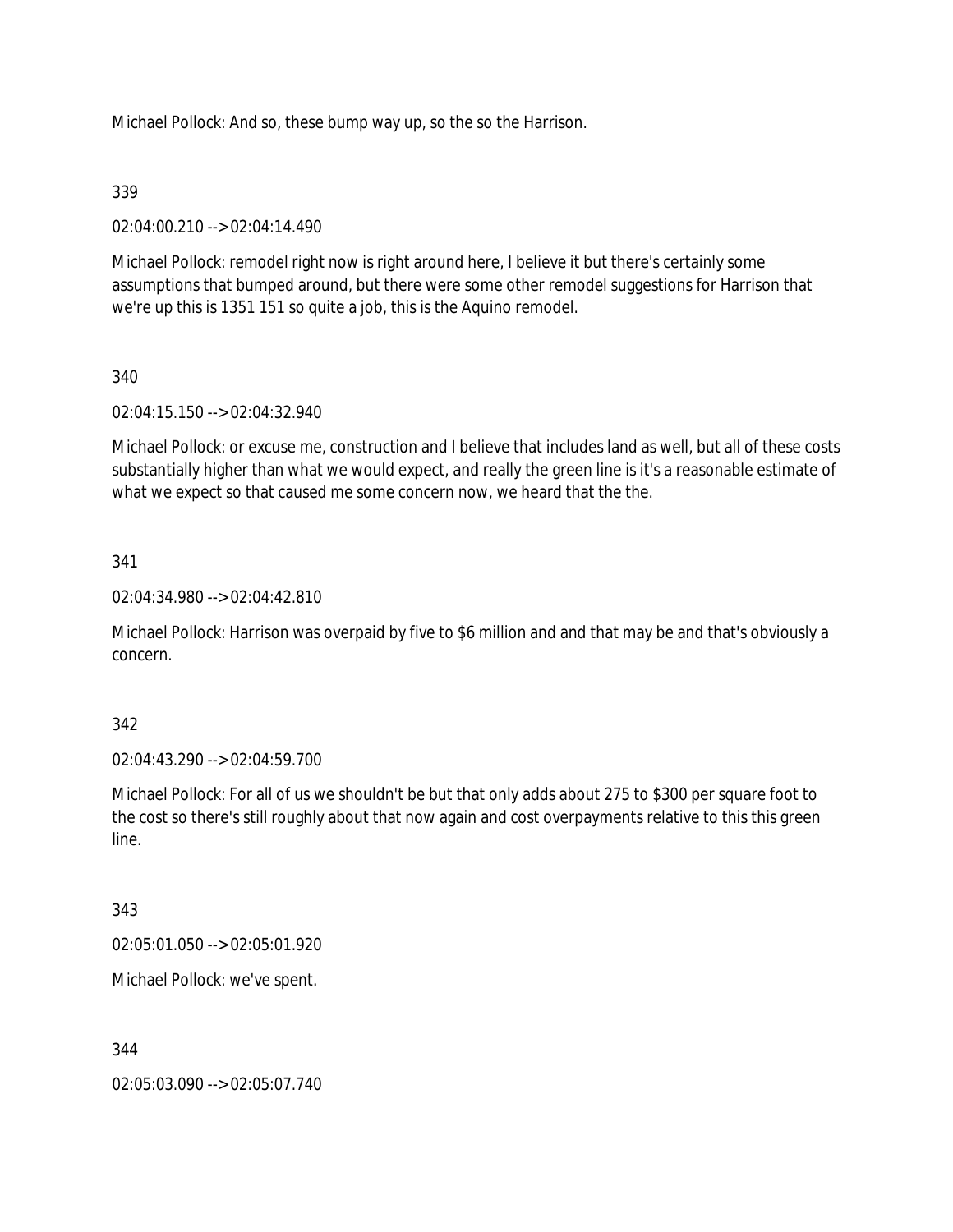Michael Pollock: So so there's some substantial apparent cost overruns or unexplained guess.

# 345

02:05:09.300 --> 02:05:14.670

Michael Pollock: Discrepancies is what you would expect, and I would add that mackenzie of my understanding.

# 346

02:05:15.180 --> 02:05:20.160

Michael Pollock: They also built the police station and they estimated what the cost per square foot.

# 347

02:05:20.430 --> 02:05:31.260

Michael Pollock: or excuse me, the fire station, the mouse and fire station they estimated the cost per square foot and they hit it pretty dead on it's I understand I want to verify that I want to fact check that but that's my understanding that.

# 348

02:05:31.530 --> 02:05:37.830

Michael Pollock: That they're pretty good and they built a lot of public safety facility so i'm pretty pretty good data on that.

# 349

02:05:39.390 --> 02:05:53.850

Michael Pollock: I mean i'm putting another way is that here in 2020 we've we are ready on the Harrison project spent about 10.3 million according to a lot of information that that the city manager dropped on us just today, in fact.

# 350

02:05:54.810 --> 02:06:03.090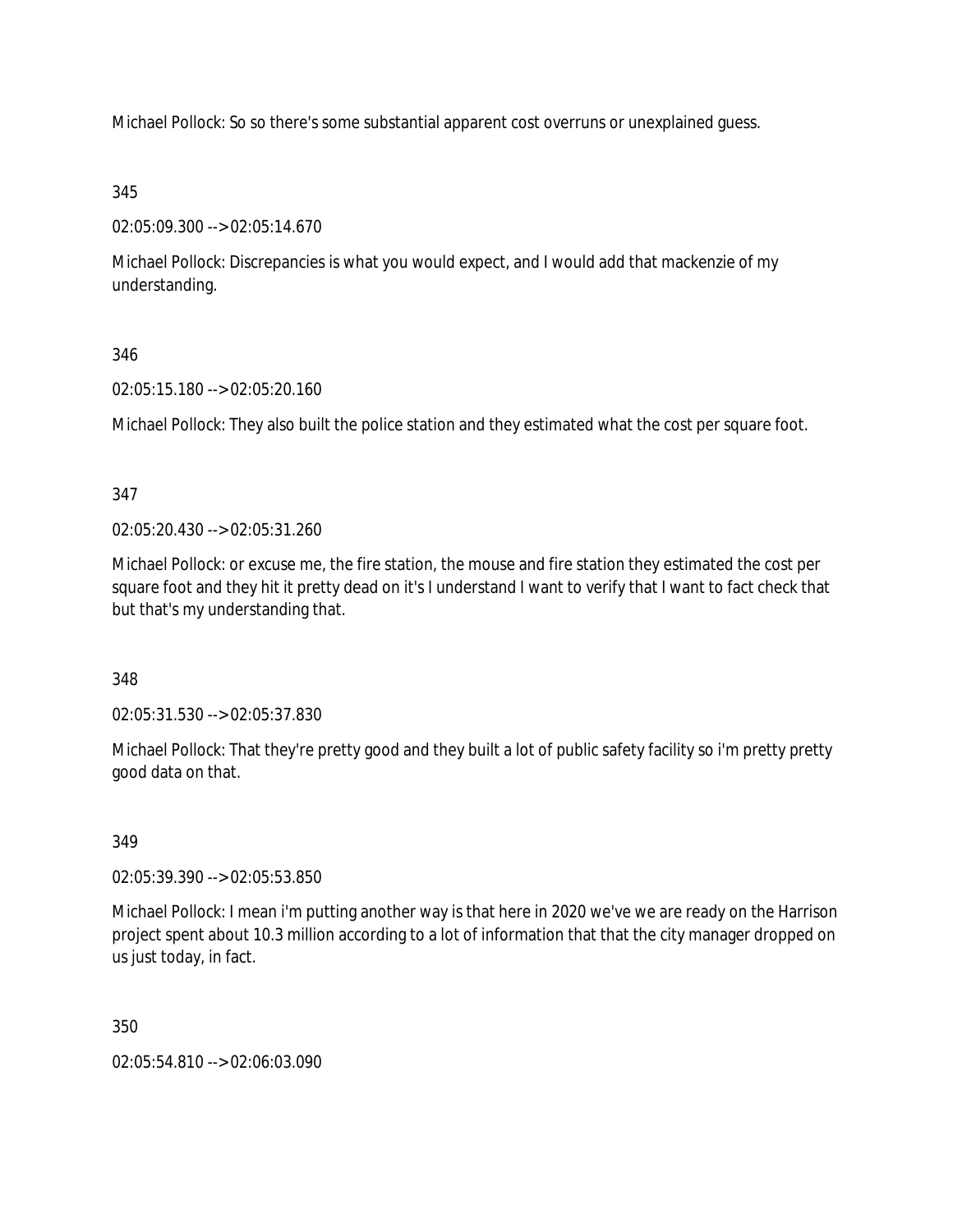Michael Pollock: And that we have projected to spend another 9.7 million well nine that just that \$9.7 million that we have not yet spin.

351

02:06:03.630 --> 02:06:13.140

Michael Pollock: is equivalent to about the projected average cost here with the mechanic this this inflation on that is that that is going to add about another.

352

02:06:13.530 --> 02:06:25.020

Michael Pollock: \$540 per square foot to the cost so we're really I don't understand it, but i'm not comfortable moving forward.

# 353

02:06:25.290 --> 02:06:36.150

Michael Pollock: approving a contract until I understand why our costs are so high it's not just the overpayment for the Harrison medical facility, I also felt it was important because.

354

02:06:36.660 --> 02:06:45.750

Michael Pollock: If we move forward on this we're going to own it this Council is going to own this project and four of us weren't even on the Council when this decision was made.

355

02:06:46.050 --> 02:06:52.470

Michael Pollock: An additional two didn't support the purchase of the Harrison project, most of the people that supported it are gone.

356

02:06:52.890 --> 02:07:04.290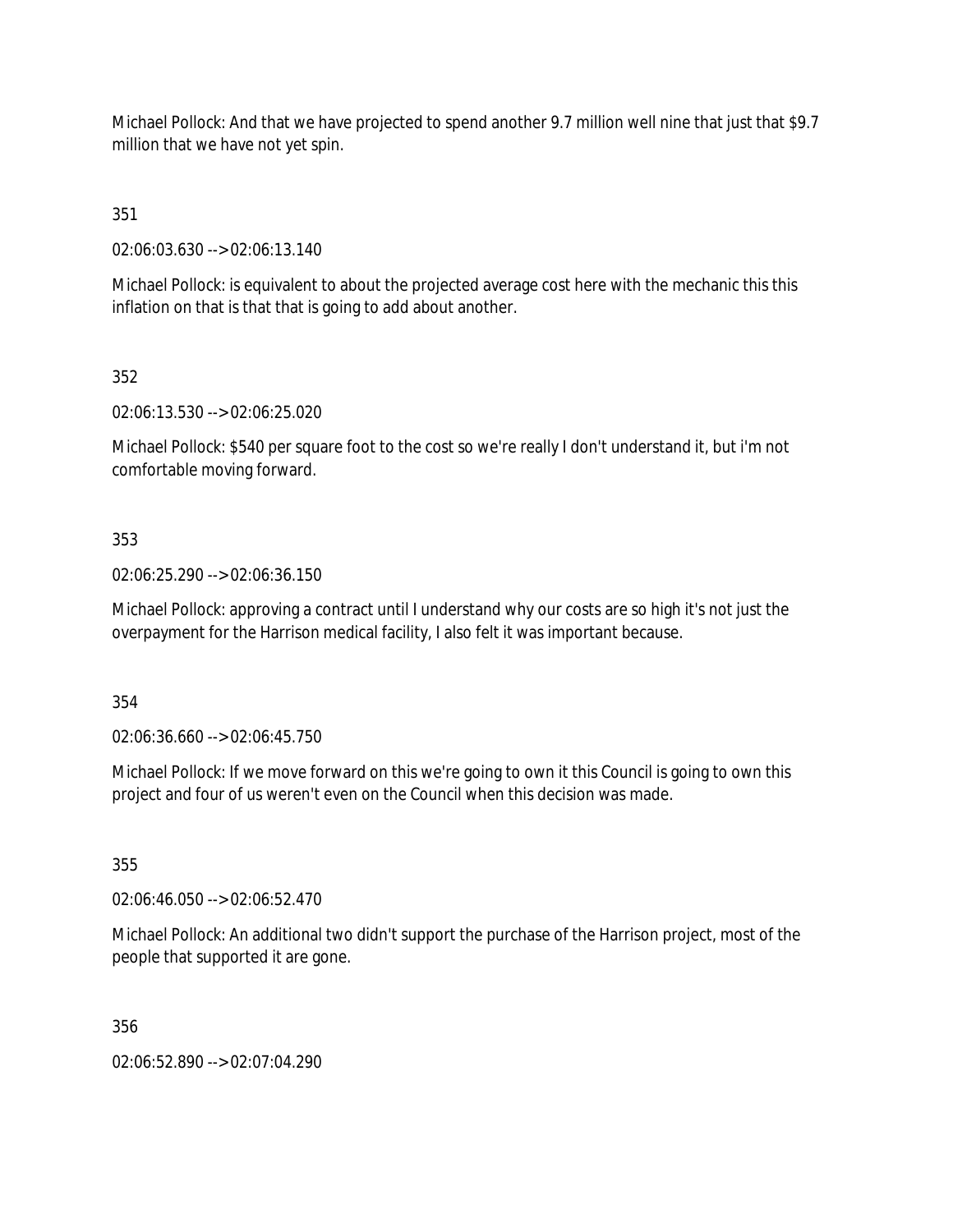Michael Pollock: Additionally, the there's been a lot of public concern about this it's been running I don't know five to 110 to one I just huge numbers of people supporting an investigation i'm looking at the cost.

357

02:07:04.500 --> 02:07:18.960

Michael Pollock: and seeing what we can do very few people have said, this is great move forward so by putting all that in I think it seems to be pretty clear that we should be looking at why these costs of police station costs are so high.

358

02:07:21.390 --> 02:07:34.830

Michael Pollock: I think that's about it, I, I just wanted to add that we did get a lot of information today from the city manager, I have not had time to digest that so.

359

02:07:35.910 --> 02:07:43.410

Michael Pollock: It was comments in terms of what I was proposing in terms of moving forward, so I would like some time to digest that.

360

02:07:45.000 --> 02:07:53.880

Michael Pollock: My suggestion if there's Council support and interest in this, I think there is interest and at least investigating this is that we.

361

02:07:54.930 --> 02:07:56.130

Michael Pollock: will do haste.

362

02:07:57.720 --> 02:08:10.020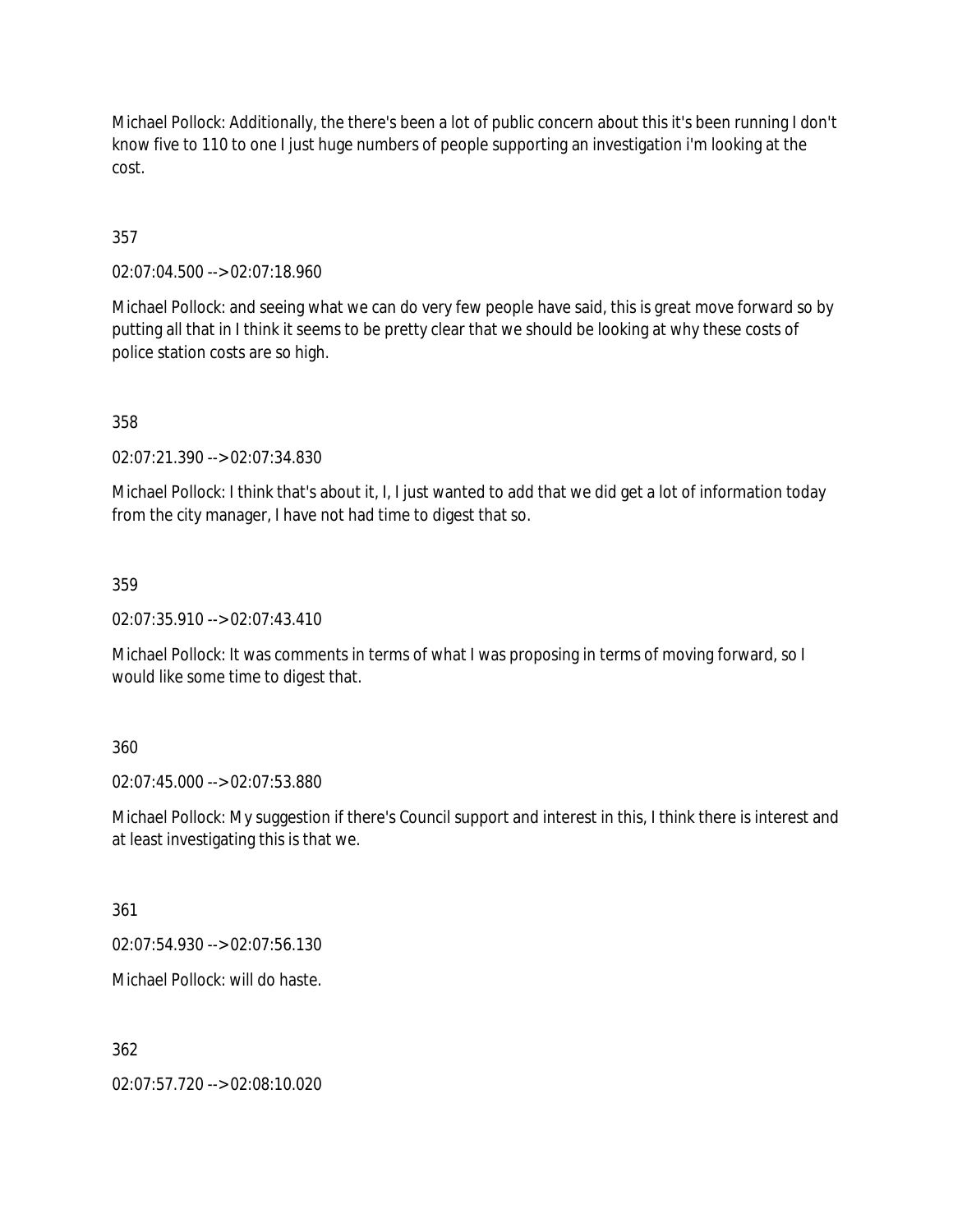Michael Pollock: Form A ad hoc committee and move forward with this and but work with the city manager to talk and work through some of the information that she's provided, so I would say that.

363

02:08:11.100 --> 02:08:18.780

Michael Pollock: I guess i'm prepared to make emotion that we do follow through with investigating this.

364

02:08:19.650 --> 02:08:30.570

Michael Pollock: If there's a second we'll move forward, but that that part of the motion will be to form an ad hoc committee to work with the city manager to develop a kind of a framework for what we are going to discuss.

## 365

02:08:31.020 --> 02:08:52.410

Michael Pollock: So we kind of get a better handle because there's a lot we can discuss and I think we need to take that city managers input into consideration, so with that i'm sure there might be some questions, but I get I do want to get that motion on the table, so we are having a discussion of emotion.

366

02:08:53.550 --> 02:08:56.010

Michael Pollock: So i'm looking to the package and.

367

02:08:57.120 --> 02:08:59.910

Michael Pollock: And i'm looking at the motion so i'm going to say.

368

02:09:00.990 --> 02:09:11.130

Michael Pollock: I moved to schedule a discussion of the police court facility costs for the next business meeting of the of the city council.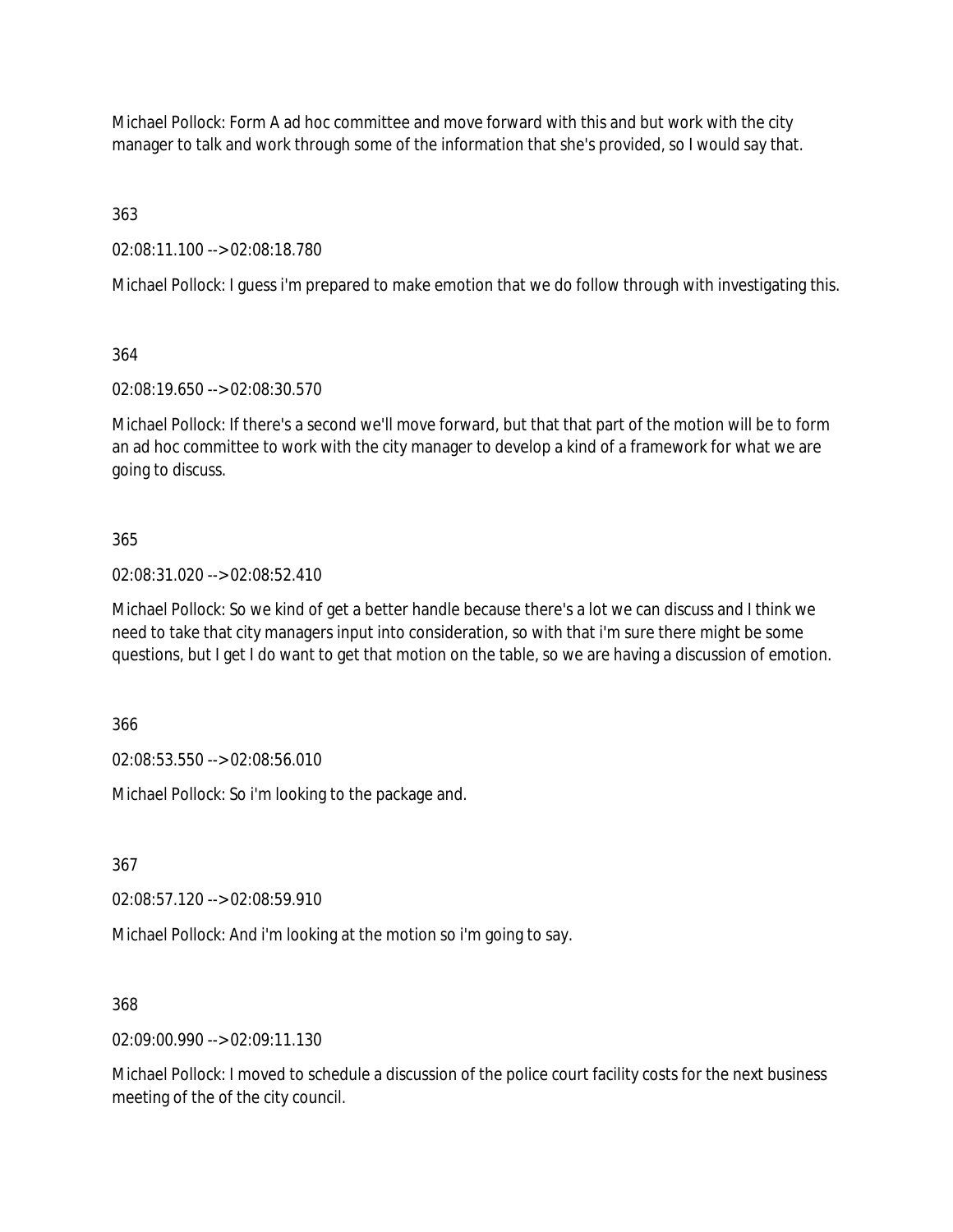02:09:11.760 --> 02:09:22.350

Michael Pollock: And to form an ad hoc committee comprised of myself, I think the marriage should be involved and I would suggest God so i'm going to just suggesting because he's been involved in this.

370

02:09:23.850 --> 02:09:33.600

Michael Pollock: form an ad hoc committee to work with the city manager to frame the discussion of it, so we provide a framework for what we are going to discuss.

371

02:09:35.100 --> 02:09:40.200

Michael Pollock: So that's the motion look for a second, if you want to discuss want to discuss this further.

372

02:09:40.860 --> 02:09:50.730

Rasham Nassar: Thank you councilmember, is it possible for it to stop sharing the screen Thank you so I can now see you all was there a second for that motion.

373

02:09:52.950 --> 02:10:01.290

Rasham Nassar: Council member finra Johnson seconds, the motion so now, the motion is made it's been seconded I will open the floor to debate deputy America topless.

374

02:10:02.670 --> 02:10:08.370

Kirsten Hytopoulos: yeah, so there is a lot we could discuss and so that's why I think there's some nuance and what would.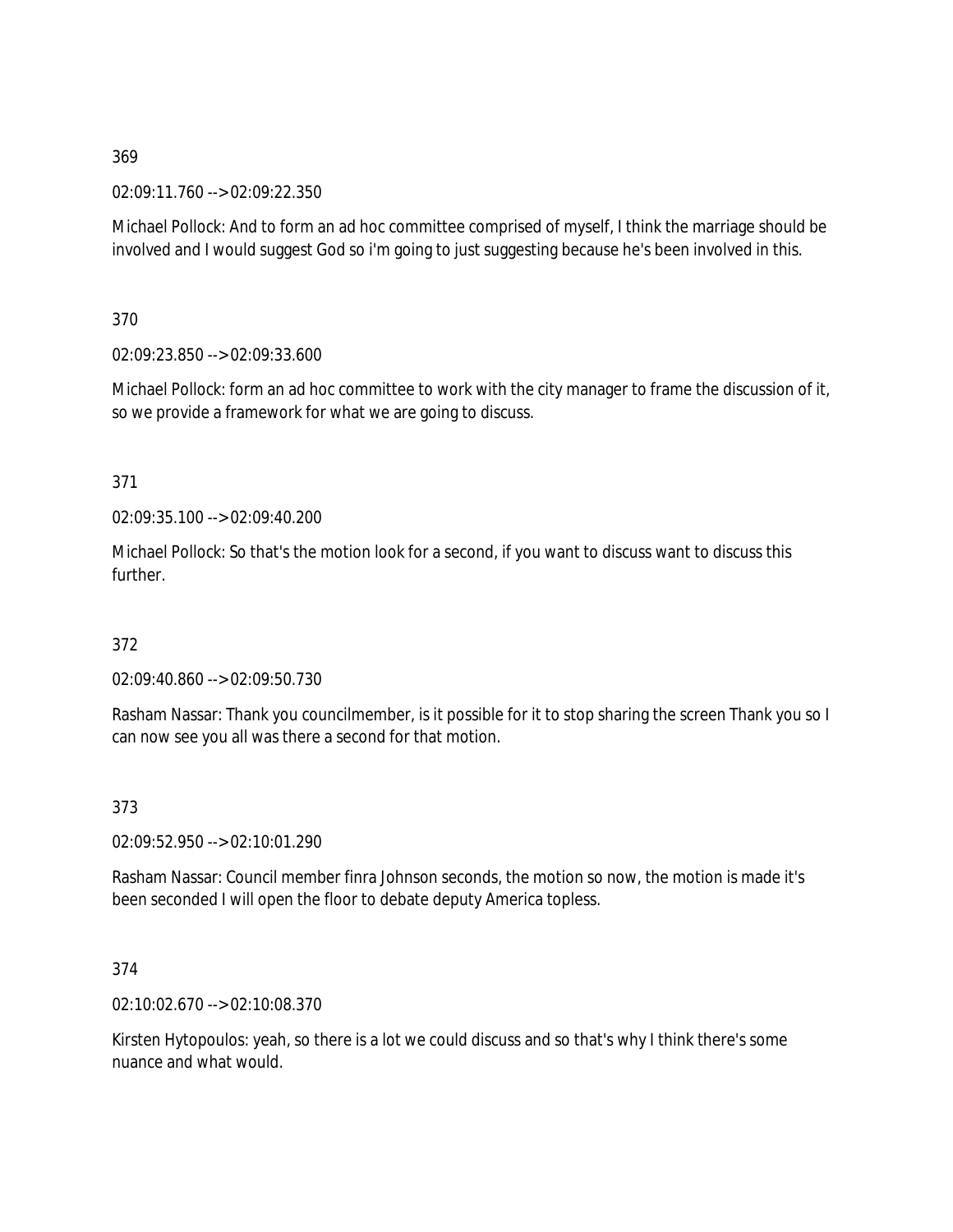02:10:08.640 --> 02:10:16.260

Kirsten Hytopoulos: have been a mayor start off talking about what we do and don't talk about today, and one thing I think we do talk about today is what the conversation looks like going forward.

376

02:10:16.830 --> 02:10:25.410

Kirsten Hytopoulos: I don't think that all of us here need an ad hoc committee to determine what we are and are not willing to be open, so you know there's the quote, we could say.

377

02:10:25.740 --> 02:10:36.900

Kirsten Hytopoulos: Is everything from we will simply have an open ended discussion at a future Council meeting about this topic and all can bring in our various expert opinions and talk about them as non experts that we are.

378

02:10:37.380 --> 02:10:42.810

Kirsten Hytopoulos: Or we could start to define what we are and are not willing to discuss at a feature Council meeting.

#### 379

02:10:43.290 --> 02:10:48.480

Kirsten Hytopoulos: And I think that that would be very helpful and start to actually help you hone us in a where we actually have agreement.

380

02:10:49.020 --> 02:10:59.790

Kirsten Hytopoulos: I think that the group that has worked to spread this information to the Community have been very successful and causing significant concern the Community so whereas some of us.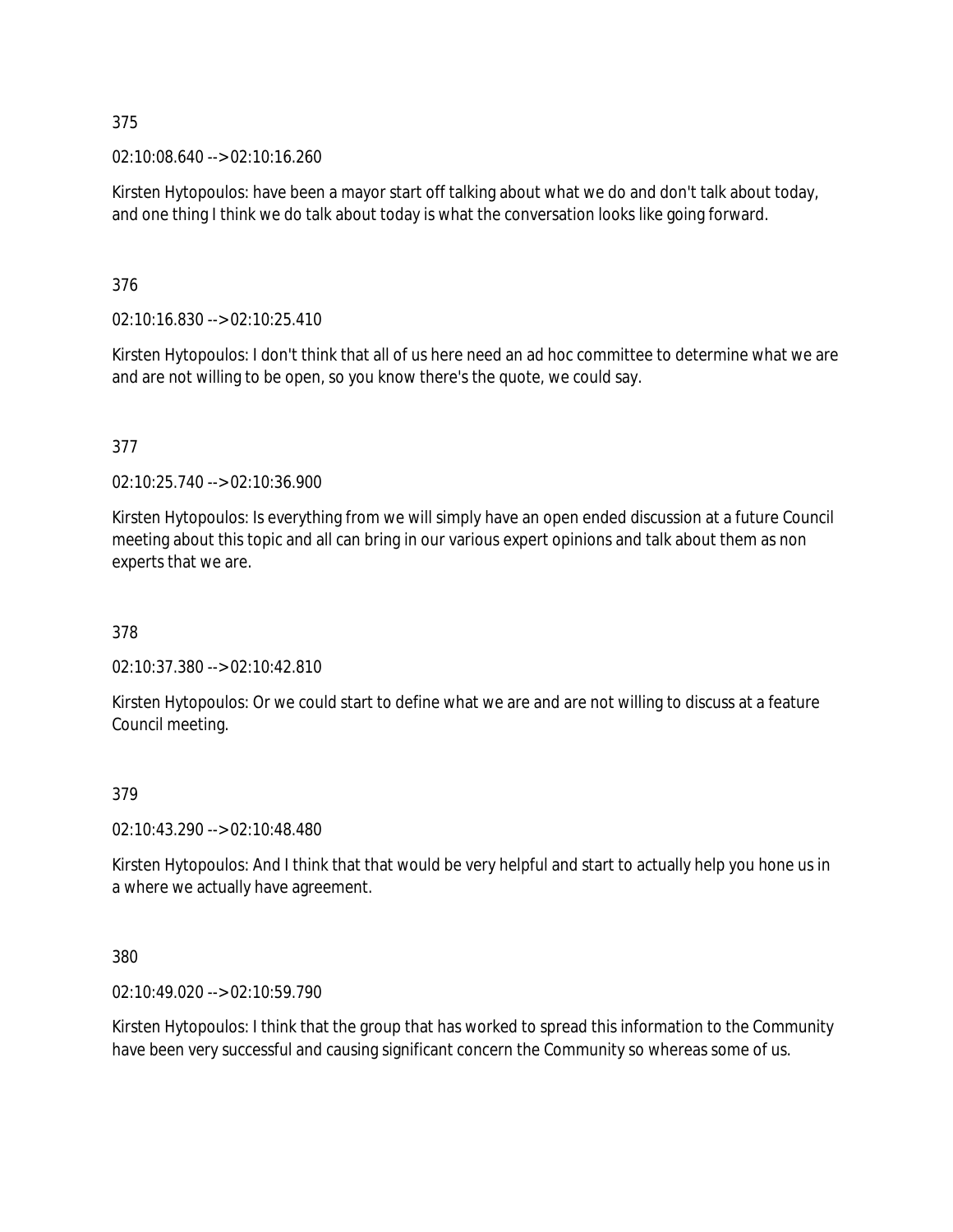02:11:00.930 --> 02:11:09.630

Kirsten Hytopoulos: A month or two ago would have said now we're not going to have this discussion i'm going to guess I don't know for sure, but i'm gonna guess we're all interested in having some sort of discussion.

382

02:11:10.110 --> 02:11:15.960

Kirsten Hytopoulos: That we're most, hopefully, if not all of us willing to do some sort of an analysis professional analysis.

383

02:11:16.410 --> 02:11:25.680

Kirsten Hytopoulos: And then go from there, and I also have emotion, if this motion fails to try to start to define where I think that we might have common ground and I realize some people may want to go further than that, but we're.

384

02:11:26.100 --> 02:11:42.750

Kirsten Hytopoulos: Hopefully, we could all agree, we at least want to ask us us certain questions and so i'm going to wait and see what happens to this motion, but I would like to make the motion at that time, to propose what we speak what we talked about the next agenda on the next agenda thanks.

385

02:11:44.550 --> 02:11:45.750

Rasham Nassar: councilmember snyder.

386

02:11:47.280 --> 02:11:48.030

Thank you mayor.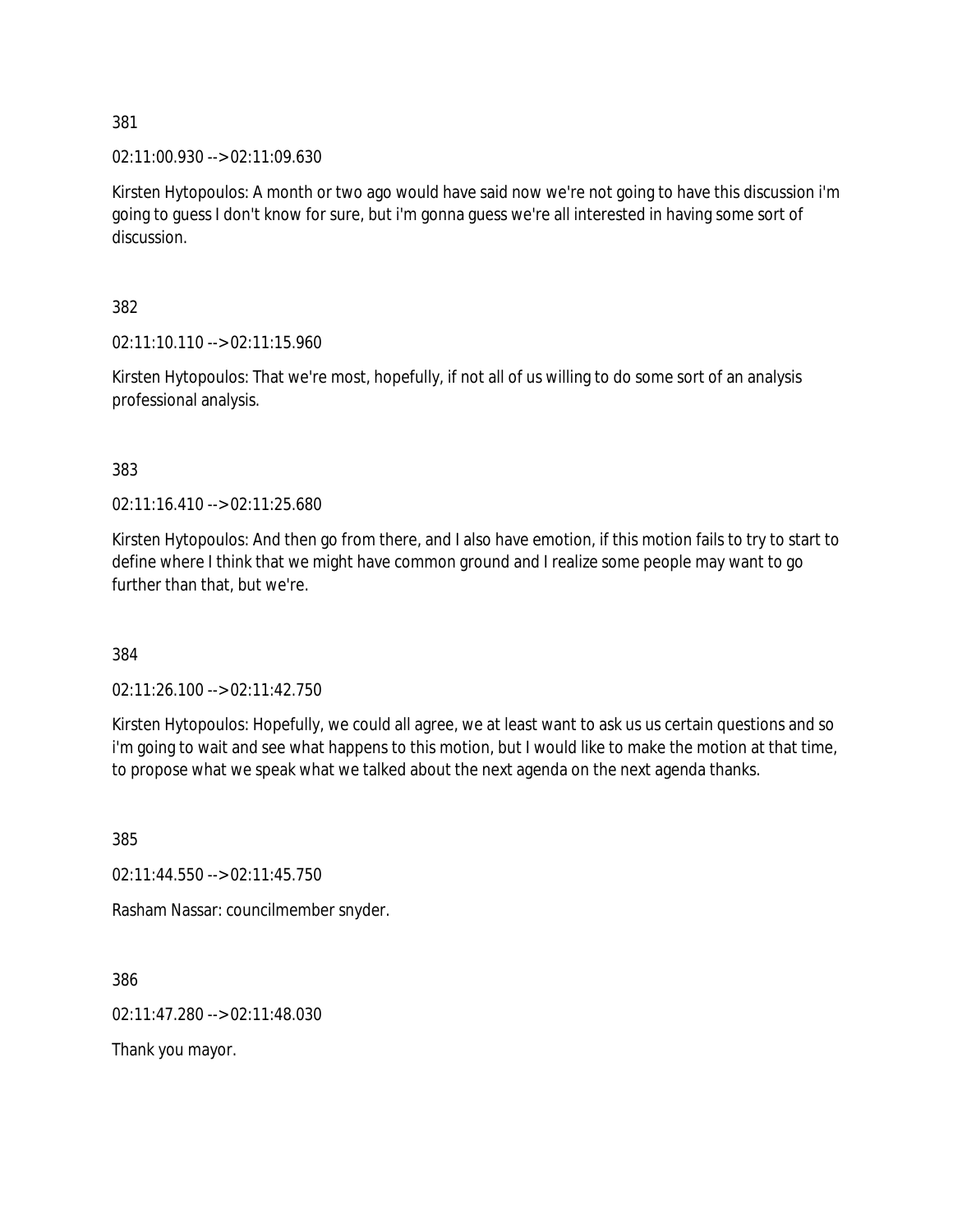02:11:49.440 --> 02:12:04.860

Leslie Schneider: So I also support discussing a review of the police court purchase the process and also validating costs, I am not supportive of what has been proposed so far.

388

02:12:05.640 --> 02:12:19.260

Leslie Schneider: With regards to some kind of bainbridge island Commission on this, I really feel that for a trust to hold up, we need to have professionals that are are not involved in island politics.

389

02:12:20.190 --> 02:12:29.880

Leslie Schneider: So I can't support the current motion but, but I will support moving forward with the motion that was distributed by councilmember high topless earlier.

390

02:12:30.870 --> 02:12:40.320

Leslie Schneider: I just want to say that, even as I support this, I personally have not seen any information that causes me to regret Michael for this and.

391

02:12:41.040 --> 02:12:50.940

Leslie Schneider: As councilmember pollock pointed out i'm probably the last person standing that actually voted for it that's an interesting place for me to be because in some ways, I still think of myself as a new Council member but.

392

02:12:51.570 --> 02:12:57.450

Leslie Schneider: There you go things change quickly and then my last quick comment is that the McKinsey.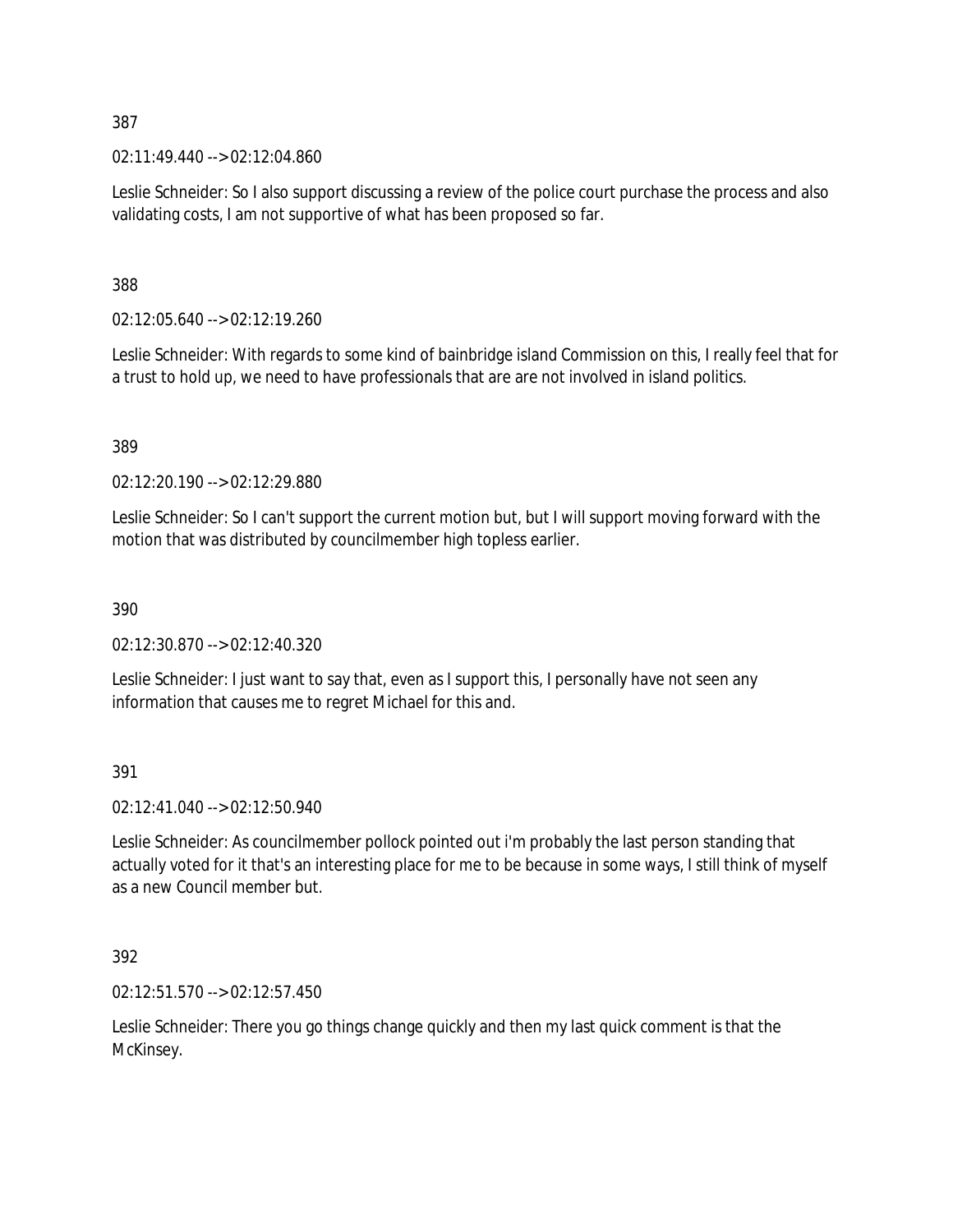02:12:58.500 --> 02:13:05.520

Leslie Schneider: appraisal that was referenced by councilmember hot high topless councilmember pollock was.

## 394

02:13:07.080 --> 02:13:16.860

Leslie Schneider: A hypothetical estimate that was not related to any given site so i'm sure that information like that will come out in due course, and we can have.

395

02:13:18.090 --> 02:13:21.300

Leslie Schneider: You know, a stronger conversation based on.

396

02:13:22.500 --> 02:13:28.110

Leslie Schneider: Creating a you know, a set of facts that we can all agree on, so thank you.

## 397

02:13:29.820 --> 02:13:38.100

Rasham Nassar: Thank you, I do want to just clarify something so it's clear for me Council under par like your motion did not propose a citizen.

## 398

02:13:38.640 --> 02:13:44.760

Rasham Nassar: committee at this stage correct did I understand your motion correctly that you're that you're proposing a Council ad hoc committee.

399

02:13:45.150 --> 02:13:56.400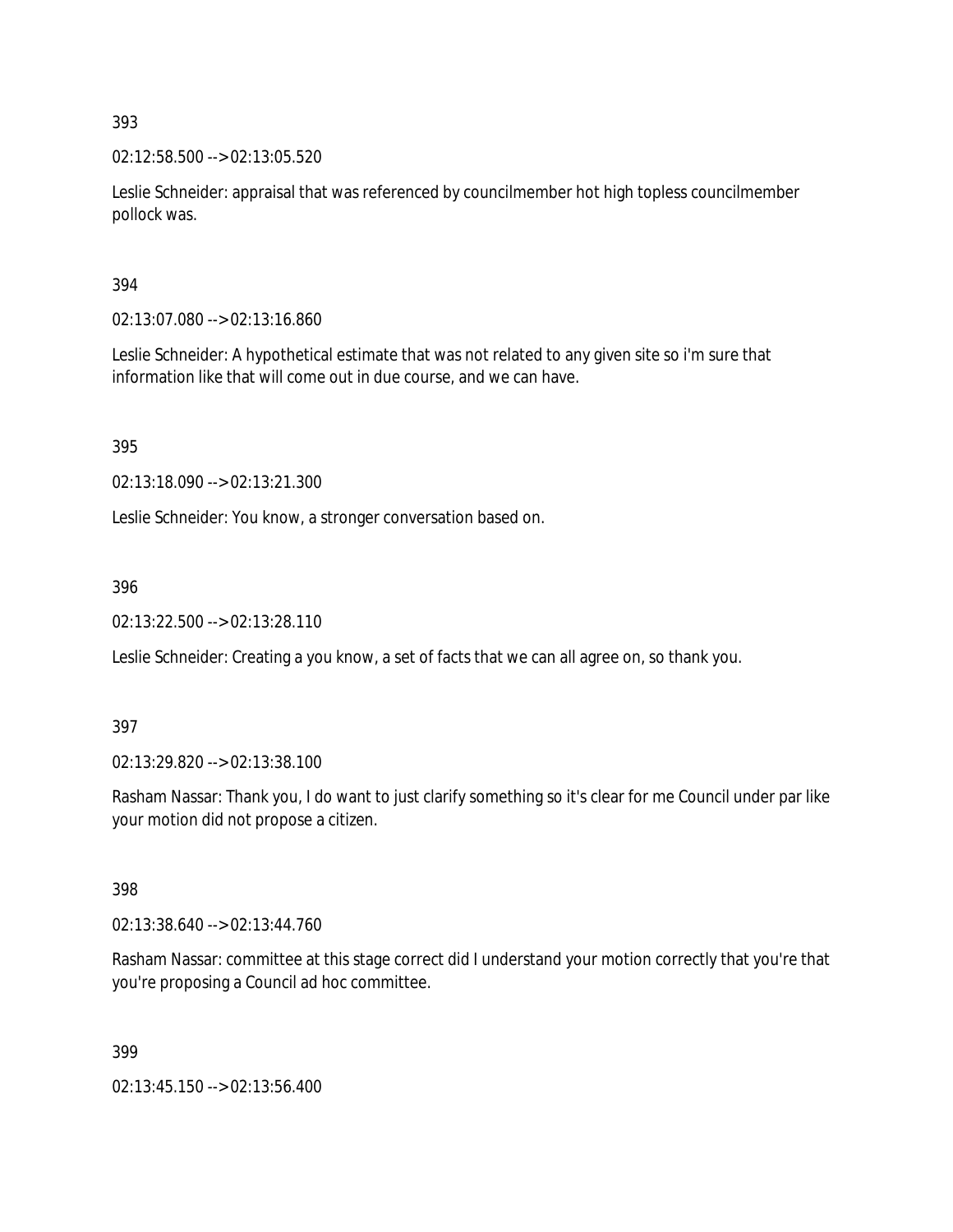Rasham Nassar: comprise of you suggested myself councilmember deeds yourself to work to develop the scope of the discussion for Harrison, so not to we're not talking about anything related to to the proposal.

400

02:13:56.820 --> 02:14:04.560

Rasham Nassar: you're talking about taking the development of the scope of a discussion offline so we're not getting down in the weeds and having that discussion here tonight.

401

02:14:07.440 --> 02:14:11.910

Michael Pollock: This is, I realized this discussion to discuss and i'm, just to clarify.

402

02:14:14.460 --> 02:14:24.870

Michael Pollock: I just want to notice their willingness to discuss it, I do not want to discuss the details of it right now and i'm not prepared to you, other than to suggest that if there's interest in pursuing that we.

403

02:14:25.680 --> 02:14:32.880

Michael Pollock: form an ad hoc committee of some sort of a community to work with the city manager to form a basis for the discussion so this isn't.

404

02:14:33.330 --> 02:14:44.850

Michael Pollock: This is it's a simple question, do we want to discuss it and, if so, how do we want to proceed with with with formulating the nature of that discussion that's all we should be talking about.

405

02:14:46.860 --> 02:14:54.750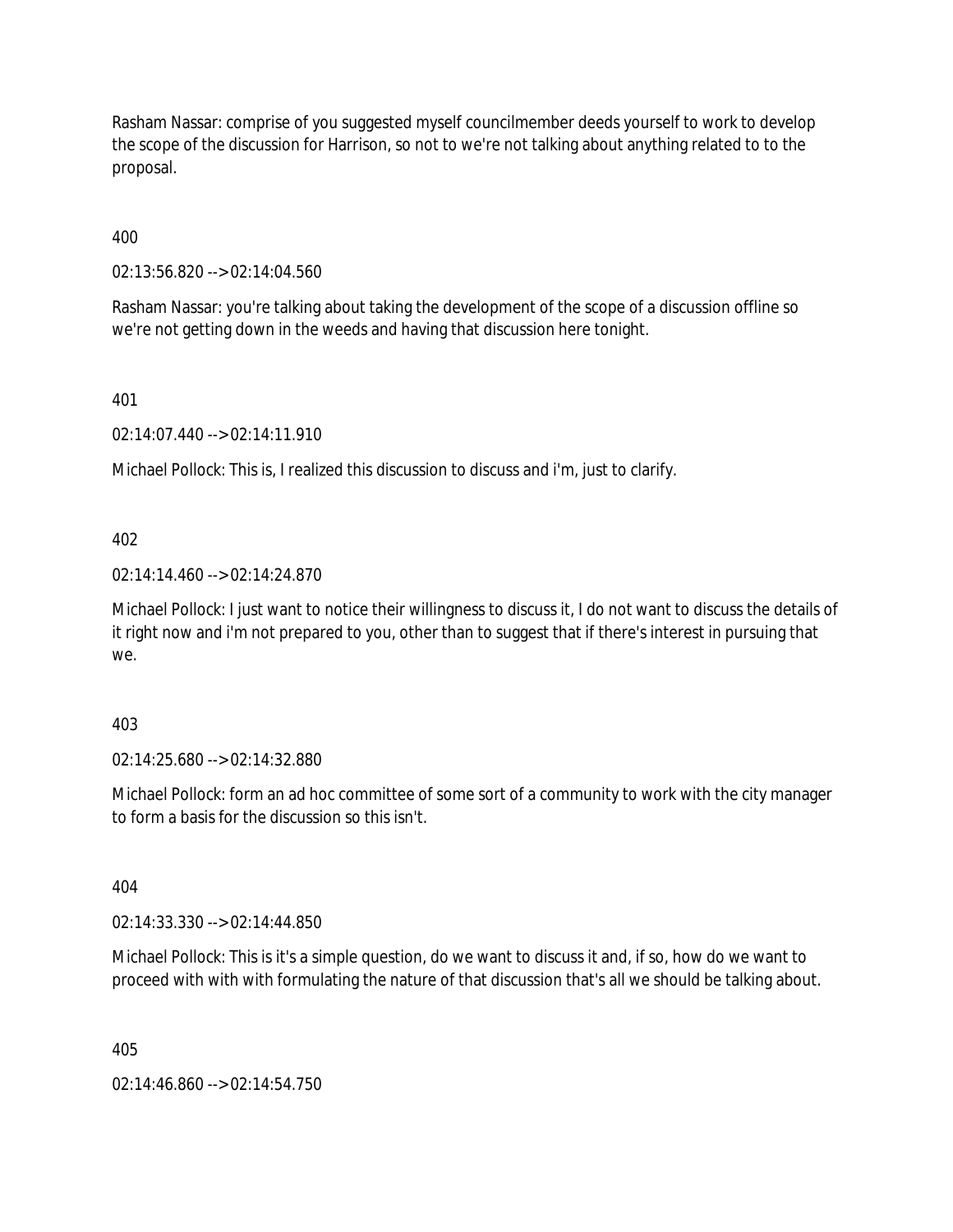Rasham Nassar: Okay, and and there is a motion on the floor with a second, and so we will have i'm going to wait to get through the hands and make sure every Council member has had at least one if not.

406

02:14:54.960 --> 02:15:01.500

Rasham Nassar: Two opportunities to speak to the motion on the floor, and I hope you wrote that motion down because before we vote on it, I will ask you to restate it.

# 407

02:15:02.430 --> 02:15:07.110

Rasham Nassar: i'm going to Council member federal agency and your hand is raised i'm not sure if that was from before or.

408

02:15:07.530 --> 02:15:09.390

Brenda Fantroy-Johnson: No, I just wanted to.

409

02:15:09.420 --> 02:15:10.260

Brenda Fantroy-Johnson: Speak to this.

410

02:15:11.370 --> 02:15:20.760

Brenda Fantroy-Johnson: You know i'm a new Council member and i'm interested in, you know, having some sort of group I don't know what kind of group get together.

411

02:15:21.120 --> 02:15:31.650

Brenda Fantroy-Johnson: But the whole idea is that we all have to agree that whoever gets together to discuss it, that we will be willing to listen to and accept.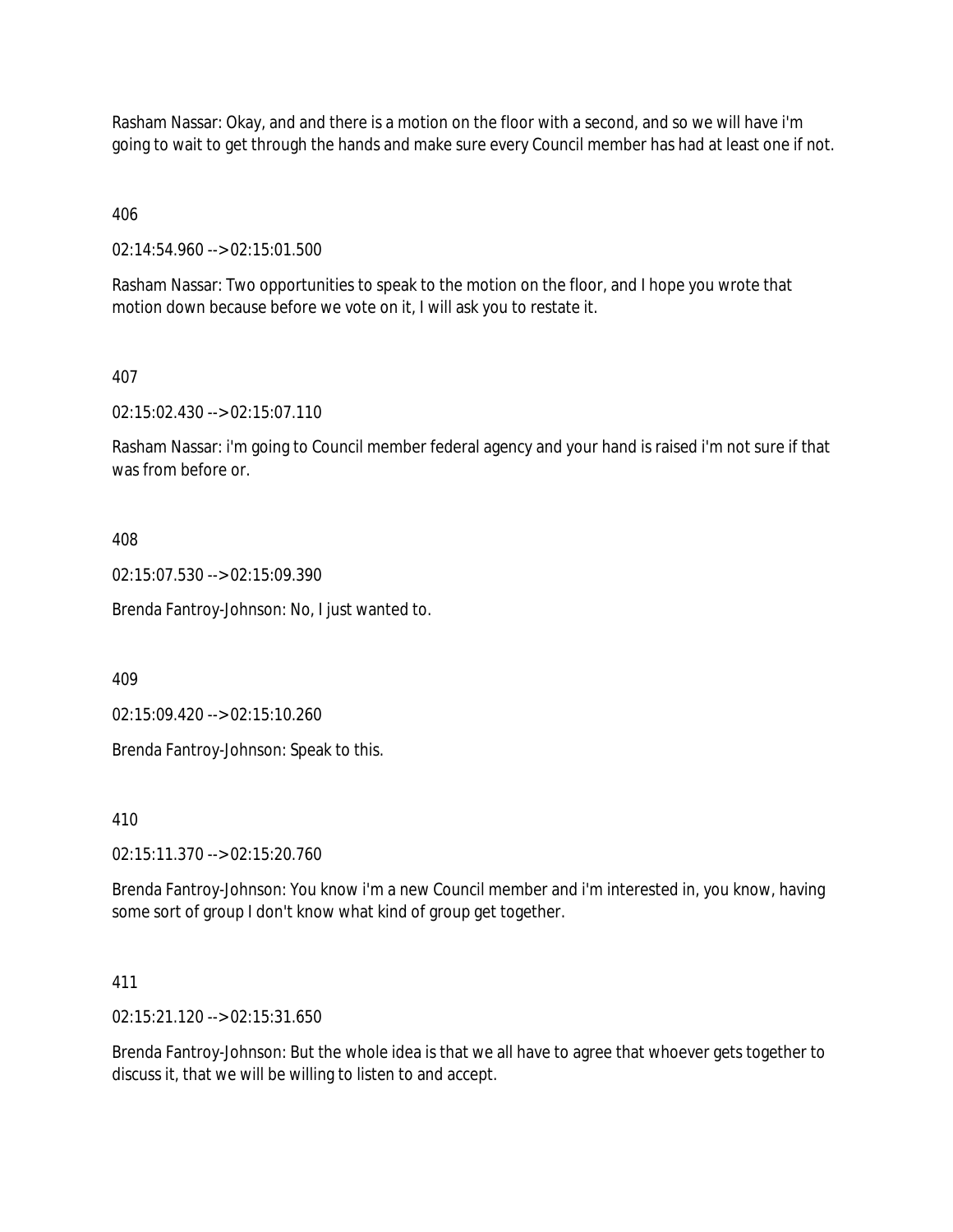02:15:32.130 --> 02:15:44.340

Brenda Fantroy-Johnson: Whatever recommendation comes out of it because it's not going to work if we all think that whoever's on this group is still not trustworthy enough for us to believe so, whether it's.

# 413

02:15:45.540 --> 02:15:52.860

Brenda Fantroy-Johnson: ad hoc Council or experts or assistance we all have to agree that who is ever on this group.

# 414

02:15:53.820 --> 02:16:00.870

Brenda Fantroy-Johnson: That there were given we're giving them the the okay to go ahead and find out the information that we need.

# 415

02:16:01.380 --> 02:16:08.580

Brenda Fantroy-Johnson: city manager the intern city manager can certainly help with that she gave us a whole lot of information that was pertinent.

# 416

02:16:09.240 --> 02:16:24.090

Brenda Fantroy-Johnson: And I think that the public is interested, to the extent that I saw a citizen last weekend on street with a sign saying how we overpaid I mean it's.

## 417

02:16:25.080 --> 02:16:35.460

Brenda Fantroy-Johnson: it's become an item that we we can't just brush it under the rug anymore, we need to find out what happened and that's not to blame anybody or.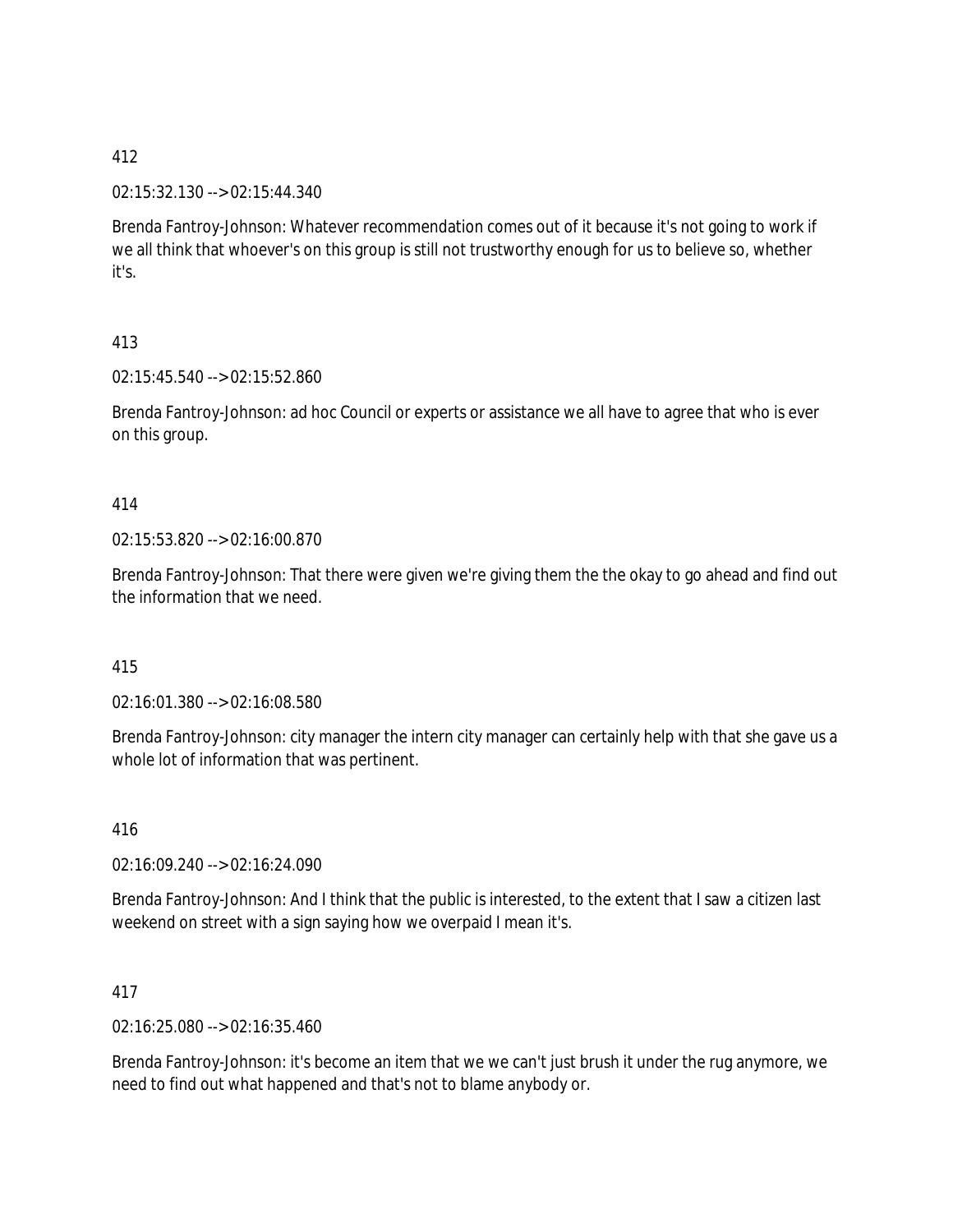02:16:35.790 --> 02:16:45.510

Brenda Fantroy-Johnson: You know, to point fingers, we just need to know the truth, and then we need to come up with a solution for how we're going to handle it that's I believe that's what the public expects us to do.

419

02:16:48.630 --> 02:16:49.560

Rasham Nassar: councilmember deeds.

420

02:16:50.040 --> 02:17:00.180

Joe Deets: yeah Thank you mayor yeah important discussion publicity as far as history, I was one of those who did not vote in favor of the.

421

02:17:00.900 --> 02:17:10.770

Joe Deets: acquisition of the Harrison project at certainly at the price that was given Mike Mike few was we paid too much money I didn't have an amount in mind, but I still feel that way.

422

02:17:11.970 --> 02:17:24.060

Joe Deets: A couple comments to my colleagues motion, he said customer pollock you said meeting next week now, one crucial bit of information is the.

423

02:17:24.630 --> 02:17:34.530

Joe Deets: Just learned this from the city manager Maybe she can repeat make sure i'm getting my facts straight, but there is some bidding going on respect to the project that we won't know.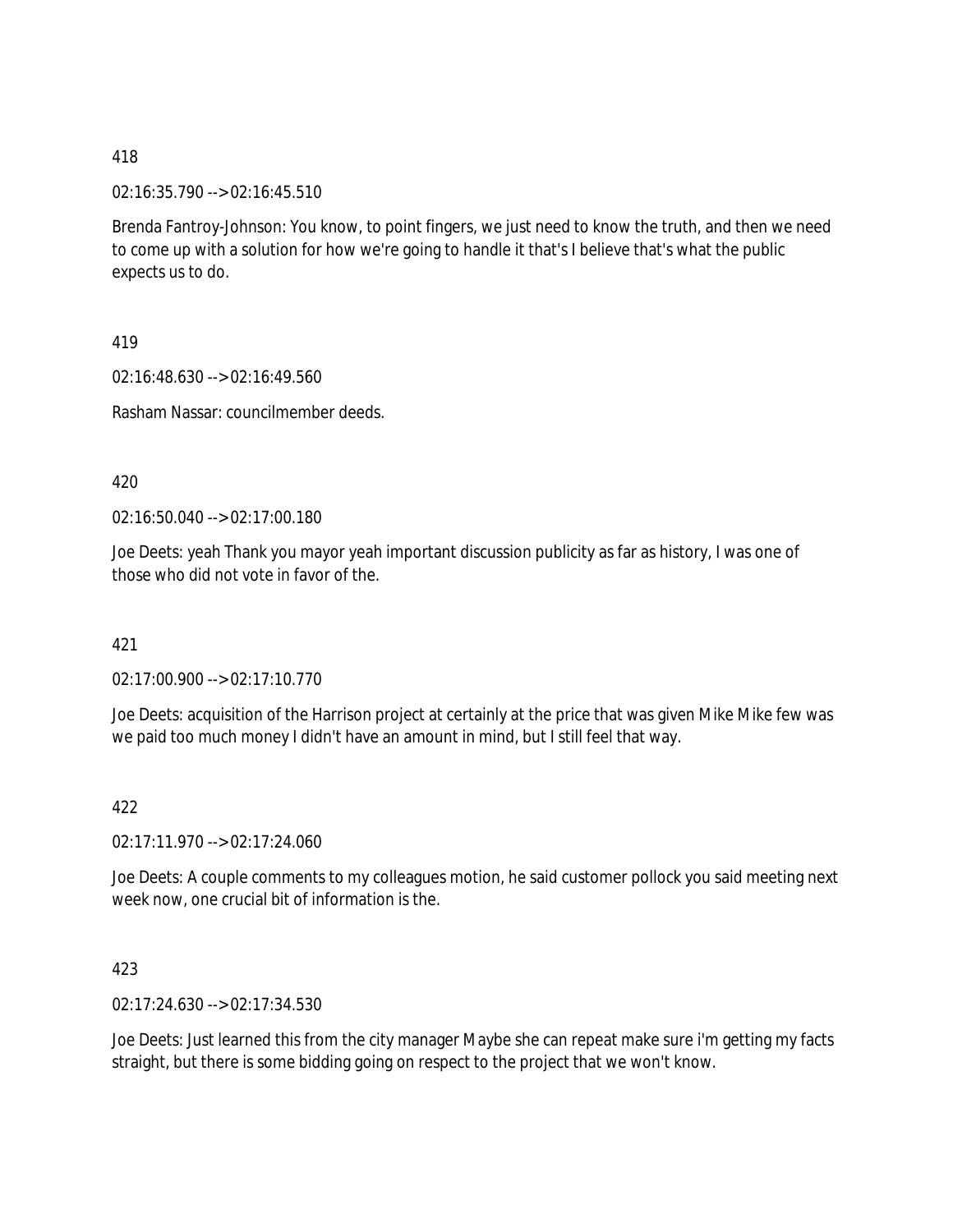02:17:35.280 --> 02:17:48.660

Joe Deets: How much those bids are till sometime next month in March so i'm all in favor of getting more information rather than less, if we're if you know, this is all about cost So what are those costs so.

425

02:17:49.110 --> 02:18:01.620

Joe Deets: i'm not no it's not to delay, but it's to get relevant information so city manager, if you want to fill in any blanks that i'm not bringing in here, but it was mostly let's wait till we get full data.

426

02:18:03.300 --> 02:18:03.810

Joe Deets: Just my point.

427

02:18:04.800 --> 02:18:15.630

Ellen Schroer: Sure i'd be happy to speak to that um I think what Council member deeds is referring to is that this project is an active project we are continuing to work on it with the direction that we received last year.

# 428

02:18:16.170 --> 02:18:24.630

Ellen Schroer: And the permits are currently being reviewed by the planning department, a third party reviewer and the design is probably 95% done.

429

02:18:25.020 --> 02:18:36.300

Ellen Schroer: Once that design is complete the bid will be put out on the street, and we will have that out for roughly four weeks is the average and would expect to have a contract for you to look at a bid.

430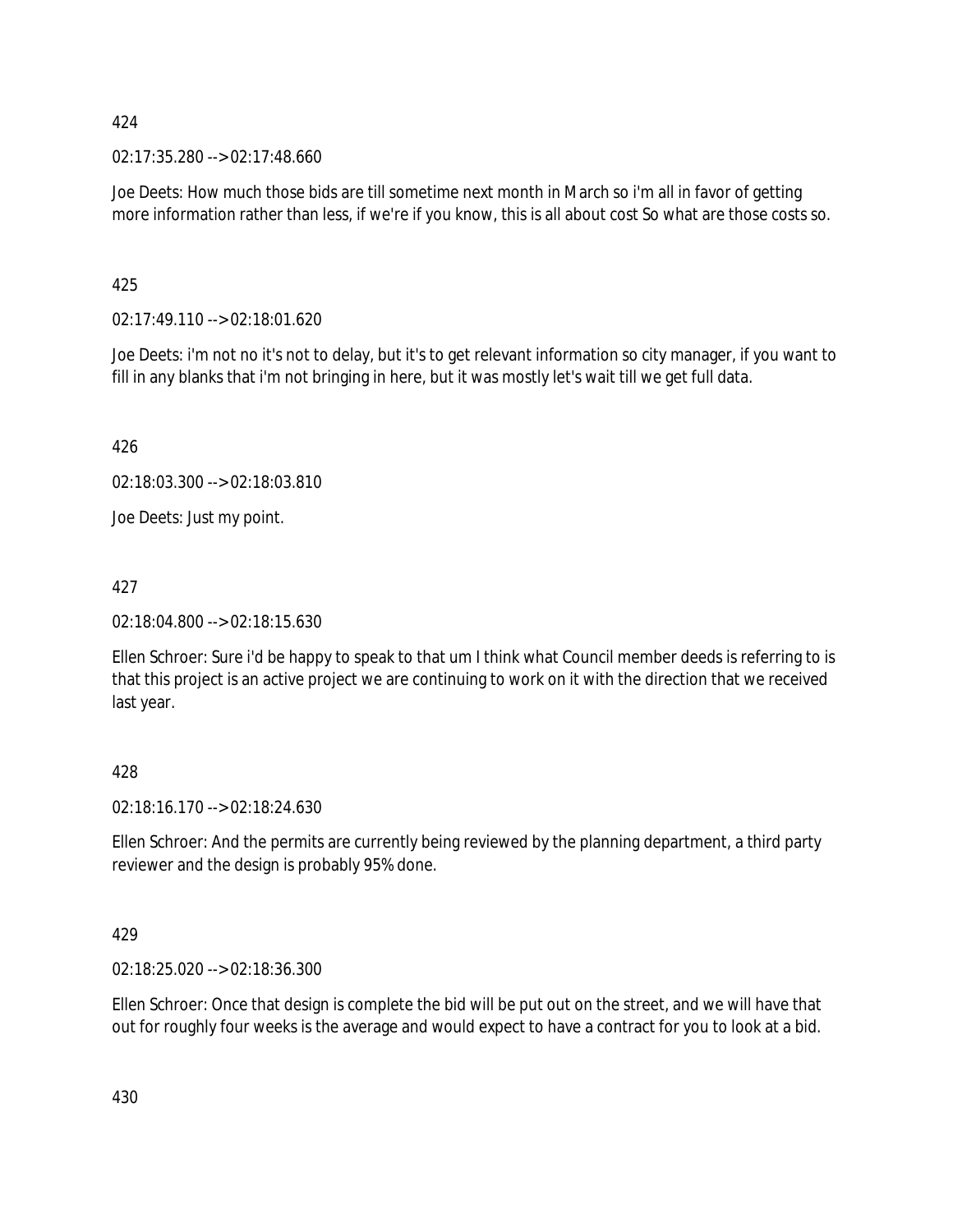02:18:36.570 --> 02:18:39.480

Ellen Schroer: for you to look at at the end of March, or the very beginning of April.

431

02:18:39.840 --> 02:18:49.050

Ellen Schroer: And at that time, we would have a more complete cost for you, because that would be the last large cost item the construction costs, we have.

432

02:18:49.350 --> 02:19:01.800

Ellen Schroer: Every confidence, based on engineers estimates from December that the bid that we get will be within our \$20 million total budget we won't know that, until we get it, but that is the best information that we have at this time.

433

02:19:03.780 --> 02:19:04.500

Rasham Nassar: councilmember car.

434

02:19:08.310 --> 02:19:22.830

Christy Carr: Thank you, I, like my other colleagues, I support a discussion, and this, I think that it is it's a giant fiduciary responsibility that we have, and there are a lot of questions and I think that we could do some more due diligence.

435

02:19:23.700 --> 02:19:32.970

Christy Carr: That being said, I don't know that the motion on the floor is the way that I would like to move forward, unfortunately I don't have suggestions I don't know if.

436

02:19:35.670 --> 02:19:52.650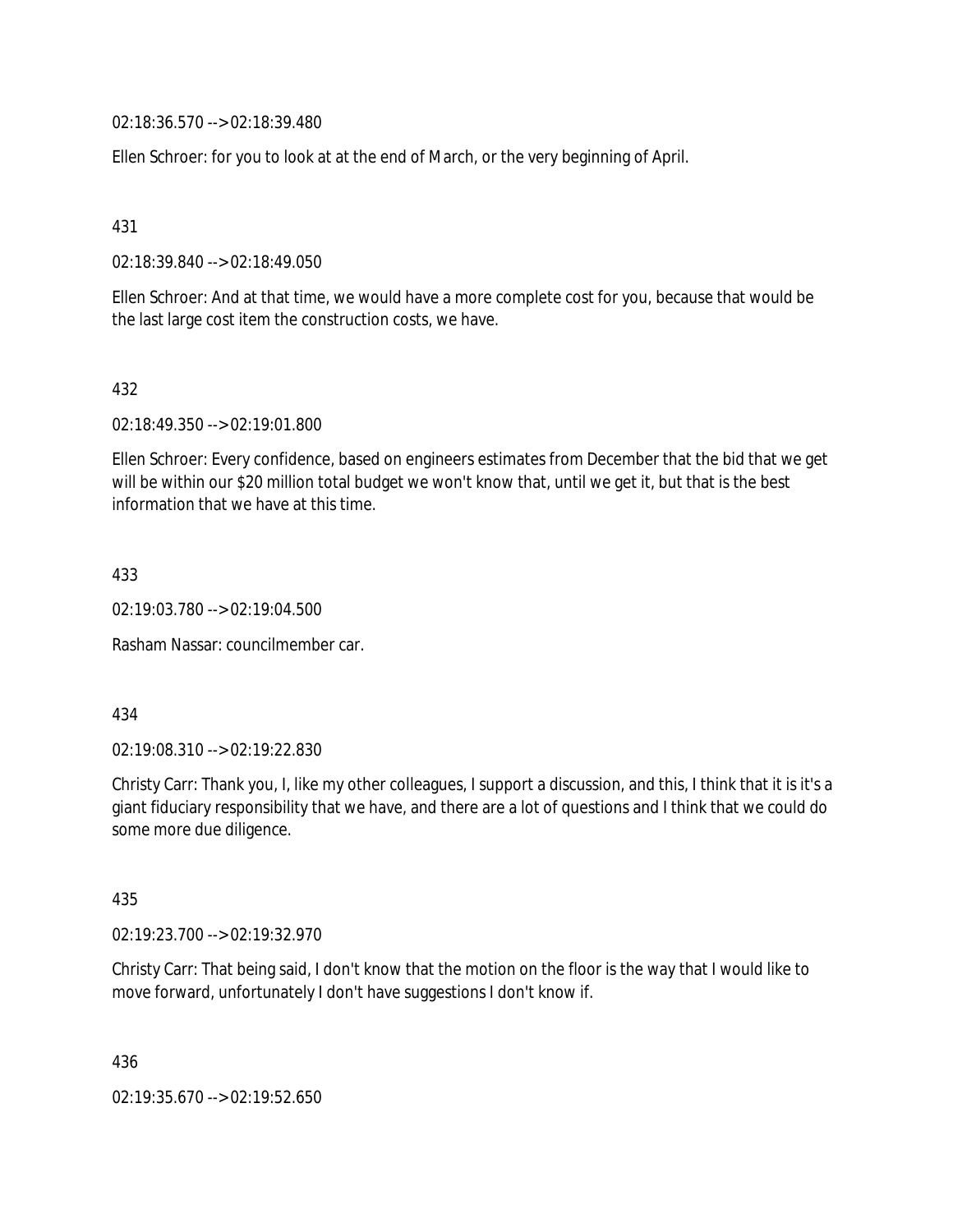Christy Carr: I guess, I would like to hear councilmember hater deputy mayor's proposed motion because that could be something I could support in terms of having more detail in terms of what our discussion will be or what it will include maybe putting some bookends on that discussion.

437

02:19:53.760 --> 02:19:55.860

Christy Carr: Because, because I think that will be important.

## 438

02:19:57.420 --> 02:20:09.570

Christy Carr: to know more about what we're agreeing to discuss because right now, it seems like it's everything's on the table, I don't think any of us really want to discuss everything, but I think there are some things that we'd all like to discuss.

## 439

02:20:12.420 --> 02:20:22.020

Rasham Nassar: I councilmember car that's a really good point Council Republic i'm happy to have you speak to that it's something, this is something that I actually discussed with interim city manager.

440

02:20:22.380 --> 02:20:30.930

Rasham Nassar: Today, and I think in the context of the relative newness of having items appear on our agenda that are not only really important big ticket items.

441

02:20:32.430 --> 02:20:40.350

Rasham Nassar: But that are also discussions as to whether or not to discuss, which I think this This makes the second time in Council history that we've ever had a discussion like this.

442

02:20:40.770 --> 02:20:49.680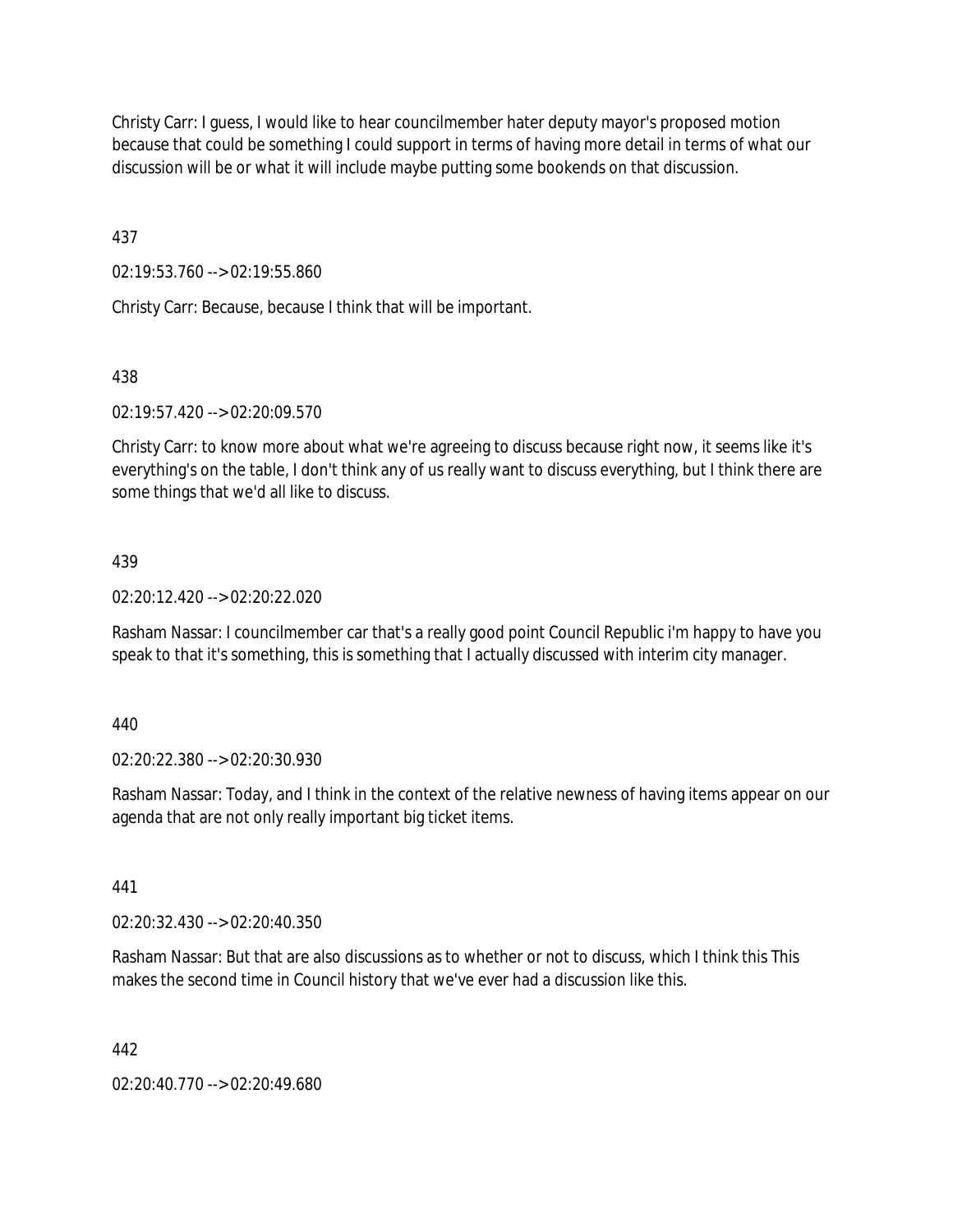Rasham Nassar: So the question becomes, what is the scope of that discussion, and I think what i've heard in terms of the proposal from councilmember pollock which I would be happy to support.

443

02:20:50.070 --> 02:20:55.440

Rasham Nassar: Is that instead of workshopping the scope of that discussion, right here during this agenda item.

# 444

02:20:56.100 --> 02:21:03.540

Rasham Nassar: We would take that offline give it to Council members and those Council members could theoretically come back to counsel and propose the the that scope.

## 445

02:21:04.080 --> 02:21:09.630

Rasham Nassar: In working in concert with the interim city manager, so that everyone feels like they can contribute to that and have a say.

## 446

02:21:10.080 --> 02:21:16.770

Rasham Nassar: The benefit to that is that we don't spend a substantial amount of time during this agenda item discussing and debating that scope.

## 447

02:21:17.280 --> 02:21:25.950

Rasham Nassar: And in discussion with interim city manager today as I was thinking about how to chair this at this portion of our meeting I thought that one of the.

## 448

02:21:26.580 --> 02:21:32.130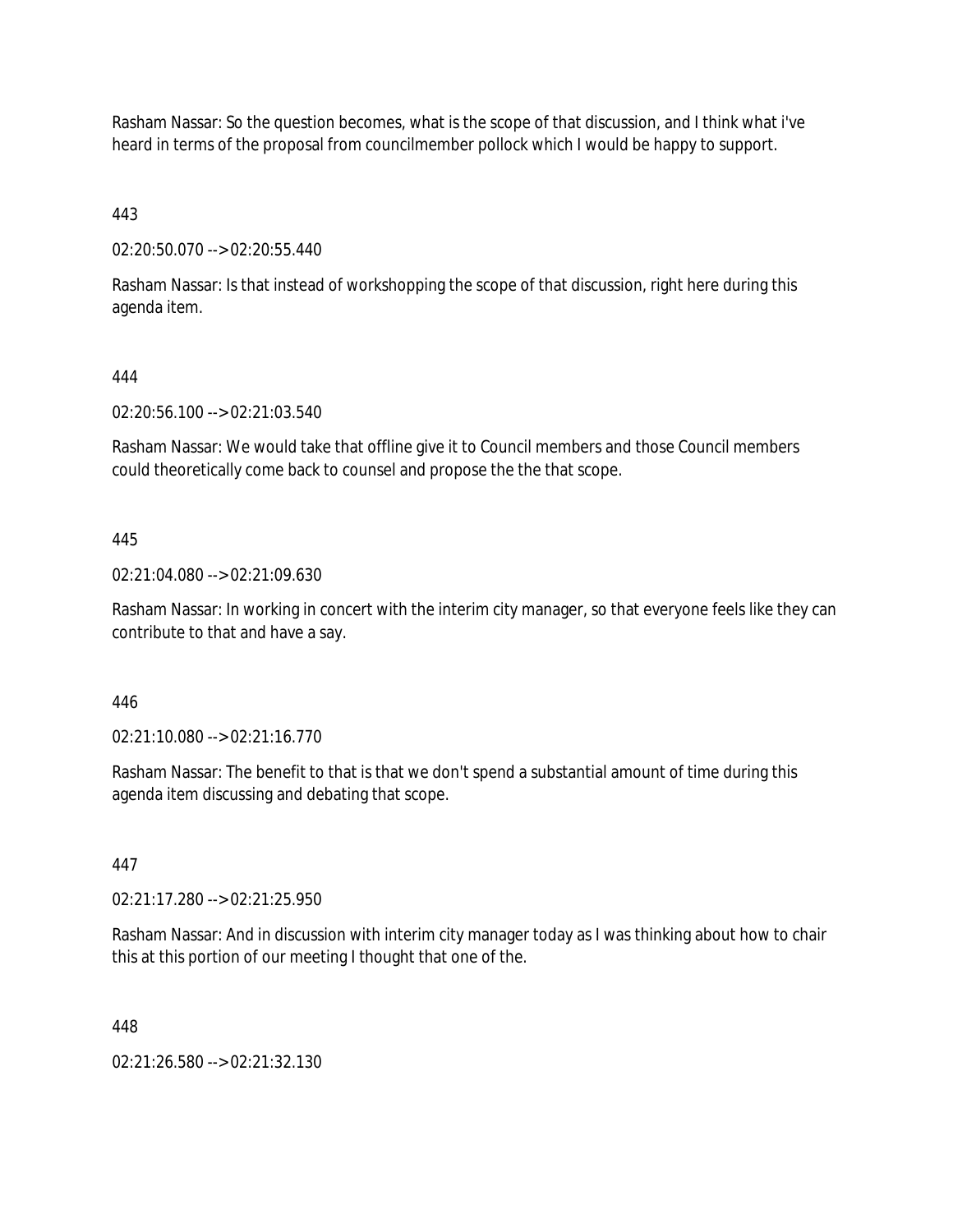Rasham Nassar: One of the pitfalls of having that discussion now and, of course, if a majority Council wants to have that debate, we certainly can allocate.

449

02:21:32.520 --> 02:21:47.100

Rasham Nassar: time for that and extend the amount that we have allocated for this, but is that it does trend into the territory of discussing the actual proposals I don't know that Council members are prepared to do that to do that to do that tonight, so I just wanted to raise that.

450

02:21:48.240 --> 02:21:52.170

Rasham Nassar: As a as a heads up some something to think about something I thought, a lot about.

## 451

02:21:53.280 --> 02:21:59.520

Rasham Nassar: There is emotion on the floor with a second I see more hands raised so happy to continue to having have debate Council members would like.

452

02:22:00.660 --> 02:22:06.840

Rasham Nassar: councilmember fan or a Jan Johnson your hand is raised, I don't know if that was leftover if you'd like to have another round.

453

02:22:08.580 --> 02:22:10.410

Rasham Nassar: I will not go to Deputy Mayor had topless.

454

 $02:22:13.470 \rightarrow 02:22:17.520$ 

Kirsten Hytopoulos: I think we should call this question on the motion the table, I don't think there's going to be majority support for it.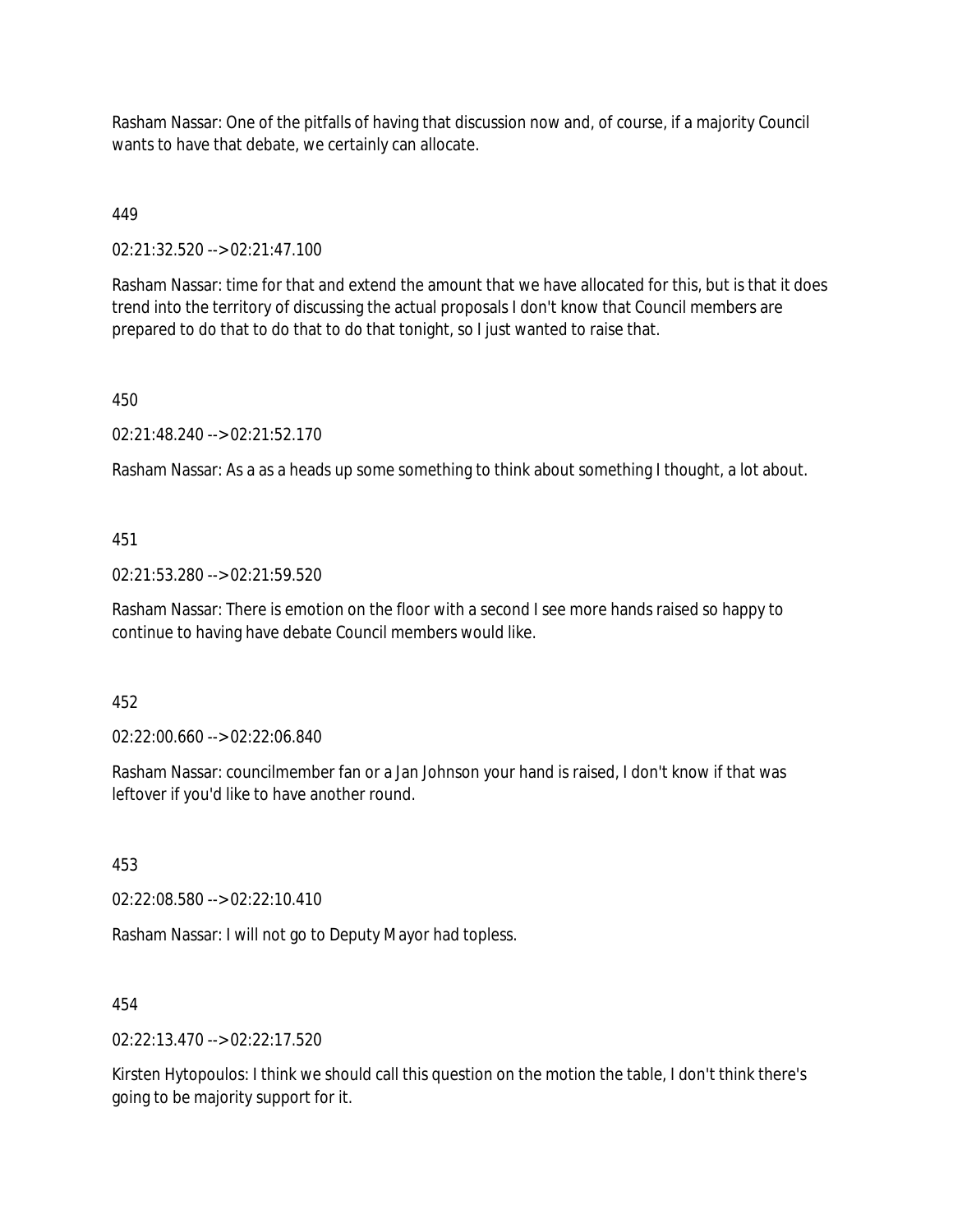02:22:17.700 --> 02:22:26.370

Kirsten Hytopoulos: If we need to continue to speak to it i'd be happy to speak again to it and I don't believe the motion that i've proposed it requires a debate or getting into it, it proposes talking about the process.

456

02:22:27.090 --> 02:22:35.370

Kirsten Hytopoulos: By what we like why, which we will proceed which we'll talk about next time, but what it does, seek to do is what councilmember car so which is put book ends and I said we actually do as a Council.

457

02:22:35.730 --> 02:22:41.280

Kirsten Hytopoulos: have the ability to do that, we because, because if a majority of us don't want a free ranging conversation.

458

02:22:42.390 --> 02:22:45.810

Kirsten Hytopoulos: Opening up whether we're even going to go to bid on this and collect those beds, etc.

459

02:22:46.140 --> 02:22:55.290

Kirsten Hytopoulos: For majority of us don't want to do that, then, nothing is going to get on on the agenda, so what we need to get on the agenda is what we all want to talk about, and so what i'm attempting to do with my with my with my.

460

02:22:55.620 --> 02:23:03.750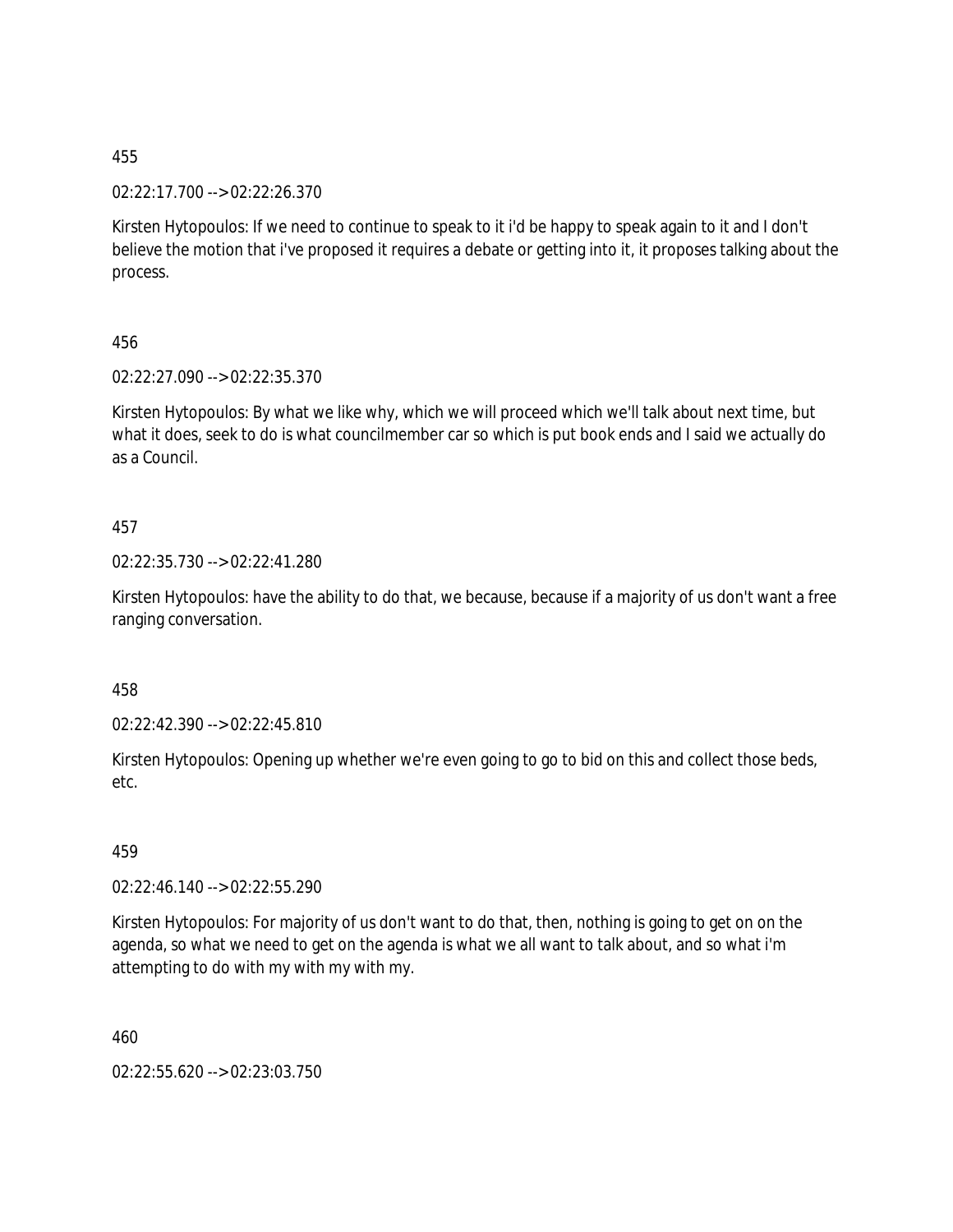Kirsten Hytopoulos: motion will be to get on the table, what I believe we probably all minimally want to talk about so I hope we can call the question.

461

02:23:05.130 --> 02:23:09.210

Rasham Nassar: Deputy Mayor, thank you for that, and I want to respect your call to question.

462

02:23:09.750 --> 02:23:23.280

Rasham Nassar: counselor pollock had had his hand up on for a while, prior to your call the question would it be okay if we allow customer polycom more opportunity to speak and then after after that we will take a vote on the motion on the floor councilmember pollock um.

463

02:23:23.520 --> 02:23:27.240

Michael Pollock: yeah so just to be clear, the.

464

02:23:28.620 --> 02:23:29.790

Michael Pollock: i'm just simply.

465

02:23:30.840 --> 02:23:34.140

Michael Pollock: trying at the my understanding of.

# 466

02:23:35.310 --> 02:23:48.480

Michael Pollock: The discussion to discuss, as do we want to discuss this, so I guess there's really two questions here as doing want to discuss it, it seems like yes there's majority.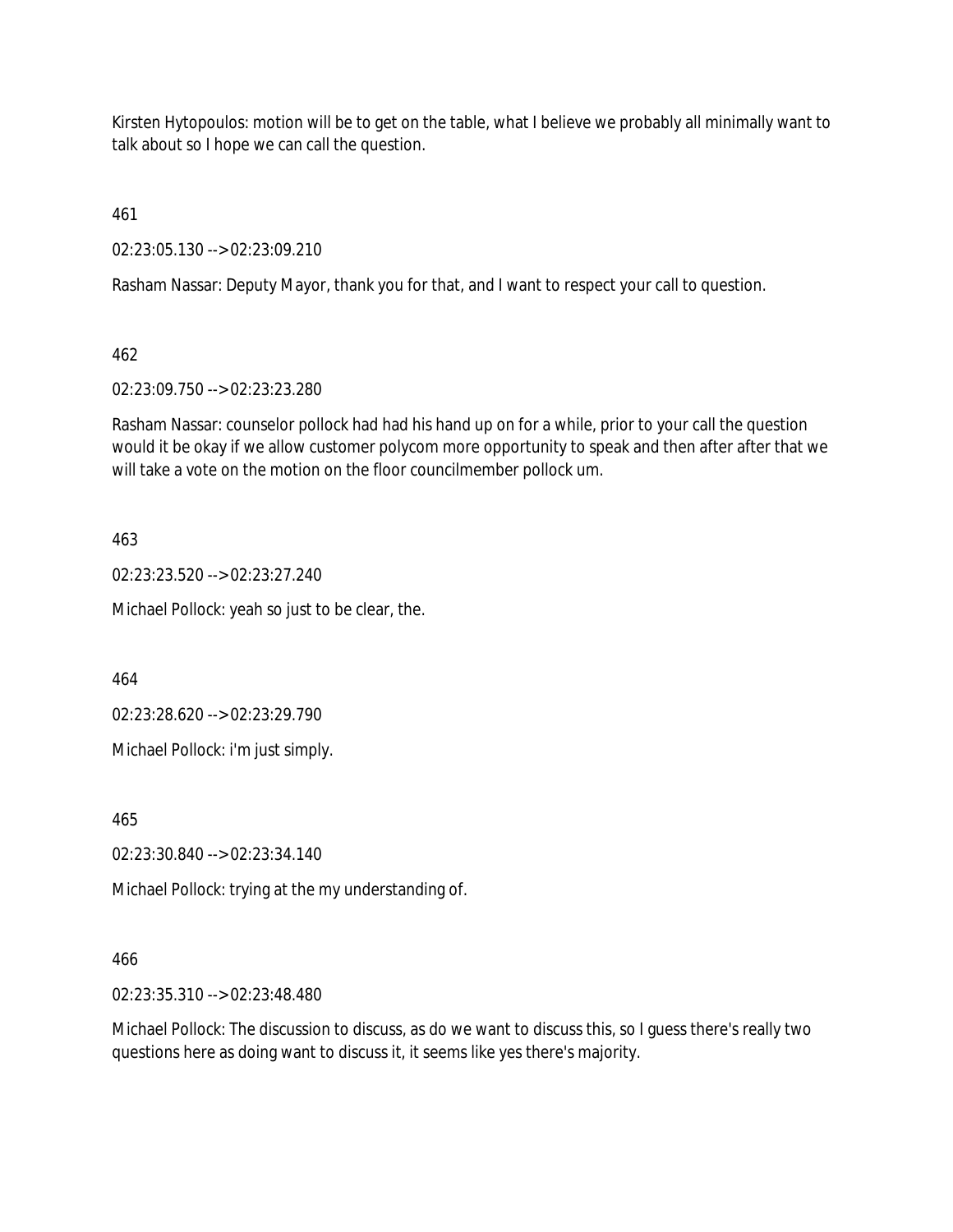02:23:49.530 --> 02:23:53.520

Michael Pollock: Support for that, so if there is that then.

468

02:23:55.800 --> 02:24:02.310

Michael Pollock: We need to have a process for how we're going to frame the question that's what I guess, so I don't think.

469

02:24:04.020 --> 02:24:16.590

Michael Pollock: Otherwise we are getting a discussion other right now, so I guess i'm looking to the council's, how do you want to come up with a way of framing the nature of the discussions and.

470

02:24:18.750 --> 02:24:34.830

Michael Pollock: I i'm looking to that I suggested a ad hoc committee for efficiency than the city manager or inner city manager dropped a lot of information today it's kind of a bit of a surprise and, frankly, the the the.

471

02:24:37.410 --> 02:24:42.120

Michael Pollock: Motion by my colleague was a bit of surprise to I.

472

02:24:43.530 --> 02:24:52.920

Michael Pollock: thought about this and really trying to come up with in simply answer to the question, do you want to discuss it, if you do want to discuss it, then, how do we want to move forward of framing it.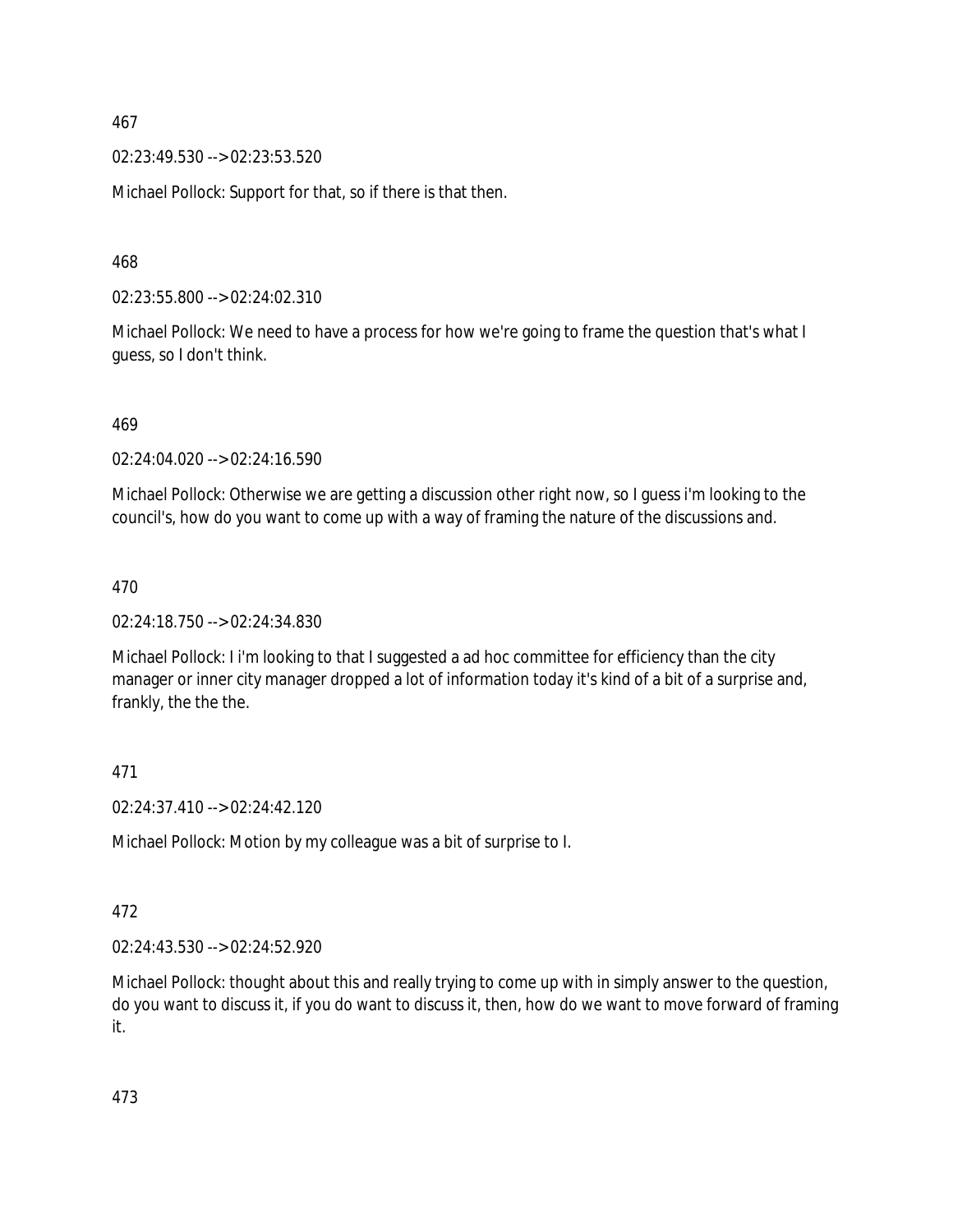02:24:53.280 --> 02:25:10.950

Michael Pollock: And alternative i'm happy to withdraw the the idea of an ad hoc committee if you want to just cast get to the city know if that fails, is to just cast the leadership team with coming up with the process for how we're going to do this, but.

474

02:25:13.230 --> 02:25:16.350

Michael Pollock: We don't have something on the agenda right now to discuss it so.

475

02:25:17.700 --> 02:25:22.170

Michael Pollock: I just want to be clear on that I know that we're trying, a new process but.

476

02:25:24.750 --> 02:25:25.410

Michael Pollock: This is just.

477

02:25:27.180 --> 02:25:28.260

Michael Pollock: Going into the discussion.

478

02:25:28.290 --> 02:25:30.030

Michael Pollock: Of the actual item itself so.

479

02:25:30.990 --> 02:25:32.070

Rasham Nassar: councilmember pollock.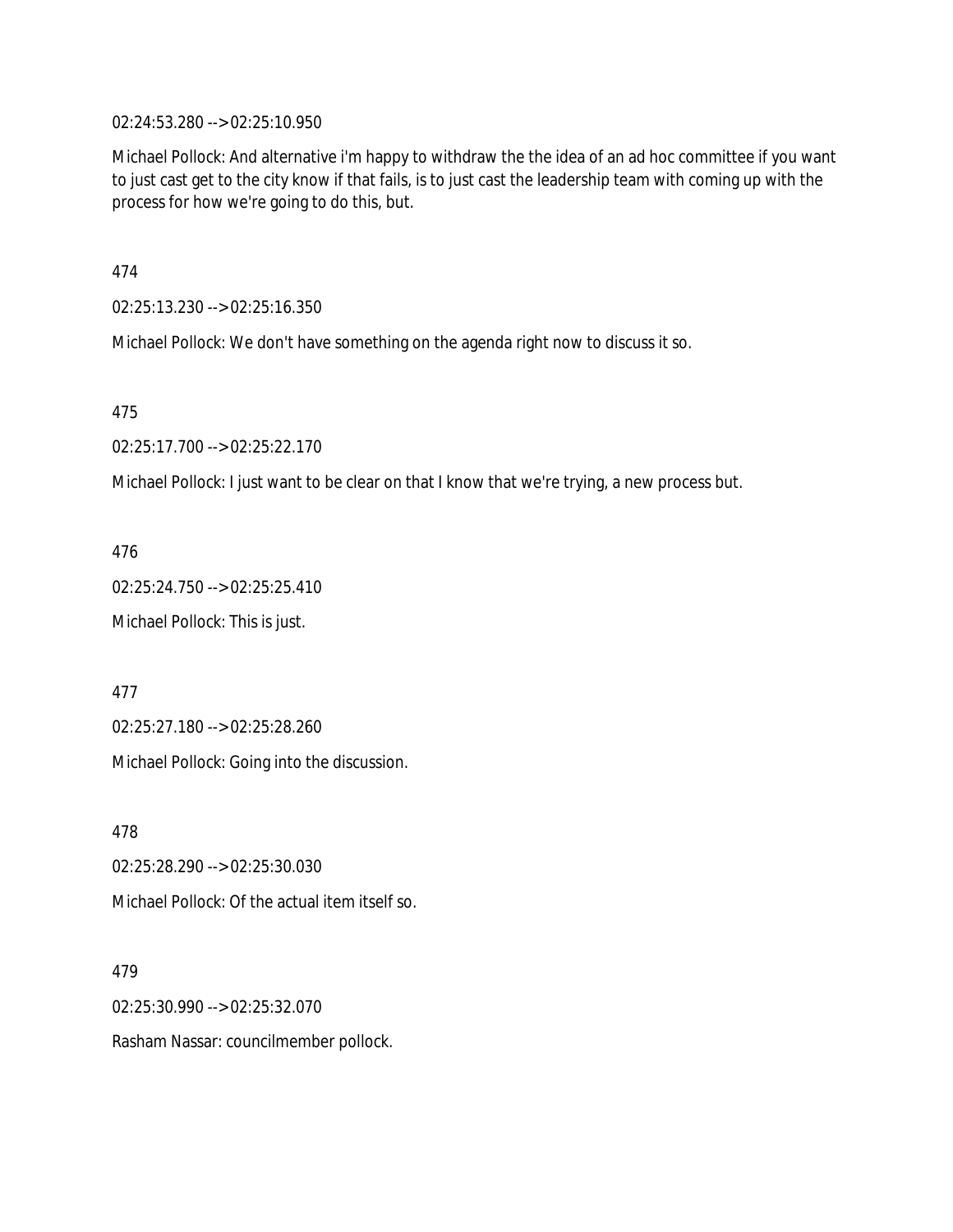02:25:33.810 --> 02:25:41.640

Rasham Nassar: You, you stated that you might be willing to withdraw the motion on the floor, so I just wanted to be clear and provide you an opportunity to do that or not, because it was.

481

02:25:42.390 --> 02:25:44.850

Michael Pollock: Just not as fun let's just take a vote on it and then.

482

02:25:44.970 --> 02:25:47.280

Michael Pollock: And then we can offer some other ideas.

483

02:25:48.450 --> 02:25:59.100

Michael Pollock: it's a good idea I think it's an efficient way to do it, rather than trying to workshop this do with the whole Community, so I like it, and I do hope that there is Jordan, support for it.

484

02:26:00.600 --> 02:26:07.590

Rasham Nassar: Deputy Mayor, is it okay if we call the question take a vote on the motion on the floor councilmember pollock Would you mind rereading that motion into the record.

485

02:26:08.100 --> 02:26:12.780

Michael Pollock: yeah so I moved to just schedule a discussion of the police court facilities.

486

02:26:15.240 --> 02:26:22.710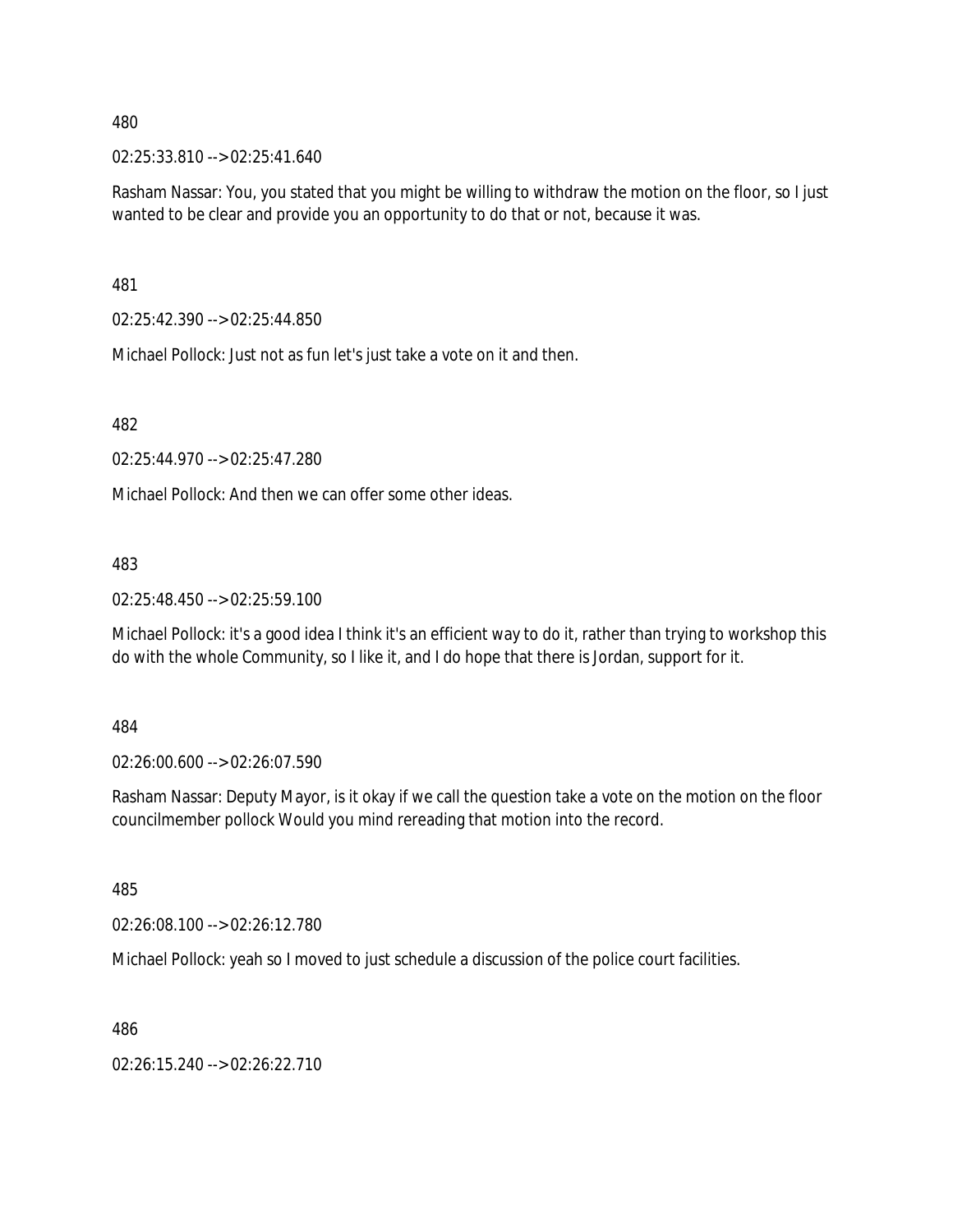Michael Pollock: For the next business meeting of the city council and to form an ad hoc committee to formulate the.

487

02:26:23.790 --> 02:26:39.480

Michael Pollock: Conditions of it, so this is just a quick really get together with the with the Mayor, just to be clear she's been with the city manager to form an ad hoc committee comprised of the manor jodi to myself comes number of deeds and myself and the city manager to.

488

02:26:40.650 --> 02:26:45.900

Michael Pollock: formulate kind of a plan for what we're going to discuss come up with a proposal.

489

02:26:47.010 --> 02:26:52.020

Rasham Nassar: Thank you very much, and we will now vote on that motion on the floor all those in favor please say Aye.

490

02:26:54.300 --> 02:26:55.140

Rasham Nassar: I was opposed.

491

02:26:56.730 --> 02:27:00.900

Rasham Nassar: That motion fails for two three with.

492

02:27:01.920 --> 02:27:05.970

Rasham Nassar: Myself councilmember pollock and counselor of android Johnson voting in the affirmative.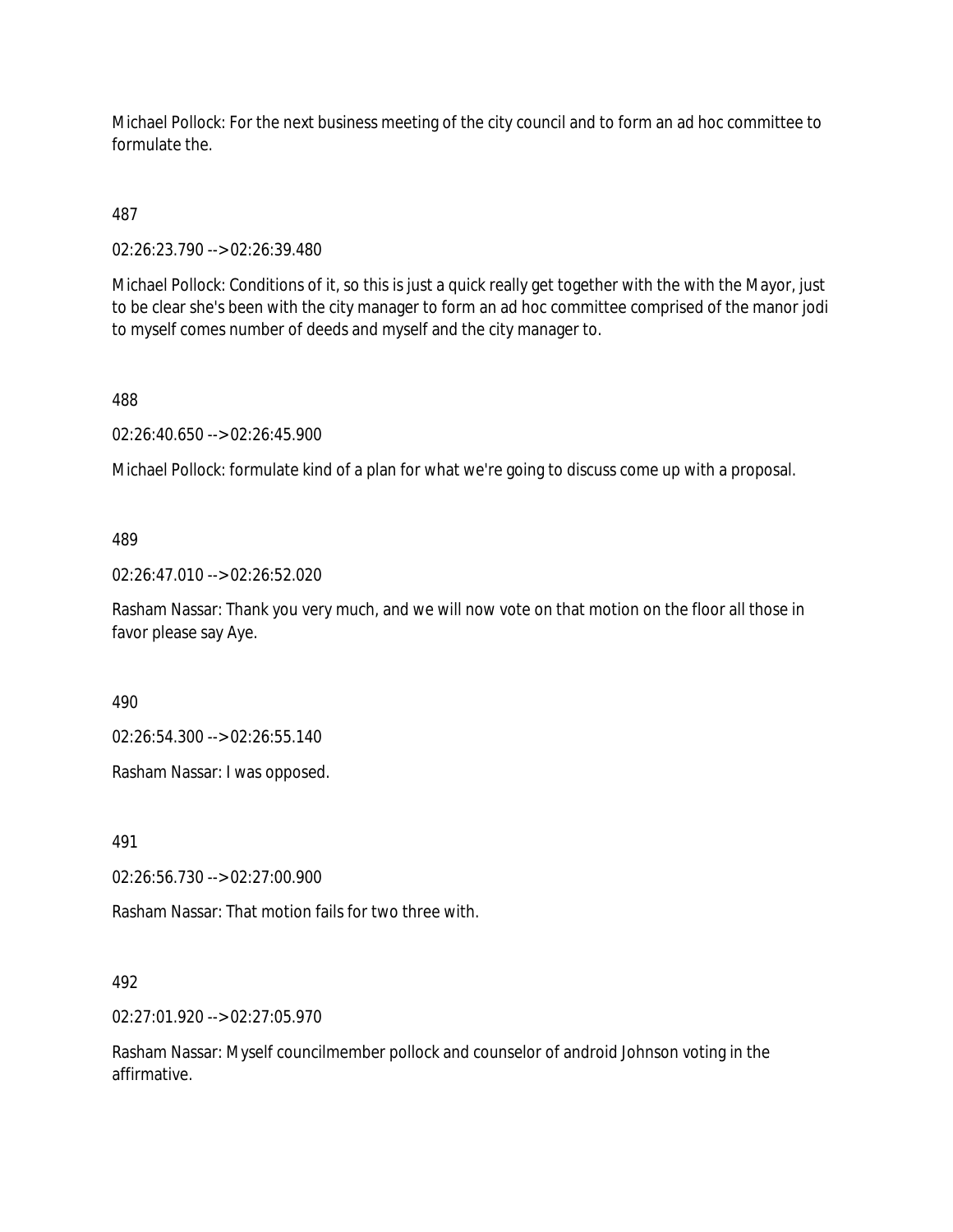02:27:09.150 --> 02:27:10.290

Rasham Nassar: Deputy Mayor had topless.

494

02:27:12.870 --> 02:27:19.230

Kirsten Hytopoulos: yeah, so I think there's one thing missing for this conversation, that is, that is, the, what are we talking about and I think that's where we're missing.

495

02:27:19.560 --> 02:27:28.500

Kirsten Hytopoulos: Council Republic, so we have to agree on what we're discussing and when you have an enormous issue like this again going back to the book ends idea that christy was talking about councilmember.

496

02:27:28.950 --> 02:27:36.720

Kirsten Hytopoulos: Car was talking about, we need we get to decide what we want, on our agenda, so if there are some of us who want who are willing to ask.

497

02:27:37.260 --> 02:27:49.230

Kirsten Hytopoulos: Did we overpaid to be used the wrong methodology that's one question and other question is, do we have good numbers for going forward to the project we have and what can we do to ensure that those numbers are met.

498

02:27:49.710 --> 02:28:00.120

Kirsten Hytopoulos: And a whole nother prod another question of much bigger different question is, are we willing to go back to the drawing board and start looking at other sites again and building from scratch and figure out how we get rid of.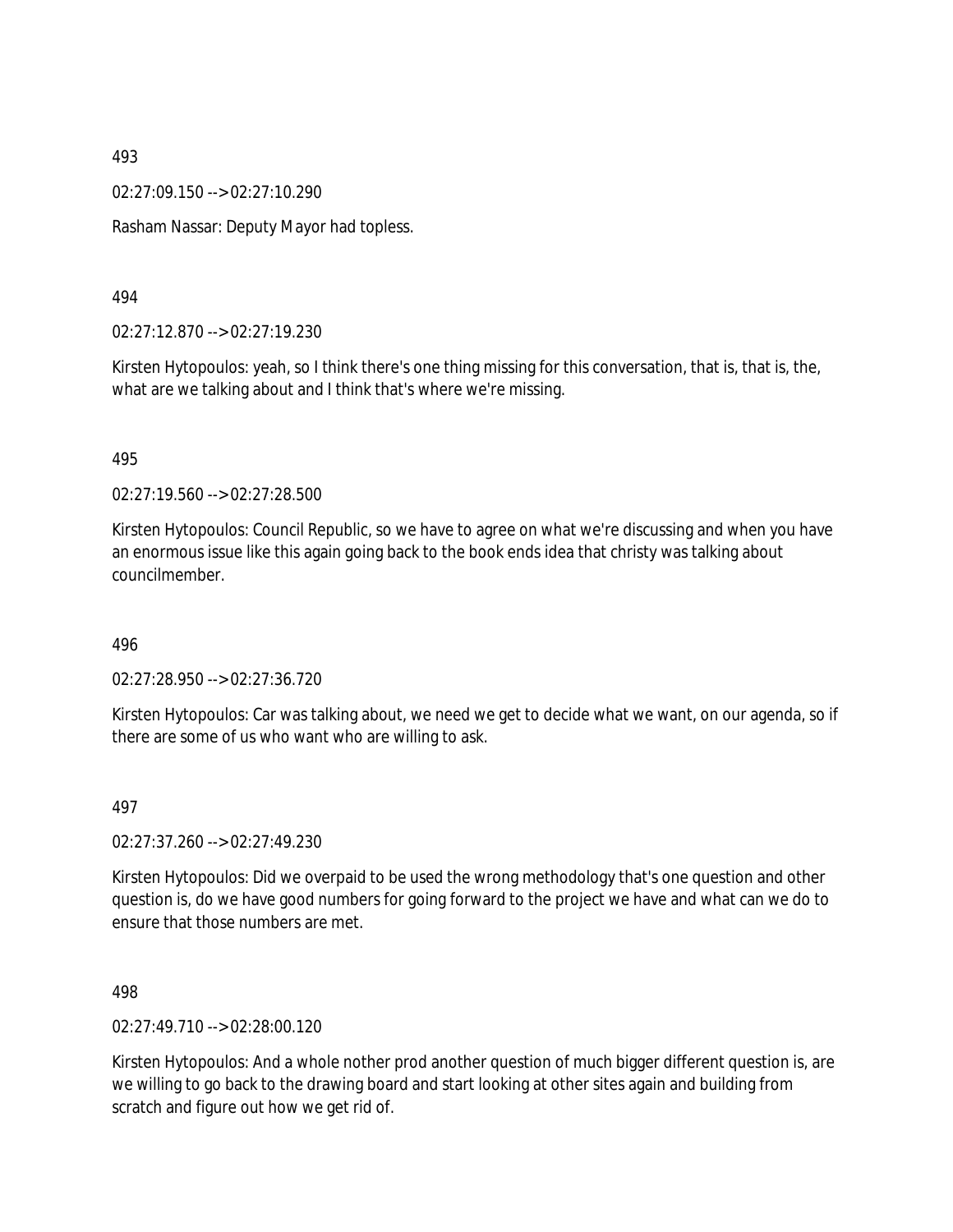02:28:00.510 --> 02:28:06.570

Kirsten Hytopoulos: of a building that we're being told we overpaid for those are different questions, and so the motion that i'm going to make.

500

02:28:06.960 --> 02:28:15.600

Kirsten Hytopoulos: is an attempt to get to get to what I think addresses the majority of the community's concerns and the majority of Councils concern so i'm going to make this motion.

501

02:28:16.650 --> 02:28:24.870

Kirsten Hytopoulos: I moved to add to an upcoming agenda that the Council that we, the following that we will review process options.

502

02:28:25.410 --> 02:28:34.500

Kirsten Hytopoulos: for evaluating the following aspects of the police court project one, the evaluation method used to determine the purchase price of the Harrison property.

503

02:28:34.920 --> 02:28:47.160

Kirsten Hytopoulos: And whether it completed with industry standards and to the reliability of cost projections for construction of the project as designed and what steps the city can take to ensure the project comes in, on budget.

504

02:28:48.600 --> 02:28:50.790

Kirsten Hytopoulos: So, I guess, first I want to see if anyone will second that.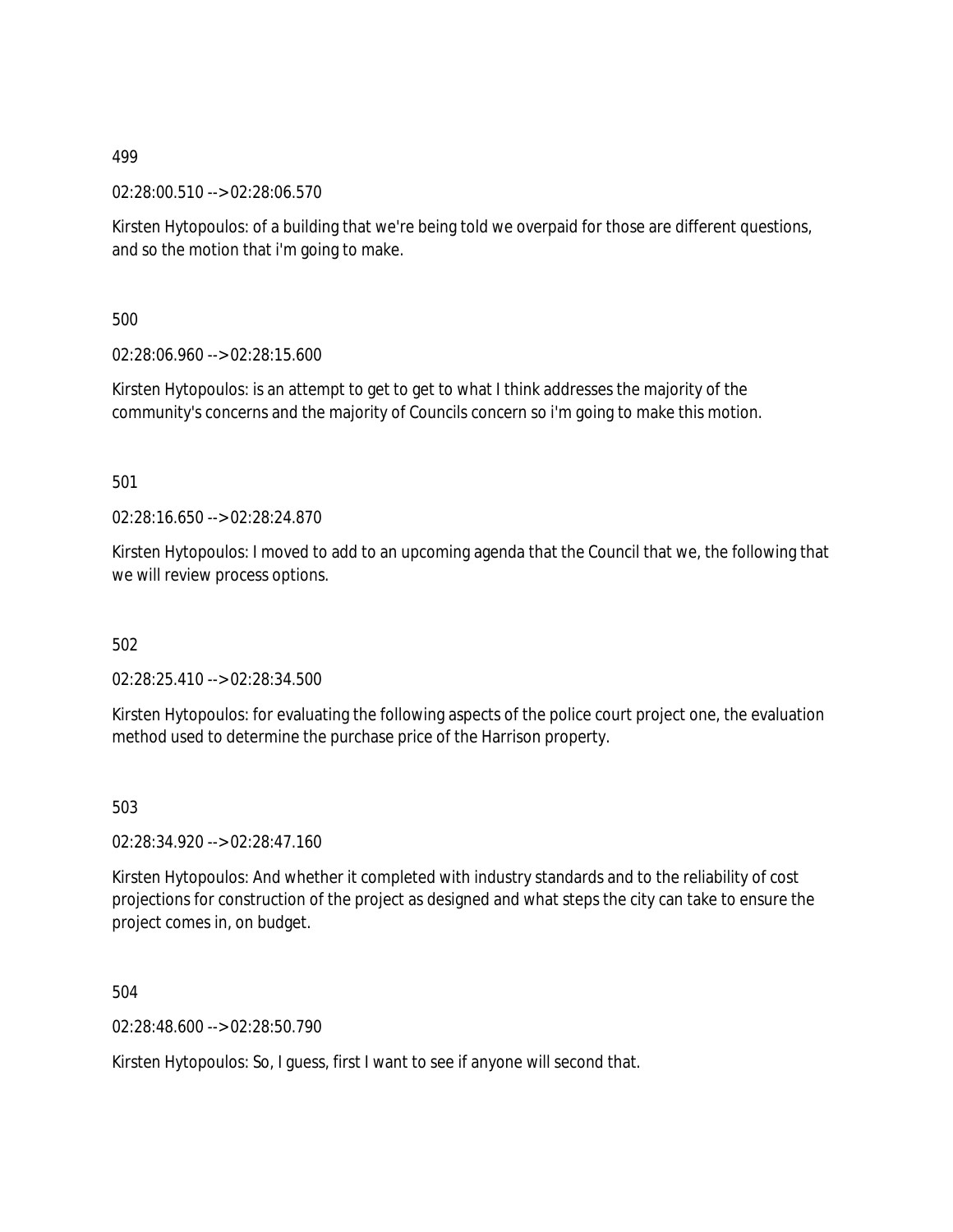02:28:52.320 --> 02:28:54.120

Rasham Nassar: councilmember snyder second to that motion.

506

02:28:54.330 --> 02:29:00.870

Kirsten Hytopoulos: And then I just like to speak a little more brief a brief little bit more to it, and that would just be clearly this is not anticipating at this time.

507

02:29:01.170 --> 02:29:09.510

Kirsten Hytopoulos: A reconsideration of the Council decision that occurred after much, much process that the Council that I didn't sit on a bunch of US didn't sit on.

508

02:29:10.560 --> 02:29:18.540

Kirsten Hytopoulos: decided that they would pay \$20 million for the totality of the project, however, that came together they purchased the property that they purchased.

509

02:29:18.960 --> 02:29:27.150

Kirsten Hytopoulos: They have cost estimates, we got the cost of service now for renovation, but there was a decision that we will budget 20,000 \$20 million for this project.

510

02:29:27.840 --> 02:29:38.280

Kirsten Hytopoulos: I am this, this is not anticipating we're considering that now it's a given that if we were to find out and answer to my question number two that it's going to be \$30 million.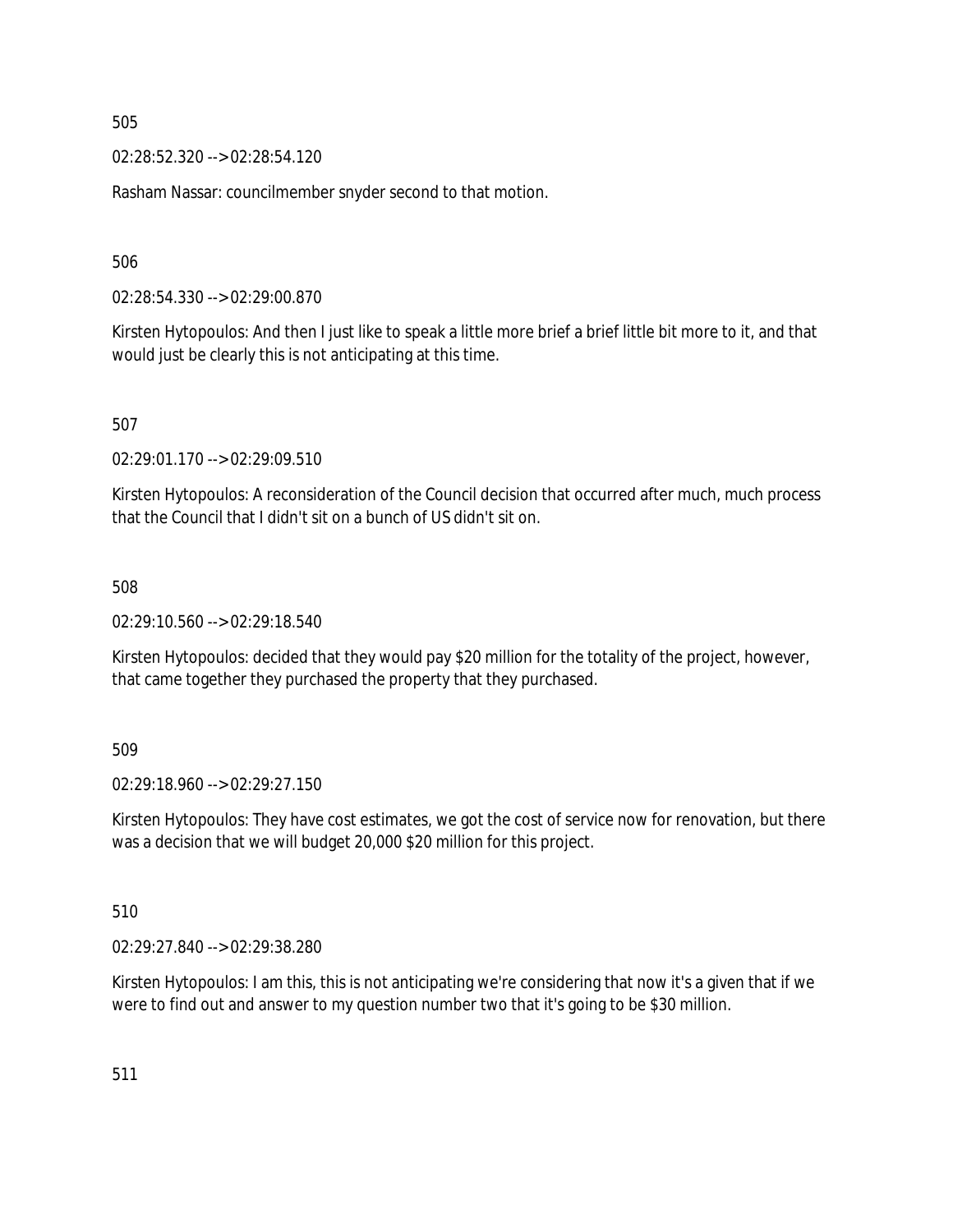02:29:38.910 --> 02:29:45.690

Kirsten Hytopoulos: I don't think there's a Council member on here who isn't going to come back and say, well, it looks like we got to stop and pivot.

512

02:29:46.320 --> 02:29:53.430

Kirsten Hytopoulos: So that's a big difference, and I think that that's for me what's important and for certain members of public because we haven't only heard from members of public.

513

02:29:54.210 --> 02:30:02.820

Kirsten Hytopoulos: who are concerned about us looking at this we've also heard from people saying oh my God don't stop me when I got on Council 20 whatever that was.

514

02:30:03.510 --> 02:30:10.950

Kirsten Hytopoulos: Oh, not my 2009 and they've been talking about wanting to do the police core facility for for for ages already and then.

515

02:30:11.670 --> 02:30:18.330

Kirsten Hytopoulos: Council spent you know long period time studying it and making this decision, so there are a lot of people, the committee who look at us.

516

02:30:18.720 --> 02:30:29.460

Kirsten Hytopoulos: Potentially stopping again and not proceeding as not governing responsibly so we've got to balance those those different elements, then making decisions and sticking with them.

517

02:30:29.910 --> 02:30:37.980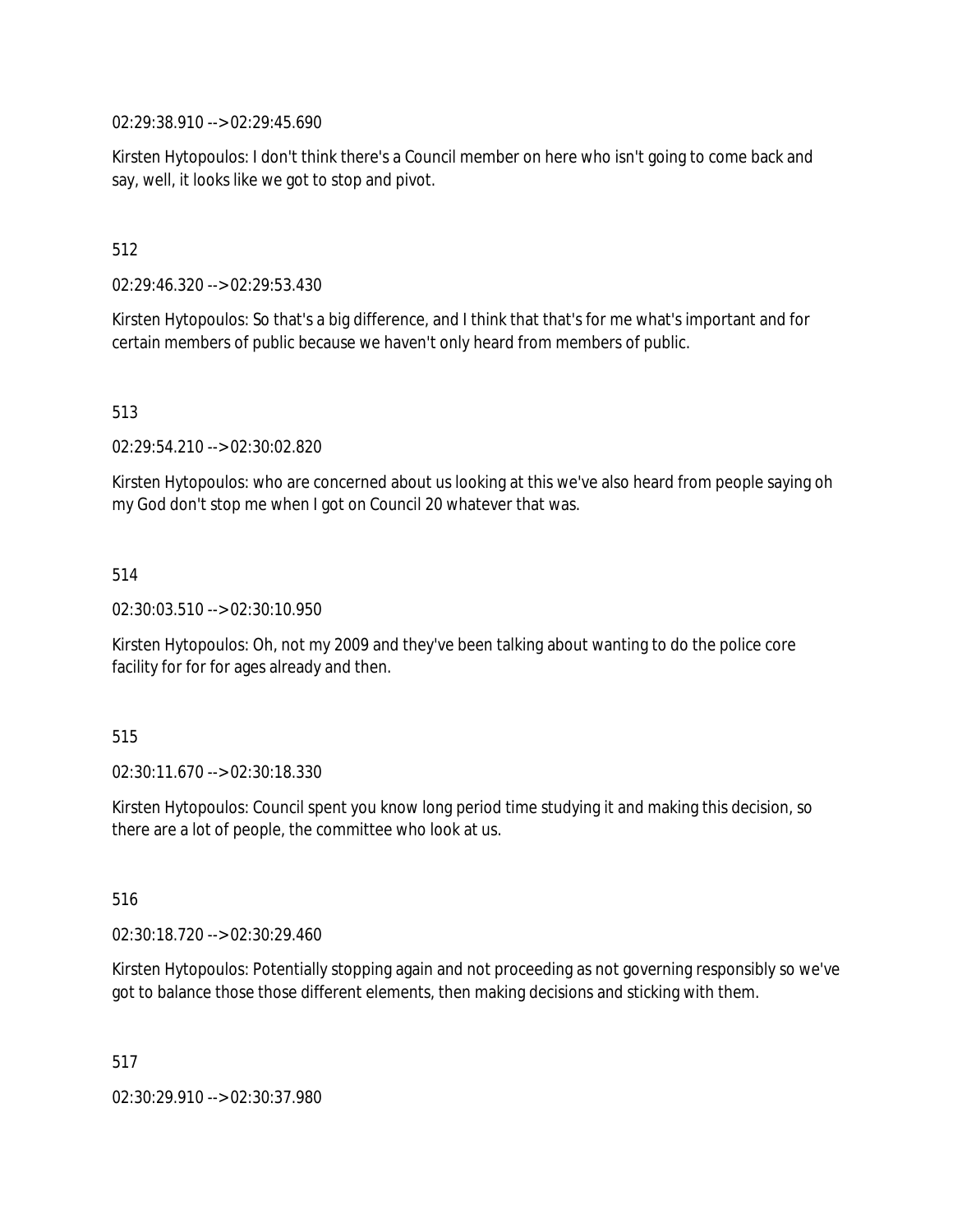Kirsten Hytopoulos: being open to new information that could change our mind, but not just throwing the baby out with the bathwater, since people start making a bunch of noise so that's that those are.

518

02:30:38.670 --> 02:30:49.470

Kirsten Hytopoulos: that's, the reason I think this would be a good idea, and then Michael pollock smart pollock you can bring forward your proposal for blue ribbon committee to address these issues, we can all green, for whatever.

519

02:30:50.580 --> 02:30:54.570

Kirsten Hytopoulos: process options, you want to make these to do this analysis.

520

02:30:55.590 --> 02:30:55.980

Kirsten Hytopoulos: Thank you.

521

02:30:59.670 --> 02:31:01.620

Rasham Nassar: Looking for raise hands from my colleagues.

522

02:31:08.880 --> 02:31:09.720

Rasham Nassar: Okay well.

523

02:31:10.890 --> 02:31:11.730 Rasham Nassar: councilmember pollock.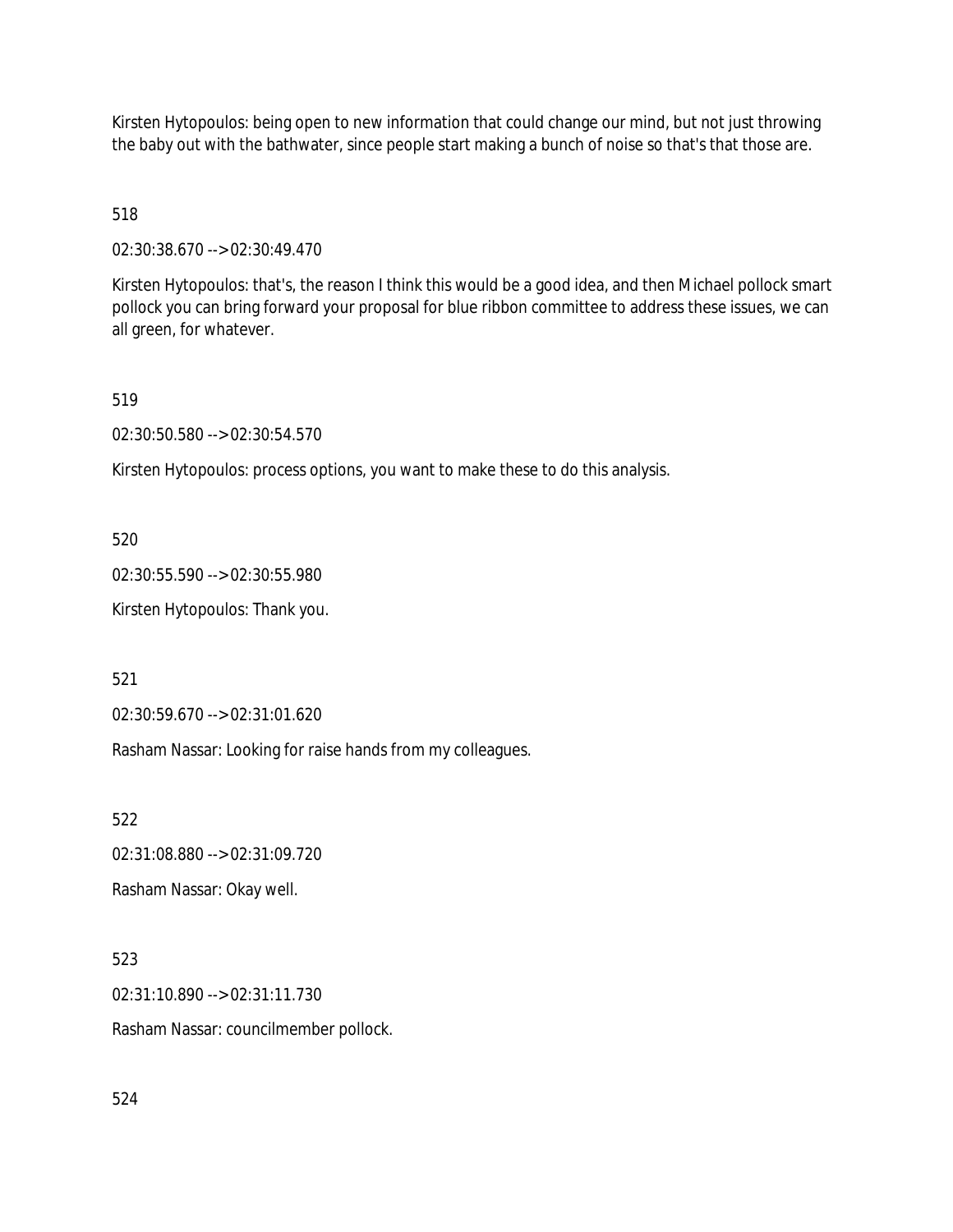02:31:12.750 --> 02:31:22.710

Michael Pollock: Well um yeah thanks I just i'm surprised, no one else wants to comment on it feels like some people met behind doors and kind of deal, but maybe i'm wrong.

# 525

02:31:24.180 --> 02:31:35.100

Michael Pollock: I guess I feel like this is sweeping it under the rug this just feels like we're if this is what we have limited to that's really not looking at the project.

## 526

02:31:35.940 --> 02:31:48.120

Michael Pollock: costs and what I pointed out, you know not as fair amount of work that went into that was that we are essentially at this point in the process going to spend as much money.

## 527

02:31:49.440 --> 02:32:00.180

Michael Pollock: Moving forward remodelling it, as it would cost to build something from the ground up so if we choose to limit to this discussion, if we if we don't look at options.

## 528

02:32:00.510 --> 02:32:15.360

Michael Pollock: we're going we're going to be spending a lot of money unnecessarily for very little game and alternative that we have is is if we do look at other sites, we can determine if we can build something.

## 529

02:32:16.140 --> 02:32:27.360

Michael Pollock: Consistent with what we see on that, on the data that I presented that we can build something for roughly the same cost as what we need to still put into this existing building.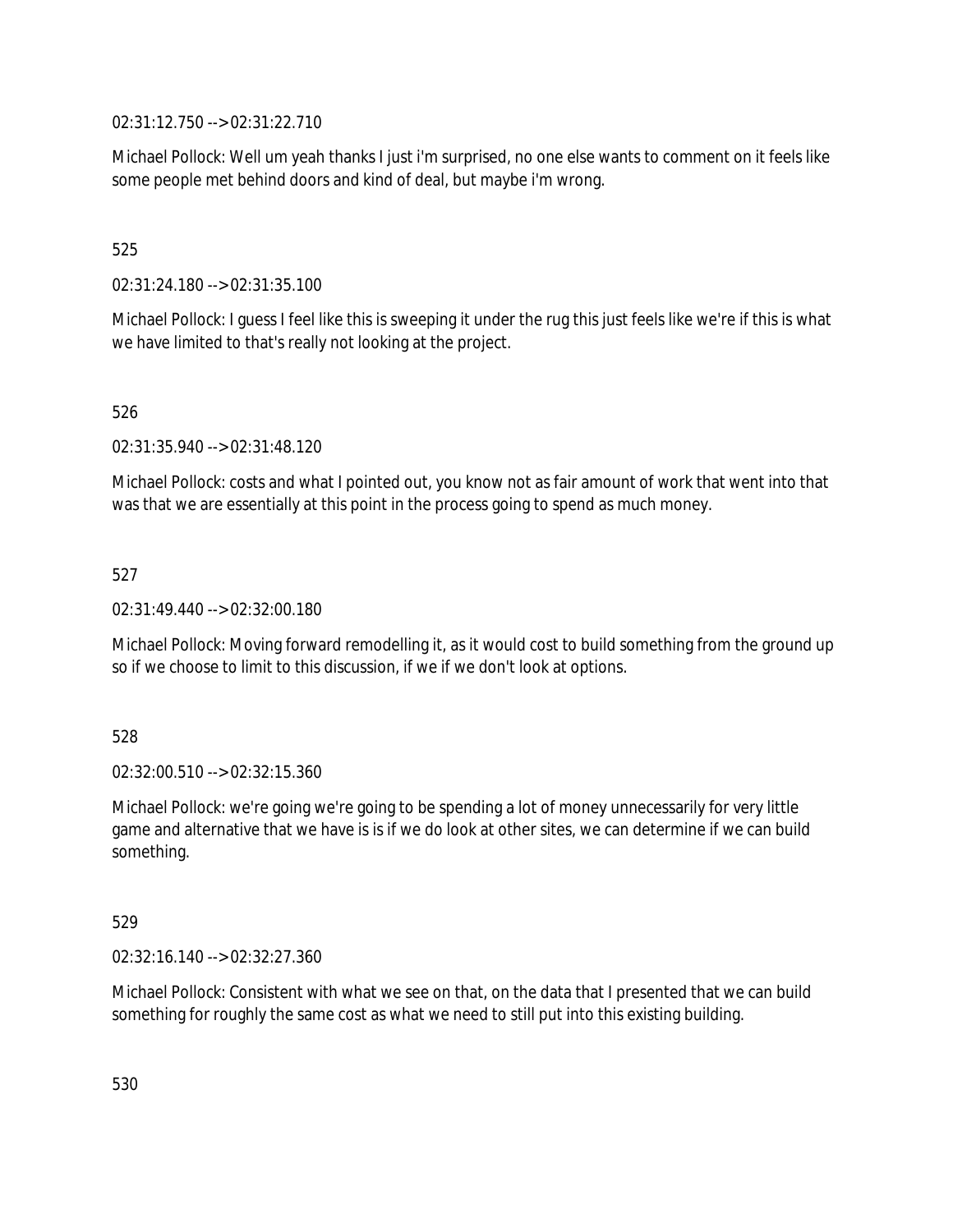02:32:27.900 --> 02:32:35.340

Michael Pollock: from the ground up so little potentially a place, like the Aquino for for maybe a million dollars more or the existing police station for.

# 531

02:32:36.060 --> 02:32:49.410

Michael Pollock: Zero money because we already own it, we could have a police station and we can have the Harrison and there's a potential that Harrison Bowling so we would have two buildings to 18,000 square foot building for essentially the same price.

532

02:32:50.220 --> 02:32:57.450

Michael Pollock: So that's one option, and these are things that have been proposed by citizens, so I think limiting it to this very narrow.

#### 533

02:32:57.690 --> 02:33:06.210

Michael Pollock: question is really not doing our due diligence and really coming up with something that could serve the Community much better than simply essentially.

## 534

02:33:06.510 --> 02:33:19.230

Michael Pollock: Paying \$9 million for a building and and effectively raising it and then rebuilding a new building and that place that just makes no sense to me so for again that the amount of money, we would have to spend moving forward.

#### 535

02:33:19.890 --> 02:33:22.560

Michael Pollock: Building it, I think we should at least look into that.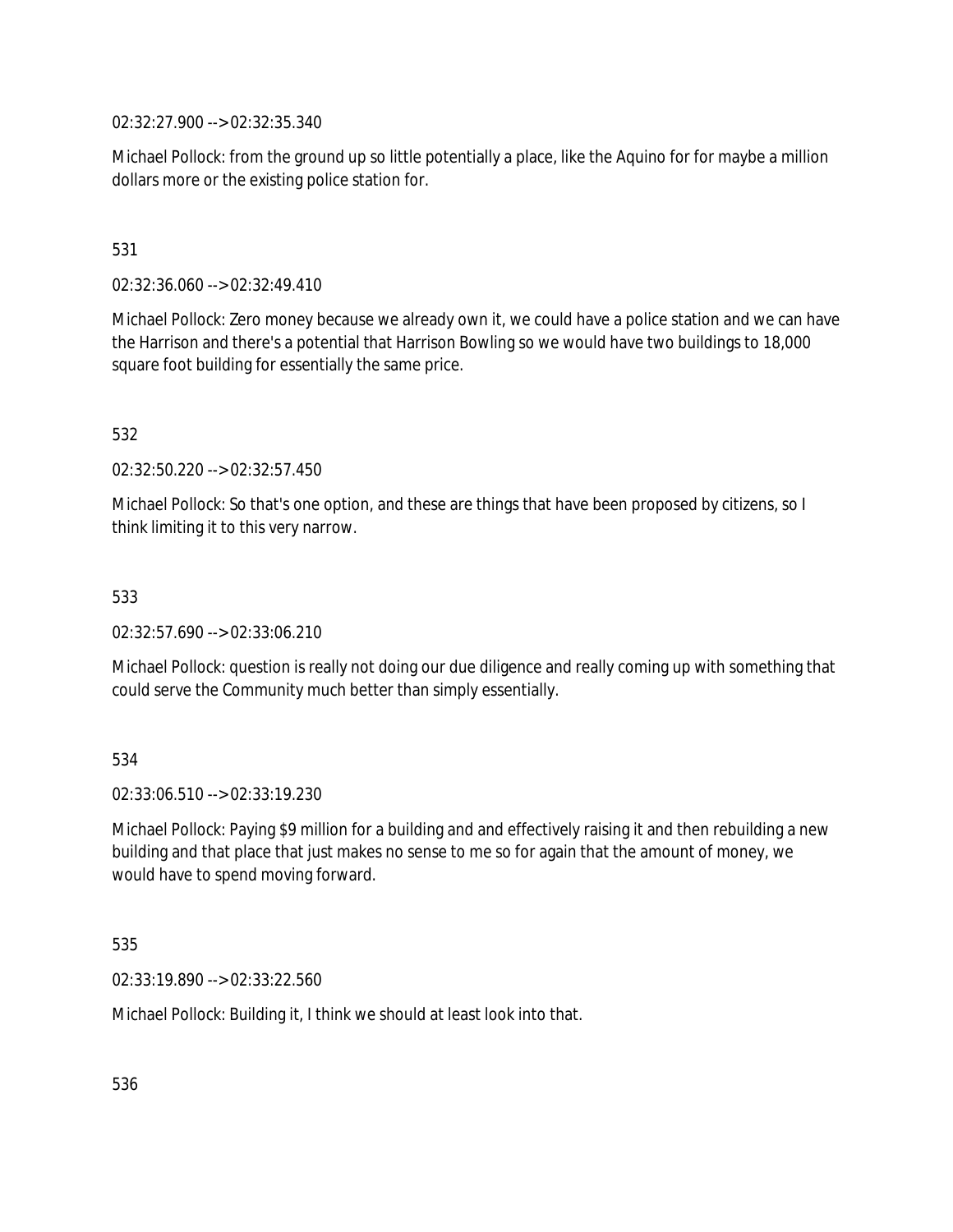02:33:22.890 --> 02:33:34.020

Michael Pollock: And, and I think that there's enough questions about this and the cost overruns that we should be looking at that i'm looking at alternatives and saying what best serves the Community, not simply just.

537

02:33:34.290 --> 02:33:40.020

Michael Pollock: sticking to a decision that may not be good, so I know I just want to be clear, you know.

538

02:33:40.290 --> 02:33:52.080

Michael Pollock: This is a lot of money, it seems like it's it's it's it's it's we're spending about it's not \$5 million more that we're spending and we show we're spending about \$20 million on a project that should be costing \$10 million.

539

02:33:52.470 --> 02:34:05.910

Michael Pollock: I think there's some options out there, where we can end up with a better product or set of products like said, we can potentially end up with two buildings, instead of just one, so I would like us to really be.

540

02:34:07.140 --> 02:34:16.440

Michael Pollock: open to some possibilities we're talking about an awful lot of money we're talking about an amount equivalent to the entire bond that was passed.

541

02:34:17.250 --> 02:34:27.540

Michael Pollock: by the Council, not by the public, they didn't support it, but but by the Council it's about \$500,000 a year that we're talking about in terms of expenses so.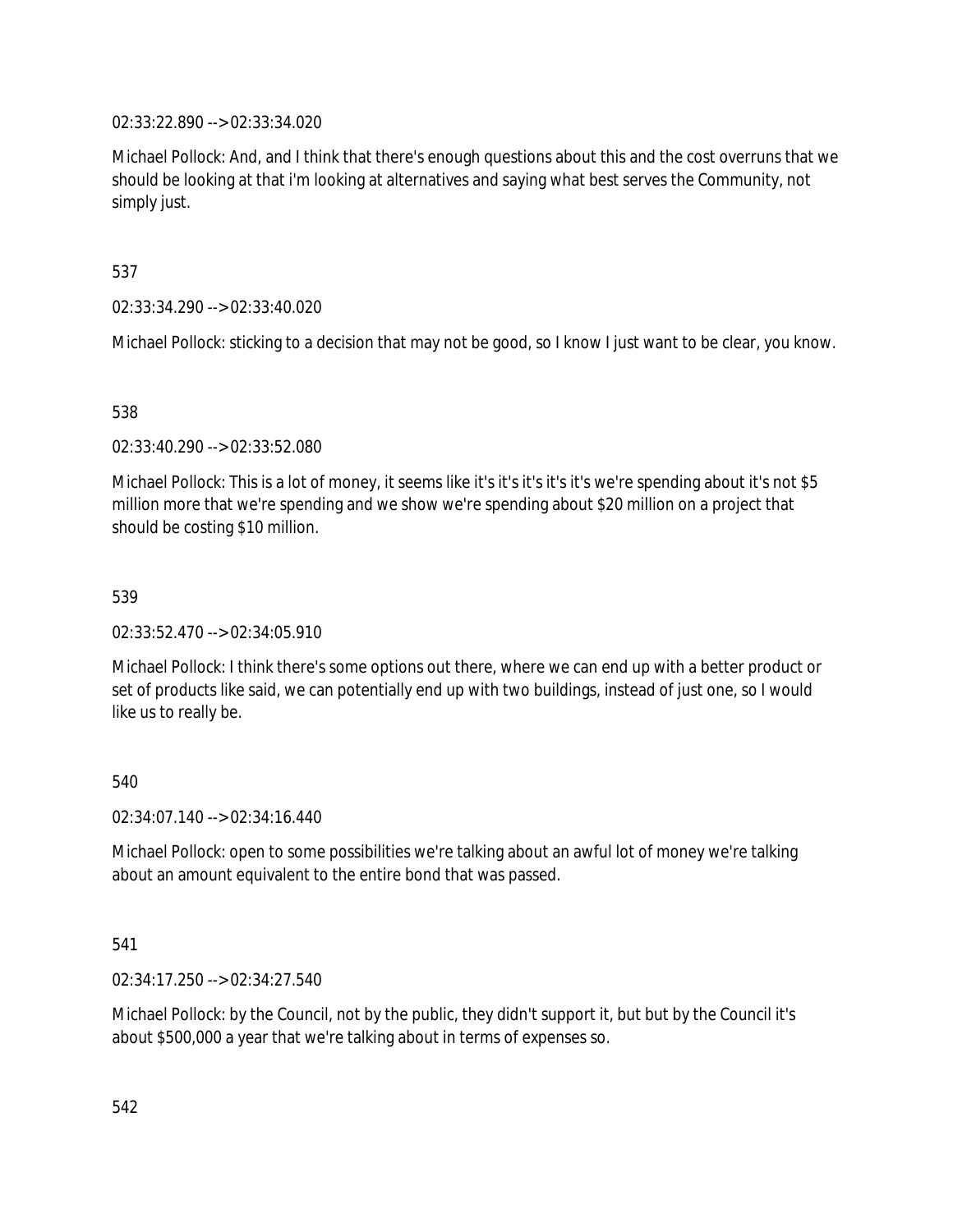02:34:28.380 --> 02:34:46.140

Michael Pollock: I take that seriously and I would like us to look at at some alternatives, where we can get some better value out of this this project, rather than simply just spending the money and deciding deciding that we're going to spend \$20 million for a single building.

543

02:34:47.280 --> 02:34:57.900

Michael Pollock: Which is going to be incredibly expensive square footage but to see if we can come up with some things that better serve the Community, so I support in that spirit let's see if we can expand what we look at.

544

02:34:59.430 --> 02:35:04.260

Rasham Nassar: Thank you councilmember pollock and and I, and I do want to point out, because I mean I.

545

02:35:05.370 --> 02:35:15.060

Rasham Nassar: In terms of process this discussion is on our agenda as it as a motion to discuss whether or not to discuss Council member pollock is now turning into policy debate.

546

02:35:15.690 --> 02:35:22.320

Rasham Nassar: prompted by the motion that was made to limit the scope of the discussion, I see that is entirely problematic because we're not prepared to have that debate.

#### 547

02:35:24.300 --> 02:35:32.040

Rasham Nassar: it's something that I like I said i've discussed with the interim city manager about we were kind of brainstorming how we could maintain or keep this.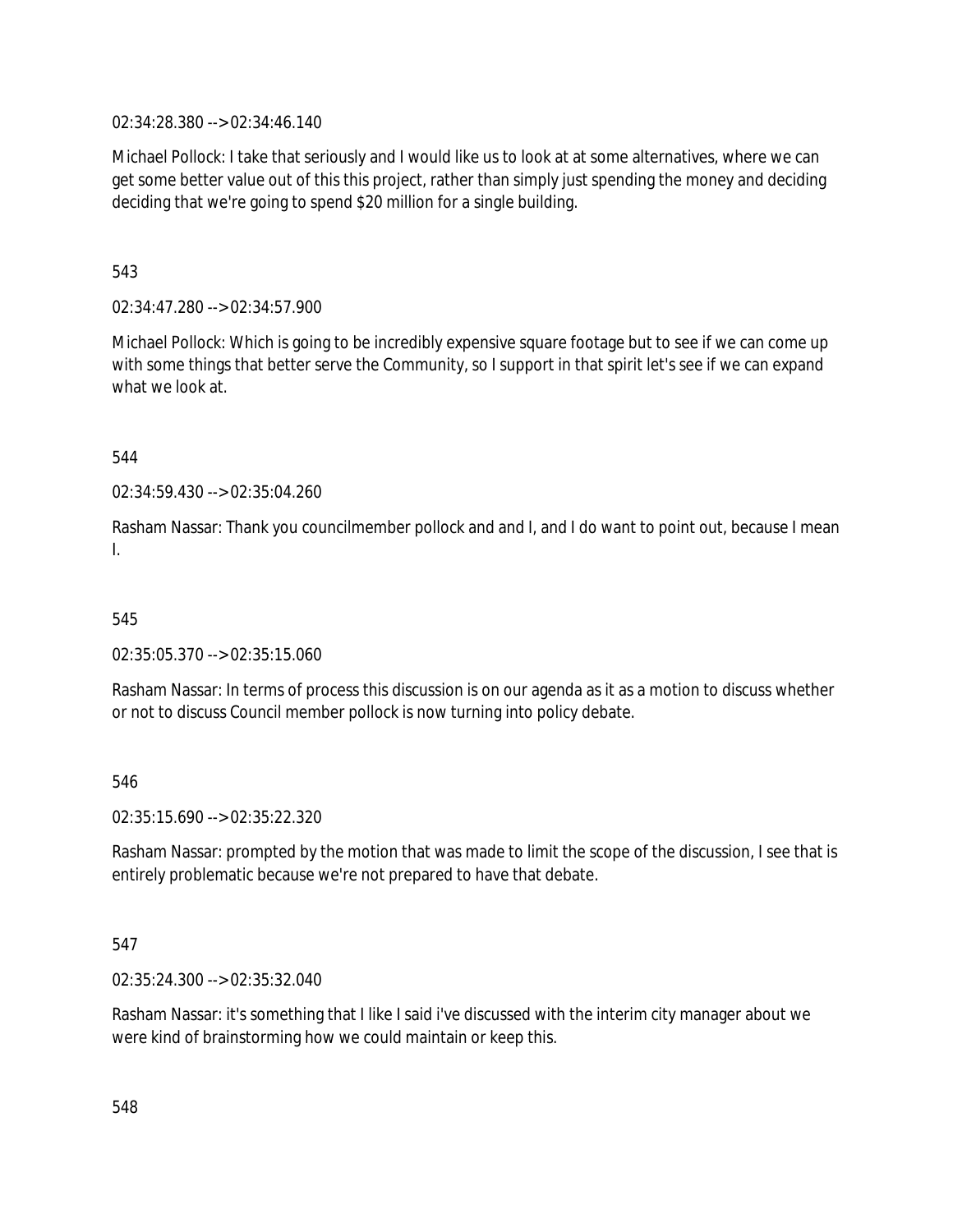02:35:32.730 --> 02:35:39.270

Rasham Nassar: Discussion on topic which is whether or not Council wants to discuss so emotions been made and seconded to limit the scope of that discussion.

549

02:35:40.440 --> 02:35:49.200

Rasham Nassar: I as far as proposed by a Deputy Mayor topless Deputy Mayor I did also hear you while you work, providing some background information in there.

550

02:35:51.060 --> 02:35:59.820

Rasham Nassar: To the Council related to your motion that you would be your motion does allow for Council members to bring up.

551

02:36:00.330 --> 02:36:08.400

Rasham Nassar: proposals that we're not listed in your motion, you mentioned the ad hoc committee of constituents that was in.

#### 552

02:36:09.390 --> 02:36:18.030

Rasham Nassar: Building experts and appraisers and whatnot that wasn't counseling republic's proposal so i'm just wondering what the purpose of limiting the scope of discussion is.

553

02:36:18.390 --> 02:36:31.950

Rasham Nassar: At this point in time, can can we, as a Council just agree to put this on a future agenda we Deputy Mayor interim city manager and I will discuss the scope of the discussion we will come back to City Council during future agendas.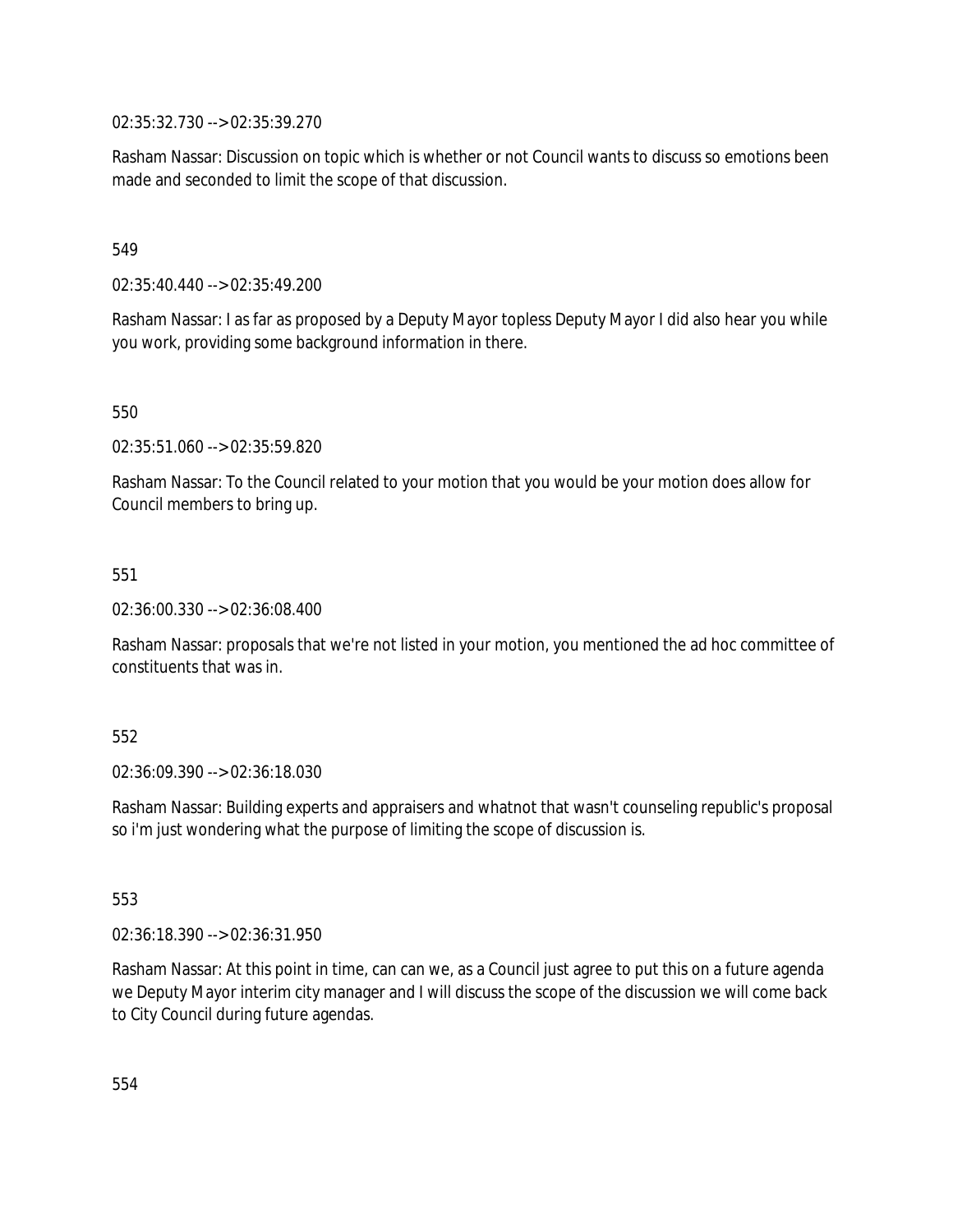02:36:32.310 --> 02:36:39.750

Rasham Nassar: At the next meeting and propose what we feel and with consideration to the materials provided by councilmember pollock.

# 555

02:36:40.200 --> 02:36:50.760

Rasham Nassar: And, in consultation with the interim city manager how we feel that that discussion should be framed because I feel that to sit here and task, the Council with doing that tonight is to have the debate.

556

02:36:51.150 --> 02:36:57.450

Rasham Nassar: And that's inconsistent with how we have agreed as a Council to schedule discussions for discussion.

#### 557

02:36:59.130 --> 02:37:02.820

Rasham Nassar: So i'm looking for some Council member support for that for that approach.

558

02:37:04.560 --> 02:37:10.950

Rasham Nassar: And i'm looking to Deputy Mayor had topless to if you would please, if you could respond to my question which pointed out a contradiction.

559

02:37:11.070 --> 02:37:20.250

Kirsten Hytopoulos: In what you say, happy i'm happy to I, we are looking at this very differently, we are making a decision as to what to put on our agenda.

560

02:37:20.760 --> 02:37:29.910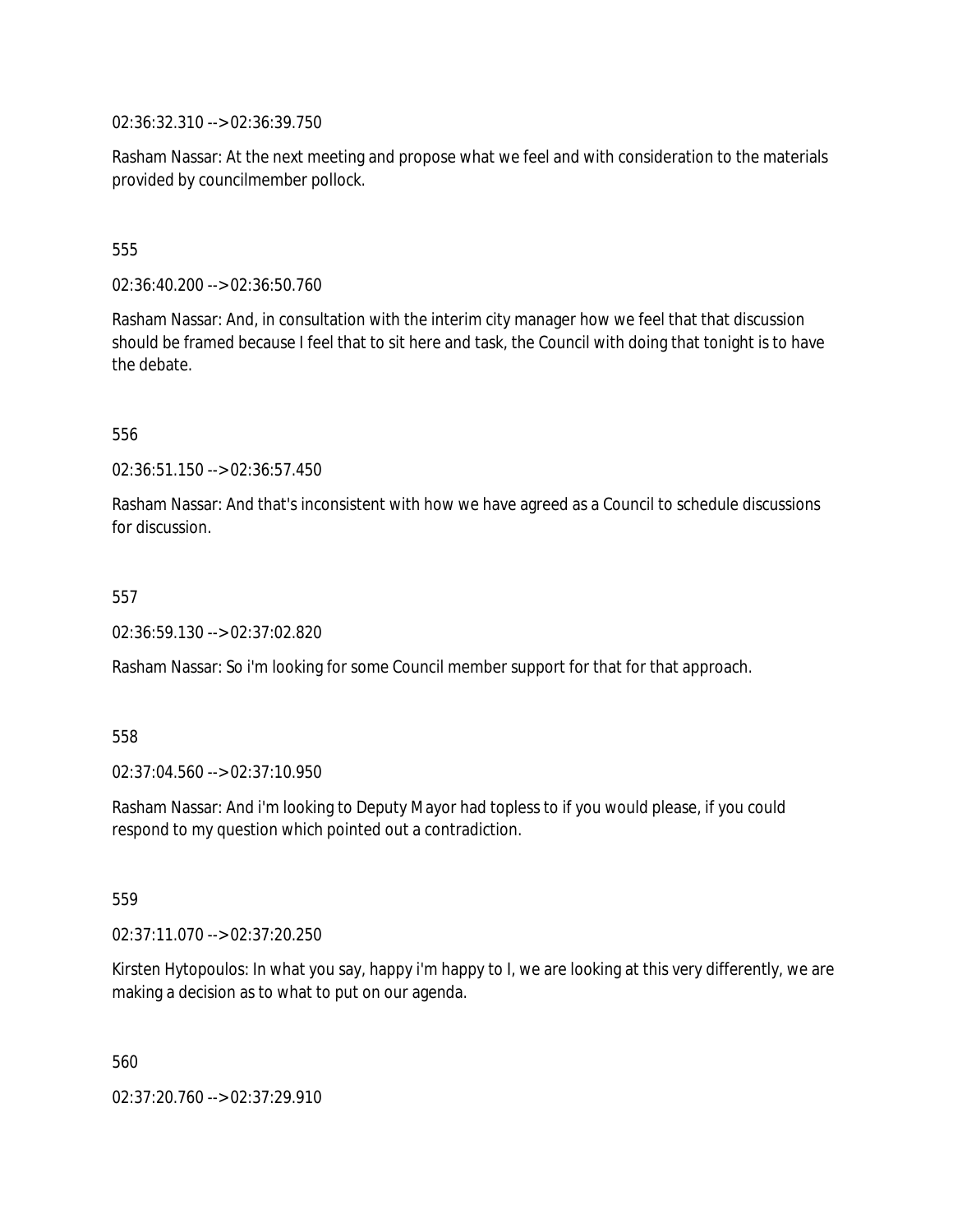Kirsten Hytopoulos: We get to decide if this is an issue if there's a dramatic difference between reconsidering the decision to spend \$20 million on a police court facility.

561

02:37:30.480 --> 02:37:37.110

Kirsten Hytopoulos: that's one that's one question Another question is well having made that decision, another Council having.

# 562

02:37:37.500 --> 02:37:50.730

Kirsten Hytopoulos: understood that it's counselor policy that's a lot of money, and it was a big decision and they made that decision, they finance that decision that \$500,000 a year is anticipated in our healthy budget looking forward.

# 563

02:37:51.720 --> 02:38:04.080

Kirsten Hytopoulos: You know we've paid \$700,000 towards a 90% design throwing that out is a big difference from agreeing that if there are questions about what methodology was used when we you know.

## 564

02:38:04.500 --> 02:38:13.290

Kirsten Hytopoulos: to value the property we paid for it that's a different question that we can all welcome the answers to shine the light on it did someone make a mistake somewhere.

565

02:38:14.160 --> 02:38:25.560

Kirsten Hytopoulos: that's a different question that's a subset and a much more question, as is, what can we do to ensure that, if we who were on the Council before are going to put a rubber stamp on the project to go forward if we're going to be involved in it.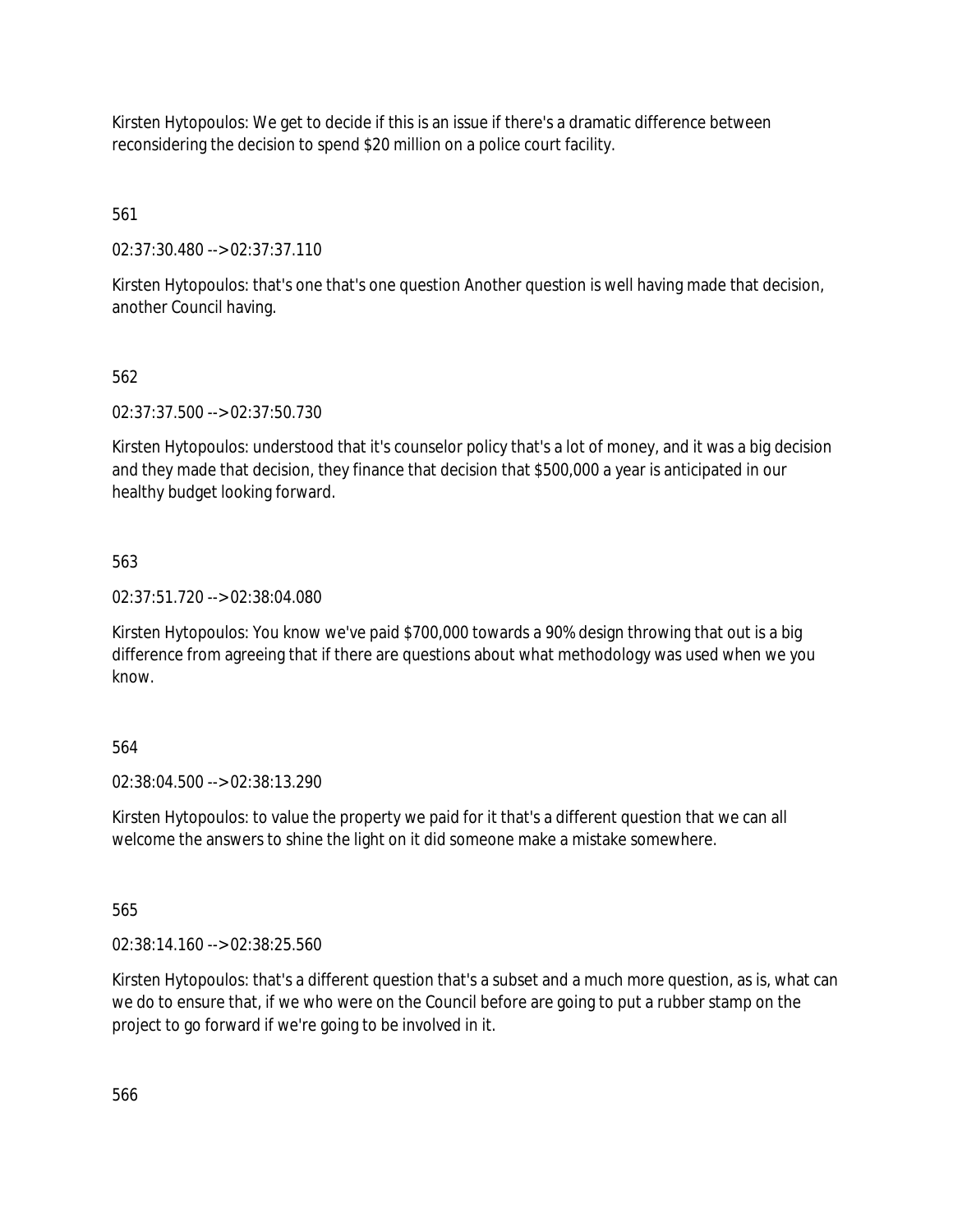02:38:25.830 --> 02:38:28.890

Kirsten Hytopoulos: That we feel confident that the \$20 million budget can be met.

567

02:38:29.400 --> 02:38:36.480

Kirsten Hytopoulos: that's the other question that i've said, is, I think we can all agree of course let's have it looked at by outside experts let's get a verification of that.

568

02:38:36.900 --> 02:38:44.670

Kirsten Hytopoulos: Because if it's not all pivot to, but there are I, and I hope fellow Council members will speak to this who share this opinion.

#### 569

02:38:45.090 --> 02:38:50.820

Kirsten Hytopoulos: Some of us want to be very clear that we are not opening up a free ranging conversation of undoing prior.

570

02:38:51.510 --> 02:38:56.160

Kirsten Hytopoulos: Huge significant Council decisions that's not what we're agreeing to put on the agenda.

571

02:38:56.760 --> 02:39:04.860

Kirsten Hytopoulos: That distinction is huge and, yes, the process for for analyzing what we do analyze could look like anything, it could look like a blue ribbon panel.

572

02:39:05.760 --> 02:39:09.360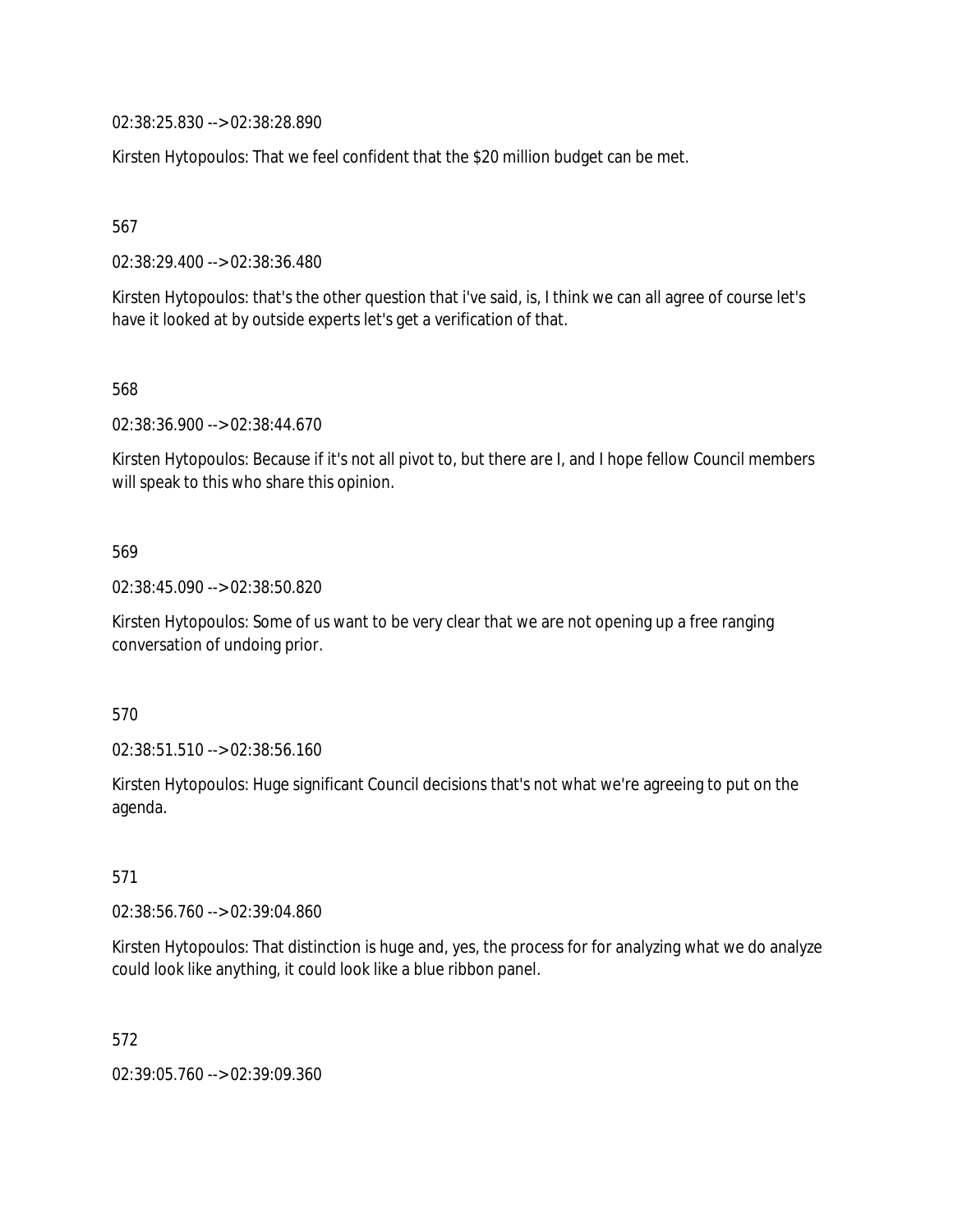Kirsten Hytopoulos: Elsewhere pollock may want locals on it, I may want experts from Seattle on it.

# 573

02:39:09.990 --> 02:39:15.900

Kirsten Hytopoulos: It could be an ad hoc committee, it could be a lot of things we waiting for the city manager to come and tell us what he thinks we should do.

# 574

02:39:16.500 --> 02:39:27.870

Kirsten Hytopoulos: But that's that's the conversation that I propose we put on the agenda is how do we analyze these questions, not the full ranging dissection of the entire project and reconsideration of it.

575

02:39:31.770 --> 02:39:33.000

Rasham Nassar: councilmember fan Maria Johnson.

576

02:39:34.410 --> 02:39:35.880

Brenda Fantroy-Johnson: I think we might be.

577

02:39:37.110 --> 02:39:41.100

Brenda Fantroy-Johnson: saying the same thing here I don't know that we can.

# 578

02:39:42.750 --> 02:39:54.270

Brenda Fantroy-Johnson: If we're going to talk about discussing it that's what a discussion is it's it's talking about it it's not saying oh i'm going to discuss A and B, but I won't discuss see that's that's.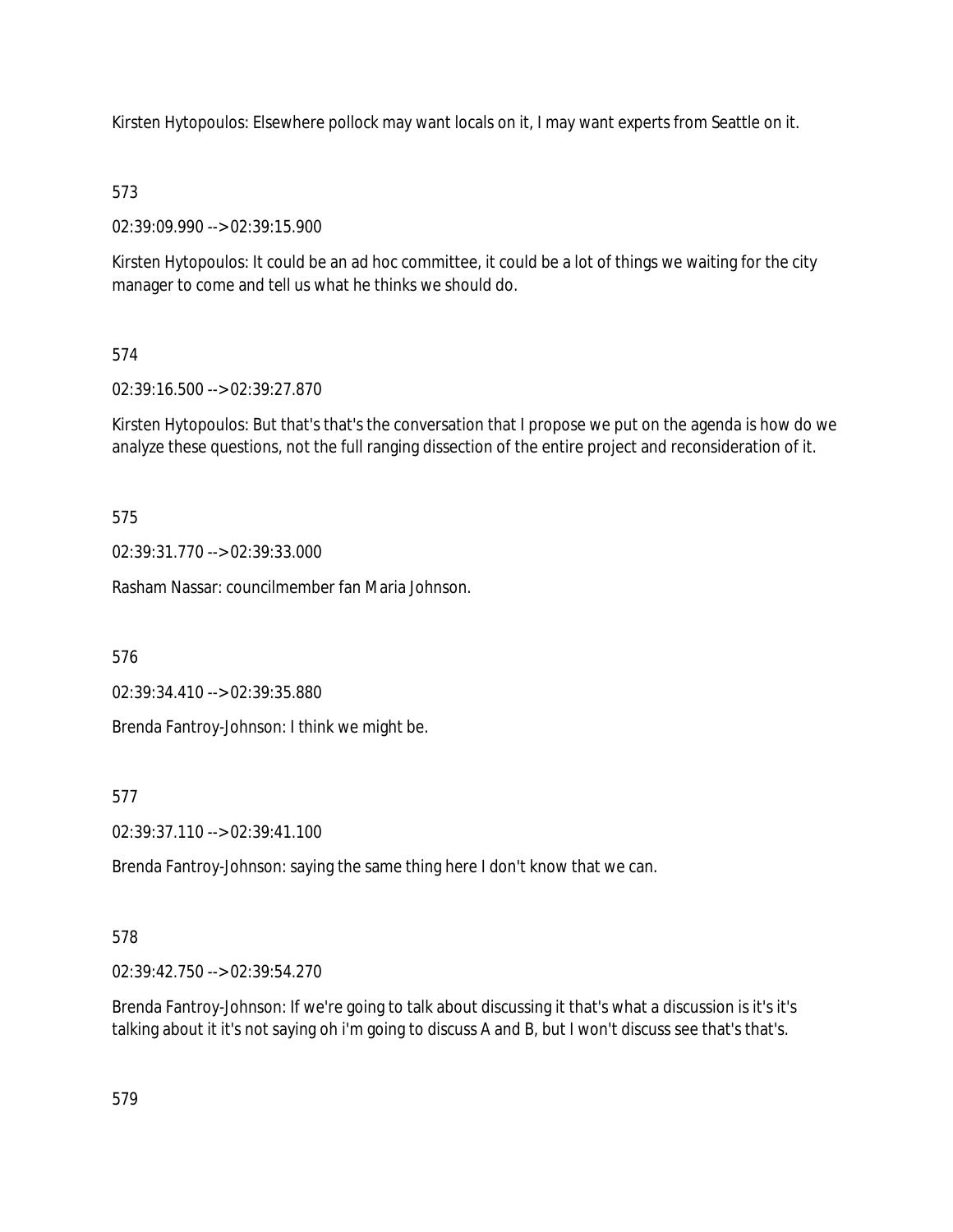02:39:54.690 --> 02:39:57.210

Brenda Fantroy-Johnson: Because we don't know what's going to come out of the discussion.

580

02:39:57.600 --> 02:40:09.030

Brenda Fantroy-Johnson: You know, we have to start talking about it before we can figure out where we're going with it, you know I don't think anybody is saying let's just undo everything that was done.

581

02:40:09.630 --> 02:40:17.220

Brenda Fantroy-Johnson: I think what's being said is let's talk about it let's put it on the agenda and let's discuss it, I don't know that we can put.

## 582

02:40:19.350 --> 02:40:31.650

Brenda Fantroy-Johnson: stops on it to say okay we'll talk about it up to this point, then, after that we can't talk about it anymore that's not a discussion there at that point that's you're not talking about it you're talking around it you're not talking about it.

583

02:40:32.910 --> 02:40:39.840

Brenda Fantroy-Johnson: And I think we all just want to have have the ability to just speak about it we've been talking around it.

584

02:40:40.260 --> 02:40:50.160

Brenda Fantroy-Johnson: Since i've been here now let's we see that the public is interested everybody on the council's interested let's talk about it let's not try to look into it let's not try to.

585

02:40:50.790 --> 02:41:02.400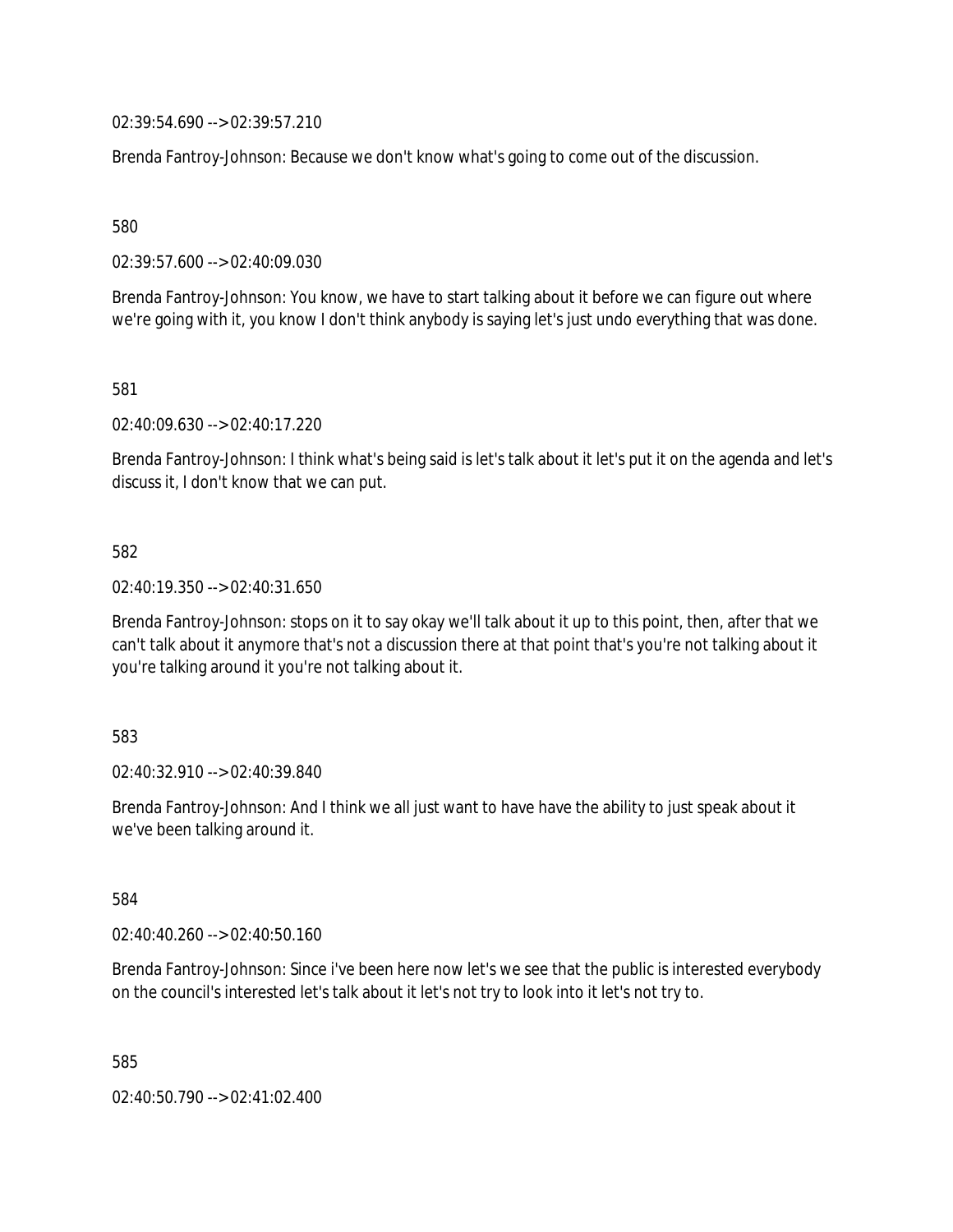Brenda Fantroy-Johnson: You know figure out in the future who's going to say what and and find problems before we even have them, you know let's let's make sure that we're looking at this in the right way.

586

02:41:05.280 --> 02:41:06.390

Rasham Nassar: councilmember Schneider.

587

02:41:08.100 --> 02:41:15.660

Leslie Schneider: Thank you mayor, so I think this is pretty straightforward the the motion on the floor is number one.

# 588

02:41:15.960 --> 02:41:22.110

Leslie Schneider: To discuss the valuation method used to determine the purchase price of the Harrison property.

## 589

02:41:22.410 --> 02:41:31.860

Leslie Schneider: And whether it comport with industry standards, so what needs to happen in our next discussion, the next step on that is to decide the method that we use to.

590

02:41:32.520 --> 02:41:40.860

Leslie Schneider: evaluate how we came up with that price, so any Council member could bring a proposal for how we can best.

591

02:41:41.520 --> 02:41:49.260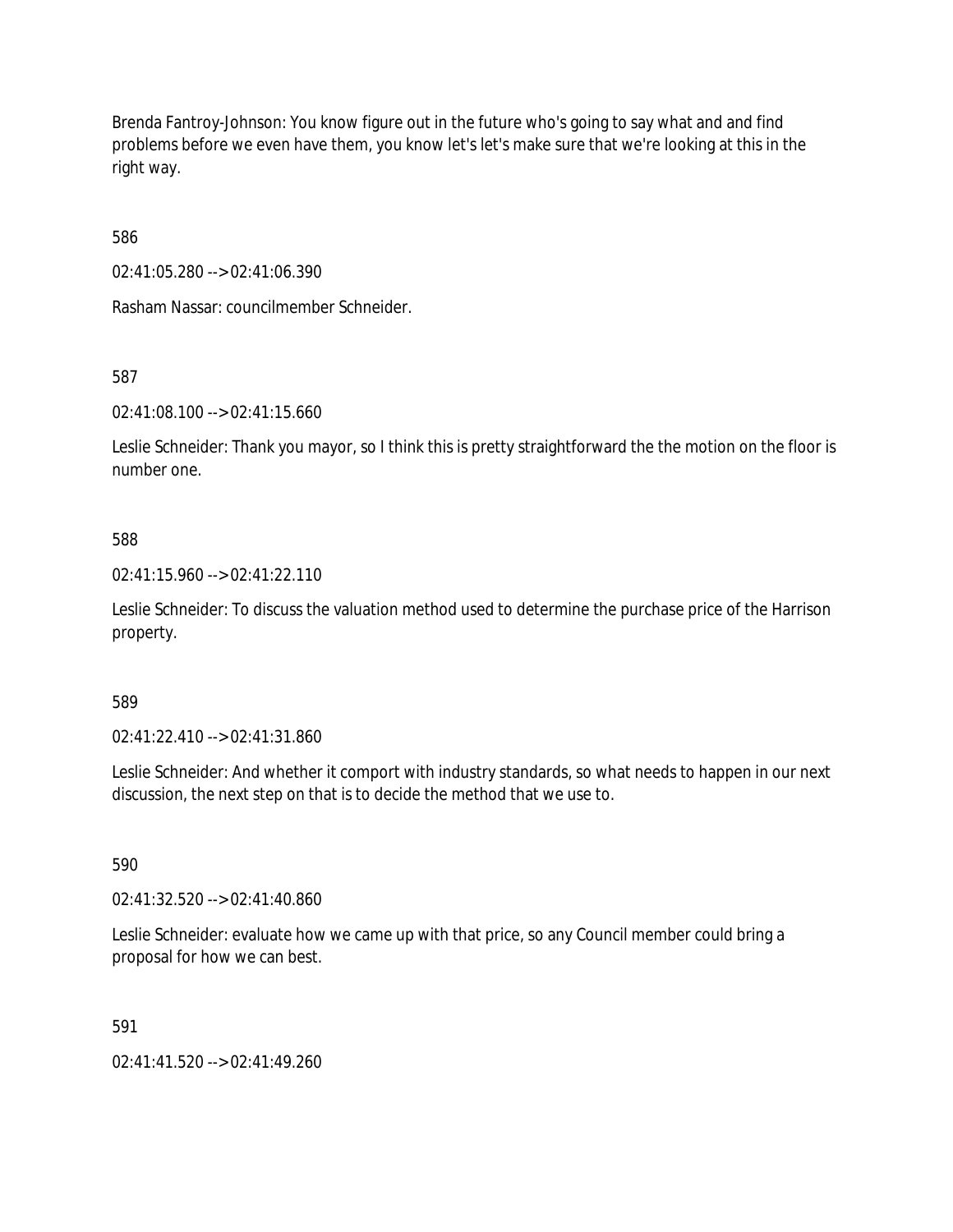Leslie Schneider: review that right so that's what's there is a process question of how we move forward with that and then there's a process question with.

592

02:41:49.620 --> 02:41:56.790

Leslie Schneider: Number two the reliability of cost projections for construction of the project as designed, what do we need to hear in order to have confidence.

593

02:41:57.240 --> 02:42:10.170

Leslie Schneider: About about those costs projections, so the discussion is limited to those two items because that's what we know we can pass tonight, and we can take those next steps and then.

594

02:42:10.530 --> 02:42:24.150

Leslie Schneider: We somebody could still bring an item for consideration by Council to revisit the entire project that's obviously any of our prerogatives, the question is, will we have the information at hand at that time to pass it.

595

02:42:24.420 --> 02:42:30.660

Leslie Schneider: So this is about next steps, and this is about process for next steps, and I will support this.

596

02:42:33.180 --> 02:42:44.190

Leslie Schneider: Yes, councilmember high topless and I had deep discussions about this, this afternoon, but that's not a cabal that's not violating any oh pma I proposed my motion, and she made it better.

597

 $02:42:45.360 \rightarrow 02:42:55.350$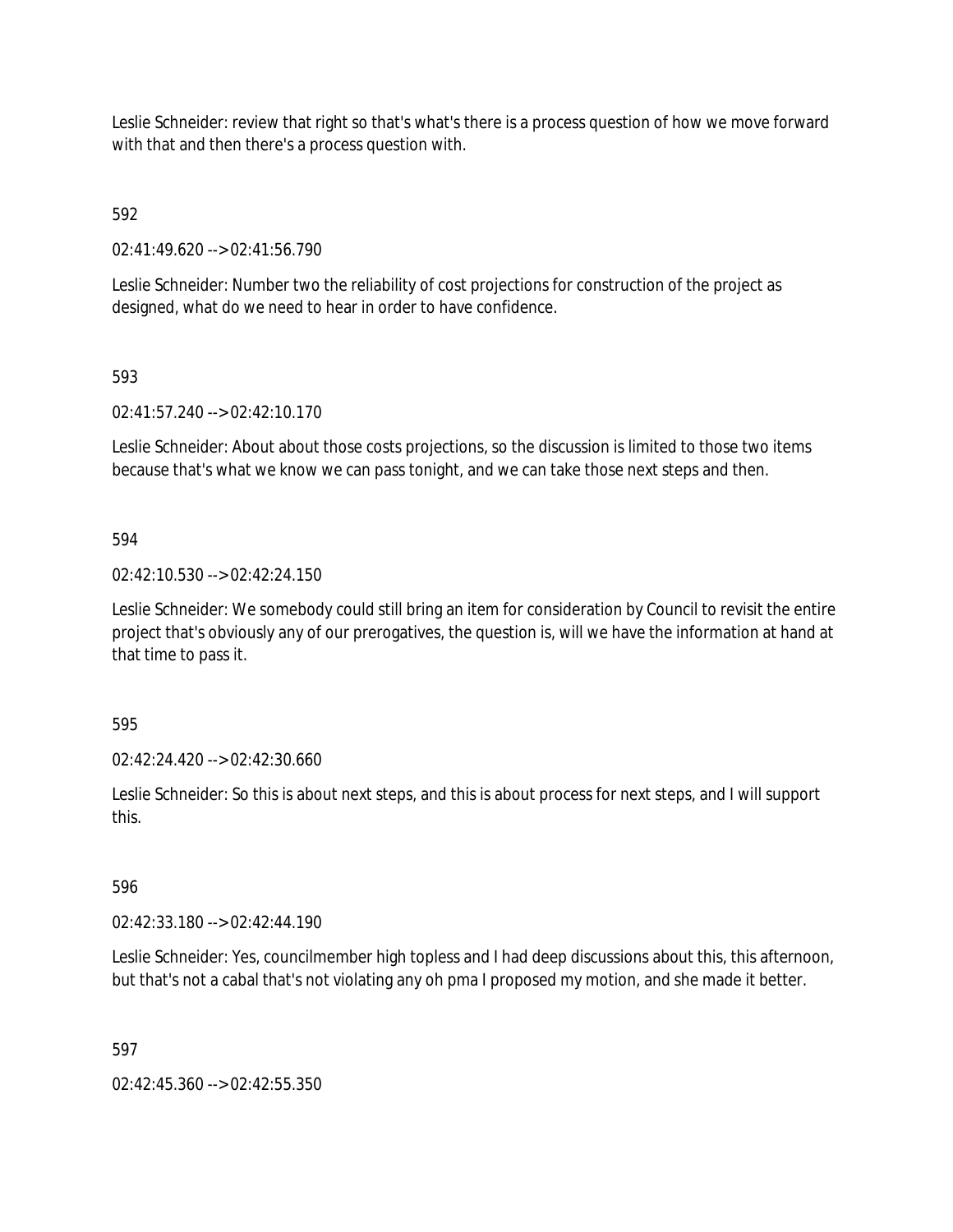Leslie Schneider: And that's just the way it goes, we did not discuss this with anyone else, even as we could have added a third, and everyone to so thank you I will support this social.

598

02:42:56.040 --> 02:42:59.820

Rasham Nassar: appreciate your transparency Council member Schneider and councilmember public.

599

02:43:01.800 --> 02:43:06.030

Michael Pollock: knowledge, no other sort of spoken so I always tell the.

600

02:43:07.020 --> 02:43:08.070

Rasham Nassar: Council member car.

601

02:43:12.210 --> 02:43:13.560

Rasham Nassar: Oh unmute councilmember.

602 02:43:15.930 --> 02:43:16.470

Christy Carr: Thank you.

603

02:43:18.660 --> 02:43:20.970

Christy Carr: I do think we need book ends on this.

604

02:43:21.630 --> 02:43:33.240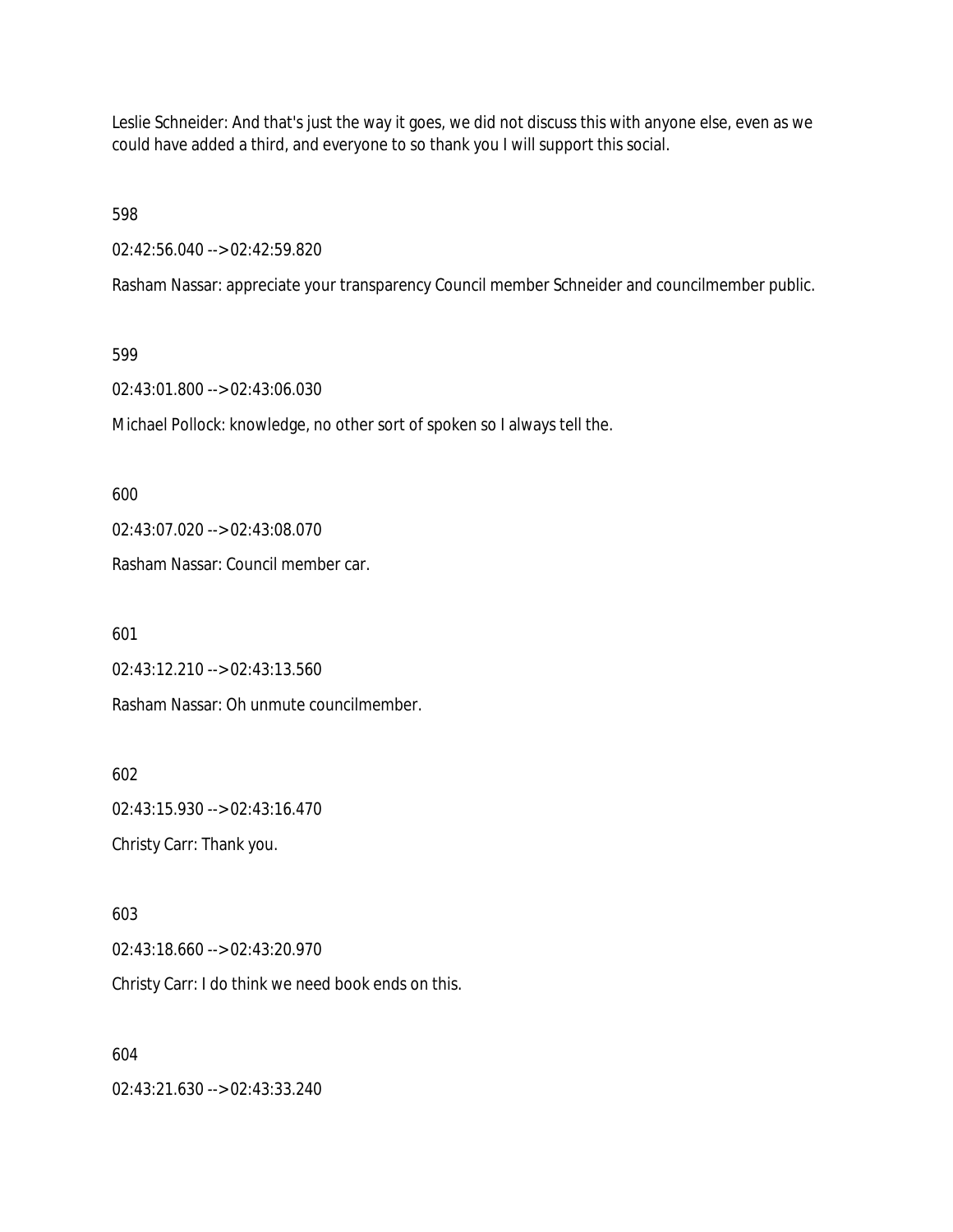Christy Carr: discussion and that's why I didn't support councilmember pollock's motion, I think that by saying that that we're limiting the discussion your precluding outcomes of that discussion.

605

02:43:33.510 --> 02:43:41.880

Christy Carr: And I don't think that that's what we're talking about when when, at least from my perspective and i'll be transparent, I didn't talk to councilmember.

606

02:43:42.690 --> 02:43:53.670

Christy Carr: Schneider or Deputy Mayor high topless about this today and nobody cut a deal so i'm just coming at this tonight in terms of this motion and.

607

02:43:54.090 --> 02:44:05.070

Christy Carr: I think that it's important that we know about the appraisals, and we know whether or not in terms of construction it's a runaway train and we can get that information and those are the next steps.

608

02:44:05.400 --> 02:44:13.260

Christy Carr: And that's what the that's what i'd like to have a discussion on and if something comes out of that subsequently we can have another discussion, but I don't think that we should be.

609

02:44:13.620 --> 02:44:16.530

Christy Carr: putting on the table anything we want to talk about.

610

02:44:16.950 --> 02:44:27.870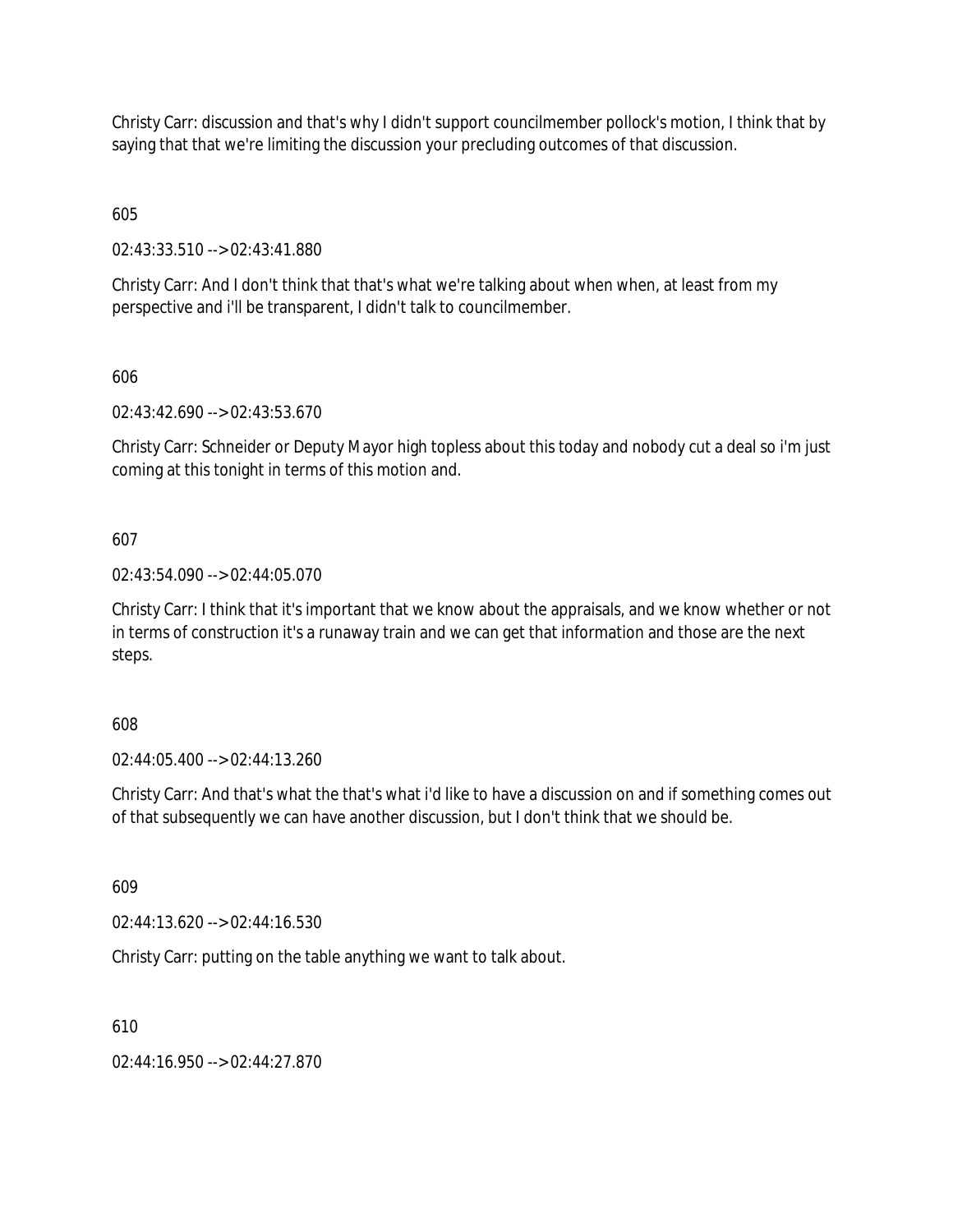Christy Carr: I don't think that's what the Community wants us to be doing I don't think it's a free for all, and I think that's good for our Council to have a little bit of discipline in terms of what this discussion will look like and i'm happy to have it.

611

02:44:31.230 --> 02:44:34.830

Joe Deets: councilmember deeds thank Thank you mayor good discussion.

612

02:44:36.360 --> 02:44:51.150

Joe Deets: i'm favor this, because what I am seeing is this answers a lot of the questions i've had a numeral conversations with members of the Community to look into this matter and it's sort of like my colleague councilmember pollock was saying is.

# 613

02:44:52.320 --> 02:44:58.950

Joe Deets: The costs are so high, now, when you say the costs are so high we're talking about the acquisition that's the only cost.

## 614

02:44:59.370 --> 02:45:06.000

Joe Deets: For the most part, that we can talk about there's no cost overruns which you mentioned there's no cost overruns that have occurred because.

615

02:45:06.690 --> 02:45:16.230

Joe Deets: That hasn't happened but but did we pay too much and and from the get go That was my concern and it does appear from what i'm listening to is the methodology.

616

02:45:16.770 --> 02:45:24.900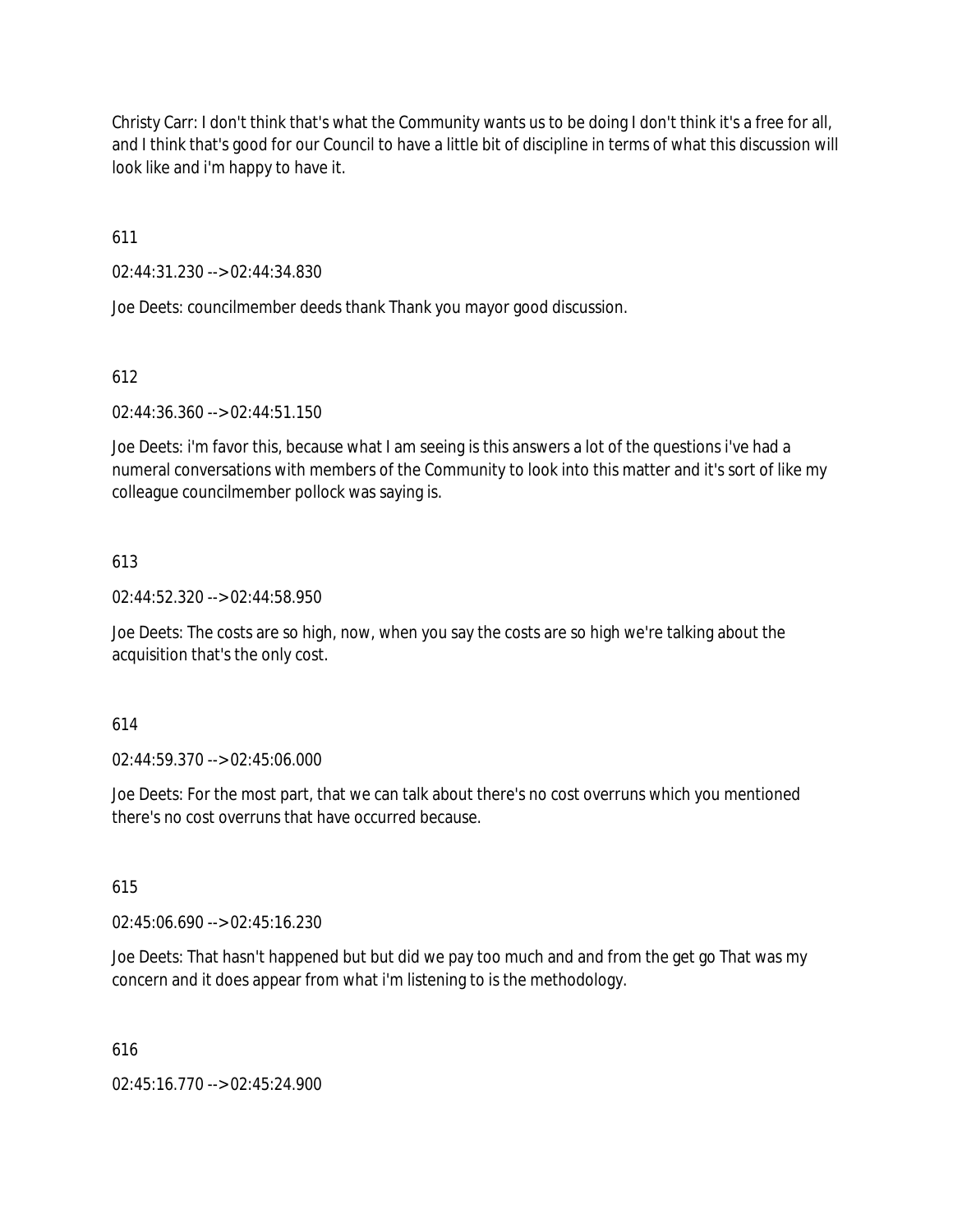Joe Deets: We let's examine that because that's been the recurring question to me is was our methodology in the appraisal techniques.

# 617

02:45:25.860 --> 02:45:37.980

Joe Deets: of correct or not I i'd like to know, and I keep asking that question, with all the conversations I have so also, so this is sort of forming the question and it's going to be some discovery and then sort of how we.

# 618

02:45:38.970 --> 02:45:48.270

Joe Deets: Come to these, how do we get this data that's hoping to enter you know we can still talk about that whether it's a panel, or you know I would want some independent experts.

# 619

02:45:49.260 --> 02:45:58.830

Joe Deets: Frankly, in my view, so look folks let's just get this going we've talked about this for a long time this gets us going and it's not.

## 620

02:45:59.370 --> 02:46:11.130

Joe Deets: let's find we will uncover some just will have discovery and then we'll we can always hoping that more as we if it needs to be so let's just get this through and be done with it.

621

02:46:16.620 --> 02:46:17.880

Rasham Nassar: councilmember pollock.

# 622

02:46:18.720 --> 02:46:28.590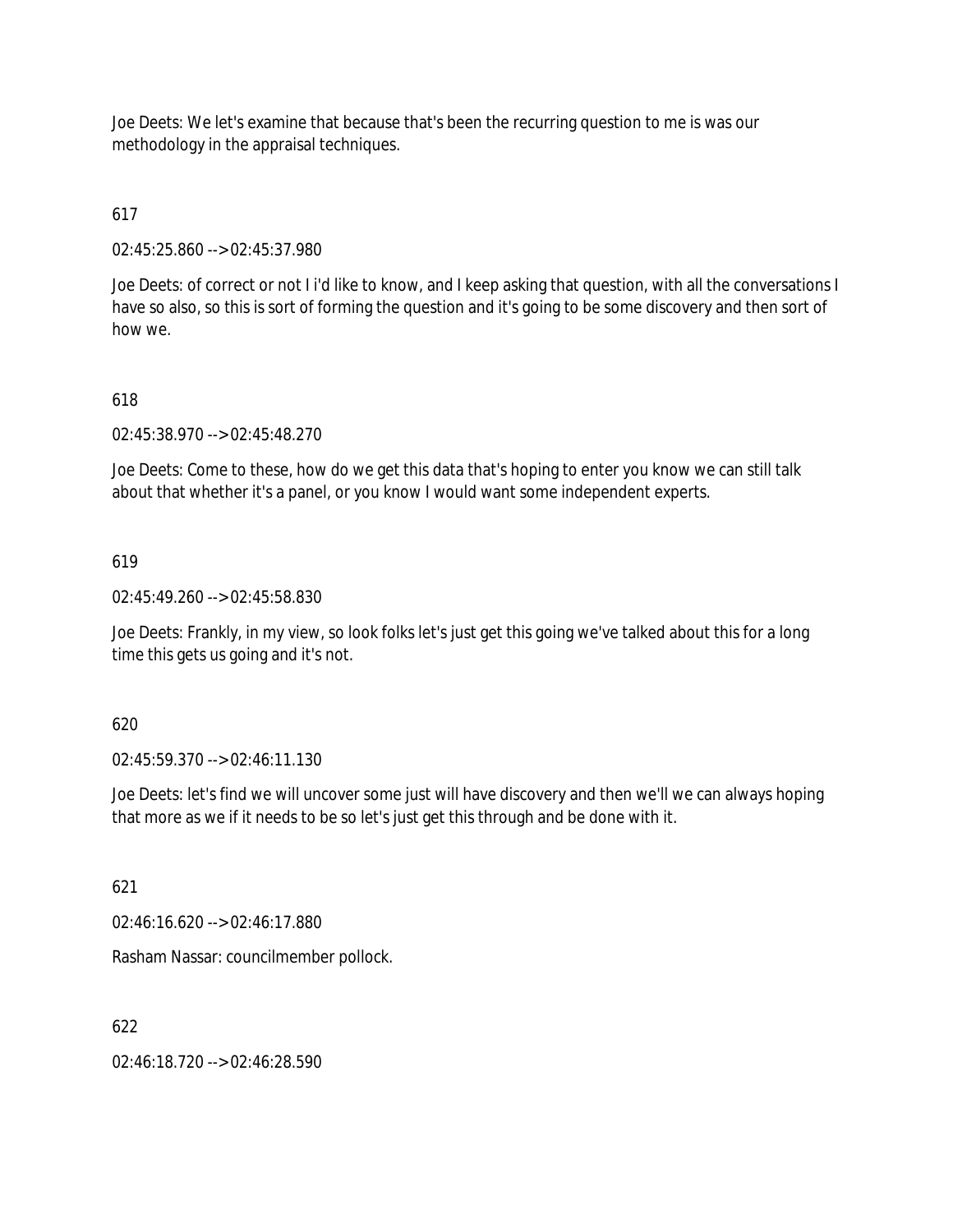Michael Pollock: So, first of all I want to just apologize for my comment about during a cabal that was inappropriate and I just want to apologize.

623

02:46:30.090 --> 02:46:34.830

Michael Pollock: And just a little frustrated, I guess, a lot of work went into this and.

624

02:46:35.880 --> 02:46:48.450

Michael Pollock: But hearing what i'm hearing and recognizing that our Rules allow us, I mean we can't really you don't get no one gets to restrict what Council Members say from the diet that's the whole point of government so.

625

02:46:49.860 --> 02:47:07.230

Michael Pollock: We, we can have a discussion and and those two items or two items that people want to talk about we can talk about other ones as well everybody's free to talk about what they want related to this um I do think that, given sort of the extent of what was.

626

02:47:08.790 --> 02:47:21.780

Michael Pollock: supposed to be a 10 minute discussion that we should consider having a this at a workshop or a study session, rather than business meeting, it seems like there's a lot here to work on so.

627

02:47:22.890 --> 02:47:26.250

Michael Pollock: that's what I would like to see I don't know that we need emotion, or anything on it.

628

02:47:29.040 --> 02:47:32.220

Michael Pollock: So it sounds like i'm not even sure.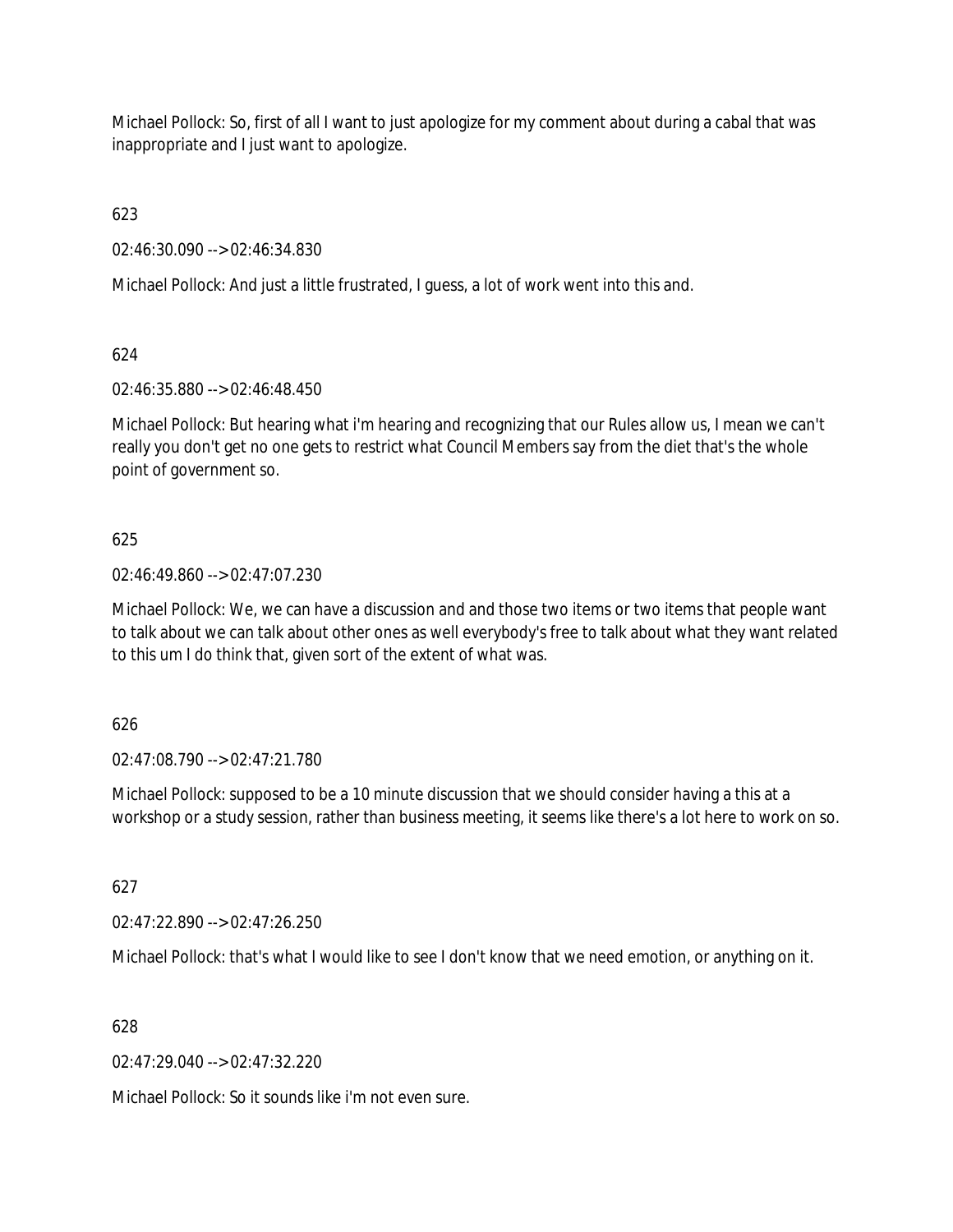02:47:34.290 --> 02:47:43.290

Michael Pollock: What we're voting on this except I mean I heard the motion, but all it really is we're saying yes, this warrants further discussion here's a couple items that.

630

02:47:45.270 --> 02:47:50.370

Michael Pollock: Night it sounds like for Members would like to discuss and there's some other items that might come out of it so.

# 631

02:47:52.920 --> 02:47:59.640

Michael Pollock: i'm just trying to interpret what it is we're voting on, so I can decide whether I want to support it so we're essentially supporting.

# 632

02:48:00.150 --> 02:48:10.170

Michael Pollock: A discussion of the police station at some point in the future, yes, I support that and that's what it feels like this motion and that's my interpretation of what councilmember decent other side.

633

02:48:11.730 --> 02:48:17.220

Michael Pollock: So, I guess, I can support it and that's good I don't know that strange motion but.

634

02:48:18.930 --> 02:48:20.280

Michael Pollock: I would like to hear what.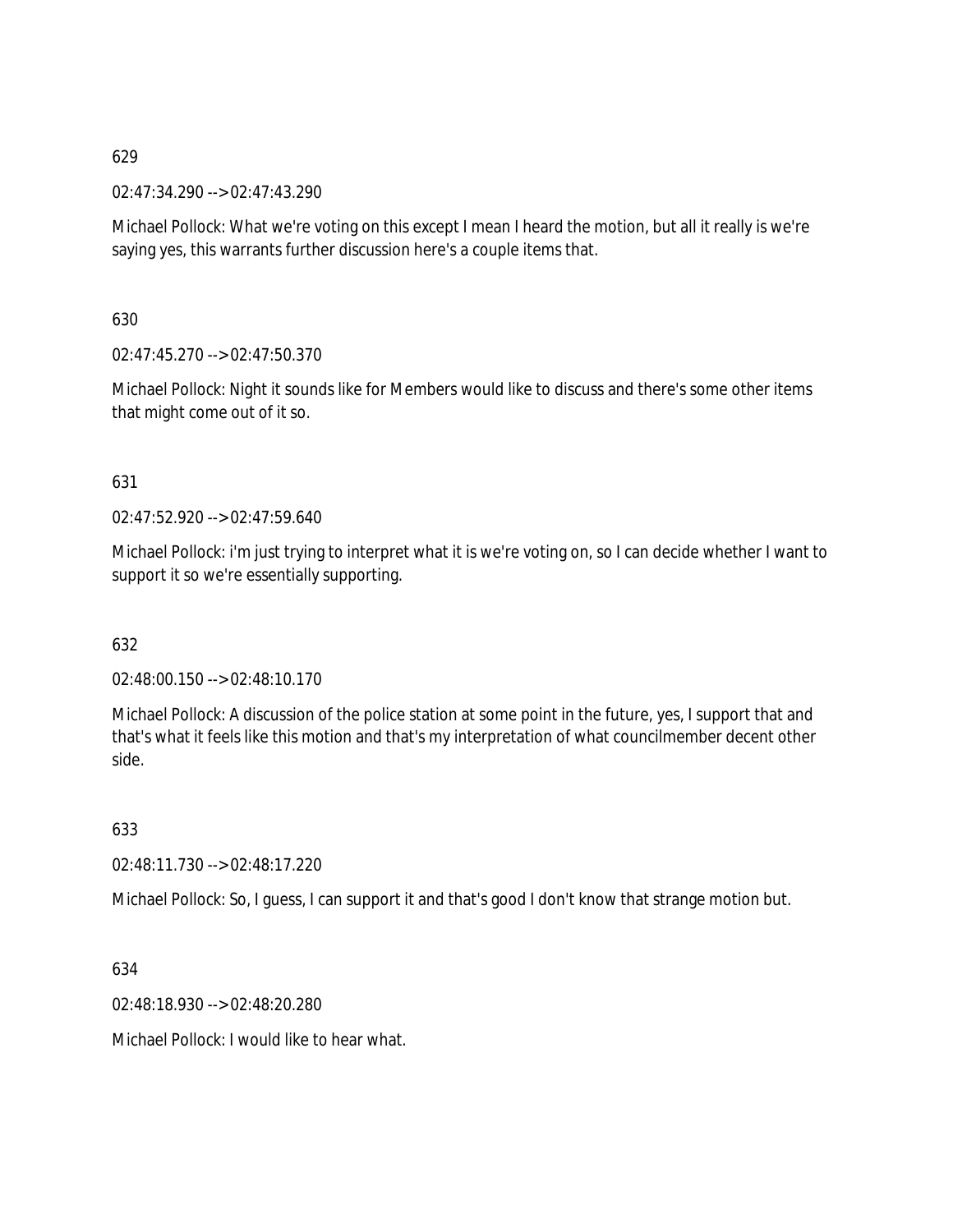02:48:21.750 --> 02:48:22.770

Michael Pollock: Others think like.

636

02:48:24.690 --> 02:48:26.100

Rasham Nassar: Okay, thank you councilmember like.

637

02:48:28.890 --> 02:48:35.250

Rasham Nassar: I will speak to this and then i'm going to ask for clarification again because there seems to be and i'm not i'm not exactly.

## 638

02:48:36.000 --> 02:48:45.300

Rasham Nassar: And i'm not exactly certain where we've landed, because it seems like some Council members have within that within the motion that's been proposed, which is a very specific motion.

639

02:48:45.810 --> 02:48:59.220

Rasham Nassar: which proposes to items for discussion there seems to be some flexibility that Council members are reading into that but I think if there is flexibility in the debate that that needs to be an amendment proposed amendment added to the motion so that, when it does appear to counsel.

640

02:49:00.570 --> 02:49:09.480

Rasham Nassar: At our on our future future Council agenda for discussion that Council members know that they have the freedom and flexibility to expand the scope of the discussion, if necessary.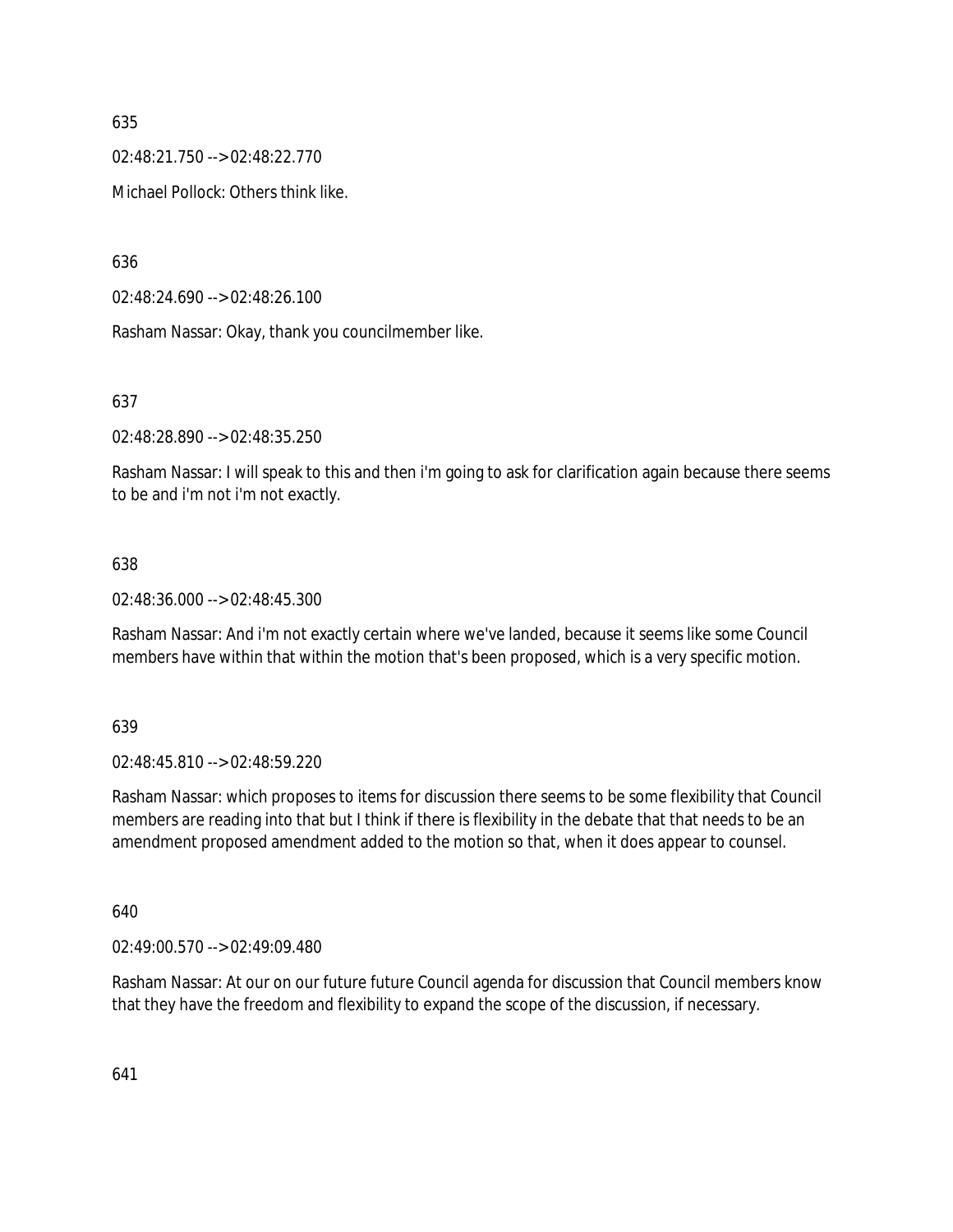02:49:10.740 --> 02:49:22.140

Rasham Nassar: If needed if that's the direction that that that the debate flows, and I think that's the primary concern, and what I hear has been particularly at differently by different Council members, all of whom are in support of the motion on the floor, so I would.

642

02:49:22.500 --> 02:49:27.720

Rasham Nassar: We certainly have to answer that question or not we can take a vote on the motion on the floor and Council can move on.

643

02:49:28.770 --> 02:49:34.020

Rasham Nassar: But before I was going to go ahead and make my comments couple Republic did you want to just quickly.

644

02:49:34.680 --> 02:49:47.430

Michael Pollock: it's just a sort of plan clarification were parliamentary group did you can't make a motion to restrict what Council Members say at a future meeting on the subject so.

645

02:49:48.720 --> 02:49:58.170

Michael Pollock: that's what troubling me about about this, so I mean i'm like yeah great let's get this motion on the table and get the ball moving forward and then let's have to debate so.

646

02:49:59.160 --> 02:50:06.390

Michael Pollock: Now the Council member Lisa well let's vote in and get it moving forward and let's see what comes of it at the next meeting.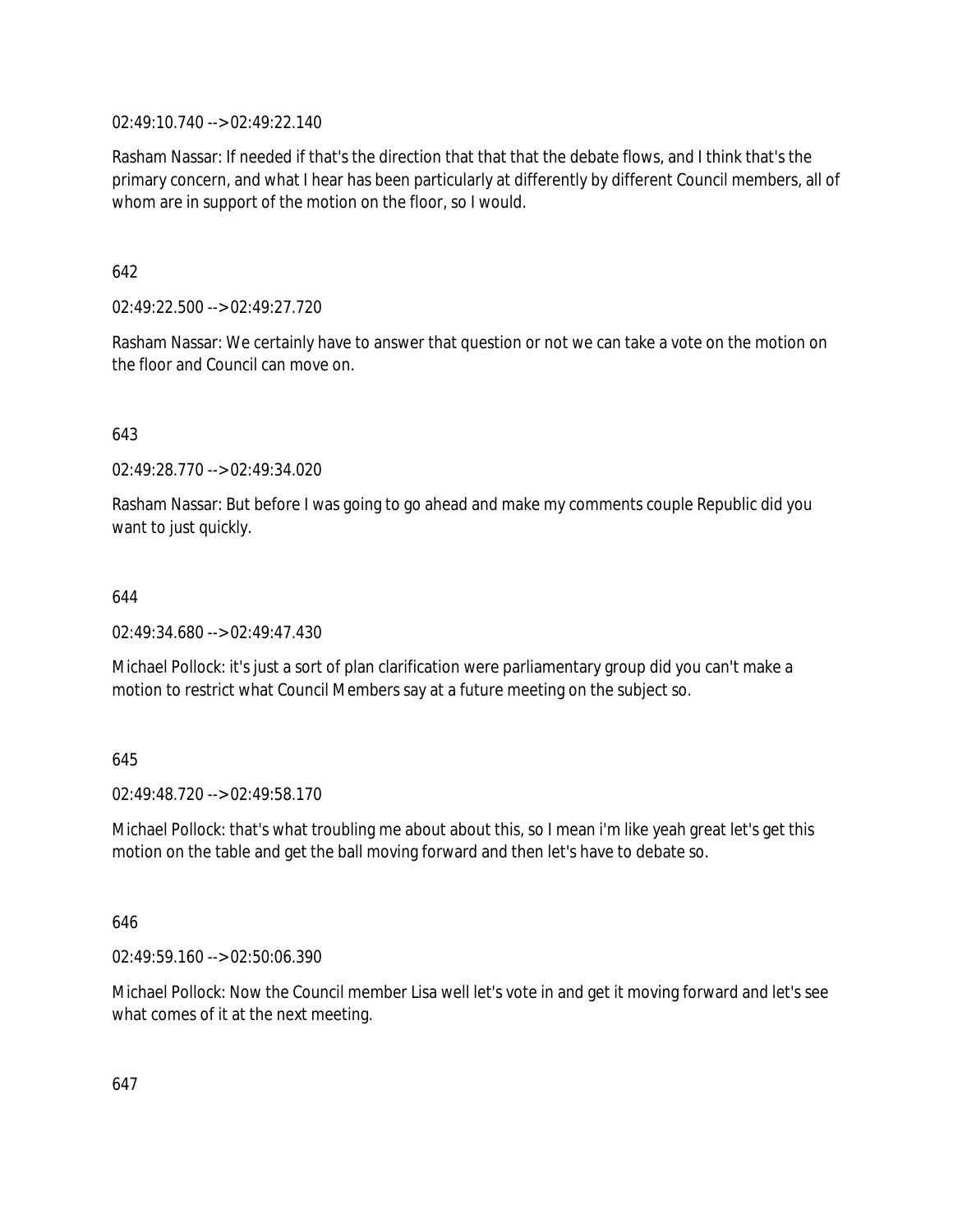02:50:09.390 --> 02:50:13.830

Rasham Nassar: Though that's that that's a very that's a very good point and I don't certainly don't want to keep us.

648

02:50:15.270 --> 02:50:25.560

Rasham Nassar: held up on this any longer, we are way over our allotted time for this and we have been talking about the policy aspects of this discussion to discuss, which is something that I promised.

649

02:50:26.220 --> 02:50:34.410

Rasham Nassar: Myself, I would try and avoid and keeping us on task and efficient and kind of true to our adopted rules for agenda items.

650

02:50:35.460 --> 02:50:42.600

Rasham Nassar: um I haven't stated my comments yet as relates to the motion on the floor i'm i'm happy to support it.

651

02:50:43.170 --> 02:50:51.510

Rasham Nassar: And i'm supporting it, because it does mean that the Council gets to have this discussion, as the majority is comfortable having this discussion, so if the majority of the Council needs book ends.

652

02:50:51.720 --> 02:50:56.280

Rasham Nassar: On this to feel comfortable having this debate, then I can support that and I understand why it's.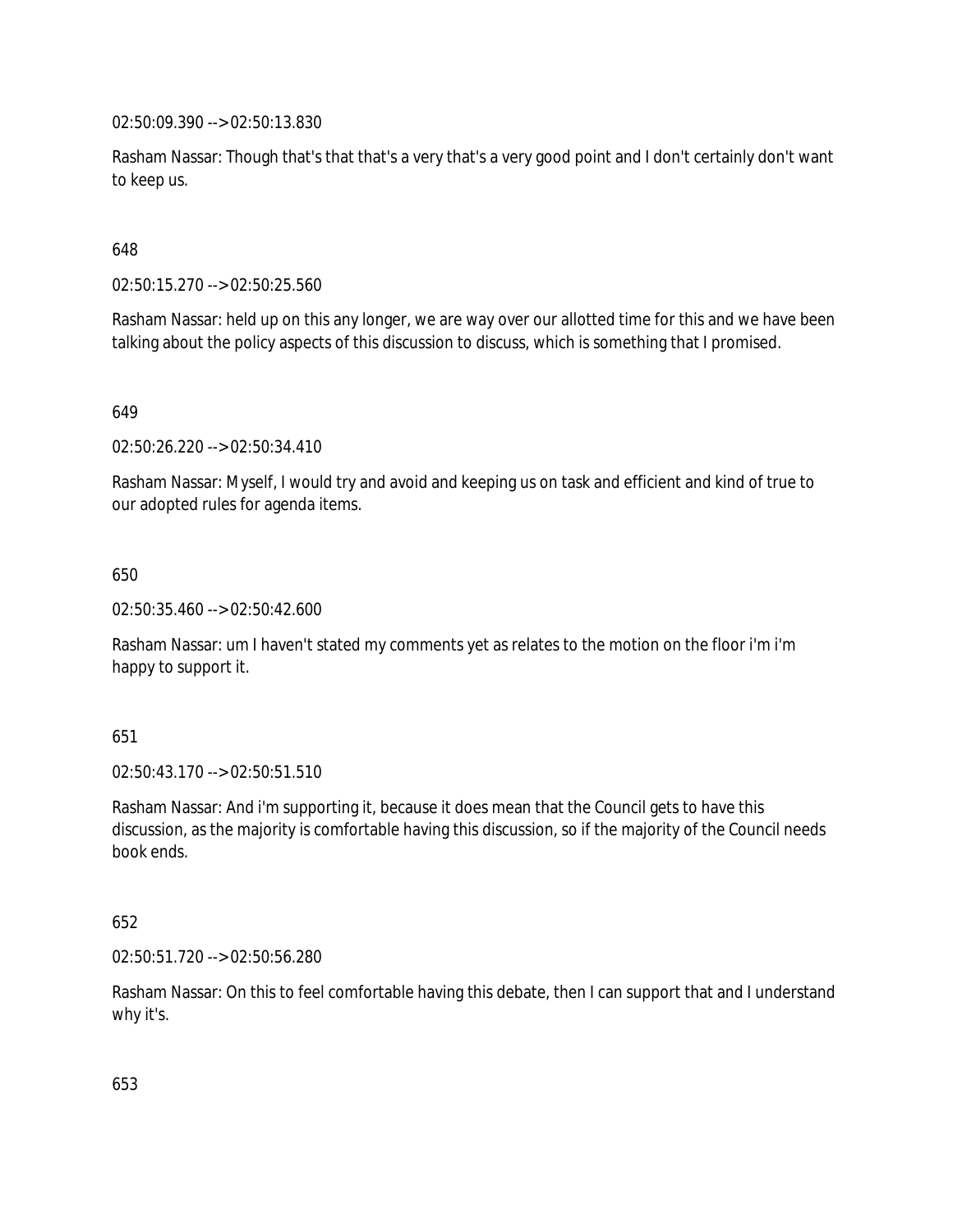02:50:56.550 --> 02:51:10.920

Rasham Nassar: A very big discussion as Deputy Mayor has stated it's it's huge and we can really talk for hours and hours about it and revisit the past and what went wrong and What could we have done differently, what options do we have for to recover from this decision.

654

02:51:12.690 --> 02:51:20.760

Rasham Nassar: I think we all agree, though, that we are past the point where the City Council can say there's nothing to talk about here and i'm really happy to hear that we all agree on that, and that we're being responsive.

655

02:51:21.060 --> 02:51:28.770

Rasham Nassar: And receptive to the overwhelming majority of members of the public that have written in with very serious concerns and very serious allegations.

656

02:51:29.100 --> 02:51:40.650

Rasham Nassar: i'm allegations that I won't repeat here from from the diocese but they've been noted and I take my fiduciary responsibility to taxpayers very seriously, as elected officials it's our highest obligation to the public.

657

02:51:41.070 --> 02:51:52.560

Rasham Nassar: We are fiscal stewards of the public funds and trust, so this discussion cannot be avoided from, from my perspective, I certainly would not feel comfortable going on the record.

658

02:51:53.010 --> 02:52:00.210

Rasham Nassar: declining to discuss any aspect of this debate i'm happy to have all of it aired out in front of the public, so the public can witness.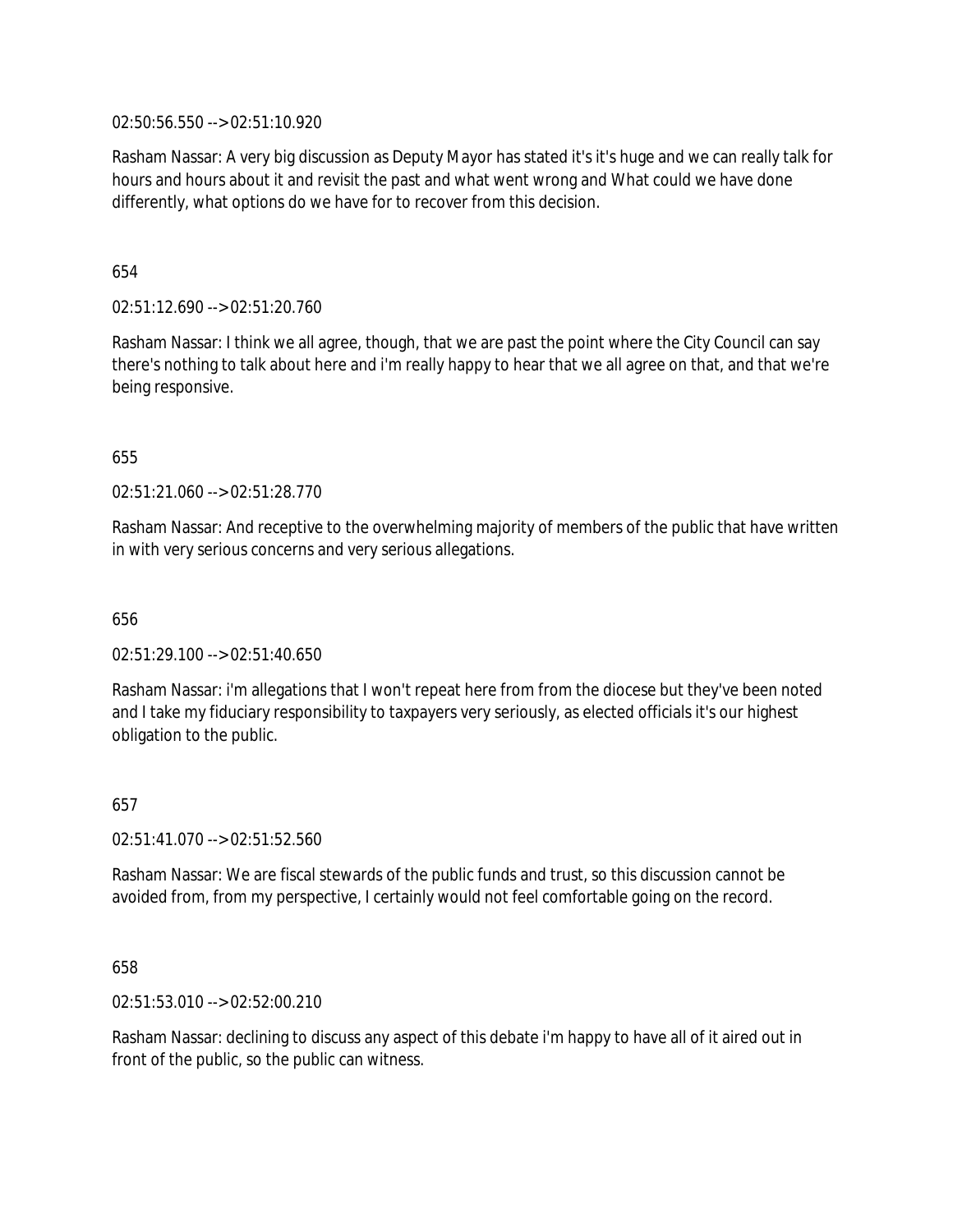02:52:00.750 --> 02:52:05.580

Rasham Nassar: Our a transparent and honest deliberation, that is respectful and responsive to their concerns.

660

02:52:06.210 --> 02:52:20.220

Rasham Nassar: My concerns related to the motion on the floor stated by Deputy Mayor, which I will still support again because it's how the majority is comfortable having this debate are as follows the motion states that we will discuss the evaluation evaluation method used to arrive at the.

661

02:52:21.480 --> 02:52:30.510

Rasham Nassar: At the cost for the for the purchase of the Harrison building I don't have it in front of me toggling screens here, but I think that was the gist of it.

662

02:52:30.840 --> 02:52:34.920

Rasham Nassar: The valuation method really specifically relates to how appraisers value property.

663

02:52:35.310 --> 02:52:45.990

Rasham Nassar: there's nothing wrong with the appraisal with the appraisals in terms of how they valued the property they valued the property at the highest and best use the highest and best use of Harrison medical Center was as a medical Center.

664

02:52:46.590 --> 02:52:57.150

Rasham Nassar: They appraised it into a given to appraise values, one was for vacant and one was for as as is but as as 100% occupied those were the two.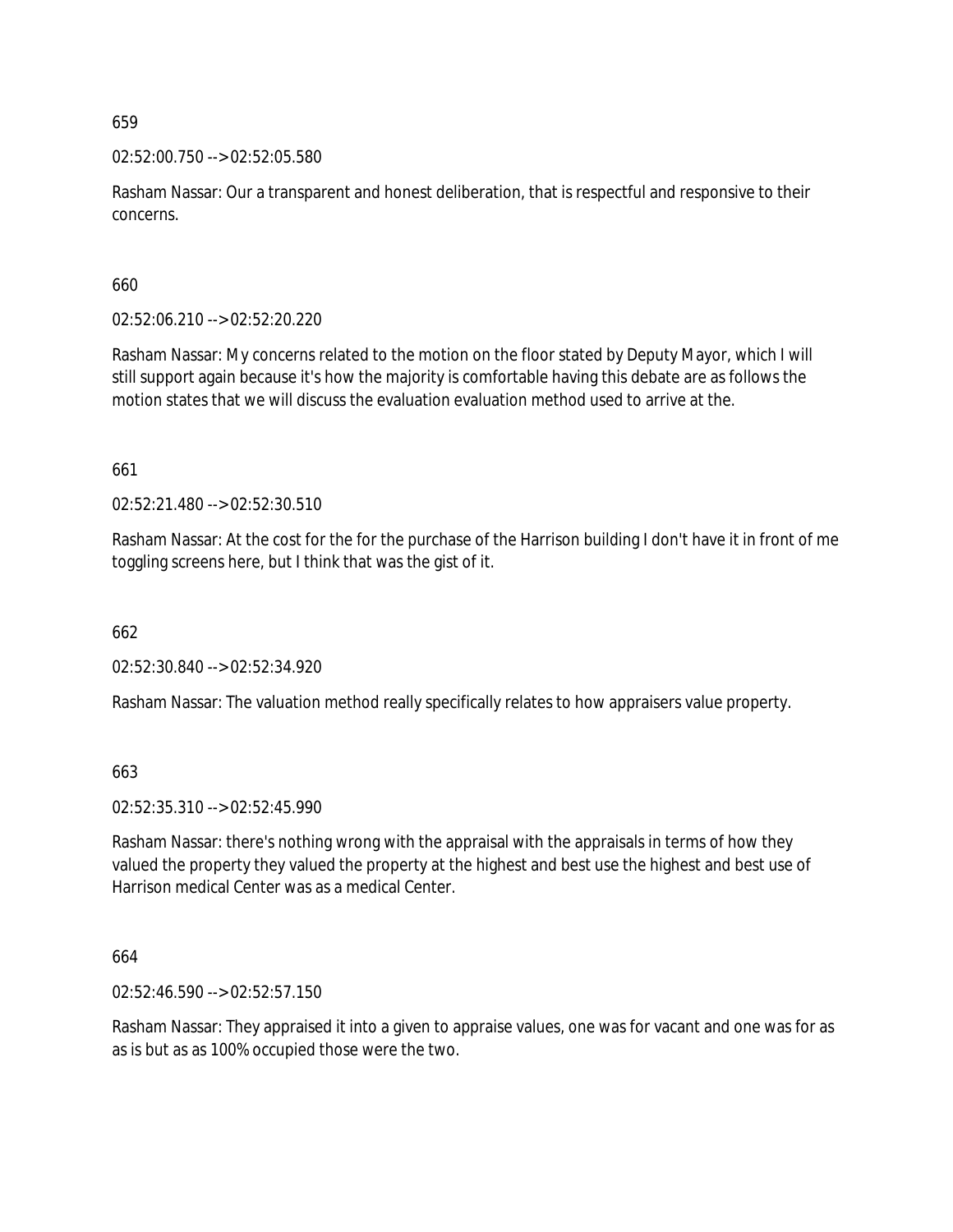02:52:57.660 --> 02:53:09.990

Rasham Nassar: values that we see across inconsistent and all of the appraisals appraisals, the Council use the lower of those two figures to inform our value of the property of what that medical Harrison would be worth.

666

02:53:10.740 --> 02:53:20.580

Rasham Nassar: To the city, to the Council that aspect of it in terms of evaluation method nothing wrong appraisers have an obligation to appraise properties at market value.

667

02:53:21.030 --> 02:53:26.850

Rasham Nassar: And the highest and best use of that value was continued use as a medical facility, the issue is not captured.

668

02:53:27.360 --> 02:53:33.210

Rasham Nassar: In deputy mayor's proposed motion, however, because the problem is not the evaluation method.

## 669

02:53:33.480 --> 02:53:43.200

Rasham Nassar: The problem is that the city and the administration never advise the Council to obtain a second appraised value for that property which is, which is the value of that property to the city council.

## 670

02:53:43.680 --> 02:53:46.200

Rasham Nassar: For our intended use, which was his office space.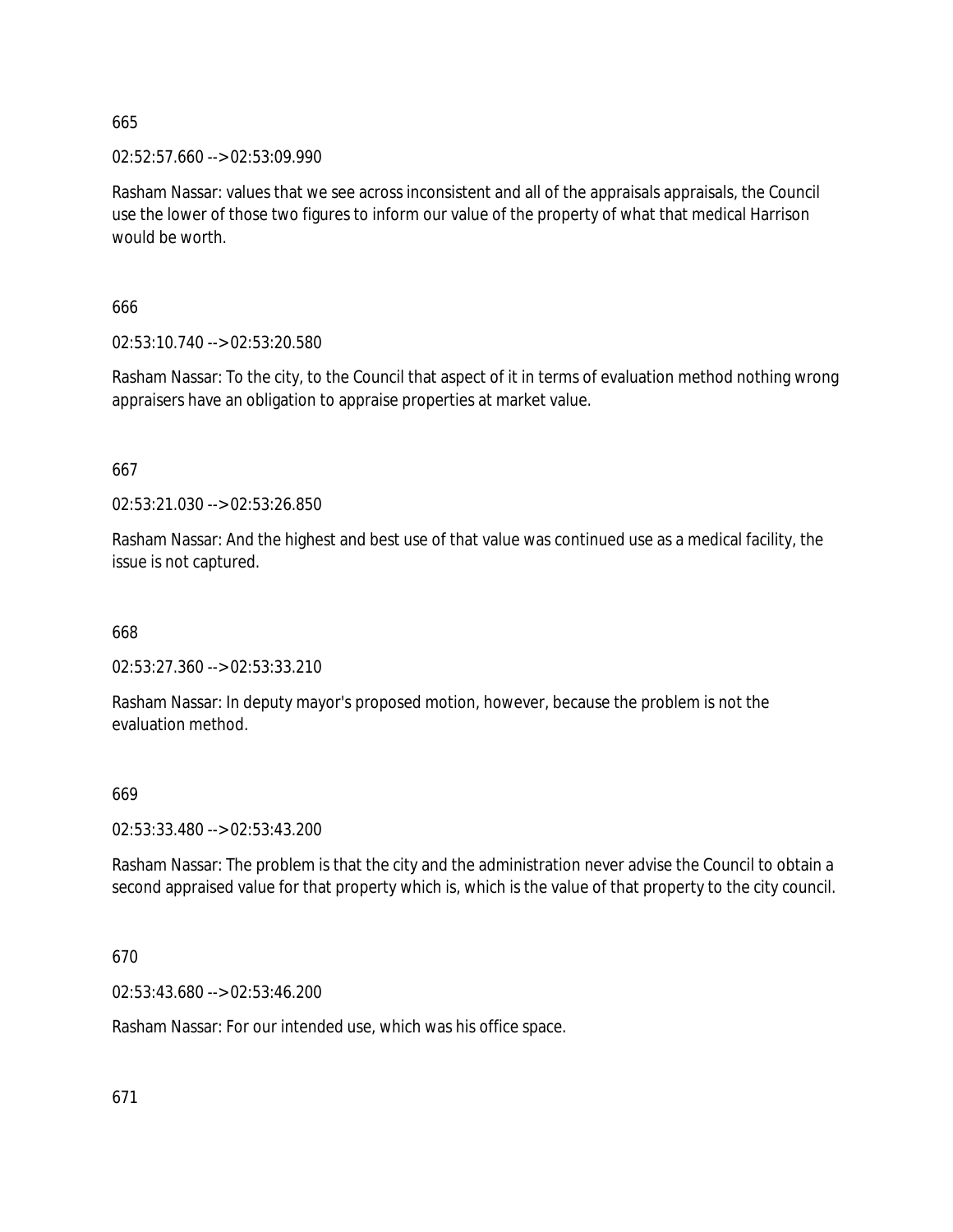02:53:46.560 --> 02:53:53.520

Rasham Nassar: there's some reference to that some of the materials that have been provided by citizens there's reference to that by qualified appraisers in our Community.

# 672

02:53:53.730 --> 02:54:04.530

Rasham Nassar: and full disclosure one of those appraisers is my father in law, who is a well known and very, very highly regarded certified member of the appraisal Institute in Washington state.

## 673

02:54:05.250 --> 02:54:10.770

Rasham Nassar: Development specialist as well as owners of commercial property have also written in asked to the.

## 674

02:54:11.040 --> 02:54:24.870

Rasham Nassar: point of concern related to the valuation of Harrison, which again has nothing to do with the appraisals valuation methodology, it has everything to do with how Council was advised to use that valuation in their consideration of the purchase of that property.

## 675

02:54:25.980 --> 02:54:37.830

Rasham Nassar: Number two in deputy mayor's motion reliability of cost estimates that assumes that Council is that there's an issue with the with the with the manner in which those estimates have been provided to counsel.

## 676

02:54:38.070 --> 02:54:42.960

Rasham Nassar: related to the renovation of the building, it does not include the concerns of constituents.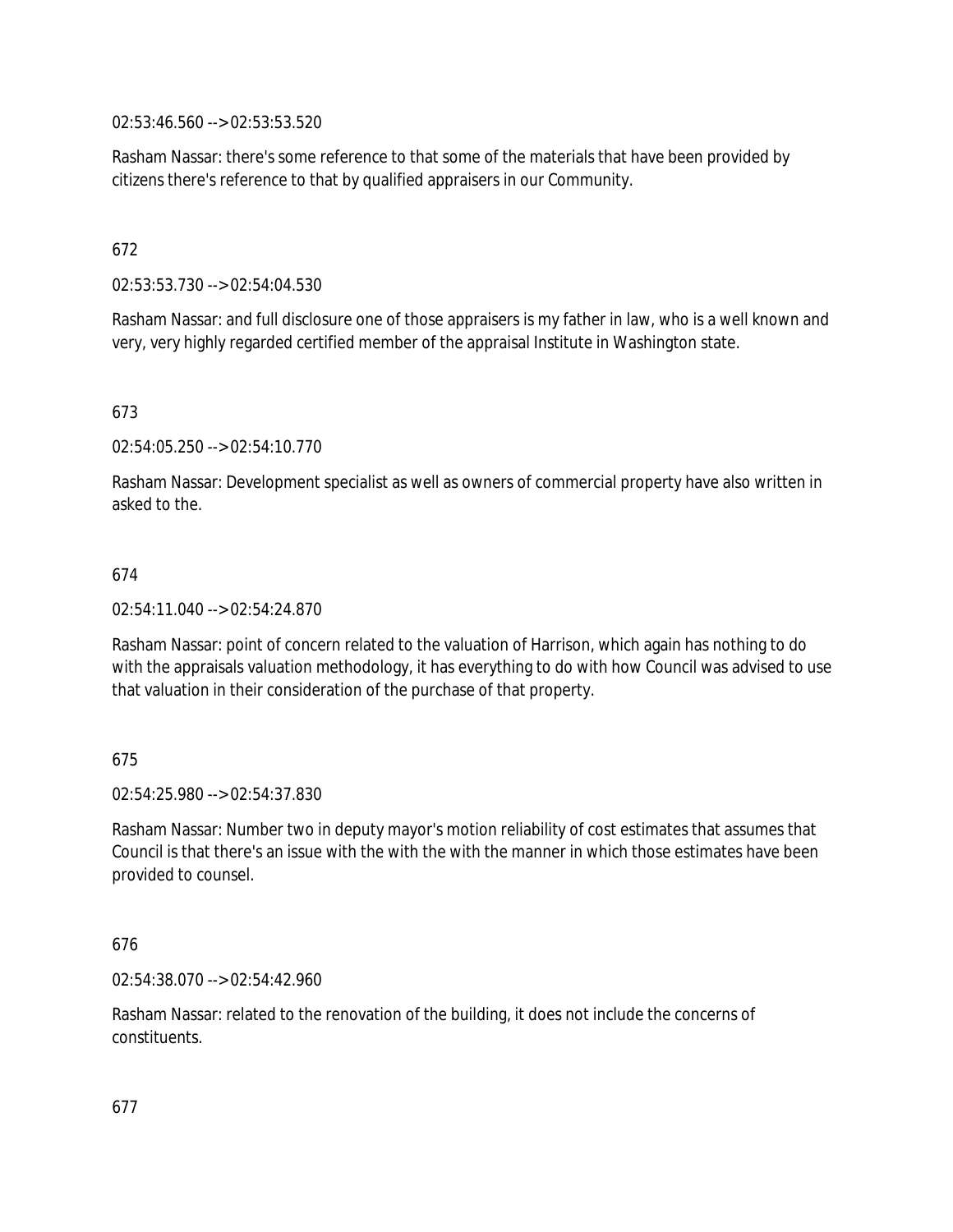02:54:43.320 --> 02:54:54.030

Rasham Nassar: That we shouldn't be redeveloping a property in the first place, because of the high cost of redeveloping which relates back to the concerns of number one, which was the purchase of the Harrison medical building in the first place.

678

02:54:54.570 --> 02:55:00.960

Rasham Nassar: Neither of these two motions again capture the overwhelming support from our Community.

679

02:55:01.380 --> 02:55:12.300

Rasham Nassar: To expand the scope of our discussion to look for possible solutions moving forward if we narrow the scope of our discussion to these these two things what I fear is that.

680

02:55:12.870 --> 02:55:24.390

Rasham Nassar: Number one we're preemptively excluding the requests of citizens, including those experts citizens in our Community that have called for a number of whom i've called for outside independent investigation.

681

02:55:25.590 --> 02:55:34.470

Rasham Nassar: But that we are also not may not find any issues with Harrison taking deputy mayor's approach, because the issues are not capture.

682

02:55:35.130 --> 02:55:53.040

Rasham Nassar: By virtue of the scope, in which we are limiting this discussion, they are outside of that so I don't think that narrowing the scope of the Harrison discussion to these two points at all captures any of the concerns from the citizens, I do actually i'm quite concerned that it it.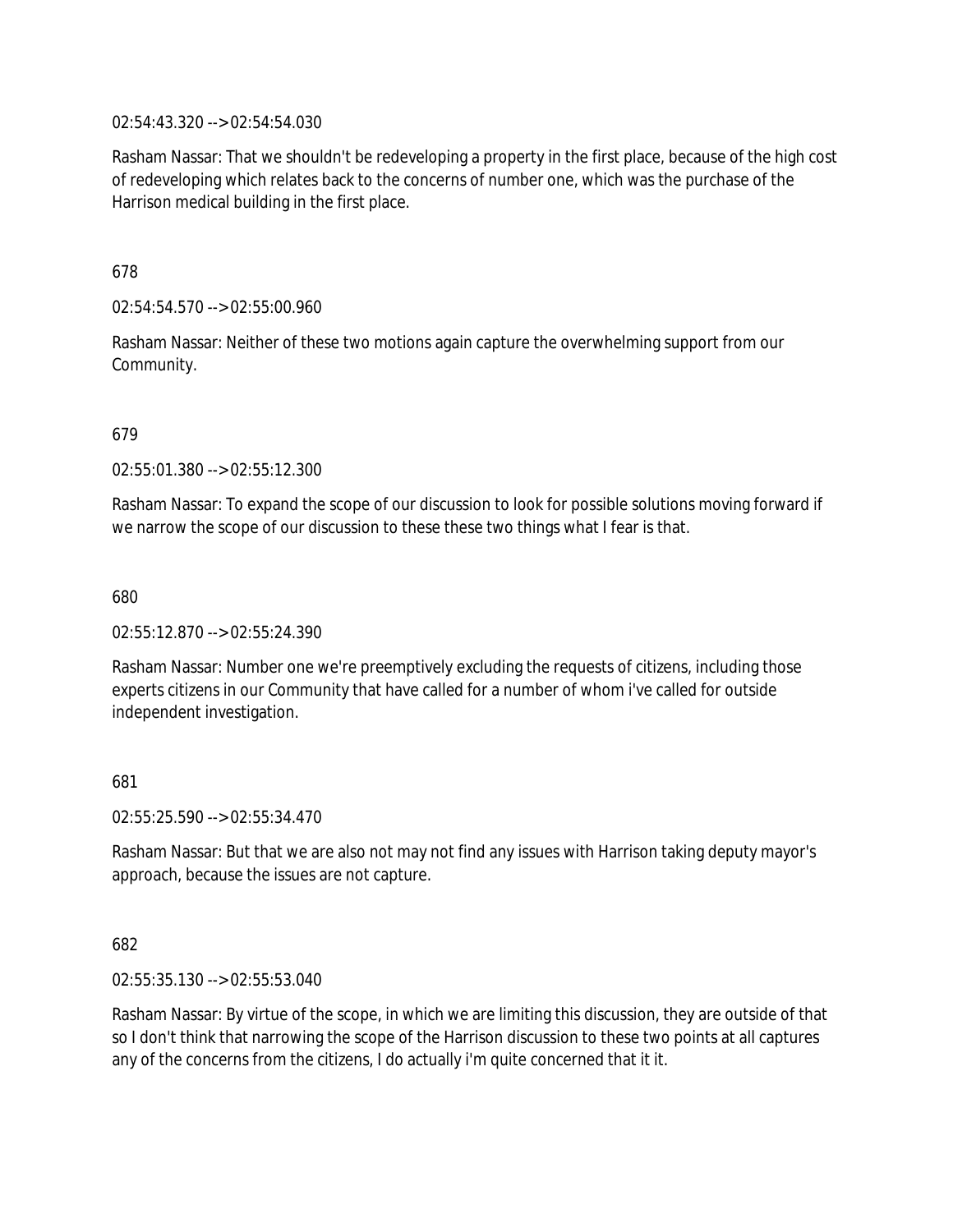02:55:55.170 --> 02:56:03.510

Rasham Nassar: presents a false impression to the Community that we're willing to talk about it but we're not willing to talk about it we're only willing to talk about the points that we're comfortable discussing.

684

02:56:04.560 --> 02:56:21.210

Rasham Nassar: And again i'm supporting it, because I think some discussion is better than no discussion, this is very serious, I think it was councilmember pollock that stated that there are or a member of the public commented that our fiduciary responsibility to taxpayers is illegal one.

685

02:56:22.770 --> 02:56:30.300

Rasham Nassar: i'm not willing to turn my back on this and i'm not willing to narrow the scope, at this point in time, I wanted to state that again i'm going to support the motion.

686

02:56:31.440 --> 02:56:37.500

Rasham Nassar: That will conclude my comments on this topic, I feel very strongly about it, as you can tell, but that's because I take my responsibility.

687

02:56:37.890 --> 02:56:48.300

Rasham Nassar: I fiduciary responsibility to taxpayers very seriously, I want to leave you all, with one last comment, and it was related to my work with then member of the race equity advisory committee.

688

02:56:49.680 --> 02:56:53.280

Rasham Nassar: councilman now counselor Sandra Johnson, when we were grappling with.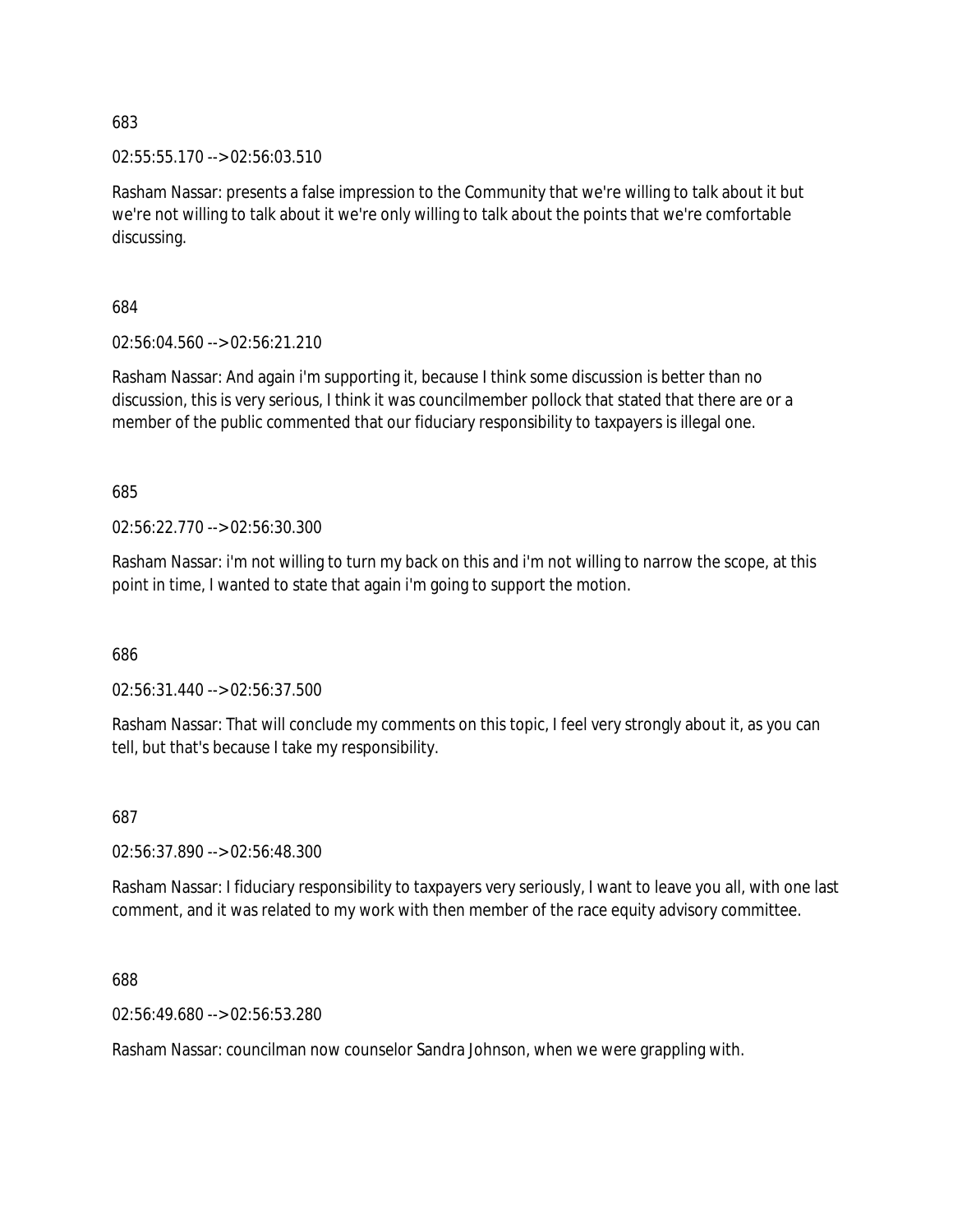02:56:54.420 --> 02:57:04.530

Rasham Nassar: recommending to the Council that the react formally the race equity Task Force have a budget, I think that they propose a \$9,000 budget for items, something that and we were.

690

02:57:04.920 --> 02:57:11.940

Rasham Nassar: We struggled in terms of how they were to spend that funding and i'm still working within her and city manager schroer to nail down the process for that.

691

02:57:12.480 --> 02:57:26.010

Rasham Nassar: One comment that was repeatedly made by our former city manager Smith and with regard to that \$9,000 raise equity advisory committee budget every dollar that leaves the city as \$1 that needs to be accounted for.

692

02:57:27.360 --> 02:57:28.890

Rasham Nassar: We need to do our accounting on this.

693

02:57:32.580 --> 02:57:32.940

Rasham Nassar: Thank you.

694

02:57:37.710 --> 02:57:38.910

Rasham Nassar: Deputy Mayor topless.

695

02:57:39.960 --> 02:57:46.530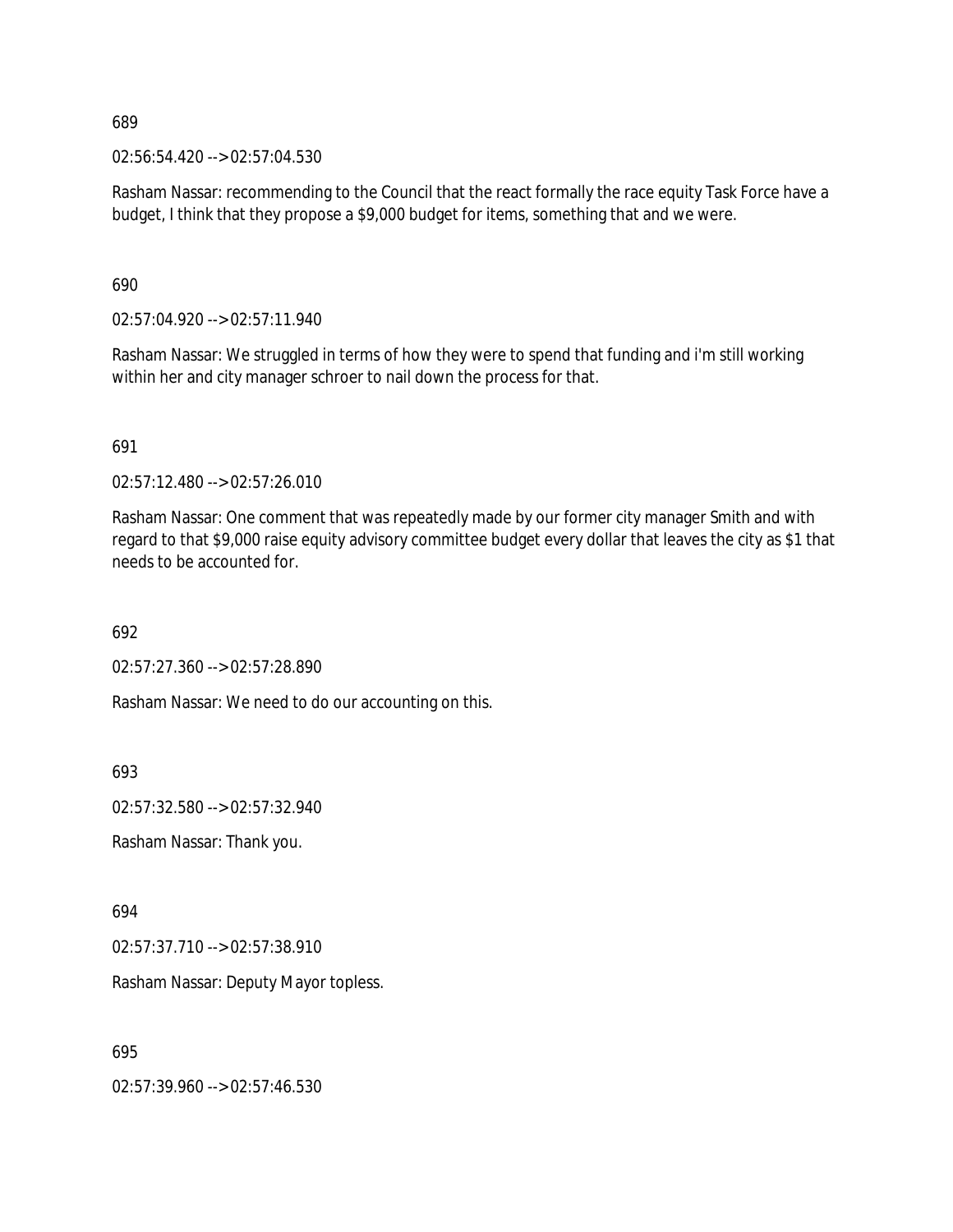Kirsten Hytopoulos: yeah I have a couple things to say, first of all I take my fiduciary duty to the Community extremely seriously too, and I also take.

696

02:57:47.220 --> 02:57:55.410

Kirsten Hytopoulos: very seriously my responsibility to get done the city's business the communities business and so when we do these sorts of things like reopen projects that we have spent.

# 697

02:57:55.830 --> 02:58:03.330

Kirsten Hytopoulos: months and months and months years and years on and huge amounts of money and huge amounts of Council time that we consider potentially reopening those.

# 698

02:58:03.780 --> 02:58:12.120

Kirsten Hytopoulos: Then we can push aside the sustainable transportation initiative, we can push aside the race equity initiatives that we want to pursue, we can push aside all sorts of things and we can ask the city.

### 699

02:58:12.450 --> 02:58:20.160

Kirsten Hytopoulos: interests, a manager and I know she'll say the same thing we do not take it lightly and I don't think a lot of them for Members, the community take lightly.

700

02:58:20.550 --> 02:58:23.610

Kirsten Hytopoulos: going backwards and blowing things up and starting over again.

### 701

02:58:24.240 --> 02:58:32.670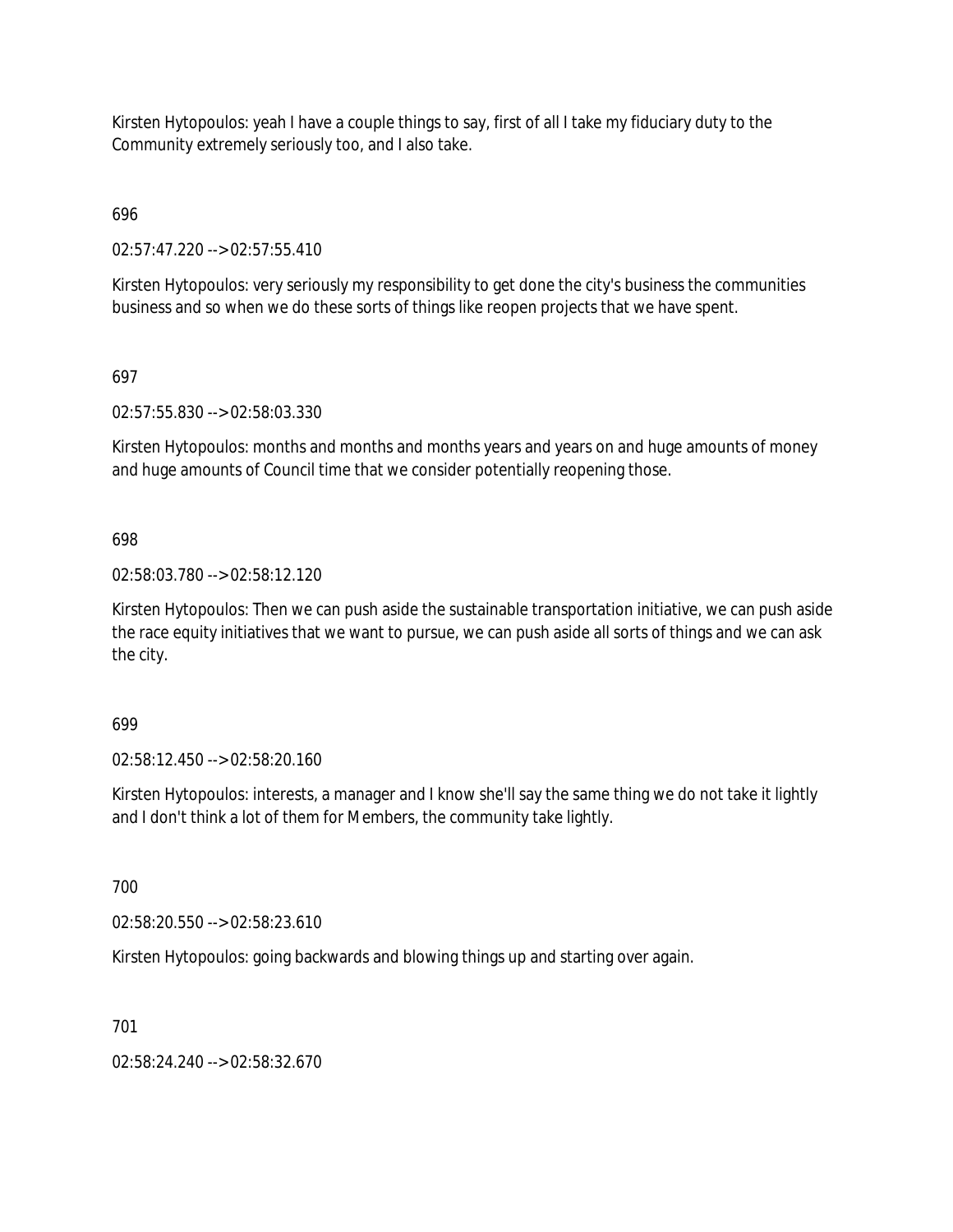Kirsten Hytopoulos: So I both take my my fiduciary responsibility, financially and my responsibility to to perform and carry through on what our community wants us to do.

# 702

02:58:33.030 --> 02:58:40.710

Kirsten Hytopoulos: I also know that we are and we can talk the city manager about this, we mess around too much with us, we have too many more delays and we're going to start to rise we're going to start raising you know.

# 703

02:58:41.640 --> 02:58:47.460

Kirsten Hytopoulos: Having costs go up on us for a number of reasons for the construction of the project delays are going to equal increase costs.

### 704

02:58:48.600 --> 02:58:56.040

Kirsten Hytopoulos: I also want to say that I don't believe by any means from my review by talking to people in my review of the emails have come to us that the vast majority of people who have written to us.

### 705

02:58:56.340 --> 02:59:03.750

Kirsten Hytopoulos: want us to start over and reconsider what we're doing have been very clear they're very concerned about did we really overpay for the land.

### 706

02:59:04.290 --> 02:59:09.540

Kirsten Hytopoulos: A lot of people are just reading about that, then a lot of people on top of that additional people are saying.

### 707

02:59:09.960 --> 02:59:17.490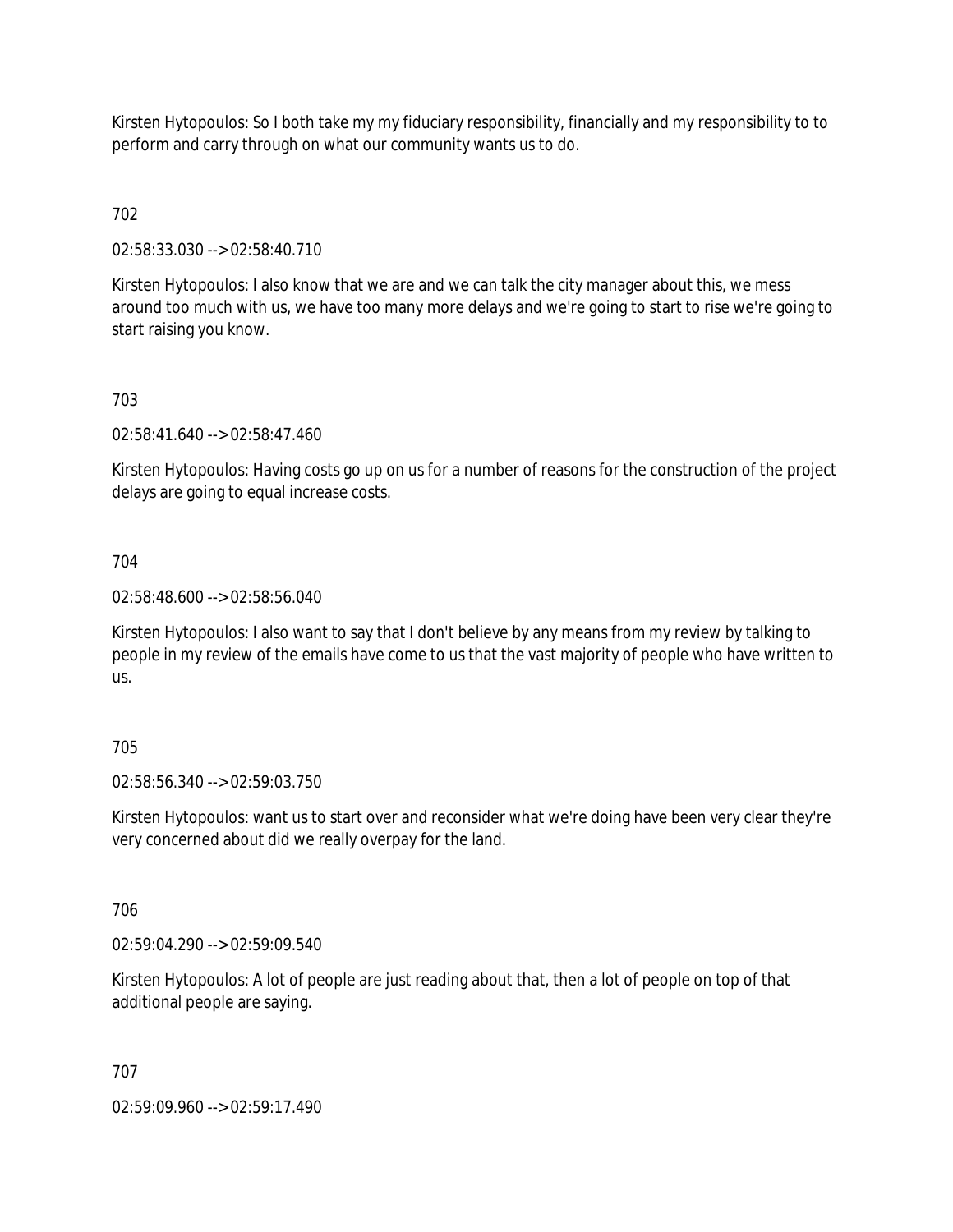Kirsten Hytopoulos: If you did that, how can we trust you're going to bring this for this project and on time, but I have not heard a majority of people say back to the drawing board.

708

02:59:18.270 --> 02:59:19.890

Kirsten Hytopoulos: So I just have to disagree with that.

709

02:59:20.640 --> 02:59:30.720

Kirsten Hytopoulos: And then i'm really disturbed by these comments councilmember pollock of regarding that we are, we can get past this motion that's fine it's all kind of silly because people can just talk about whatever they want.

# 710

02:59:31.110 --> 02:59:39.990

Kirsten Hytopoulos: No, we actually do get to set our agenda, so you know if we say we're talking about dogs and somebody decides are going to start presenting data about cats.

711

02:59:40.500 --> 02:59:48.090

Kirsten Hytopoulos: We can actually say as a Council we didn't agree to talk about cats, so I think what some of us are trying to avoid is a conversation where based on.

# 712

02:59:48.420 --> 02:59:54.330

Kirsten Hytopoulos: lay person Council member data we're going to have presentations and debates about the about the facts, this case.

713

02:59:54.750 --> 02:59:58.770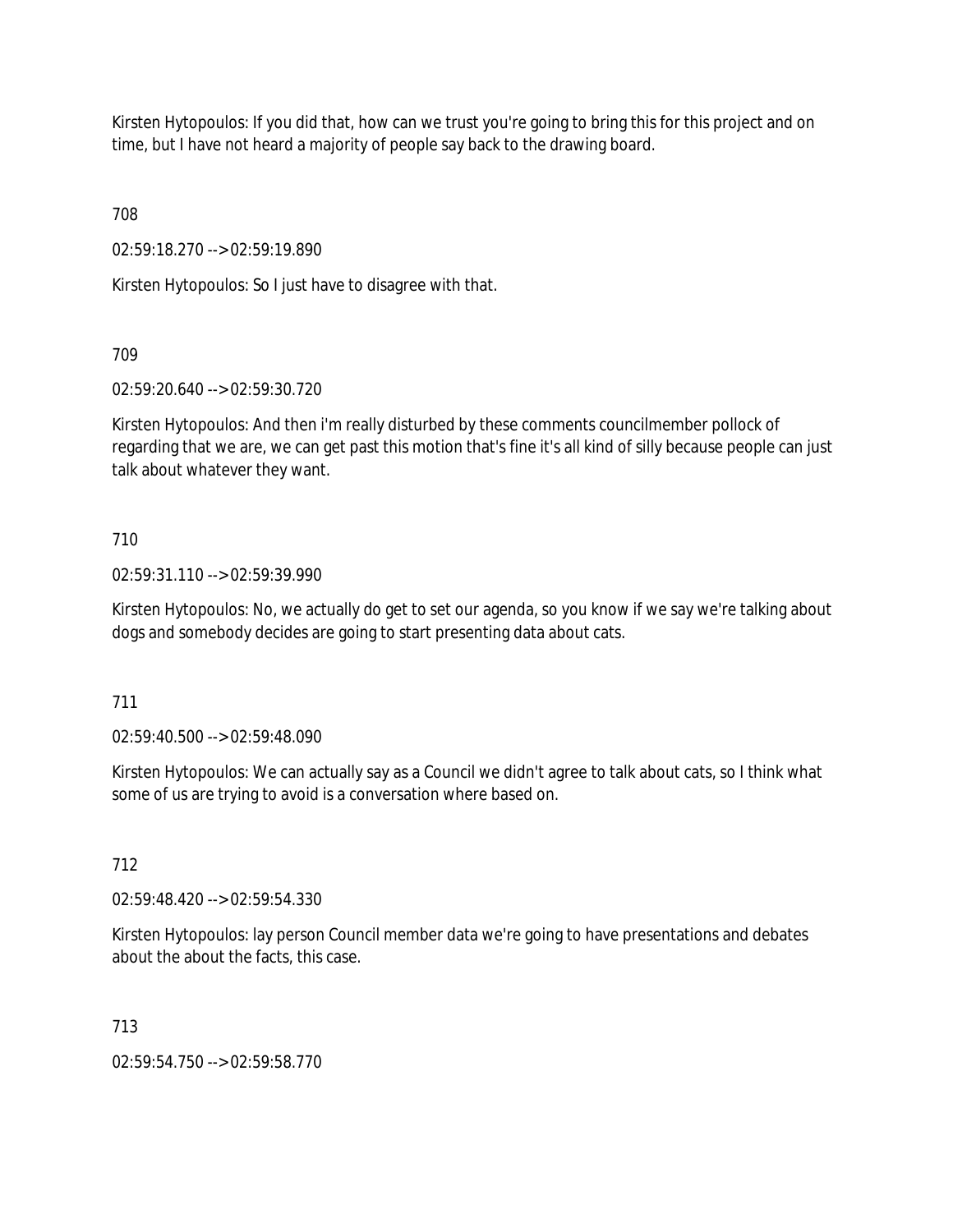Kirsten Hytopoulos: As somebody said at some point, what we need to get to is to have a facts, we can agree on.

# 714

02:59:59.130 --> 03:00:05.070

Kirsten Hytopoulos: that's where we need to get to where we do not agree on the facts that have been bandied about, so we need to fight a process.

# 715

03:00:05.340 --> 03:00:14.100

Kirsten Hytopoulos: By we're reaching get the people who are not politically involved to not personally involved, we need independent people bringing us good data that we can look at.

# 716

03:00:14.640 --> 03:00:27.060

Kirsten Hytopoulos: And so I have no interest in having a free ranging conversation about whatever anybody wants and we actually as a Council get to do that so it's a little scary to hear that, when a majority is voting to define what they're talking about.

### 717

03:00:27.480 --> 03:00:37.020

Kirsten Hytopoulos: That we then here well that's interesting whenever I talk about whatever we want, so I guess we'll just see how that plays out, but I think that bodes very badly for us as a functional Council.

### 718

03:00:40.680 --> 03:00:42.690

Kirsten Hytopoulos: The other Council member, like to make comment at this time.

### 719

03:00:44.370 --> 03:00:50.820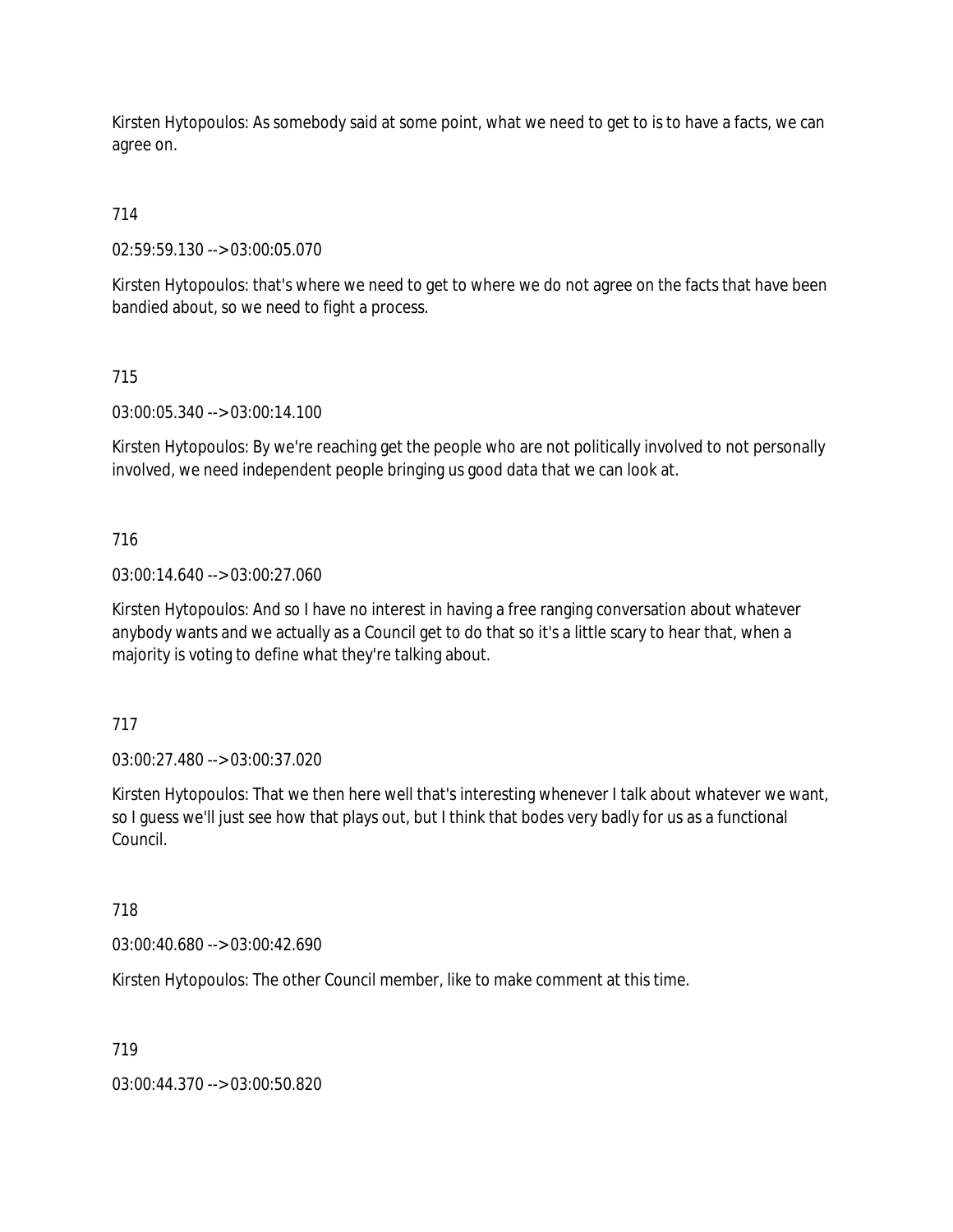Rasham Nassar: There is a motion on the floor and that motion seconded I see two more hands is Council okay with allowing Council members to.

720

03:00:52.050 --> 03:00:53.400

Rasham Nassar: Council member deeds.

721

03:00:54.090 --> 03:00:55.890

Joe Deets: So I was just gonna call a question is all.

# 722

03:00:56.430 --> 03:01:04.770

Joe Deets: councilman the fact that I call the fan Troy Johnson has something to say, by all means, but I was gonna say me we caught we call the question.

723

03:01:05.580 --> 03:01:06.750

Rasham Nassar: councilmember Fatima Johnson.

724

03:01:06.840 --> 03:01:08.880

Brenda Fantroy-Johnson: I just wanted to say, if you know.

# 725

03:01:11.970 --> 03:01:17.220

Brenda Fantroy-Johnson: we're not functional, first of all let's put that out there we're not functional.

726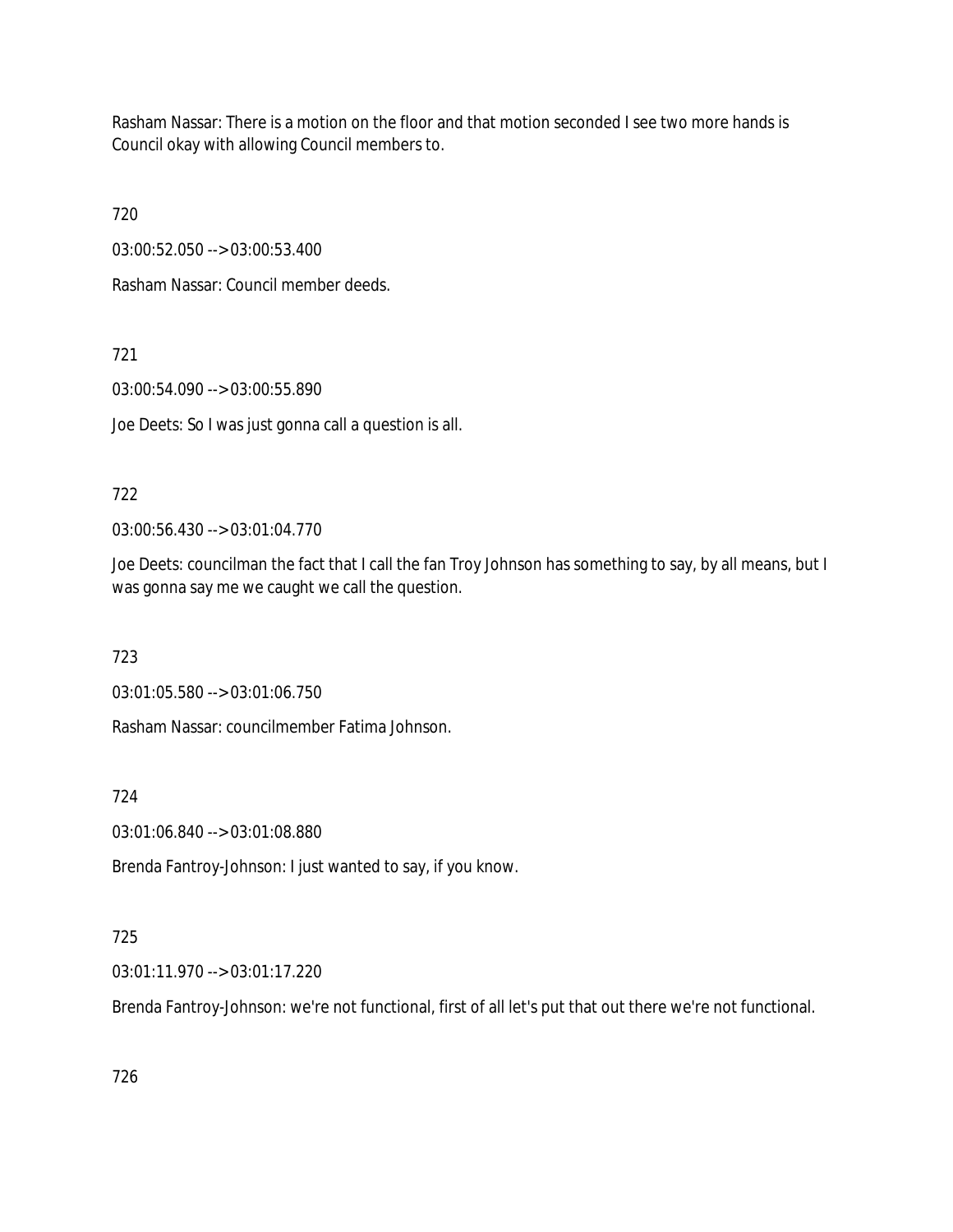03:01:17.910 --> 03:01:30.210

Brenda Fantroy-Johnson: We have problems as far as coming to consensus I haven't seen any consensus at all on this issue, there are people who, one way or the other there's no consensus.

# 727

03:01:30.960 --> 03:01:47.670

Brenda Fantroy-Johnson: If we all agree that we need to discuss this issue and that, should we should all be able to vote that say yeah let's talk about this issue it's when we start putting constraints on it that when we lose our consensus because we want to try to.

728

03:01:48.690 --> 03:01:57.870

Brenda Fantroy-Johnson: I don't know we want to develop a method that that works, a certain way when it when it comes to looking at the evidence of what happened.

#### 729

03:01:58.440 --> 03:02:09.990

Brenda Fantroy-Johnson: You don't know how that's going to turn out you can't box it up and put it in a nice bowl you have to be willing to look at it either you're willing to discuss it and look at it.

### 730

03:02:10.620 --> 03:02:22.740

Brenda Fantroy-Johnson: or you're not you just go with what you already have I was just looking at a YouTube video about how hard it is to change someone's mind if they already have made it up.

#### 731

03:02:23.130 --> 03:02:33.960

Brenda Fantroy-Johnson: The more you say to try to give them the facts on it, the more they're going to stick with what they have and it's just a reflex motion it's all about being right, it has nothing to do with it.

732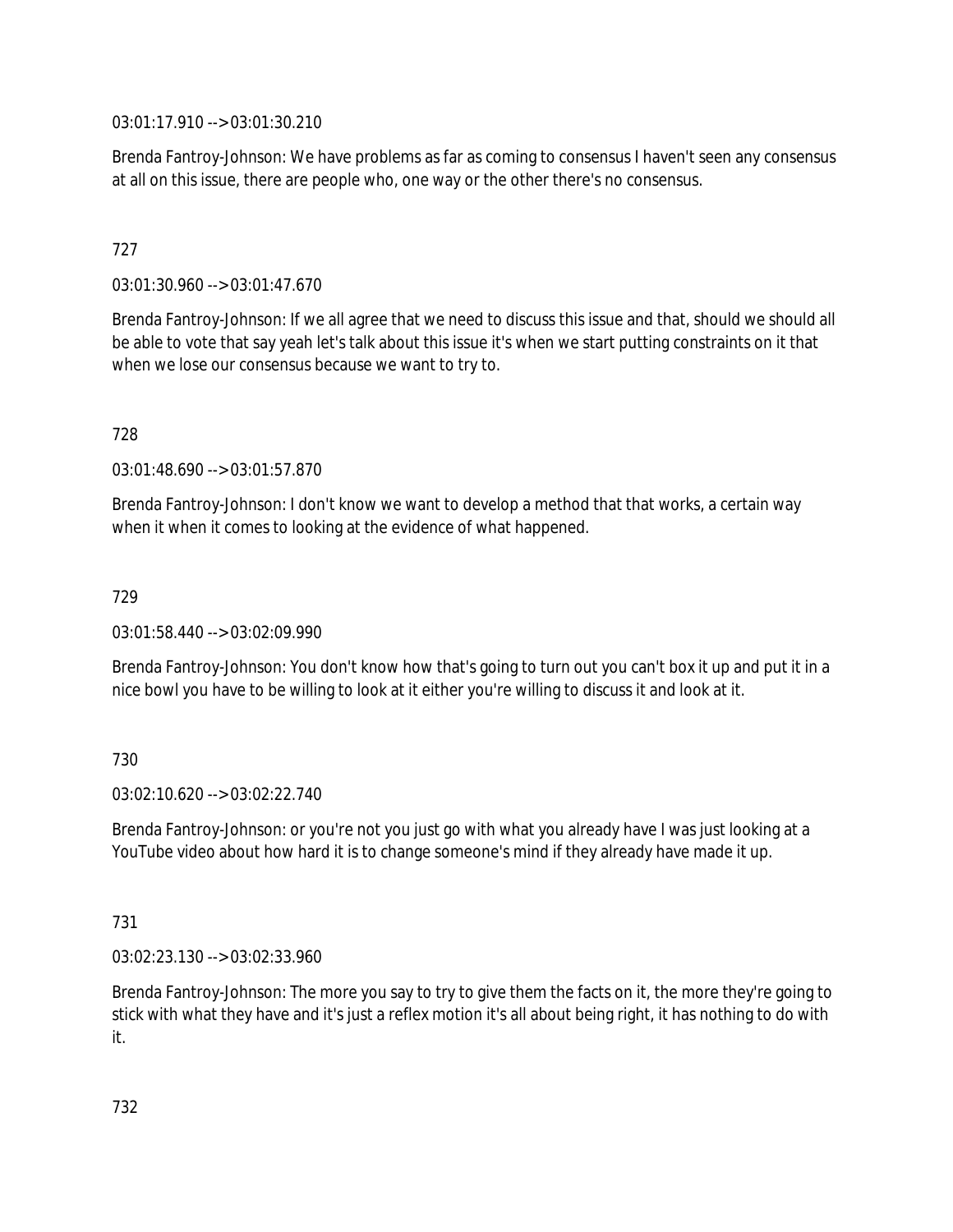03:02:34.620 --> 03:02:43.560

Brenda Fantroy-Johnson: Whether or not we get to the truth, and I think that we all can agree we already have we've already agreed that this is something we need to discuss.

# 733

03:02:44.250 --> 03:03:02.040

Brenda Fantroy-Johnson: The problem comes when we try to put it in a box and say we're only going to discuss this thing you know, we need to just try to remain a body, where we can have consensus and just go with what where we were before we want to discuss it let's discuss it.

734

03:03:03.060 --> 03:03:05.490

Brenda Fantroy-Johnson: I don't know why we have to put a box around it.

735

03:03:08.460 --> 03:03:09.780

Rasham Nassar: Any other Council member come.

736

03:03:13.650 --> 03:03:16.080

Rasham Nassar: there's a motion on the floor and that motion seconded.

737

03:03:17.280 --> 03:03:25.380

Rasham Nassar: Deputy Mayor Would you mind reading the motion into the record again it's been a while and just for the benefit of the public and for Council members so we're clear as to what we are voting on i'd appreciate that.

738

03:03:30.390 --> 03:03:44.160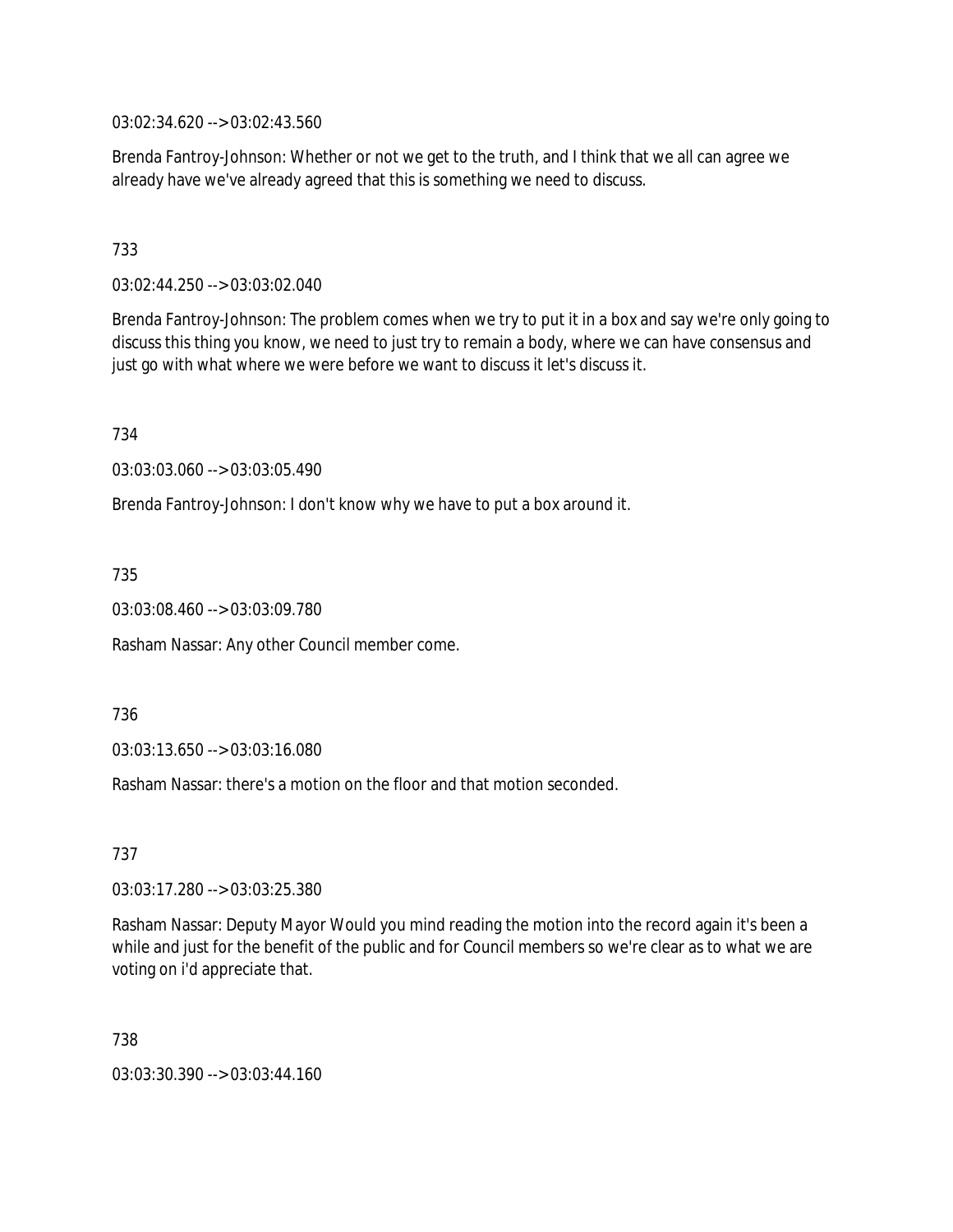Kirsten Hytopoulos: I moved to add the following to an upcoming agenda review process options for evaluating the following aspects, the police court project, the valuation valuation method used to determine the purchase price of the Harrison property and whether it competitive industry standards.

739

03:03:44.940 --> 03:03:52.380

Kirsten Hytopoulos: And to the reliability of cost projections for construction of the project as design and what steps the city can take to ensure the project comes in, on budget.

740

03:03:56.010 --> 03:04:02.910

Rasham Nassar: Okay, Council, we will not vote on the motion on the floor all those in favor please say Aye Aye Aye.

741

03:04:03.990 --> 03:04:04.680

Rasham Nassar: Any opposed.

742

03:04:05.160 --> 03:04:06.630

That motion passes unanimously.

743

03:04:09.570 --> 03:04:11.220

Rasham Nassar: Council, it is nine o'clock.

744

03:04:12.450 --> 03:05:25.980

Rasham Nassar: I think we owe we are owed a five minute break so let's take five it's 902 let's return and resume our meeting at 9:07pm.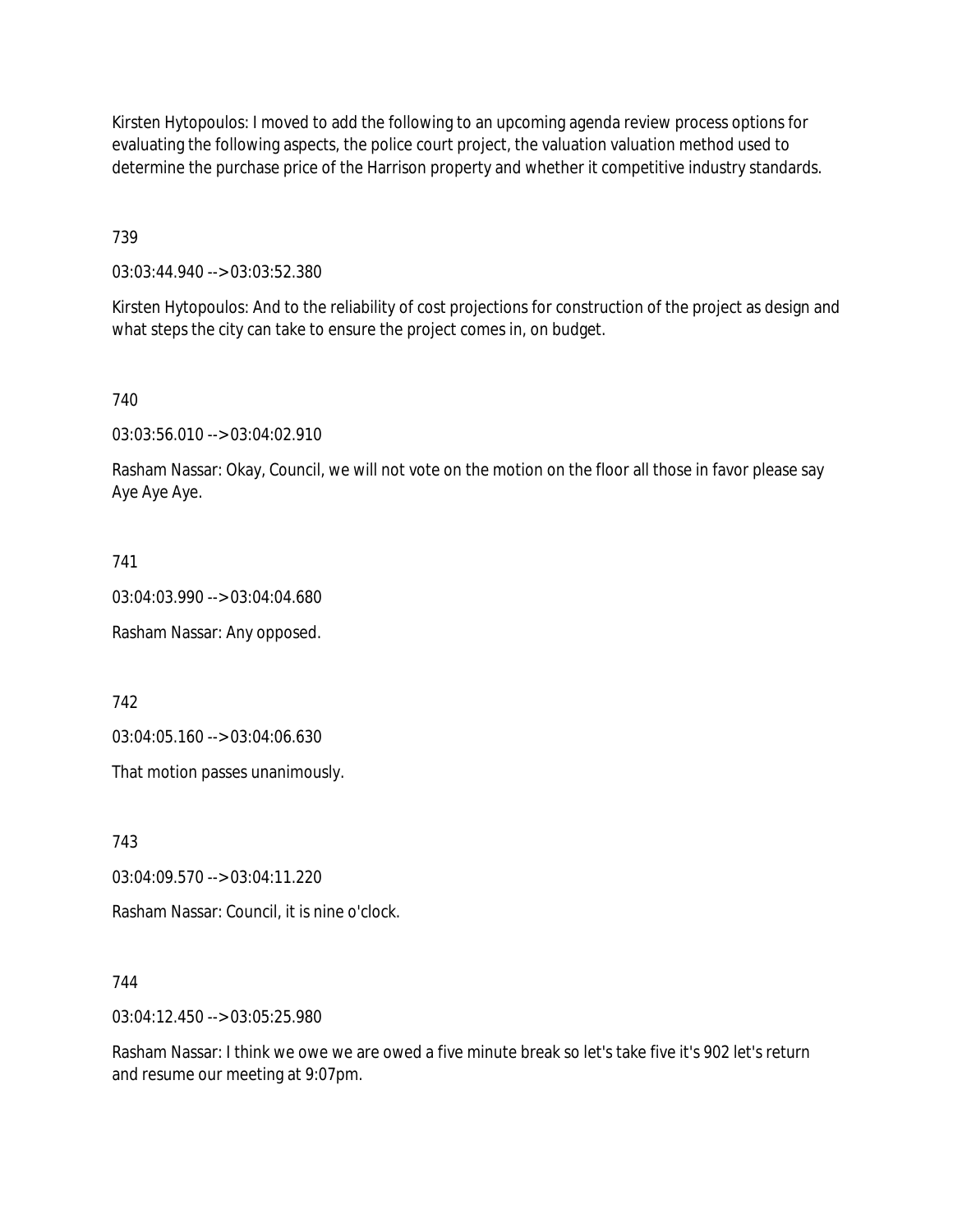03:10:04.710 --> 03:10:06.690

Rasham Nassar: Okay Council members are we all back.

#### 746

03:10:14.100 --> 03:10:16.770

Rasham Nassar: Just wait one moment to I see everybody's.

747

03:10:17.940 --> 03:10:18.540

Rasham Nassar: faces.

#### 748

03:10:25.110 --> 03:10:28.770

Rasham Nassar: waiting on councilmember pollock and councilmember Schneider.

#### 749

03:10:34.410 --> 03:10:35.970

Rasham Nassar: councilmember snyder are you with us.

750

03:10:44.400 --> 03:10:55.830

Rasham Nassar: Okay, I think we're going to go ahead and move on with respect to the time is that OK Council i'm sure counselor cider will will join us if she's not listening to our discussion in the background, we are moving on in our agenda.

751

03:10:56.940 --> 03:11:11.910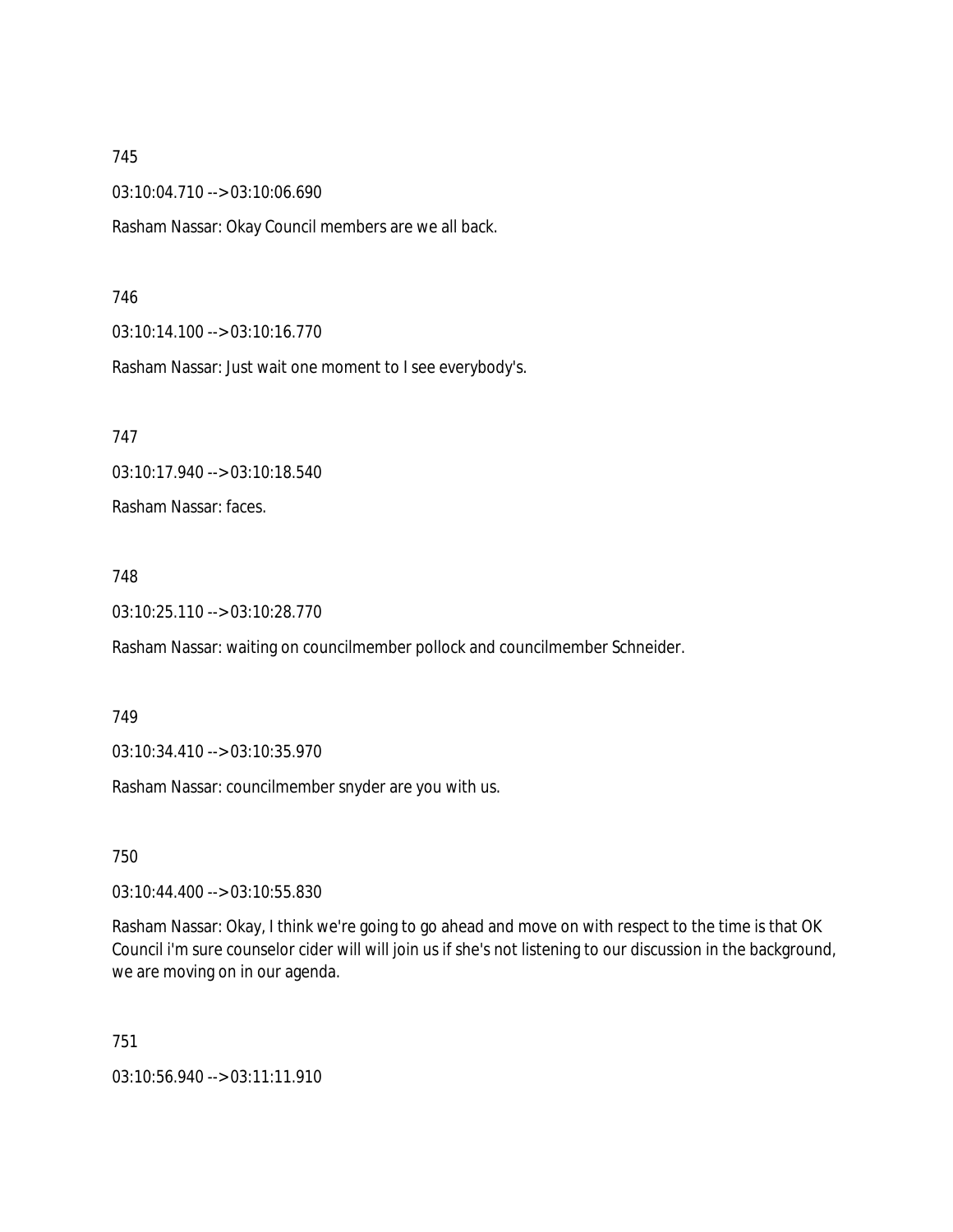Rasham Nassar: To item eight unfinished business item eight a schedule public hearing on ordinance number 2002 one dash oh nine bonus far interim control six month extension, we have planning introducing this topic.

# 752

03:11:13.140 --> 03:11:26.850

Rasham Nassar: hi Jennifer if you could just please state a very quick and brief introduction and then I will turn to counsel for a Council member to put the motion in the packet on the floor to begin debate go ahead.

753

03:11:27.300 --> 03:11:34.890

Jennifer Sutton: I will attempt to be succinct Thank you good evening Council Jennifer Sutton senior planner we're here tonight to consider ordinance.

# 754

03:11:36.660 --> 03:11:48.210

Jennifer Sutton: which proposes to extend for six additional months and in terms zoning control limiting the use of bonus floor area ratio or bonus FDR, as we say in acronym land.

### 755

03:11:49.110 --> 03:12:01.200

Jennifer Sutton: The current interim control ordinance is set to expire on march 10 so if the Council would like to consider extending this interim control than tonight, the Council would direct staff to set a public hearing on ordinance.

756

03:12:02.640 --> 03:12:05.790

Jennifer Sutton: For February 23 2021.

757

03:12:07.050 --> 03:12:09.210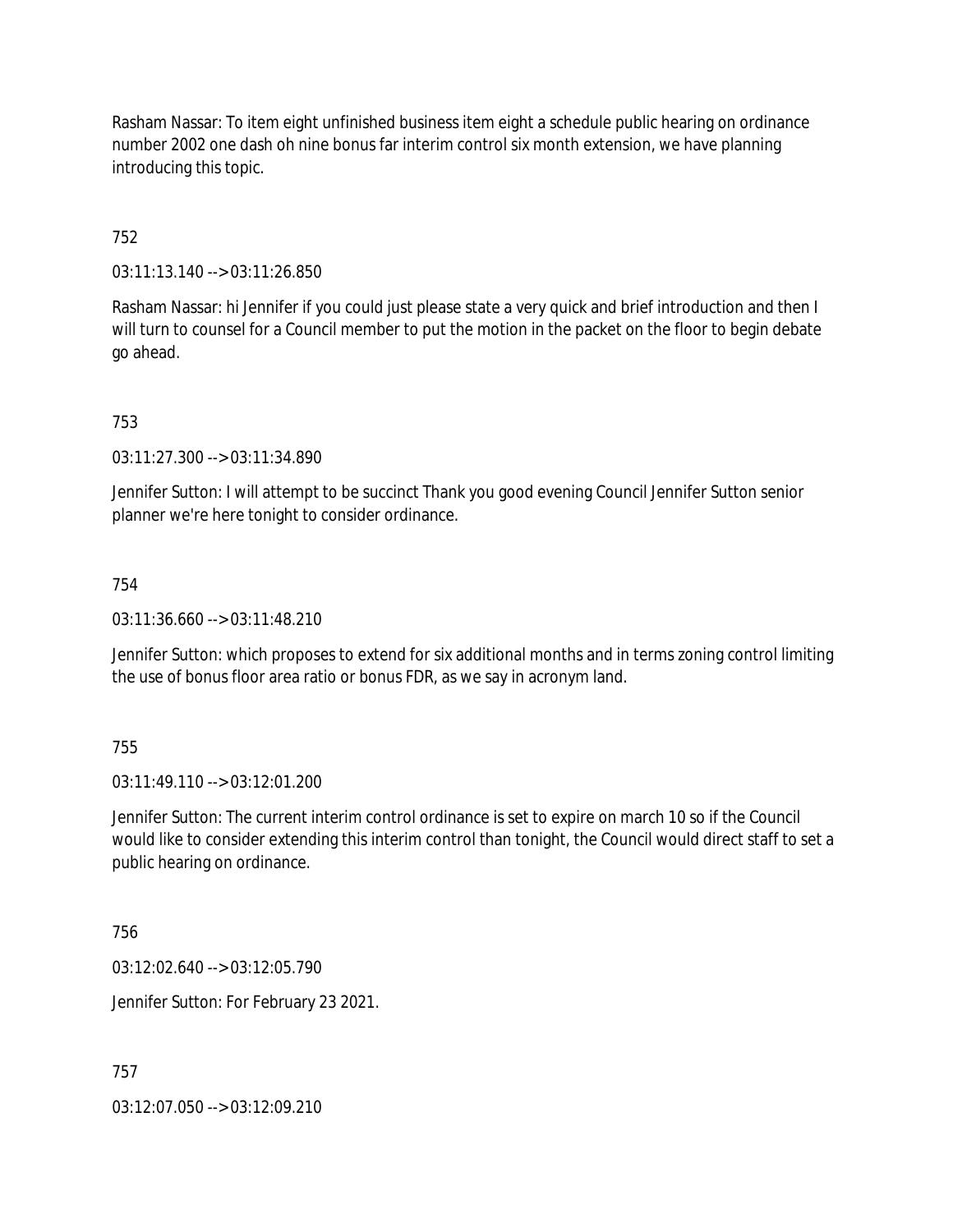Jennifer Sutton: The original interim zoning control ordinance.

758

03:12:10.380 --> 03:12:19.530

Jennifer Sutton: was passed on in March of 2020 and was extended for six additional months in September 2020 by ordinance 20 2020.

759

03:12:20.040 --> 03:12:37.440

Jennifer Sutton: The interim control became effective immediately and it pauses the use of bonus FDR as outlined in municipal code section 1812 030 E except as related to sub sections one in six affordable housing and historic preservation respectively.

760

03:12:38.490 --> 03:12:46.350

Jennifer Sutton: Besides, setting the public hearing, the Council also has the option to allow this in terms owning control two laps when it expires on march temp.

761

03:12:47.550 --> 03:12:52.020

Jennifer Sutton: There is a work plan associated with the interim control ordinance and ordinance.

762

03:12:53.370 --> 03:13:01.380

Jennifer Sutton: proposes to update the adopted work plan, as described in exhibit a to the ordinance and in the memo from planning director right.

763

03:13:01.890 --> 03:13:12.960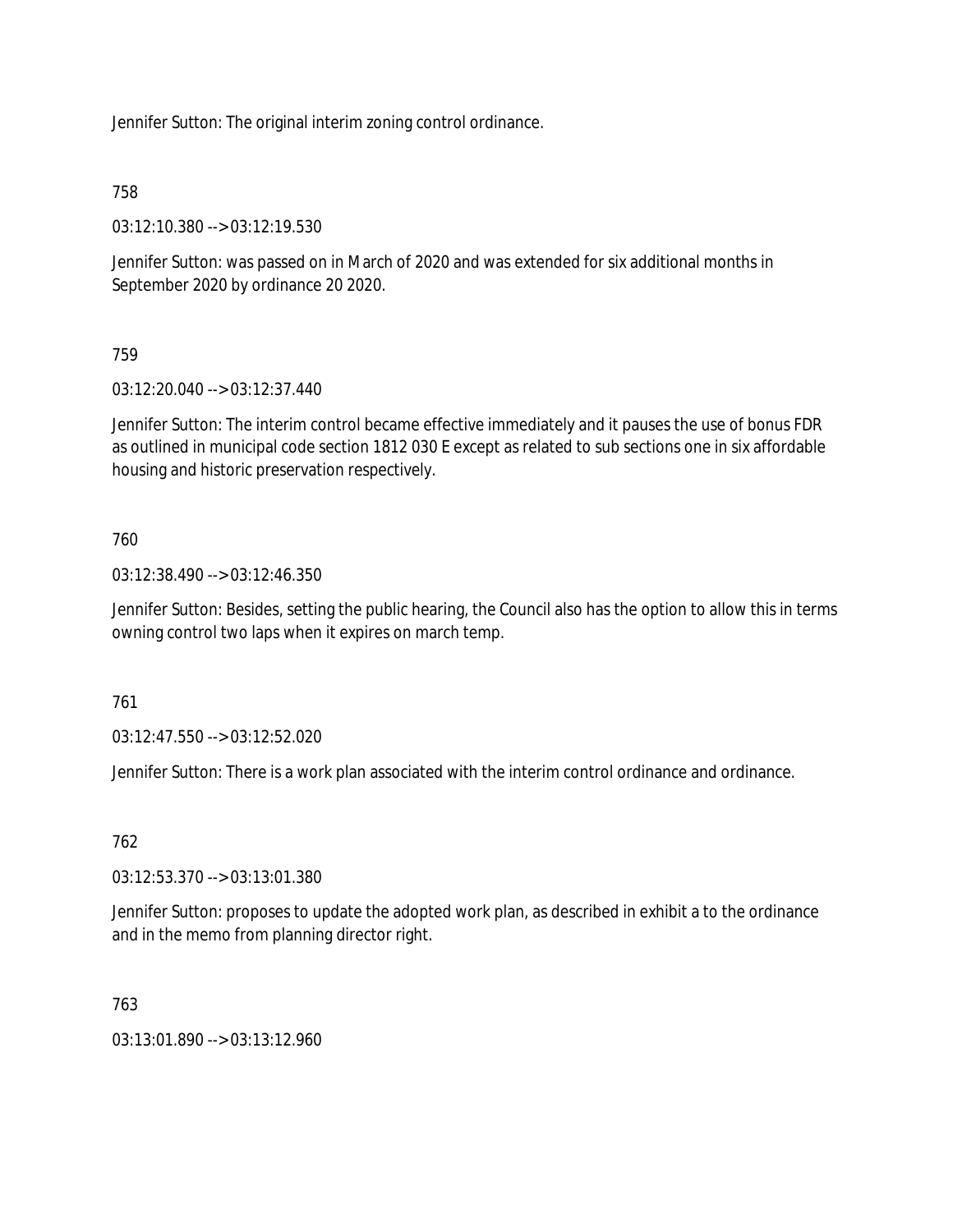Jennifer Sutton: Since the passage of this interim zoning control the planning Commission has met multiple times to discuss revising the bonus if they are program and their recommended changes to date can be seen in draft ordinance.

764

03:13:14.910 --> 03:13:25.590

Jennifer Sutton: In your meeting materials, a different additional information about their work and the proposed update a work plan or in your agenda materials and i'd be happy to take any questions if you have any.

765

03:13:26.550 --> 03:13:40.020

Rasham Nassar: Thank you very much for that and succinct introduction i'm looking to Council member to put the motion on the floor, please Council member finra Jan Johnson your hand is raised Would you mind putting that motion on the floor, do you have it available to.

766

03:13:41.700 --> 03:13:42.270

Let me get it.

767

03:13:46.830 --> 03:13:50.940

Rasham Nassar: were an item is that a 28 day yeah.

768

03:13:52.590 --> 03:13:54.180

Brenda Fantroy-Johnson: Okay, I make a motion.

769

03:13:56.100 --> 03:14:11.700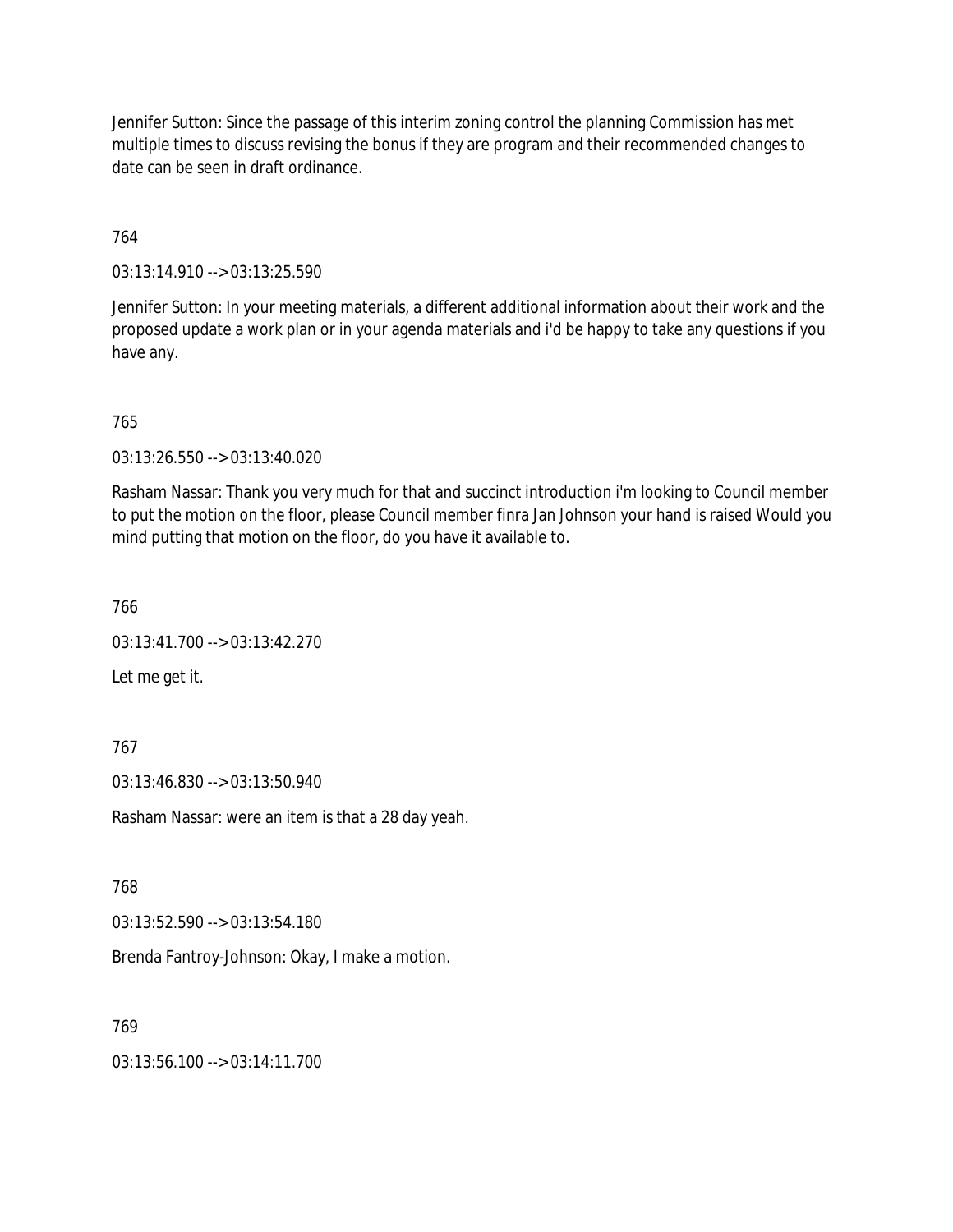Brenda Fantroy-Johnson: make a motion I moved to set the public hearing on the ordinance number 20 2109 for February 23 2021 which would extend the bonus floor area ratio in term regulations to September the 10th 2021.

770

03:14:13.290 --> 03:14:17.100

Rasham Nassar: councilmember pollock seconds that motion is there any further Council discussion on this matter.

771

03:14:18.810 --> 03:14:19.650

Rasham Nassar: councilmember card.

772

03:14:20.310 --> 03:14:27.840

Christy Carr: Thanks I just had a quick question about the work plan i'm not sure if this is for the city attorney or planning director, but I understand it, to six months.

773

03:14:28.320 --> 03:14:40.770

Christy Carr: Extension and then we have to have a work plan associated with the extension, but do we have to have a work plan that six months, it seems to be sort of padded out and a little cushy and i'm not so sure it's going to take us six months.

774

03:14:42.870 --> 03:14:46.500

Christy Carr: But maybe it will, I understand that.

775

03:14:47.970 --> 03:15:00.300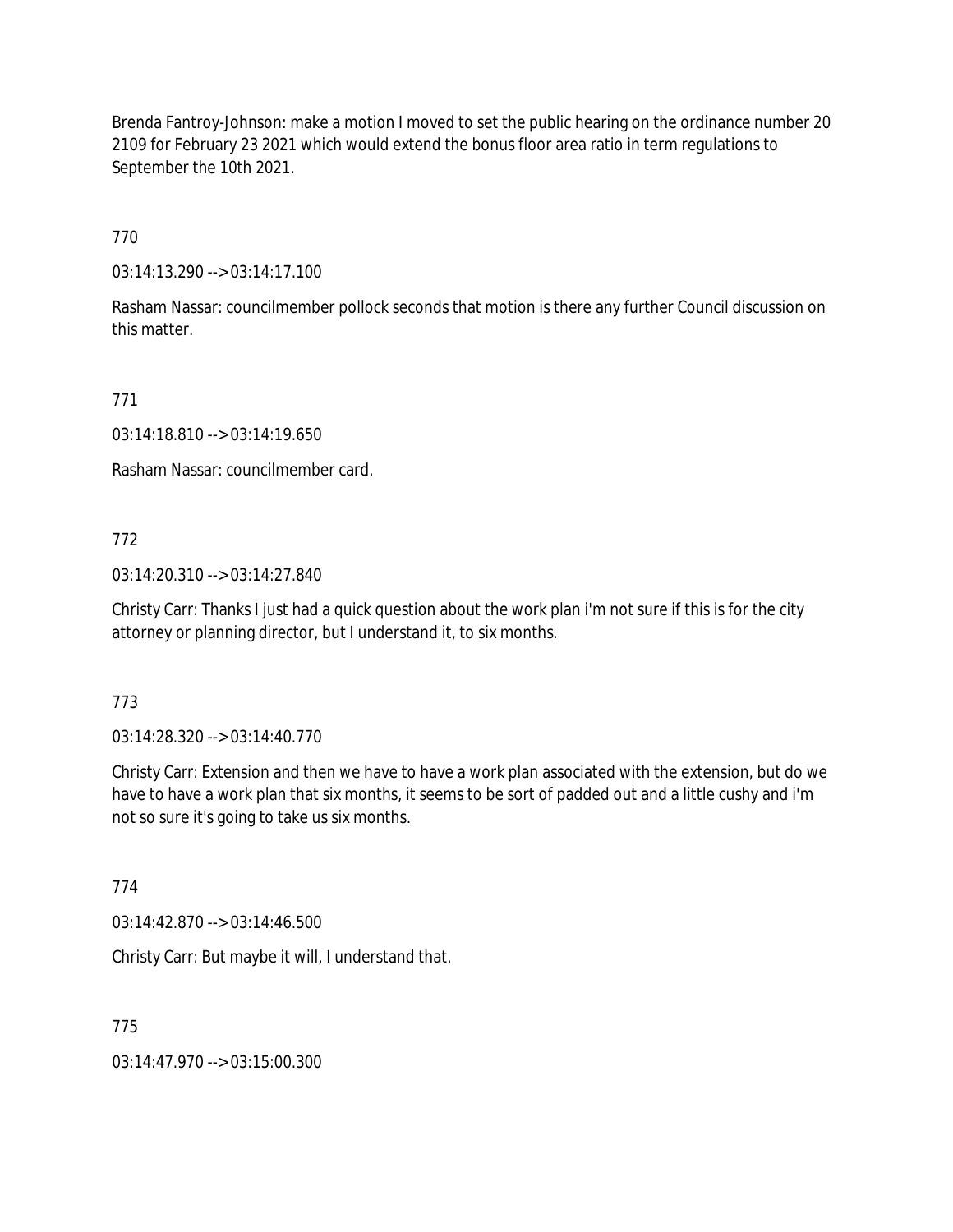Christy Carr: Anyway, I just wanted to ask the question because I know the planning Commission and this worked on this, and it seems a little stalled out and it's really actually essential work for us it's kind of a linchpin in a lot of other.

776

03:15:01.350 --> 03:15:11.550

Christy Carr: Land Use decisions and issues, and I think that we need to immediately start talking about 1812 and 1821 and II don't I don't want to really be.

777

03:15:12.570 --> 03:15:16.680

Christy Carr: waiting around so it's just sort of a technical question and I guess, a comment.

# 778

03:15:17.340 --> 03:15:20.940

Rasham Nassar: plane directly, do you respond to that yes, thank you mayor, no.

### 779

03:15:20.940 --> 03:15:37.050

Heather Wright: Sorry i'd like to respond to that, so the memo that was provided there was it was pretty meaty and it proposed a pretty detailed work plan for the Council to consider, and I think that the work plan will take six months so i'm not sure.

780

03:15:38.190 --> 03:15:50.070

Heather Wright: If it doesn't take six months we can absolutely shorten the duration of the interim control but you'll see in the memo there were three issues that were raised by the planning Commission.

781

03:15:50.730 --> 03:15:58.980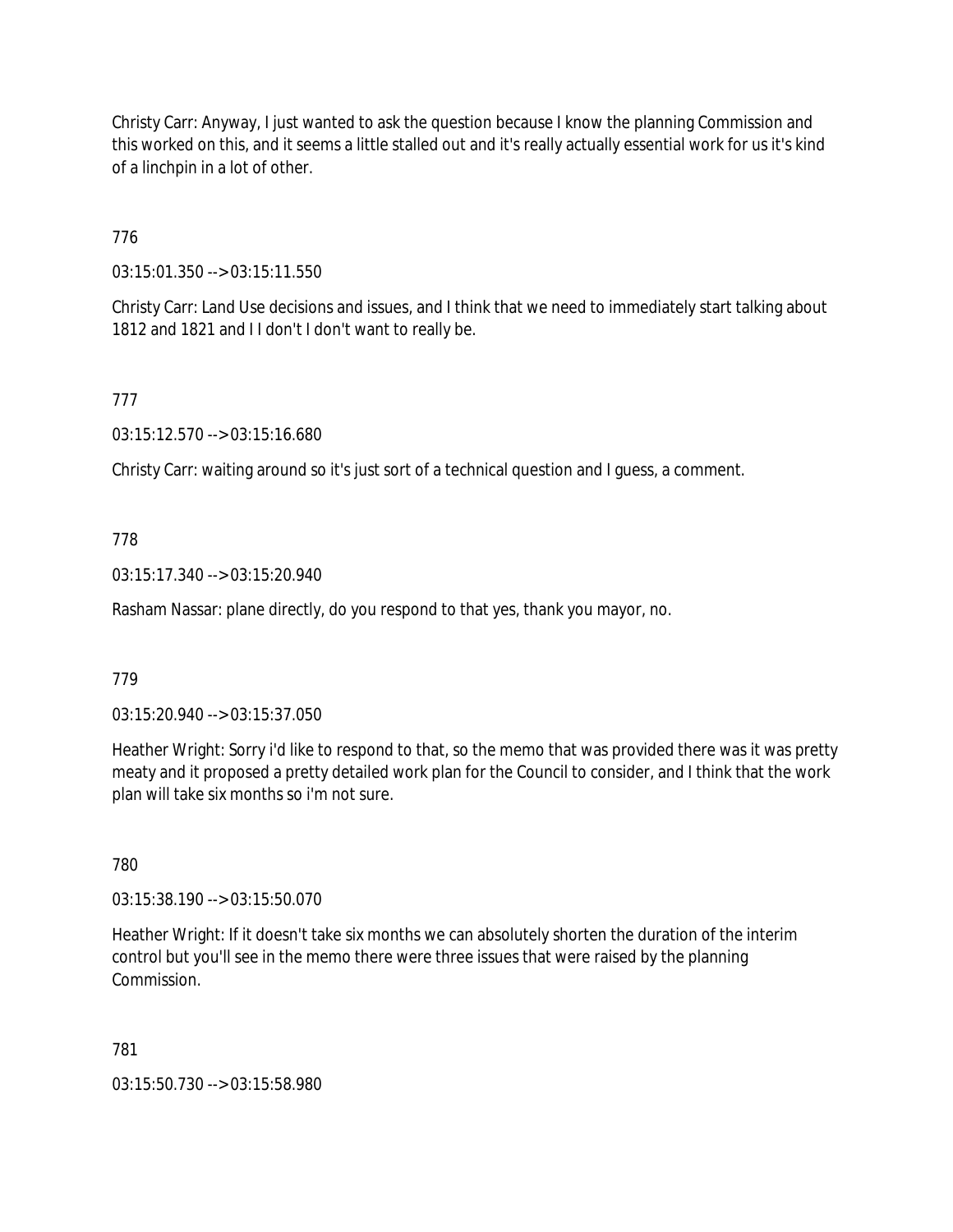Heather Wright: That needed further consideration and as Director I believe they need to be addressed before we proceed with a permanent ordinance.

782

03:15:59.370 --> 03:16:07.320

Heather Wright: um first and foremost were continuing conversations with the mobile home Park, which was the emotion from Council is to consider those conversations.

783

03:16:07.770 --> 03:16:13.560

Heather Wright: And we have received an update from the mobile home park and they are interested in potentially.

### 784

03:16:14.160 --> 03:16:24.570

Heather Wright: Pursuing the cell of those right so that will involve further conversation with our department and counsel to determine if we're interested in purchasing them.

785

03:16:25.440 --> 03:16:35.400

Heather Wright: And in addition the bigger item is that the COMP plan analysis that was presented to the planning, Commission and Council needs to be complete.

786

03:16:35.820 --> 03:16:48.330

Heather Wright: With this interim and permanent ordinance the only bonus that's available is for affordable housing and I think that is exactly the direction that Council and planning Commission want to go and that we are supportive.

787

03:16:49.080 --> 03:17:01.020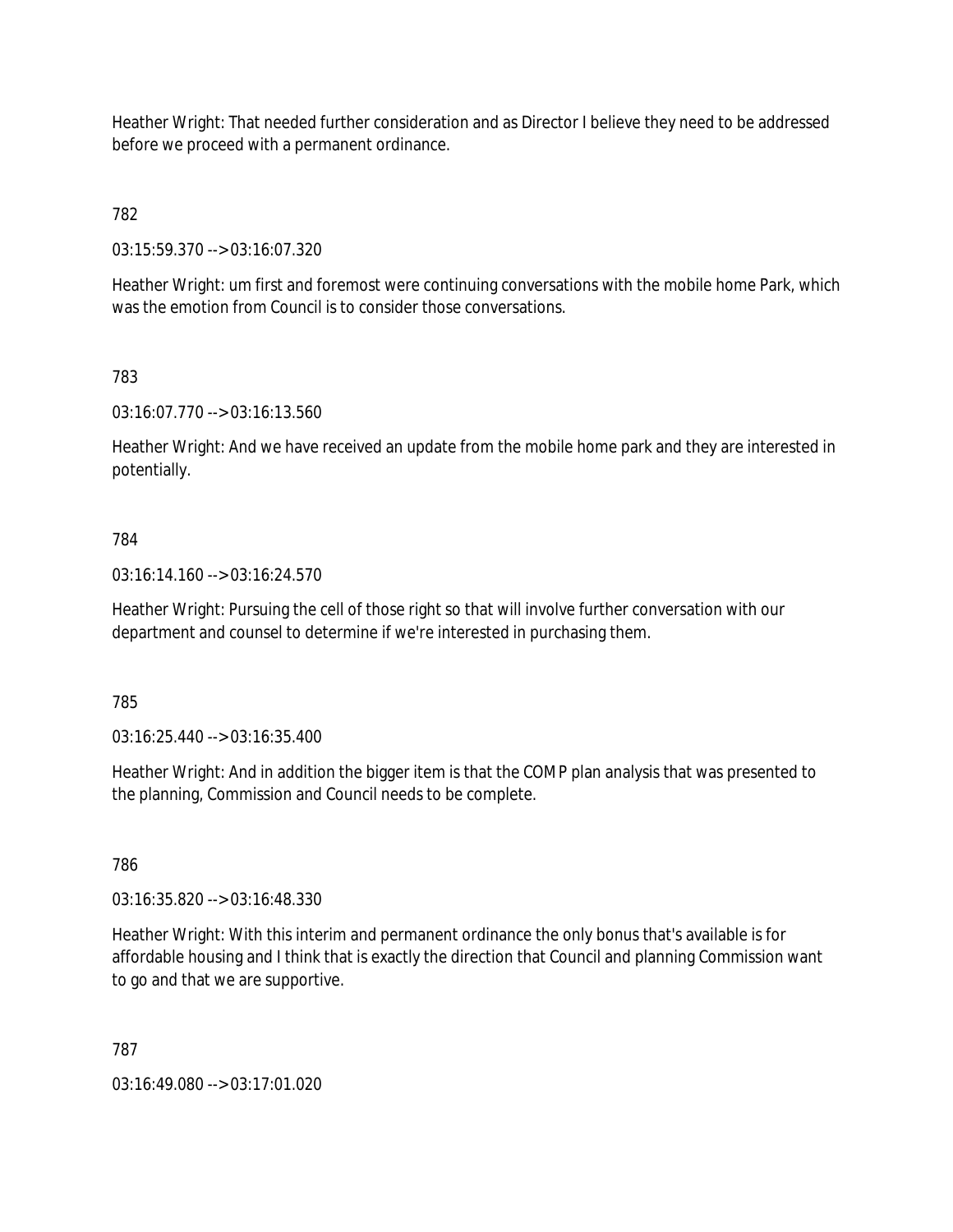Heather Wright: And unfortunately, it seems to potentially compete with our COMP plan and we need to do that analysis to determine if we can propose this change without an alternative, and the alternative.

788

03:17:01.470 --> 03:17:07.710

Heather Wright: could be the inclusion area zoning, which is an item that I know we're all really anxious to start working on.

### 789

03:17:08.340 --> 03:17:17.040

Heather Wright: And i'm hopeful that, when we have our work plan conversation in March, we can determine how we're going to prioritize inclusion Arizona because.

### 790

03:17:17.340 --> 03:17:27.600

Heather Wright: If it were to travel along with this word niche change that may work it well in perfectly with our COMP plan, but we do have some concerns about that.

### 791

03:17:28.320 --> 03:17:35.130

Heather Wright: um so to answer your question in the packet there is a work plan it's proposed to potentially take up to six months.

### 792

03:17:35.760 --> 03:17:44.400

Heather Wright: And yes, we could shorten the ordinance sooner if we complete that work and just one last detail for the Council, that I want to know that, as part of.

### 793

03:17:44.910 --> 03:17:57.930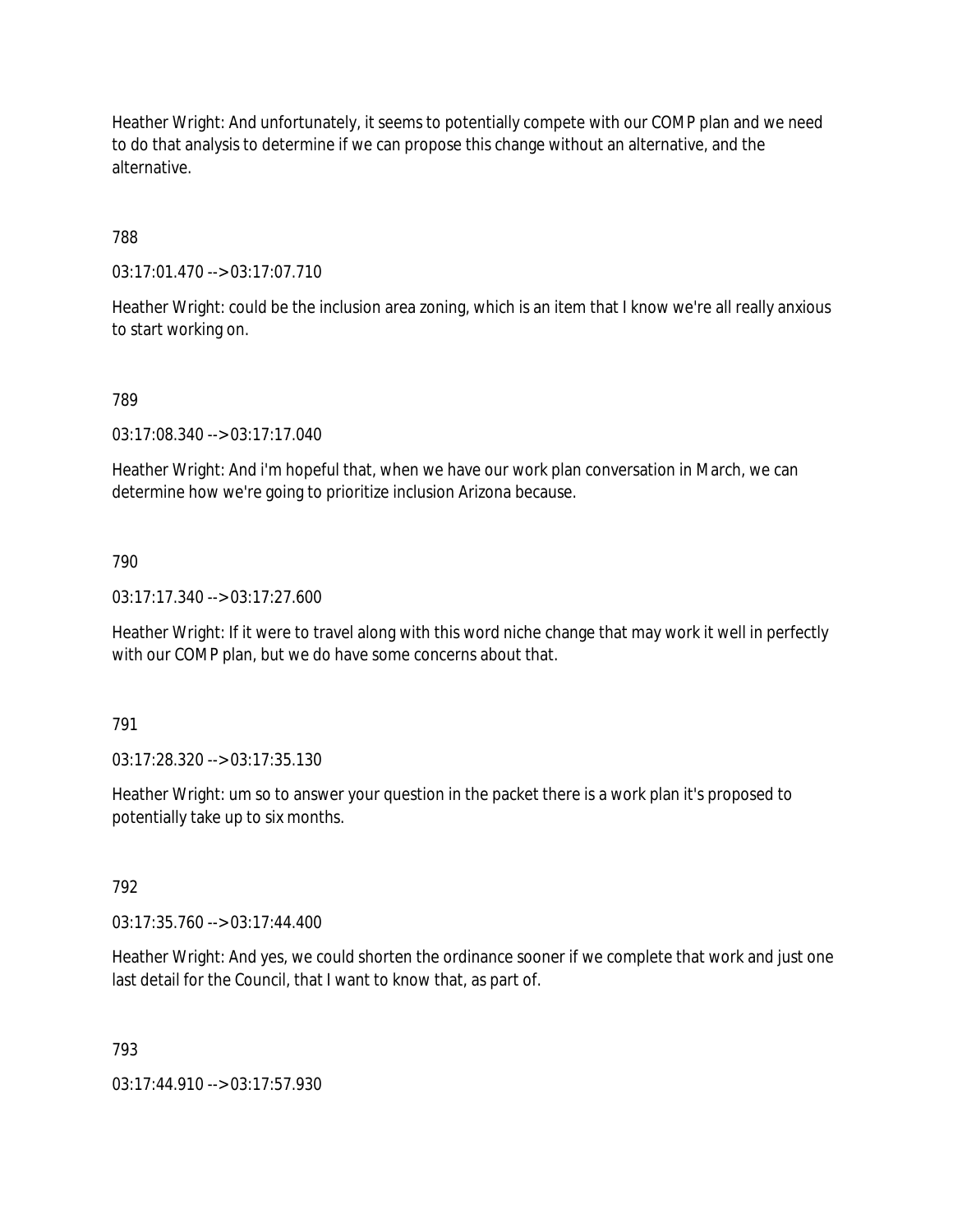Heather Wright: What will be involved with us doing a permanent ordinance is quite a bit of outreach this will be a big change that we need to make sure that we have informed all the property owners that.

# 794

03:17:58.560 --> 03:18:04.650

Heather Wright: The BONUS that's available as for affordable housing only that means to also be thoroughly communicate and.

### 795

03:18:07.110 --> 03:18:08.580

Rasham Nassar: that's my car yet follow up to that.

### 796

03:18:09.240 --> 03:18:12.870

Christy Carr: yeah, thank you for that explanation I appreciate it.

### 797

03:18:14.220 --> 03:18:20.250

Christy Carr: So if you could just process wise remind me if we are.

798

03:18:21.960 --> 03:18:23.370

Christy Carr: we're extending this.

### 799

03:18:25.200 --> 03:18:30.000

Christy Carr: And then we are approving that work plan right as part of that.

800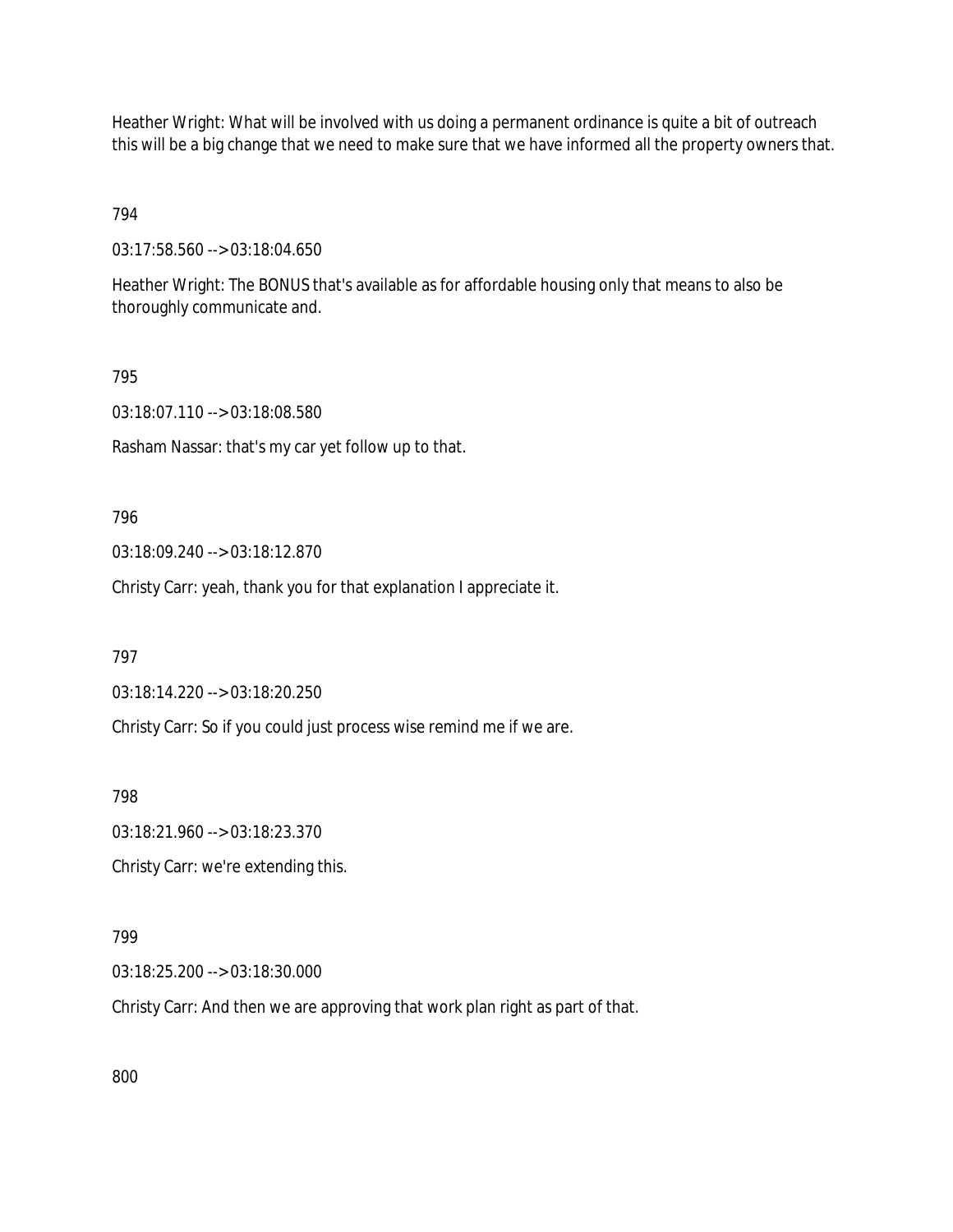03:18:30.750 --> 03:18:36.330

Christy Carr: So, so I I would hope that in doing that Council understands that.

801

03:18:37.380 --> 03:18:38.460

Christy Carr: And that we're.

802

03:18:39.750 --> 03:18:41.520 Christy Carr: actually looking at that work plan.

803

03:18:43.230 --> 03:18:44.730

Christy Carr: Because I think.

804

03:18:46.380 --> 03:18:50.400

Christy Carr: What heather said is right there are some really significant policy decisions for the Council.

805

03:18:51.570 --> 03:19:08.490

Christy Carr: And so I think that we should be paying attention to this and aware and that just not forwarding this ahead another six months but we're starting to to to dive in because it's a little bit like the development moratorium that was done.

806

03:19:09.990 --> 03:19:16.350

Christy Carr: You know, to light a fire and get things done, and it was a long time, and it was a complex set of things, but.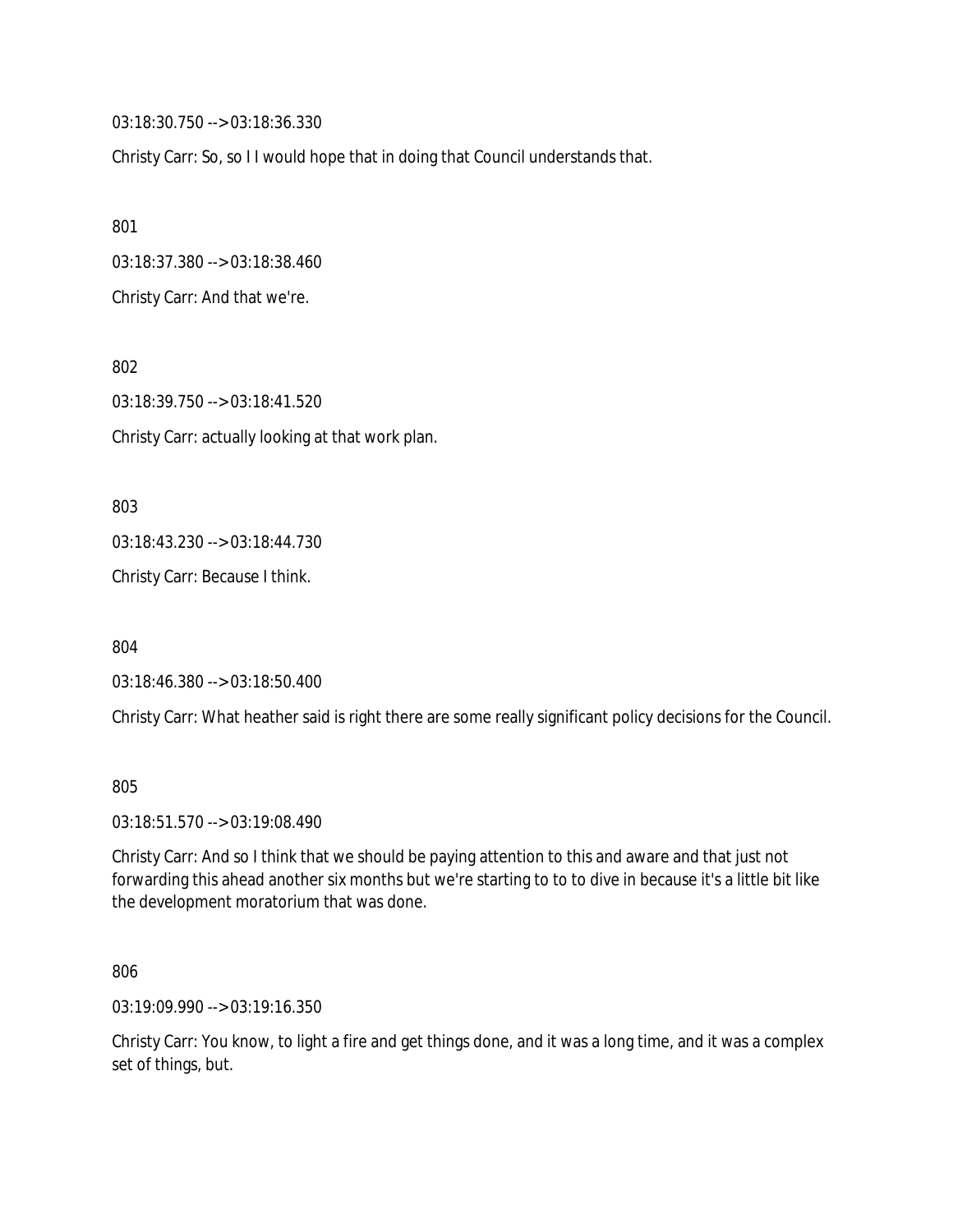03:19:17.070 --> 03:19:31.500

Christy Carr: I think it lost some of its urgency and I don't think that we have the time for this to lose steam urgency, so I guess, I would just encourage my colleagues to take a look at that work plan and make sure that.

808

03:19:32.790 --> 03:19:35.490

Christy Carr: there's some level of understanding of what's being proposed.

809

03:19:36.630 --> 03:19:52.530

Rasham Nassar: councilmember car, I wonder if if it would be appropriate appropriate place to revisit this when we discuss the 21 work plan that preliminary discussion that we discussed during future agendas that's currently scheduled for the second and the context of land use.

810

03:19:54.600 --> 03:20:01.830

Rasham Nassar: Discussion items for the Council, if we can just flag this and make sure that we kind of revisit it in terms of the council's priority for addressing land use.

#### 811

03:20:02.340 --> 03:20:12.960

Rasham Nassar: And you make a really good point because we are extending this, and this is a control measure, so it makes sense that, in the context of that discussion that we just flag that and keep in mind.

812

03:20:13.650 --> 03:20:28.860

Rasham Nassar: For counsel keep in mind that this work should really rise to the top of that priority list and then some of the the significant proposals policy proposals and changes that are inherent in this be brought forward for Council consumption sooner rather than later.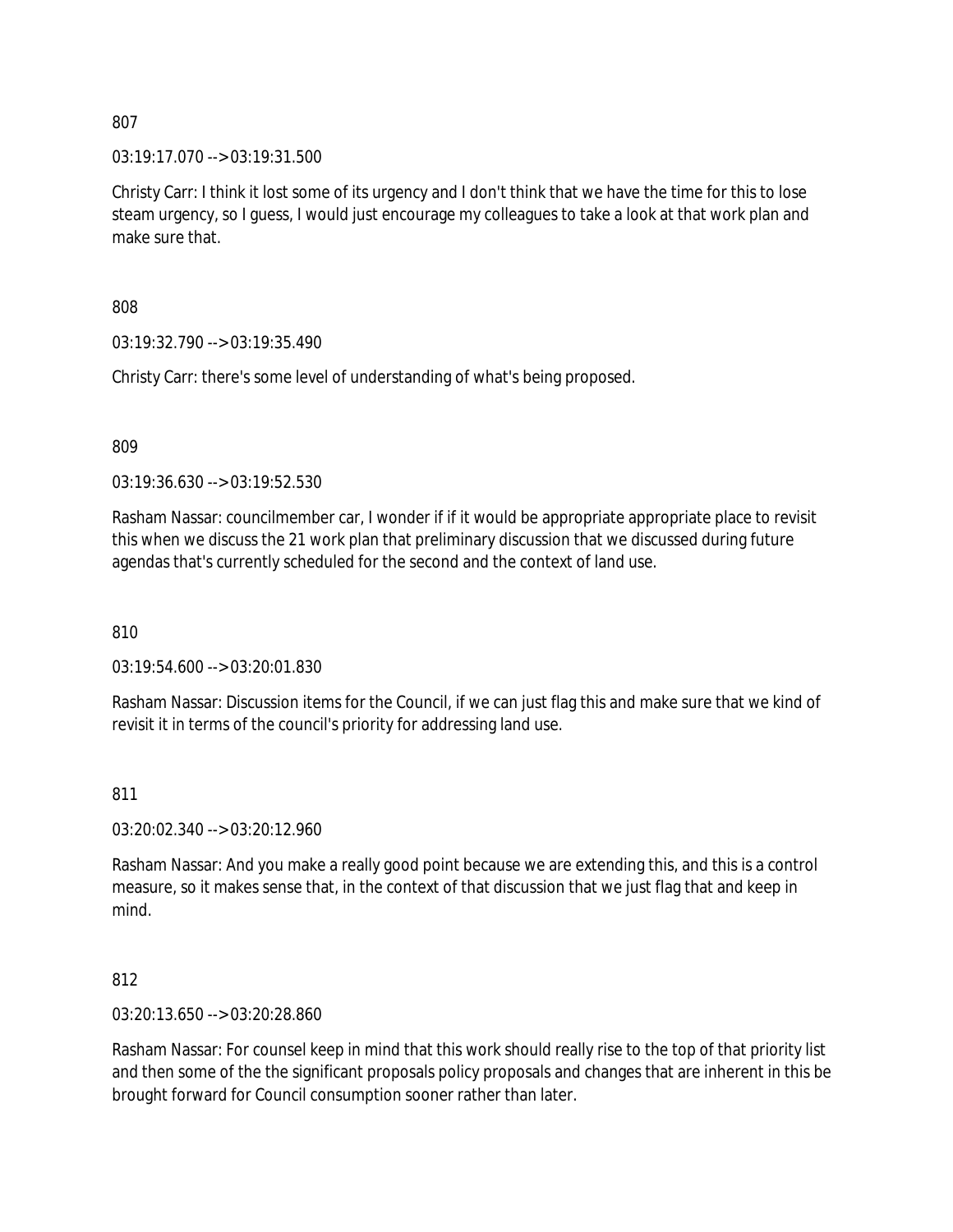03:20:33.570 --> 03:20:51.750

Christy Carr: um i'm not prepared to answer that I don't disagree with your thinking, but i'd want to revisit what we decide what we discussed talking about during that work plan say session, so I think you're right, we need to talk about it i'm just not quite sure where in the moment.

814

03:20:54.360 --> 03:20:58.170

Rasham Nassar: Okay, and did you have any thoughts planning director.

815

03:20:58.830 --> 03:21:05.160

Heather Wright: Yes, thank you man restart I feel the same, I feel that um this discussion really resides in the work plan.

816

03:21:05.550 --> 03:21:13.350

Heather Wright: And the context of our work plan and the prioritization of some of the items that are proposed, and this work plan for the interval ordinance.

817

03:21:13.920 --> 03:21:23.520

Heather Wright: And one thing is, we can amend this work plan on the interim ordinance we do have that flexibility we just, we have to show an extension that we do have a work plan.

818

03:21:24.150 --> 03:21:33.150

Heather Wright: So I do want to give the insurance, that we can adjust and pivot with me me and i'm some of the final determination will come out of our future work and discussion.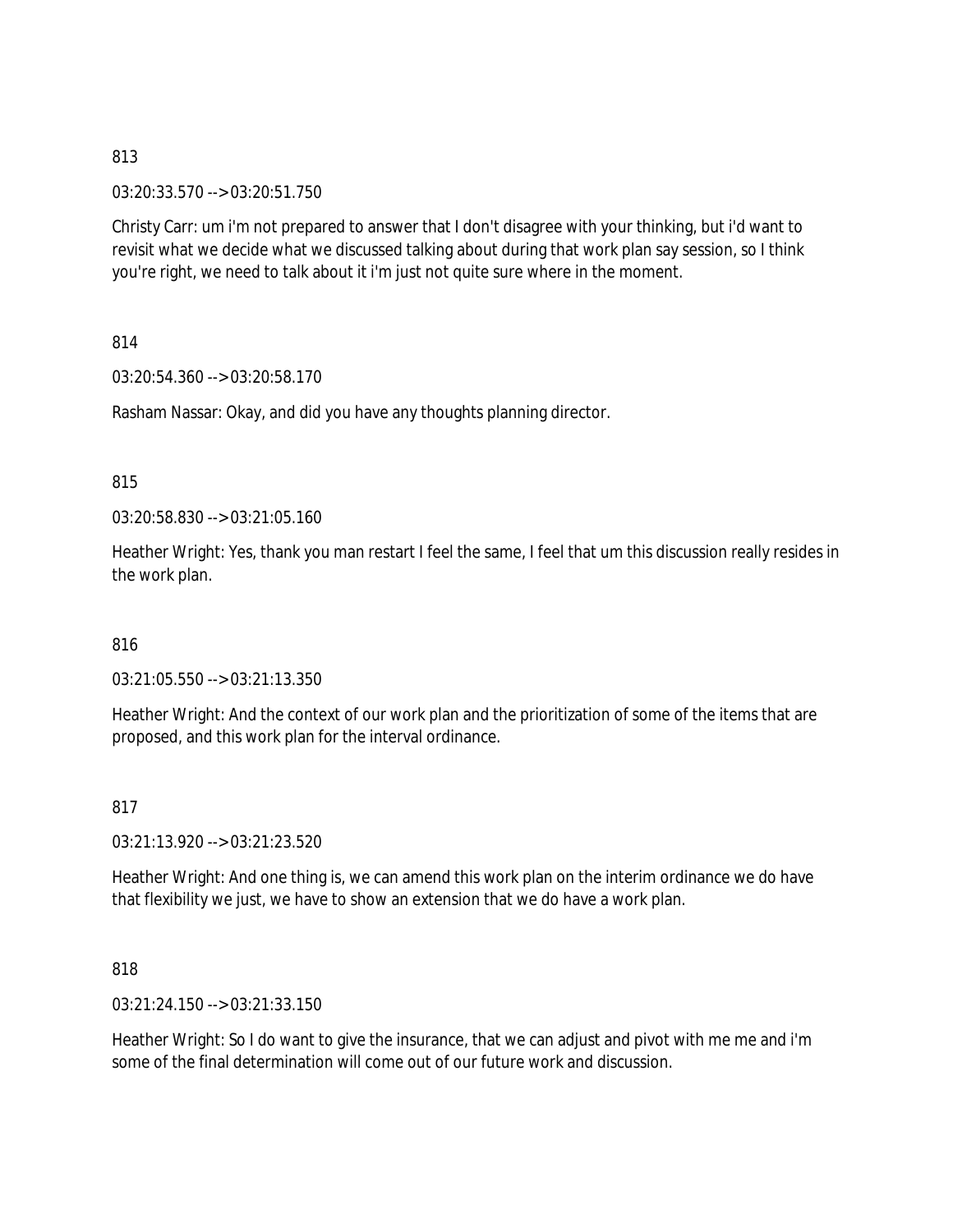03:21:34.920 --> 03:21:36.630

Rasham Nassar: city attorney did you have anything to add to that.

820

03:21:37.290 --> 03:21:42.120

Joe Levan: I just wanted the Council to note that in the whereas clauses in the ordinances drafted.

821

03:21:42.720 --> 03:21:58.440

Joe Levan: The fourth from last whereas close contemplates that the Council can terminate the interim control earlier into otherwise i'm in the interim control stated in the ordinance so that's that isn't an inherent power that you have it's also explicitly refer to in the ordinance itself.

#### 822

03:22:01.140 --> 03:22:10.620

Rasham Nassar: Okay, are we comfortable leaving that here for now i'm really looking for any direction a plane director, are we good to just vote on the motion on the floor Council.

### 823

03:22:11.670 --> 03:22:16.770

Heather Wright: Council, I am pleased to move board with emotion on board with that are joining work.

824

03:22:18.720 --> 03:22:22.470

Rasham Nassar: Okay, is there any further Council discussion on this topic.

825

03:22:24.480 --> 03:22:28.080

Rasham Nassar: Okay, we will not vote on the motion on the floor all those in favor please say Aye.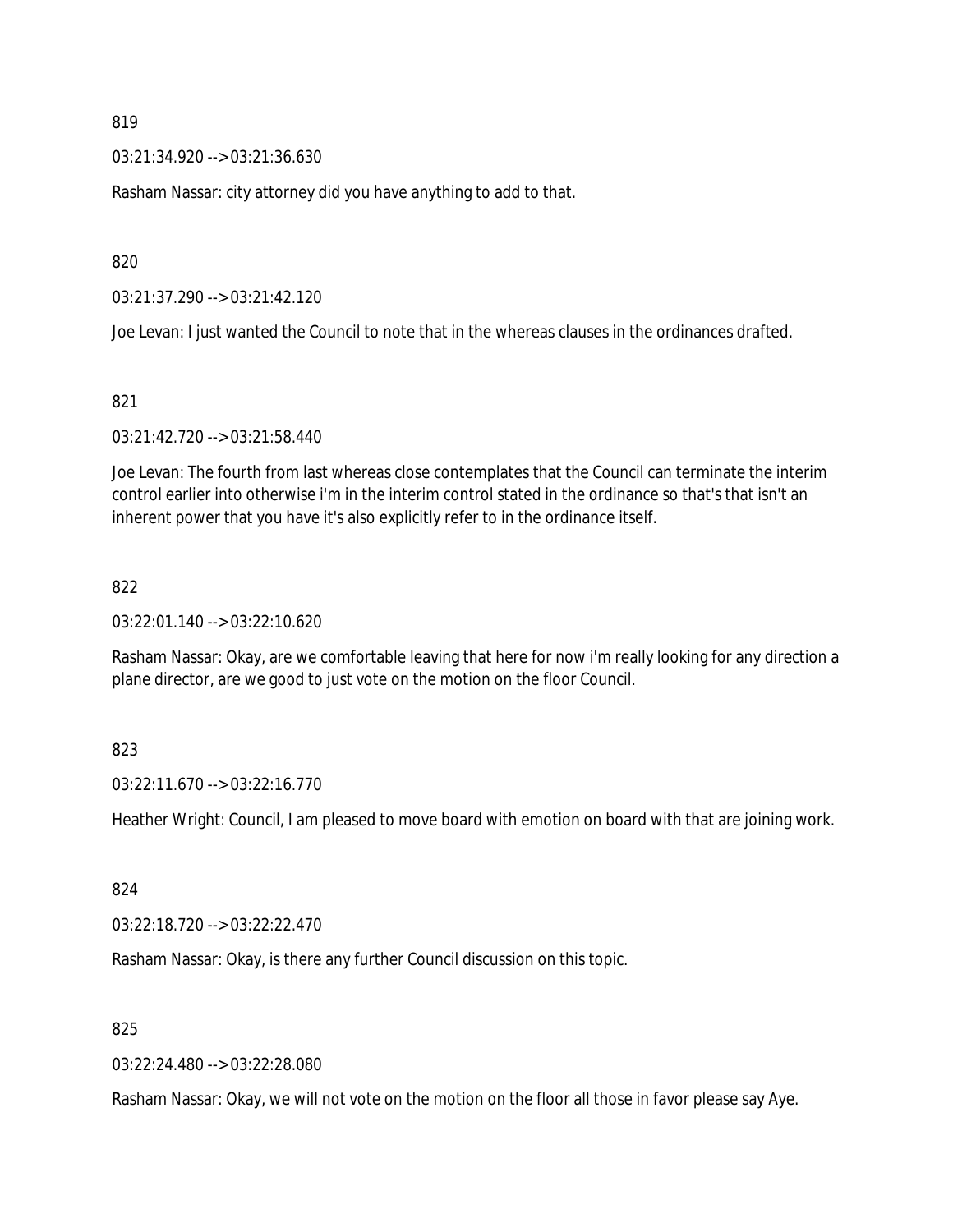03:22:30.060 --> 03:22:34.680

Rasham Nassar: Any opposed that motion passes unanimously, thank you very much.

827

03:22:36.630 --> 03:22:39.720

Rasham Nassar: We are skipping over item eight be.

828

03:22:40.830 --> 03:22:49.320

Rasham Nassar: Council agree to remove that item from tonight's agenda, so we are Moving on now to Item nine new business or first order of new business.

829

03:22:49.770 --> 03:23:06.270

Rasham Nassar: under Item nine is nine a ordinance number 2000 to one dash oh one and Monday chapter 20.04 bi MC relating to city fire code, I have public works here councilmember pollock and you want to put the motion on the floor before we begin debate.

830

03:23:06.930 --> 03:23:18.690

Michael Pollock: yeah much is going on, I moved forward ordinance number 20 2021 dash one for consideration of approval, with the February 23 2021 consent agenda.

831

03:23:21.150 --> 03:23:29.550

Rasham Nassar: councilmember Carson get to that motion I see, we have a member of the fire department here with us, I apologize I don't know your title.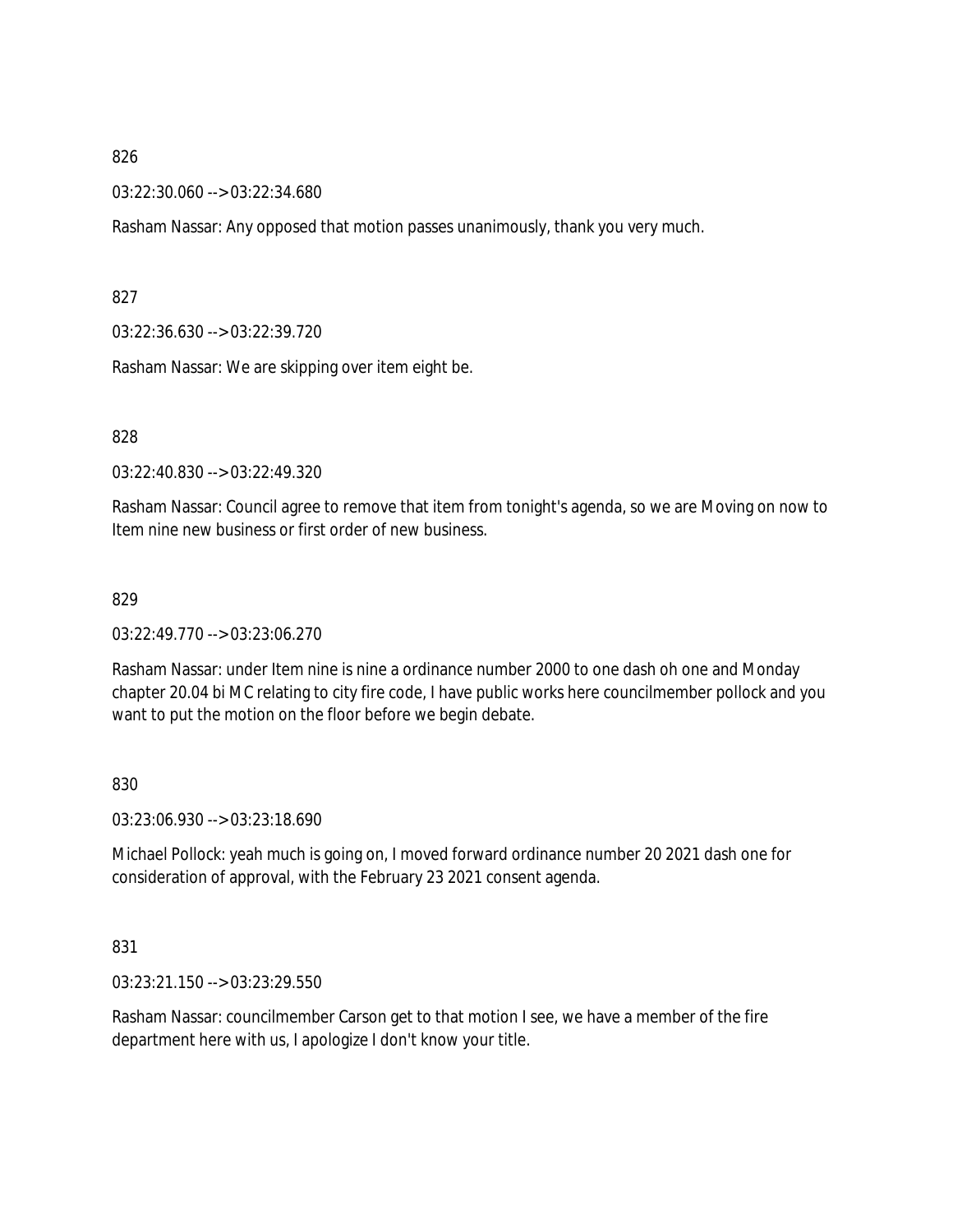03:23:30.630 --> 03:23:46.650

Rasham Nassar: And I see that fire chief hank taran is with us as well, and I would offer you an opportunity to state some brief comments just to frame this up for Council, the Council is ready to I think move on in the affirmative related to this proposal tonight.

833

03:23:47.820 --> 03:23:53.490

Rasham Nassar: But you're welcome to unmute and say hello, thank you for joining us and for sticking around till 920.

834

03:23:58.620 --> 03:24:01.590

Rasham Nassar: Oh go ahead and unmute one more time, I think he doubled button.

835

03:24:02.490 --> 03:24:03.120

Jared Moravec, BIFD: There we go.

836

03:24:04.890 --> 03:24:17.580

Jared Moravec, BIFD: i'm Jared more of a i'm the deputy fire chief and the fire Marshal for the bainbridge island fire department and for the city, thank you all for supporting moving this motion forward this represents a lot of work.

837

03:24:18.960 --> 03:24:34.260

Jared Moravec, BIFD: Both from the fire department staff, as well as city's public works department, as well as the utility advisory committee, so if there are any questions that any of the Council members have be more than happy to answer those.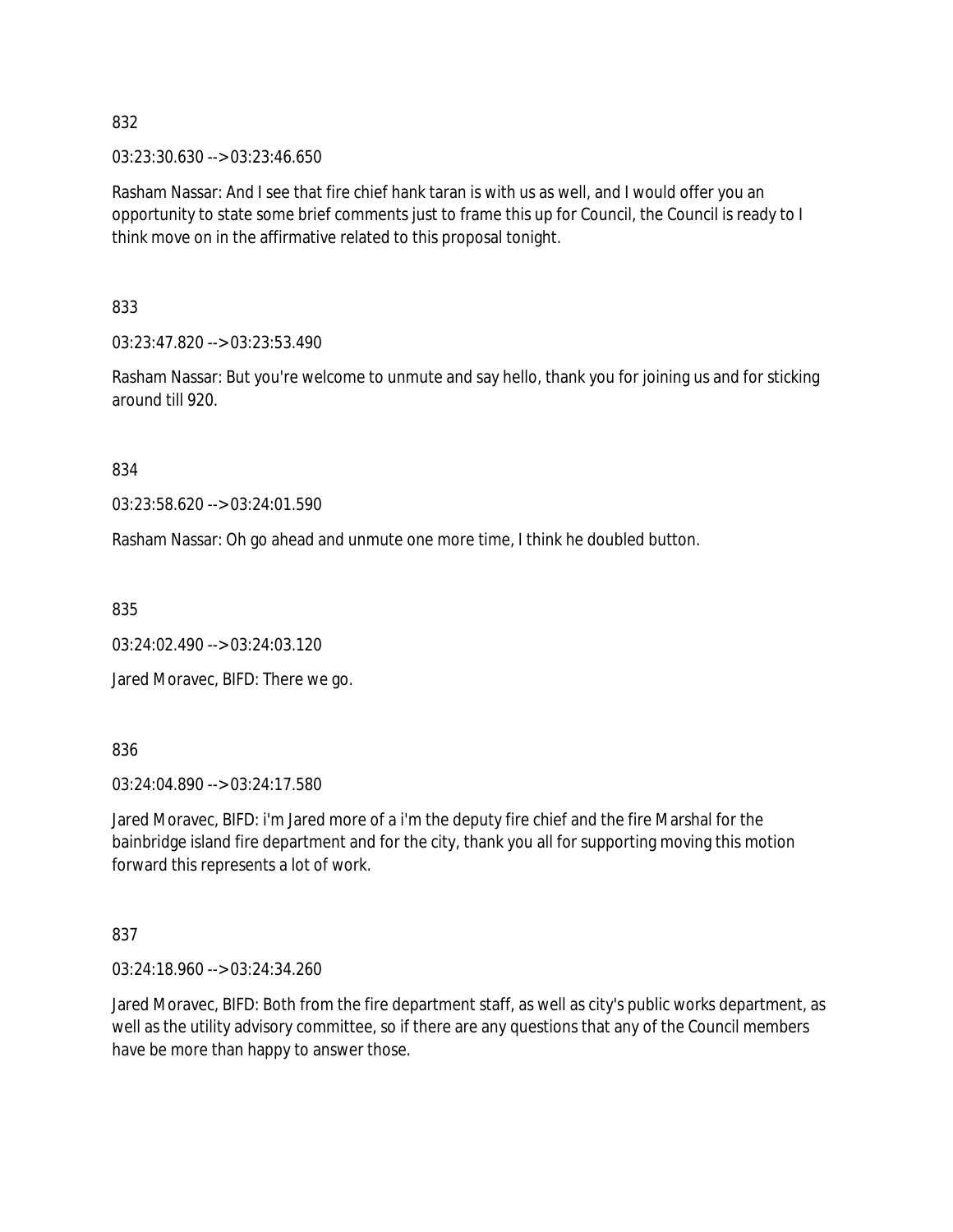03:24:35.640 --> 03:24:40.770

Rasham Nassar: Thank you and it's really nice really nice to meet you Thank you thanks again for joining us tonight your.

839

03:24:40.860 --> 03:24:41.880

Rasham Nassar: uncle is there.

840

03:24:41.970 --> 03:24:48.240

Rasham Nassar: Do you have any questions Council any questions of either public works Director or a deputy fire chief councilmember pollock.

841

03:24:48.990 --> 03:24:56.400

Michael Pollock: I just wanted to clarify that my perspective that job title is he who must be obeyed so.

842

03:24:58.410 --> 03:24:59.550

Michael Pollock: I tend not to argue.

843

03:25:02.400 --> 03:25:11.040

Rasham Nassar: Okay, we have a motion on the floor Council and that motion seconded so if there's no further Council debate we will take a vote all those in favor please say Aye.

844

03:25:12.090 --> 03:25:16.110

Rasham Nassar: Aye any opposed that motion passes unanimously.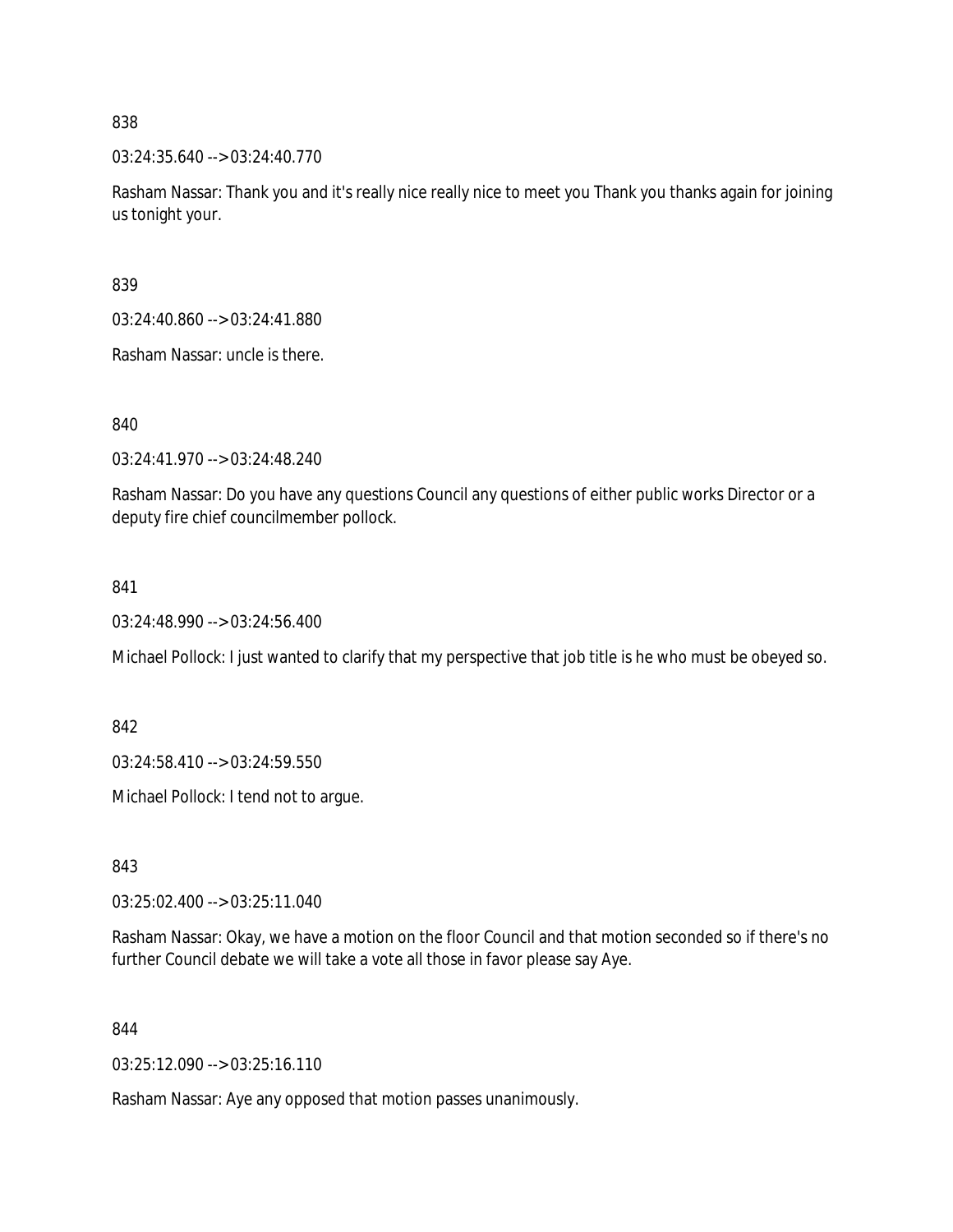03:25:17.250 --> 03:25:18.720

Rasham Nassar: thanks again nice to see you.

846

03:25:19.140 --> 03:25:20.070

Jared Moravec, BIFD: Thank you very much.

847

03:25:20.280 --> 03:25:23.820

Rasham Nassar: We are moving forward in our agenda, Council, we are now on item.

848

03:25:26.070 --> 03:25:36.720

Rasham Nassar: Nine be ordinance number 2002 one dash oh two amending chapter 13 point 10 the IMC relating to regulation of fire hydrants and water mains.

849

03:25:37.380 --> 03:25:47.640

Rasham Nassar: Public Works is here to answer Council questions related to this agenda item i'm going to turn to Council member pollock to put the motion on the floor after which Council can debate the issue.

850

03:25:48.600 --> 03:25:58.740

Michael Pollock: I moved it forward on this number 2021 dashboard sue for consideration of approval, with the February 23 2021 consent agenda.

851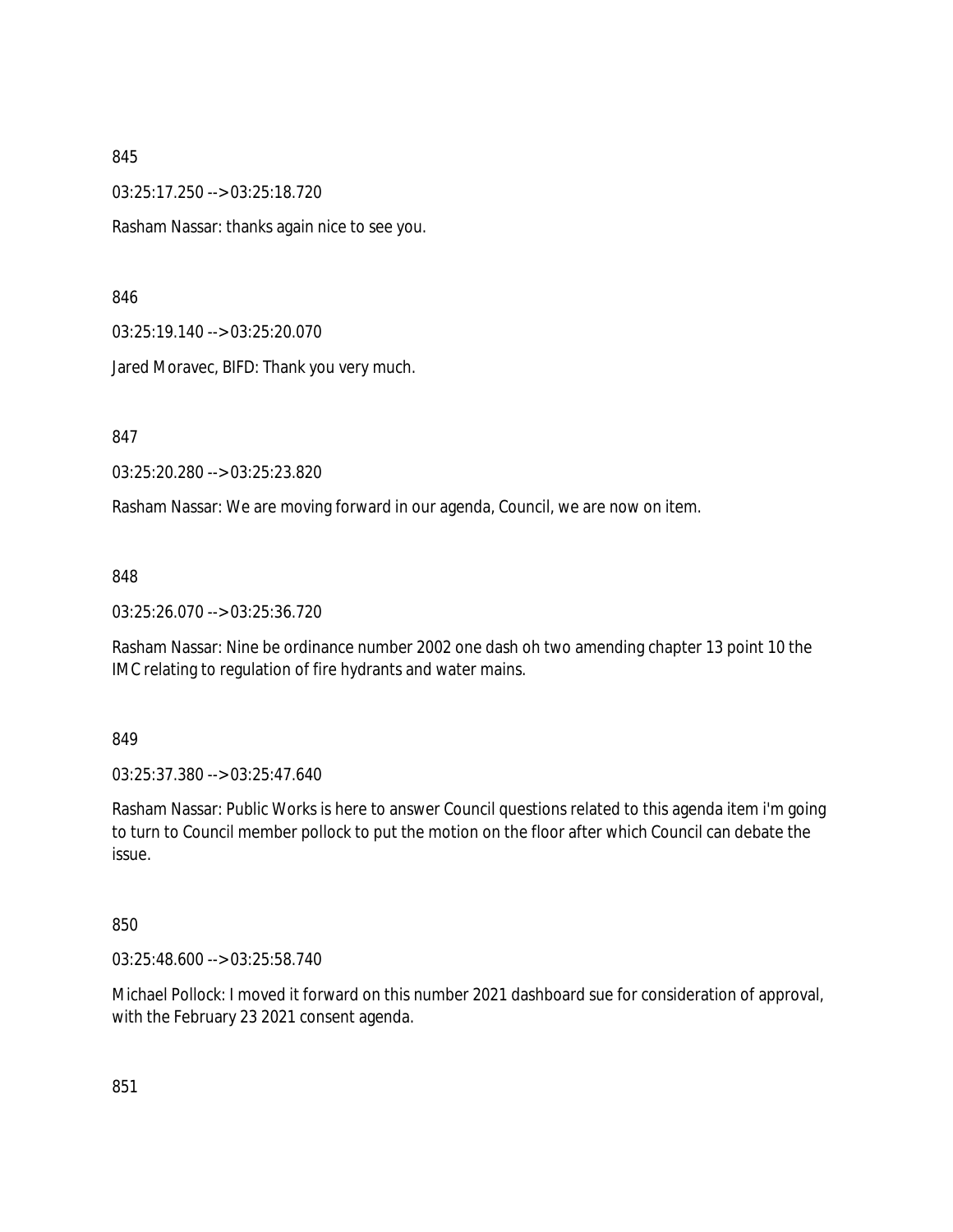03:26:00.990 --> 03:26:08.340

Rasham Nassar: councilmember deet seconds that motion is there any Council discussion, debate anyone have any questions for public works director.

852

03:26:10.170 --> 03:26:12.150

Rasham Nassar: councilmember pollock your hand is still raised.

853

03:26:14.790 --> 03:26:19.260

Rasham Nassar: Okay, seeing none, we will not vote on the motion on the floor all those in favor please say Aye.

#### 854

03:26:20.550 --> 03:26:22.350

Rasham Nassar: Aye any opposed.

855

03:26:23.520 --> 03:26:25.140

Rasham Nassar: That motion passes unanimously.

856

03:26:27.210 --> 03:26:29.220

Rasham Nassar: We are now moving on in our agenda.

#### 857

03:26:34.230 --> 03:26:42.930

Rasham Nassar: we've pulled item nine see so we're skipping over nine see now and moving on to item 10 and our agenda, which is committee reports.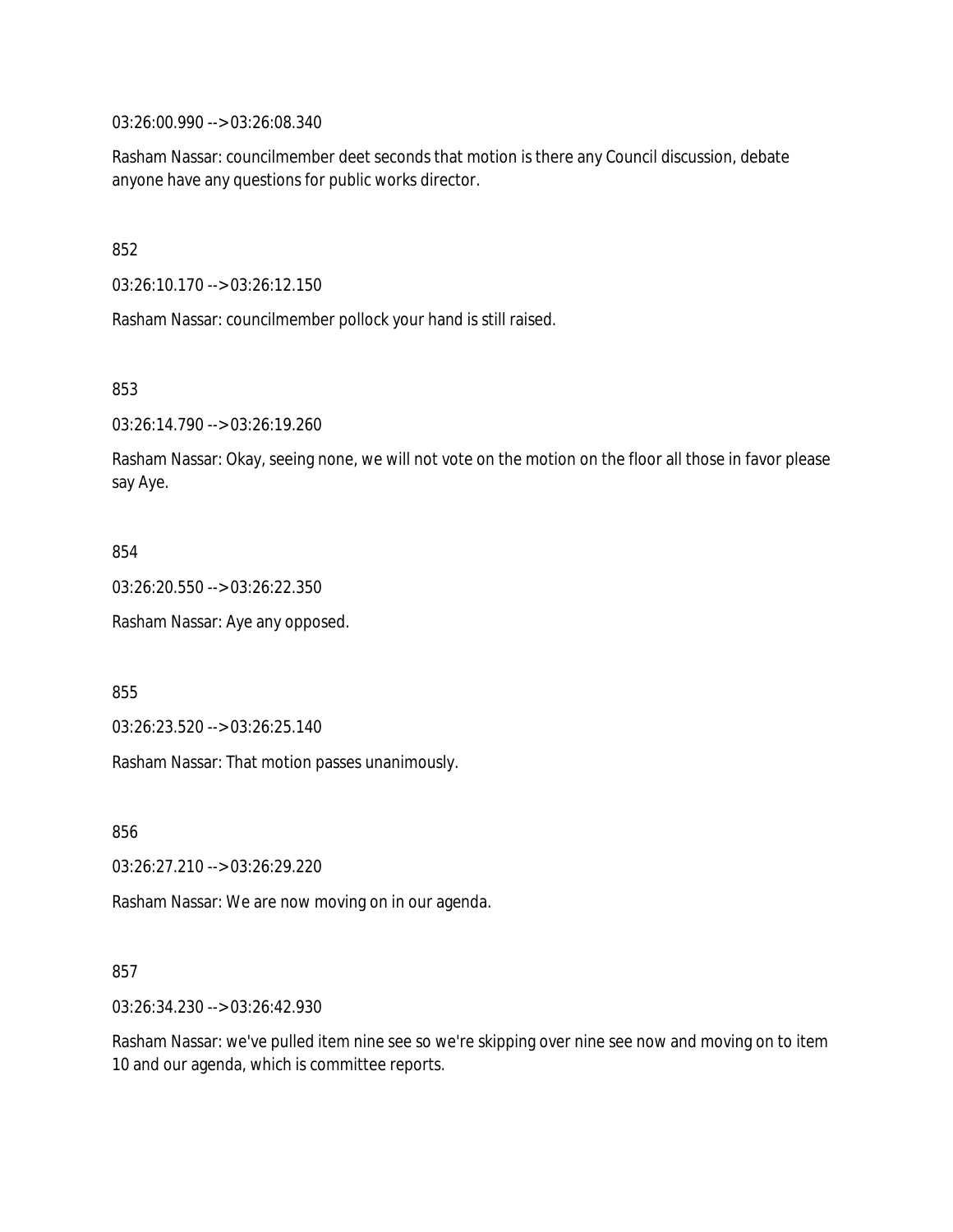03:26:43.470 --> 03:26:52.950

Rasham Nassar: Looking to Council member hands any Council members like to refer you lay a committee report for the benefit of the Council on the public councilmember deeds.

859

03:26:54.000 --> 03:26:59.970

Joe Deets: yeah thanks, thank you, Mary yeah I had a couple things we'll see if I get the straight very quickly before.

860

03:27:02.190 --> 03:27:07.890

Joe Deets: We had a green building Task Force meeting this afternoon at three o'clock but we didn't have a quorum.

#### 861

 $03:27:08.550 \rightarrow 03:27:17.550$ 

Joe Deets: So there were actually wasn't a meeting, but while we were sort of sitting around, so to speak, Peter bass, the staff person to the task force mentioned.

862

03:27:18.390 --> 03:27:32.010

Joe Deets: A particular bill that is going through the House down in one area that we actually will address some of our concerns relating to the work of the green building task for so I was house bill God.

863

03:27:35.190 --> 03:27:41.970

Joe Deets: called the healthy homes and clean buildings act, so I just want to mention that, even though the meeting didn't take place.

864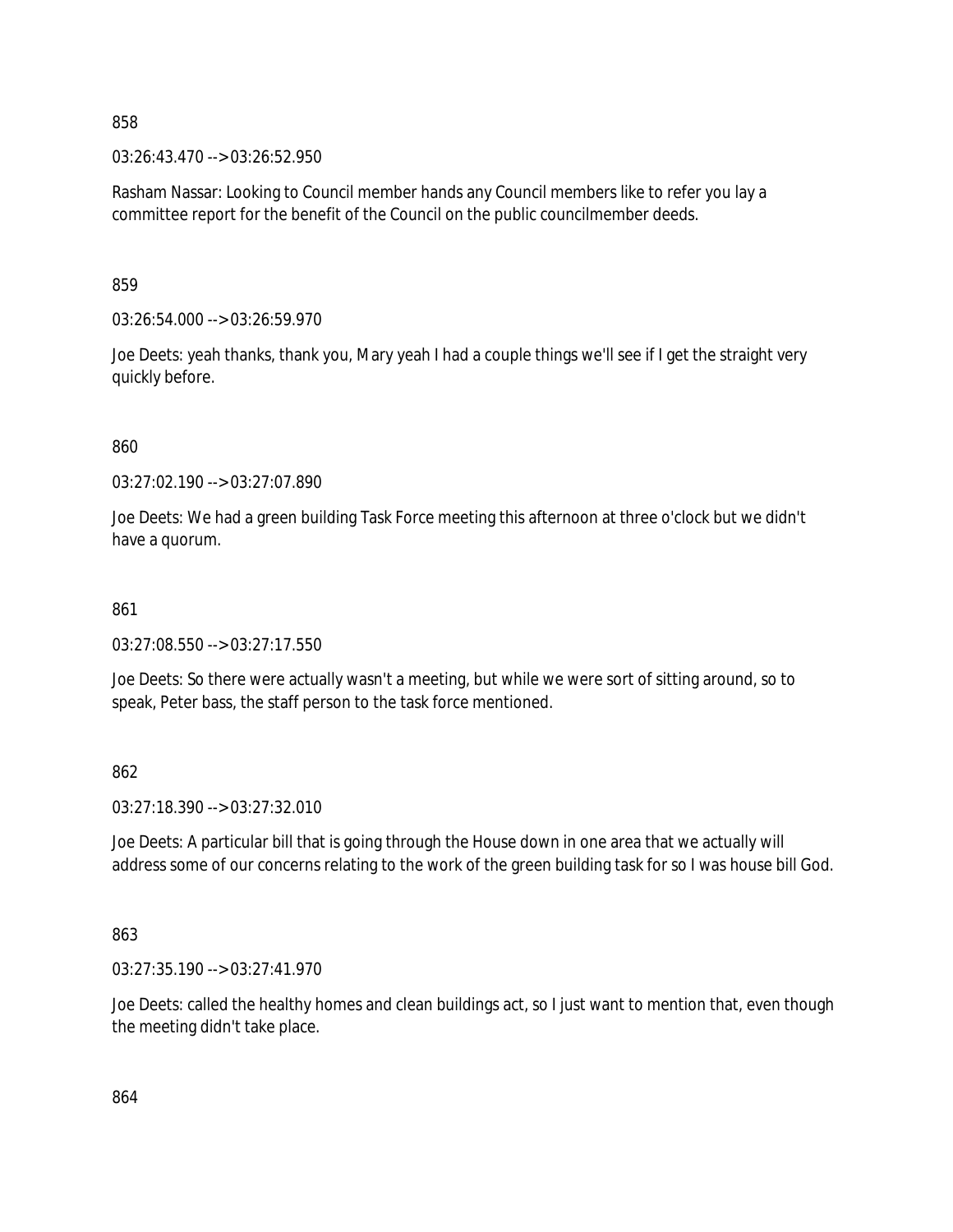03:27:42.630 --> 03:27:55.530

Joe Deets: If you recall a lot of our discussion relating the green building task force was is there legislation down in Olympia that can help solve some of our issues, and it does look like that legislation shouldn't pass can certainly help in that direction.

865

03:27:56.700 --> 03:28:03.390

Joe Deets: One other item I wanted to mention the climate change advisory committee, I had.

866

03:28:06.330 --> 03:28:14.640

Joe Deets: talked with a guy who has expertise in bio digesters he had Michael Smith from impact bio energy he had presented to Council.

867

03:28:15.720 --> 03:28:29.700

Joe Deets: I think three years ago about doing a project Well he and I just reconnected and he's they're still doing a lot of interesting work, so I was just thinking, it would be good to sort of start re engaging with this company.

868

03:28:30.870 --> 03:28:44.370

Joe Deets: So I just wanted to say, may I was going to ask is it Okay, that the climate change Advisory Committee have a quote an exploratory meeting with this company impact bio energy about they have bio digester expertise.

869

03:28:45.270 --> 03:28:55.260

Joe Deets: it's just exploratory it's not to take any actions, so I was trying to navigate what would be a proper course here, because this is a single Council member who.

870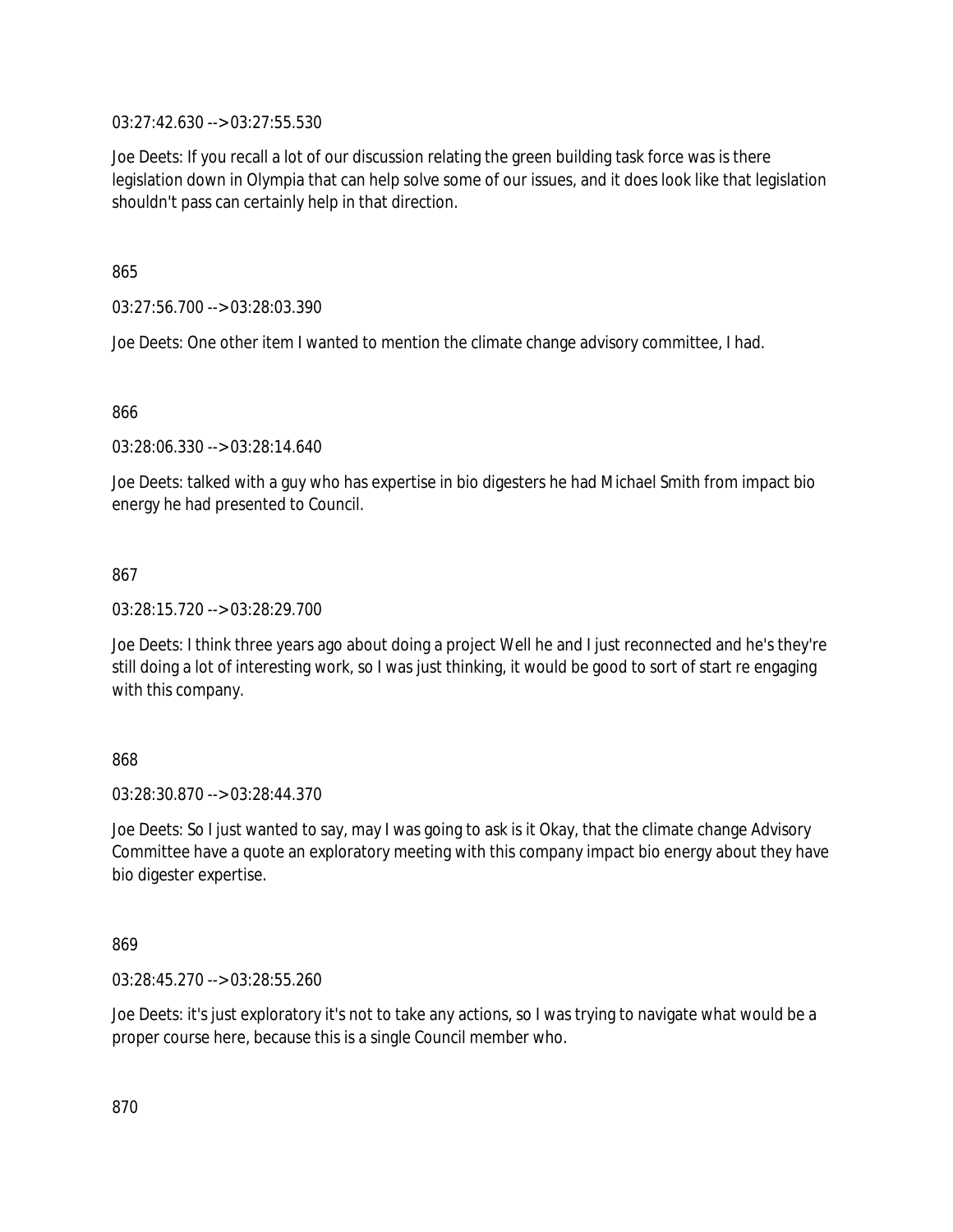03:28:56.670 --> 03:29:05.730

Joe Deets: i'm not trying to tell them you work it's actually it's the CCA see that would determine whether had the meeting exploratory, but I also want to come to you and say.

871

03:29:06.180 --> 03:29:17.910

Joe Deets: telling you and does anyone have an objection, maybe put it this way does anyone have an objection with the CCA see having an exploratory meeting with this file digester company, let me phrase that.

872

03:29:20.640 --> 03:29:22.110

Joe Deets: Okay hearing now.

873

03:29:23.460 --> 03:29:25.710

Joe Deets: Thank you, sorry that was kind of a long winded.

874

03:29:26.760 --> 03:29:34.920

Rasham Nassar: Thank you councilmember deeds and, if anything further councilmember or no Okay, moving on to counsel us, excuse me, Deputy Mayor had topless.

875

03:29:36.060 --> 03:29:44.250

Kirsten Hytopoulos: i'm councilmember deets could certainly join me on this, if he feels that he wants to for on behalf of the CCA see I feel the need to bring forward the fact that.

876

03:29:44.850 --> 03:29:52.320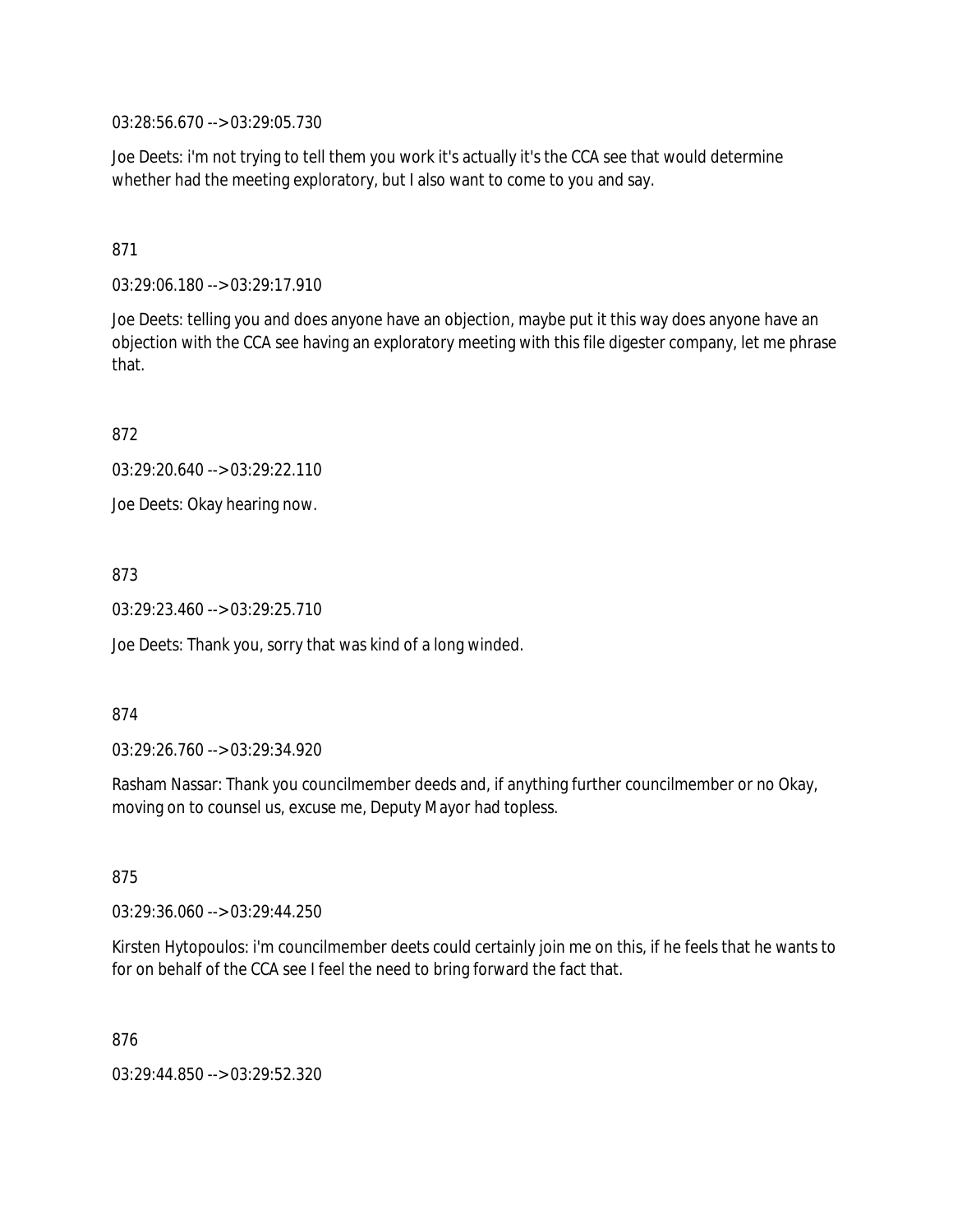Kirsten Hytopoulos: Customer deets and I were had to be brought into a an email exchange between a Council member and a committee member of the CCA see.

# 877

03:29:53.160 --> 03:30:03.780

Kirsten Hytopoulos: Who was appealing to us to note what's going on in that situation and I would like to i'm going to try to avoid using names i'd the person knows who they are, and we all have received that email chain.

### 878

03:30:04.260 --> 03:30:18.360

Kirsten Hytopoulos: The reason I bring it forward is for one thing I want to appreciate the CCA see and let them know that we will will act to protect them if they're feeling that they're not being treated fairly it's really important, I hope that we can all agree that we need to first of all, treat our.

#### 879

03:30:19.980 --> 03:30:32.670

Kirsten Hytopoulos: Our volunteer experts with with grace and appreciation, so we don't lose them, but also, more importantly, perhaps from a process perspective it's really critical that no single Council member is directing.

### 880

03:30:33.750 --> 03:30:42.870

Kirsten Hytopoulos: Committee members to produce work product or to do any sort of deliverables for them or to try to influence the the work plan of the of the committee.

#### 881

03:30:43.590 --> 03:30:57.420

Kirsten Hytopoulos: And so I hope that they don't know if we need to have a conversation about that seems like we know it, we understand that, but I guess, I just want to highlight that, if this keeps going on, it will have to come back as some sort of a Council conversation about again about.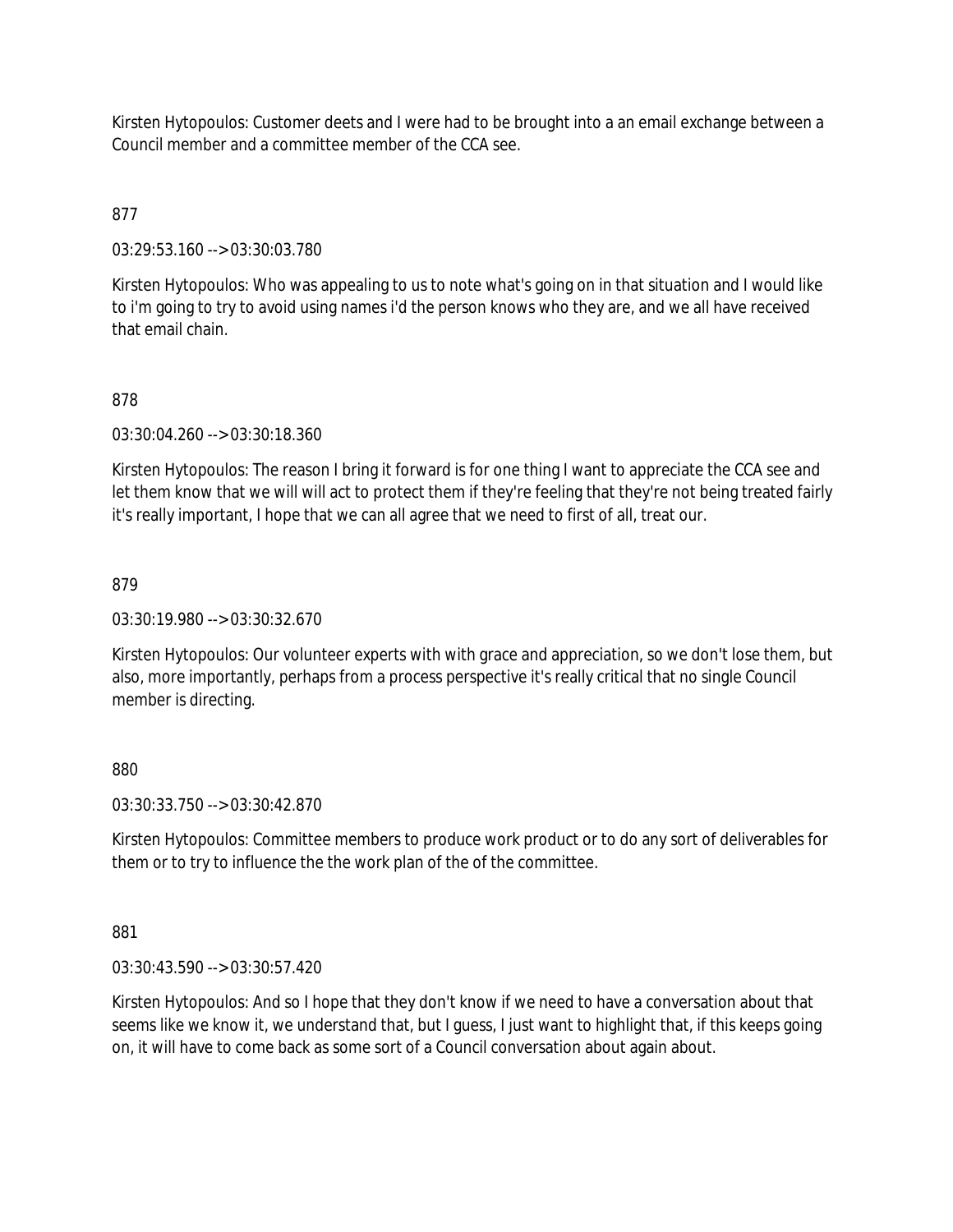03:30:58.800 --> 03:31:07.920

Kirsten Hytopoulos: Council members roles and responsibilities with a relation in relation to committees, and if you have anything to add Joe customer needs.

883

03:31:09.390 --> 03:31:13.800

Rasham Nassar: To be the mayor if if if I would on this were on the committee reports.

884

03:31:13.890 --> 03:31:14.280

Rasham Nassar: Section.

885

03:31:14.430 --> 03:31:15.870

Rasham Nassar: Our agenda and.

886

03:31:15.960 --> 03:31:22.830

Rasham Nassar: And committee reports as a you know I hear you and I think I understand, not all of what you're referring to.

887

03:31:24.090 --> 03:31:31.560

Rasham Nassar: But I think it's appropriate if you feel strongly if there's an issue, first of all that we that you bring it to my attention i'm happy to.

888

03:31:31.890 --> 03:31:44.730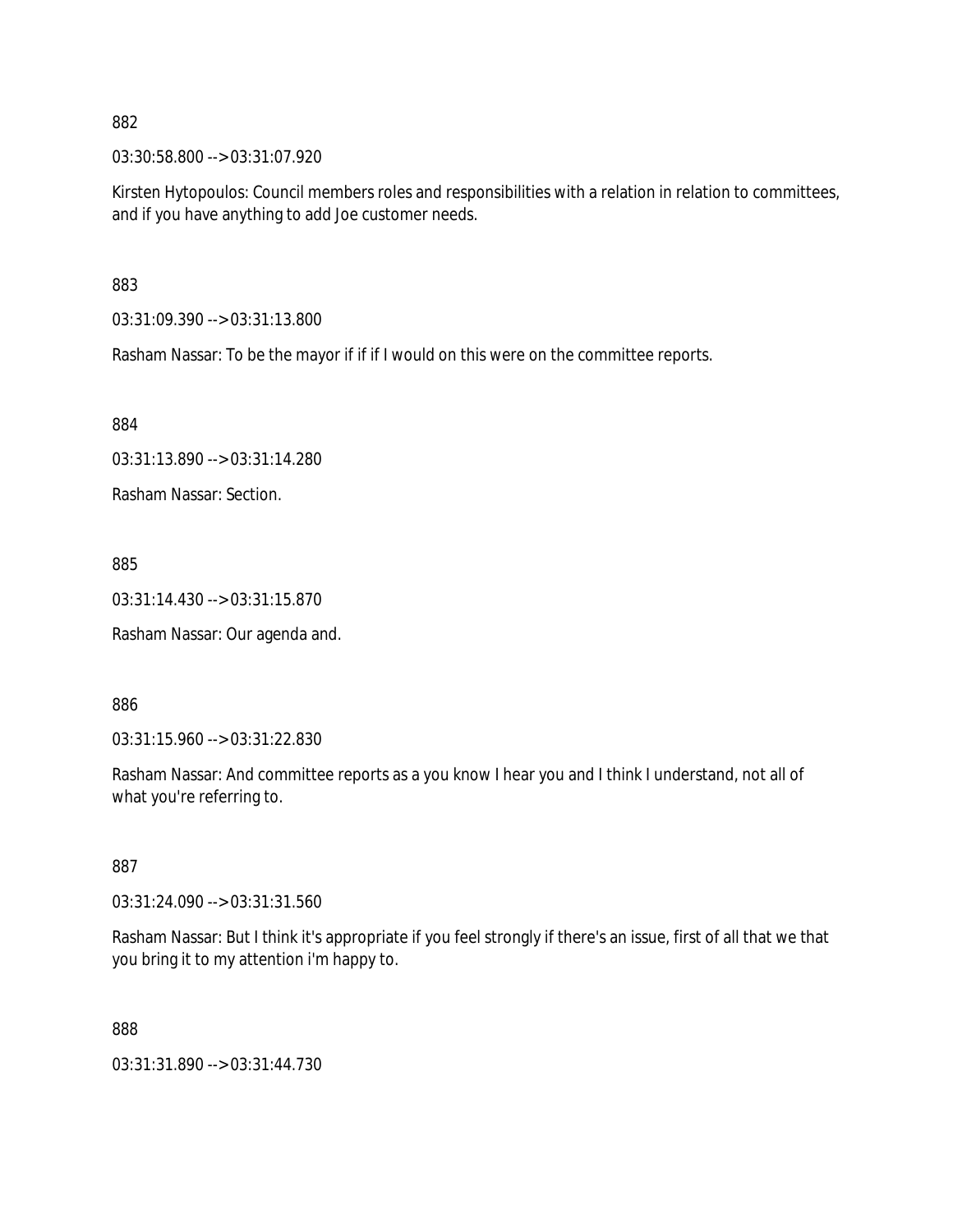Rasham Nassar: Dialogue that with you i'm Council member another Council member and I are working workshopping that too in terms of discussing interpersonal concerns off the record in a manner that's consistent with our rules.

889

03:31:46.590 --> 03:31:54.900

Rasham Nassar: And then anything related to committee structures and relationships between Council members and committees and relationships between Council members and.

#### 890

03:31:55.440 --> 03:32:05.280

Rasham Nassar: Individual committee members, I think it's something that we've all agreed, we need to discuss because so much of what is arising in terms of perceived issues or concerns.

#### 891

03:32:05.940 --> 03:32:12.180

Rasham Nassar: is really owed to the fact that we don't have a lot written down, something that Council members snyder and I have talked about at length.

#### 892

03:32:12.630 --> 03:32:23.670

Rasham Nassar: And I think Deputy Mayor, you and I had talked about when is appropriate to present that as an agenda item for Council discussion, we need to have it, and maybe.

#### 893

03:32:24.780 --> 03:32:33.330

Rasham Nassar: We add it to the pending list during our agenda, setting meeting on Thursday and i'm talking strictly about the the policy practice procedure.

#### 894

03:32:34.380 --> 03:32:36.270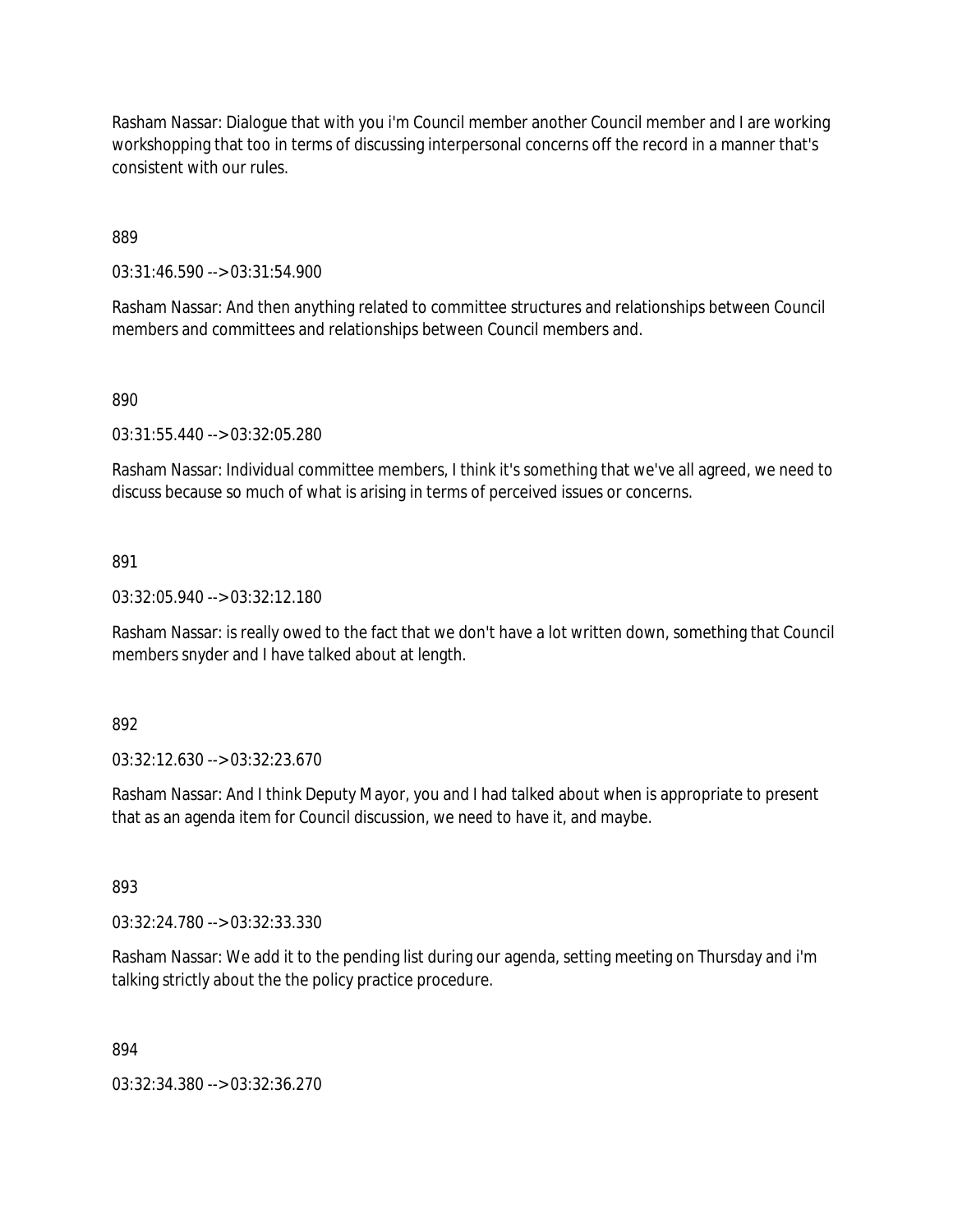Rasham Nassar: In terms of rules for.

895

03:32:37.650 --> 03:32:42.810

Rasham Nassar: We call it relationships or how interactions between Council members and committee members.

# 896

03:32:43.740 --> 03:32:49.800

Rasham Nassar: That we'd like to propose to Council as adopting into the governance manual that that'd be a policy discussion for the Council to undertake.

897

03:32:50.160 --> 03:32:58.230

Rasham Nassar: I know that we're having really serious conversations and detailed conversations about changes to the governance manual, so I think we should keep piling it on.

898

03:32:58.710 --> 03:33:06.720

Rasham Nassar: And we've got councilmember snyder and councilmember pollock already taking me off offered to take the lead on that, so I would encourage you to propose that.

899

03:33:07.290 --> 03:33:15.030

Rasham Nassar: What you've just raised now during committee reports during future Council agendas there's majority Council support to discuss either of the things that you're raising now.

900

03:33:15.450 --> 03:33:22.590

Rasham Nassar: We go ahead and add it consistent with how items get discussed and how items get added to our agendas and then with regard to.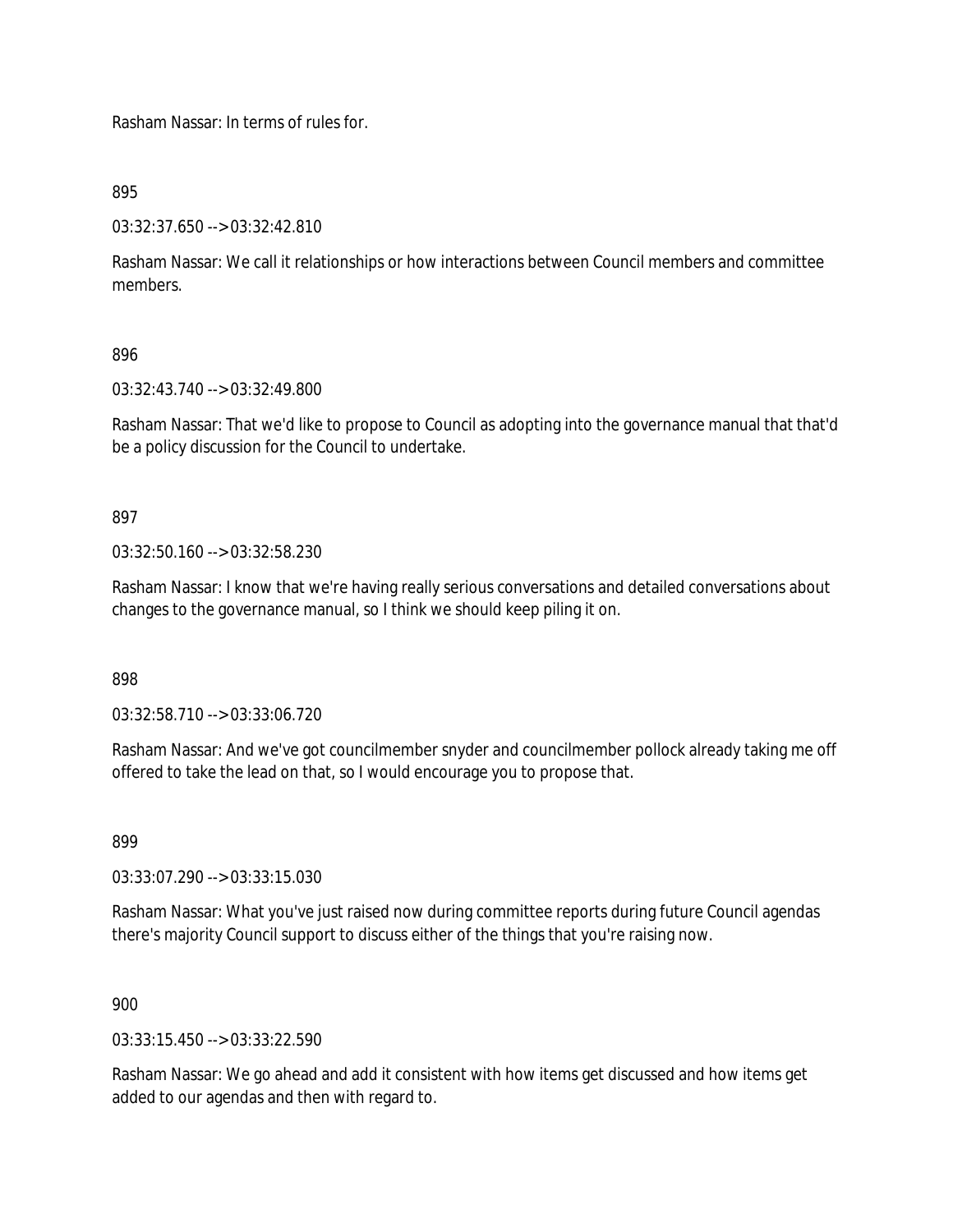03:33:23.220 --> 03:33:33.000

Rasham Nassar: What I perceived to be a concern related to conduct that we please consistent with our rules and disciplinary procedures as prescribed in robert's rules of order.

902

03:33:33.570 --> 03:33:42.060

Rasham Nassar: Please contact me or feel free to contact the individual with whom you have a concern personally off the record and we'll proceed from there.

903

 $03:33:44.040 \rightarrow 03:33:47.100$ 

Rasham Nassar: Anything else for committee reports Council member deeds, so do you want to add to that.

904

03:33:47.700 --> 03:34:03.000

Joe Deets: yeah yeah thank you because I was mentioned, and I guess, I was in that email string it's just miss unfortunate, so this is awkward and I was trying to really honestly decide how to processes, but i'll just take you tell you my perspective on this is one.

905

03:34:04.470 --> 03:34:14.250

Joe Deets: Any of our committee members citizen advisor any member of a citizen advisory committee feels in this case, they felt they were demeaned and how they were treated.

906

03:34:15.300 --> 03:34:31.260

Joe Deets: Particularly a committee that i'm liaison to I feel it's my responsibility to do something about that so that's why I was trying to say what's the appropriate way of doing this, and so i'm happy to have a conversation with you mayor or with the individual but frankly.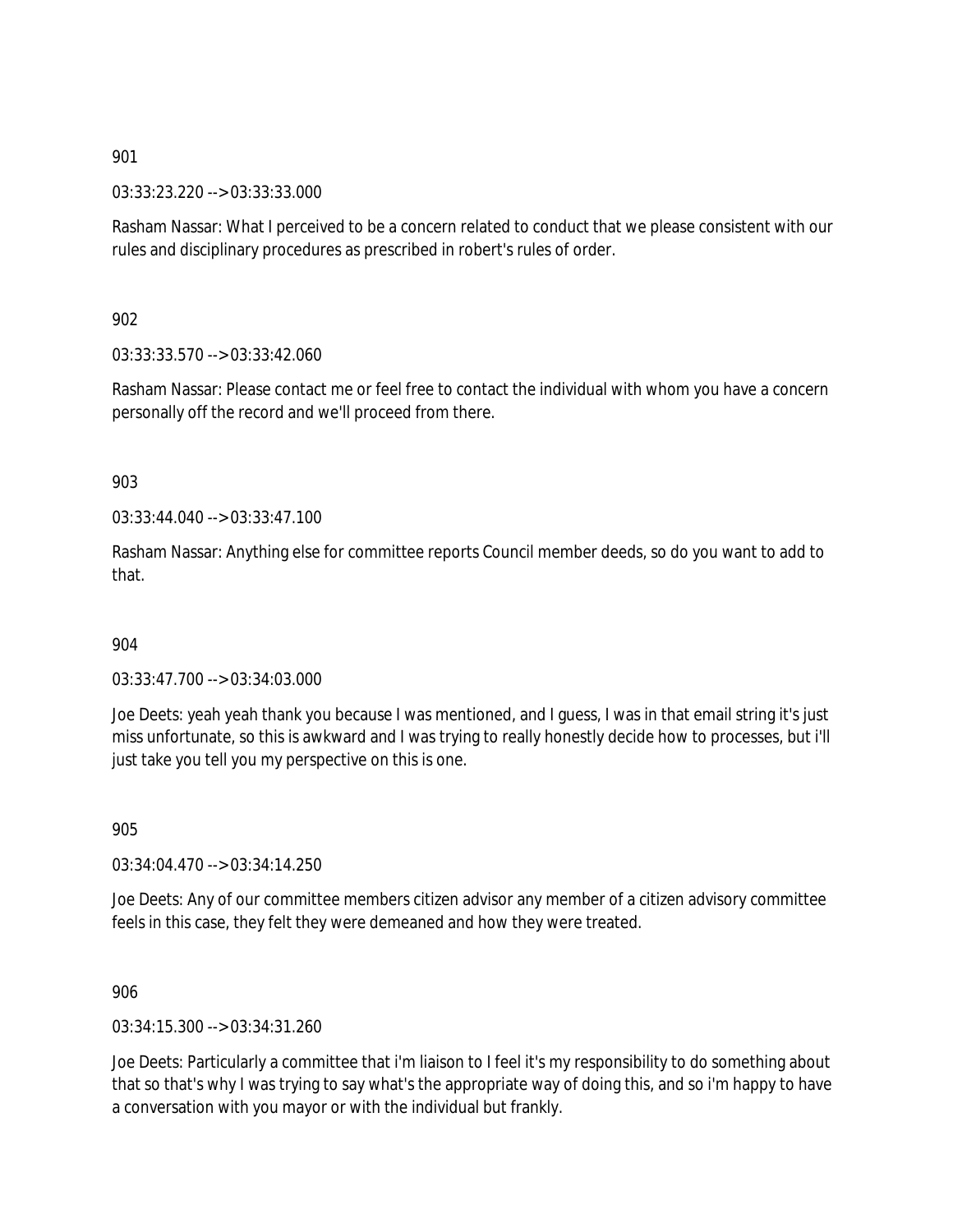03:34:32.310 --> 03:34:45.360

Joe Deets: it's the individual it's kind of the problem, so i'm not sure how to address that and the second is, as was noted is is the individual giving direction to pity for work product so.

908

 $03:34:46.560 \rightarrow 03:35:01.740$ 

Joe Deets: How we would like to proceed if i'm happy to have a meeting with activists in this case, would be the mayor and Deputy Mayor and what's a good process it's an honest question, but I feel I have a responsibility to make sure that our citizen advisory committee Members feel respected.

909

03:35:03.780 --> 03:35:06.570

Rasham Nassar: I appreciate your comments councilmember deeds, and I think we all agree.

910

03:35:07.710 --> 03:35:14.520

Rasham Nassar: And again consistency in terms of following rules and respect for for process.

911

03:35:15.930 --> 03:35:28.020

Rasham Nassar: I think is important, and I think a lot of the problems that we run into is that there isn't an agreed upon process so sometimes these these issues arise, and then we have to kind of work backwards to to schedule that policy debate.

912

03:35:28.680 --> 03:35:37.320

Rasham Nassar: First and foremost, but we do have adopted rules of parliamentary procedure and we do have disciplinary processes that are inherent in those.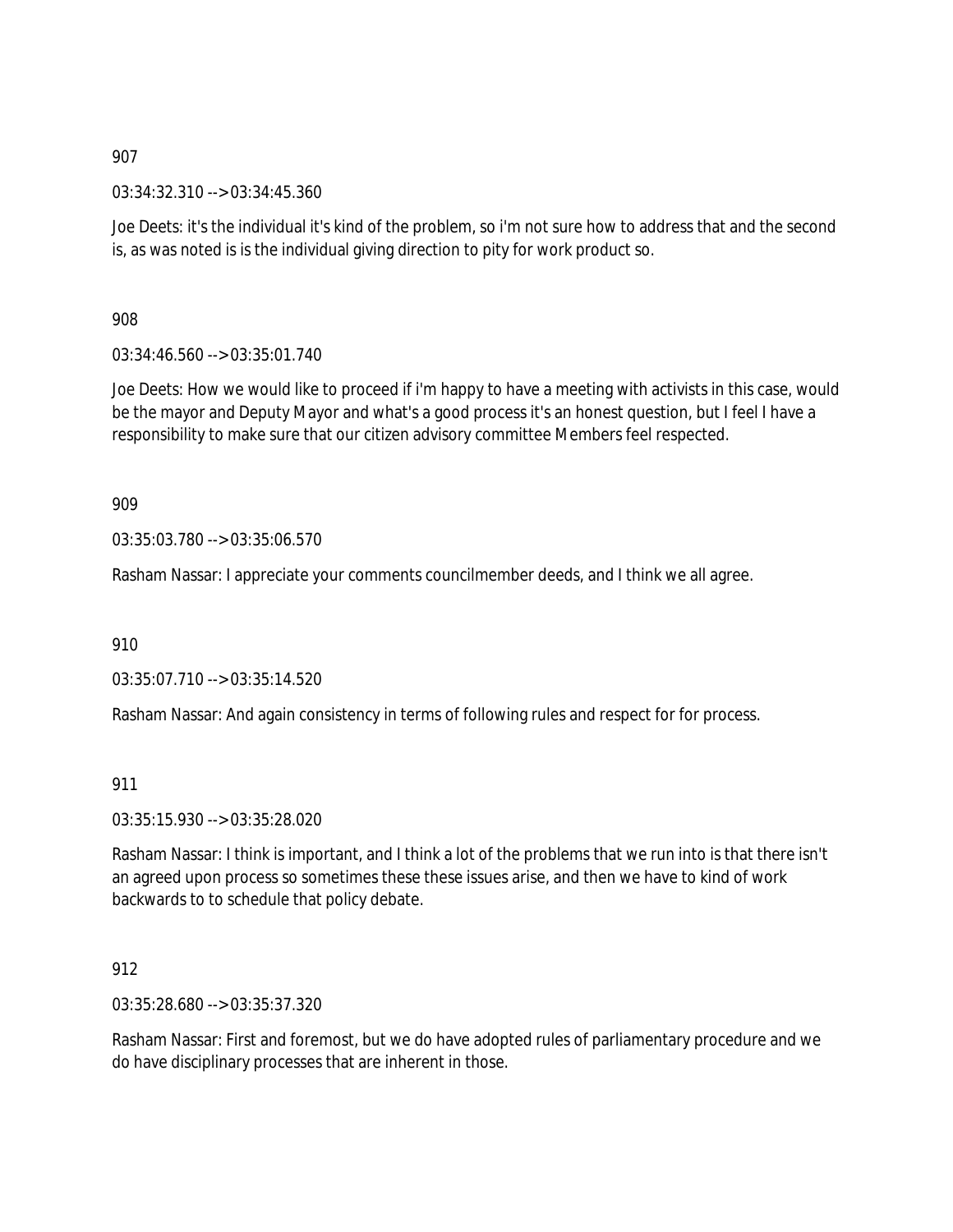03:35:38.340 --> 03:35:42.720

Rasham Nassar: That I certainly as Council chair, would like to model.

914

03:35:43.740 --> 03:35:52.560

Rasham Nassar: And again just feel free to bring this to my attention off the record and we can just discuss what is the the manner that is.

915

03:35:53.100 --> 03:36:00.630

Rasham Nassar: most efficient makes most efficient use of Council time and that addresses the concerns both promptly and efficiently and in a manner that is fair to all.

916

03:36:01.230 --> 03:36:08.010

Rasham Nassar: sides of the debate, my job as Chair is to be facilitator and moderator and not take sides, but to make sure that everyone feels heard.

917

03:36:08.310 --> 03:36:20.700

Rasham Nassar: And everyone feels as if, as though their concerns have been addressed and taken care of so I take that my role is in that very seriously, so thank you for bringing these concerns to light and anything else for committee reports.

918

03:36:22.710 --> 03:36:28.260

Rasham Nassar: We will move on to go to the order item 11 on our agenda Council Council member deeds.

919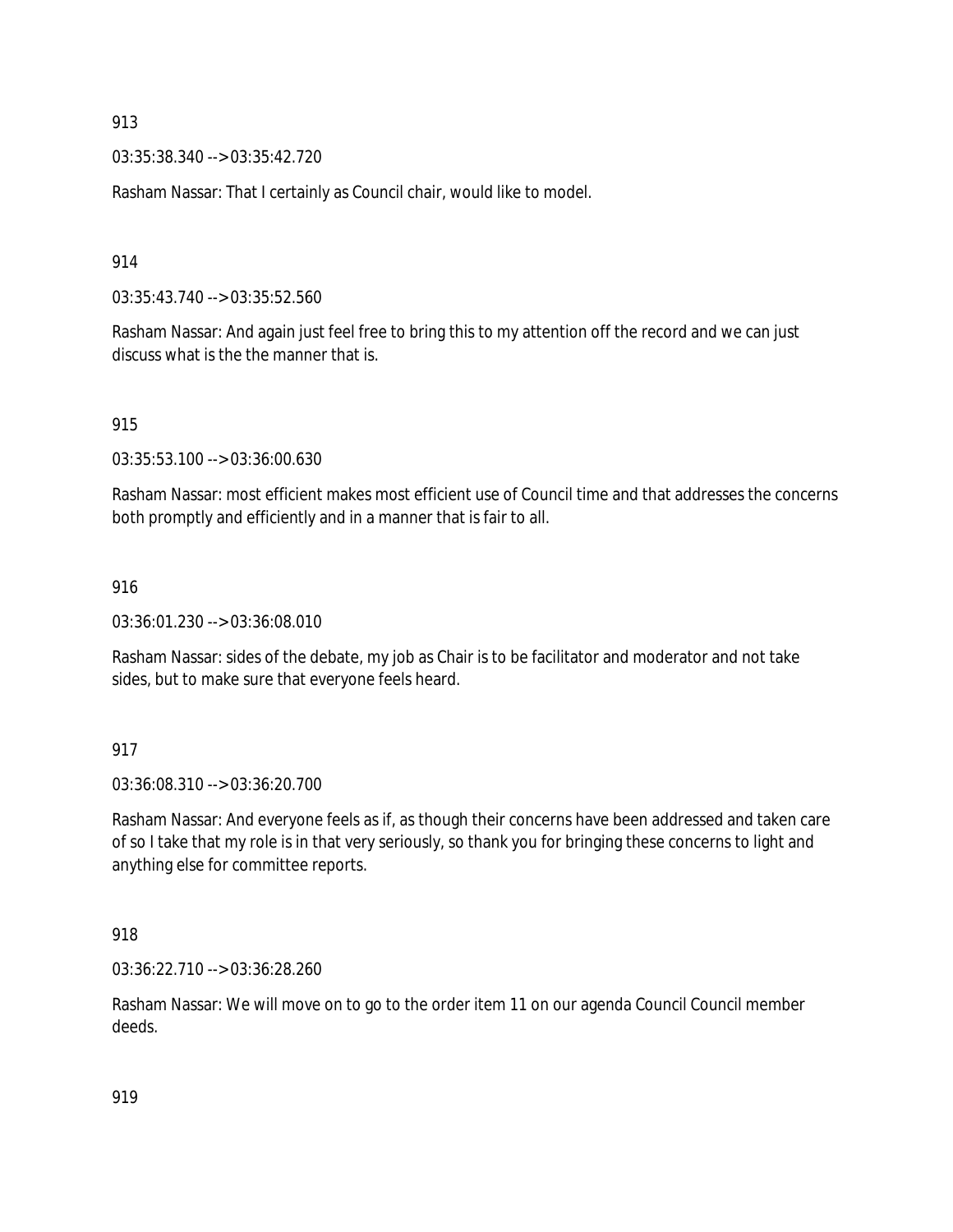03:36:28.740 --> 03:36:36.690

Joe Deets: I just wanted to get my hand up colleagues remember last week last go to the order I talked about the Swedish.

920

03:36:37.380 --> 03:36:49.440

Joe Deets: Medical clinic primary carrick was announced, they were going to close on may 14 a mere four months away and I just wanted to give you an update in the time that has happened that.

921

03:36:50.310 --> 03:37:04.320

Joe Deets: Postal mayor becky becky erickson and I met with the management of Swedish general and we had a very positive conversation, and that they were going to they told us that there's several interested parties interest.

922

03:37:05.340 --> 03:37:11.190

Joe Deets: That haven't expressed interest in assuming operations at the clinic that Swedish is.

923

03:37:11.910 --> 03:37:18.450

Joe Deets: proposed conditions on those suitors which includes a commitment to maintaining existing providers staff and location.

924

03:37:18.960 --> 03:37:21.660

Joe Deets: And that management emphasized, to the Mayor and I.

925

03:37:22.140 --> 03:37:31.830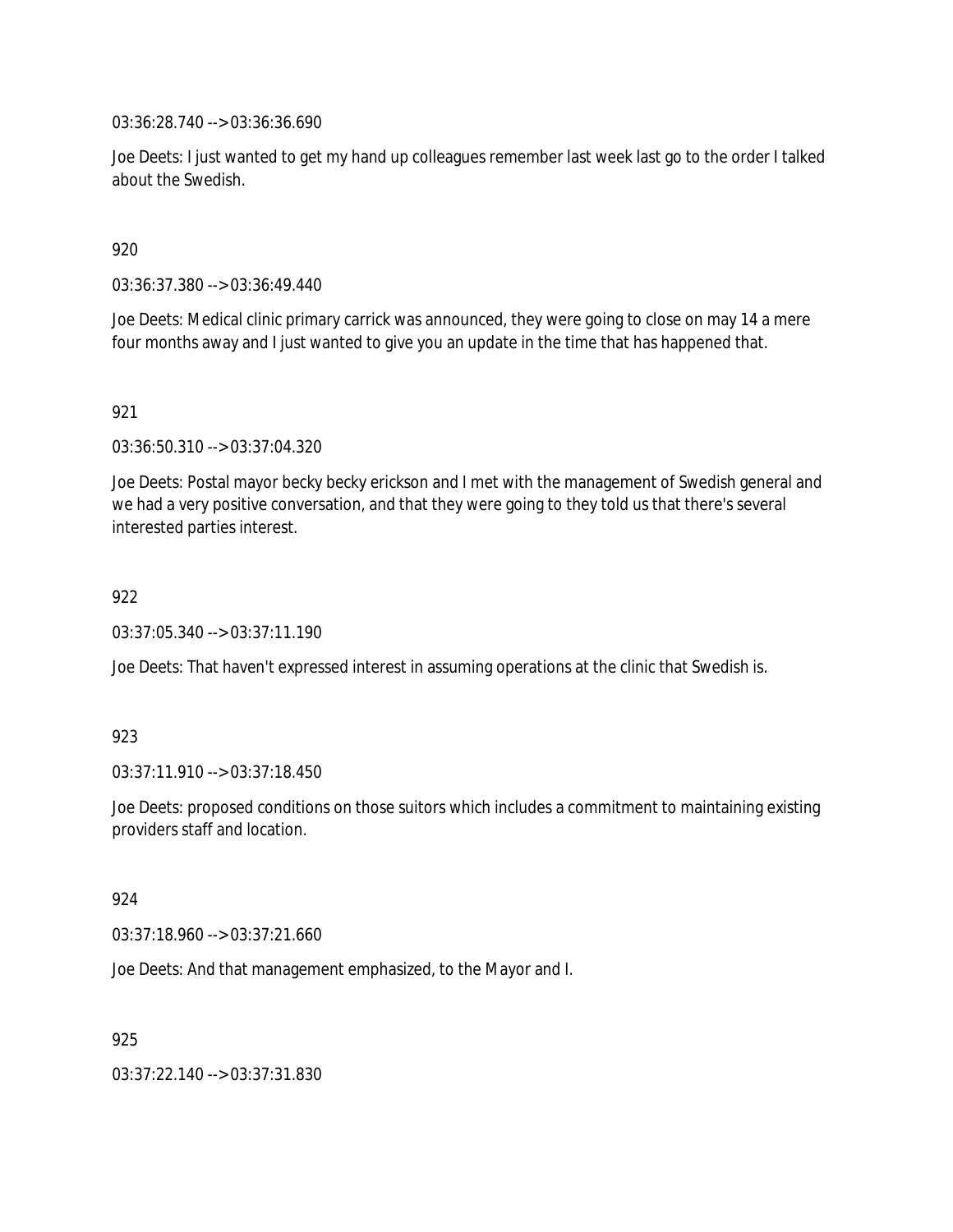Joe Deets: Their desires we dishes management's desire for a smooth transfer of operations that will eliminate or greatly reduce the likelihood of any interruption of care.

926

03:37:32.160 --> 03:37:44.100

Joe Deets: So, and also as my understanding, the Swedish will be providing more information publicly to that, so I just wanted to follow up with what I said last week and so keep our fingers crossed hopefully this will be a good ending.

927

03:37:45.690 --> 03:37:48.090

Rasham Nassar: really appreciate your leadership on that Council member dates.

## 928

03:37:48.210 --> 03:38:04.140

Rasham Nassar: Thank you so much for for acting as a liaison on behalf of myself as your colleague, and I know a lot of members of the public really sincerely appreciate your following through on that and make Thank you i'm sitting attorney your hand is raised is it, are you wanting to comment.

929

03:38:04.800 --> 03:38:07.080

Joe Levan: On this book I can't wait to all else matters and spoken.

930

03:38:07.110 --> 03:38:09.150

Joe Levan: So, the last thing I want to add before the end of the meeting.

931

03:38:09.570 --> 03:38:12.750

Rasham Nassar: Okay sounds good, I will come back to you for sure councilmember factory Johnson.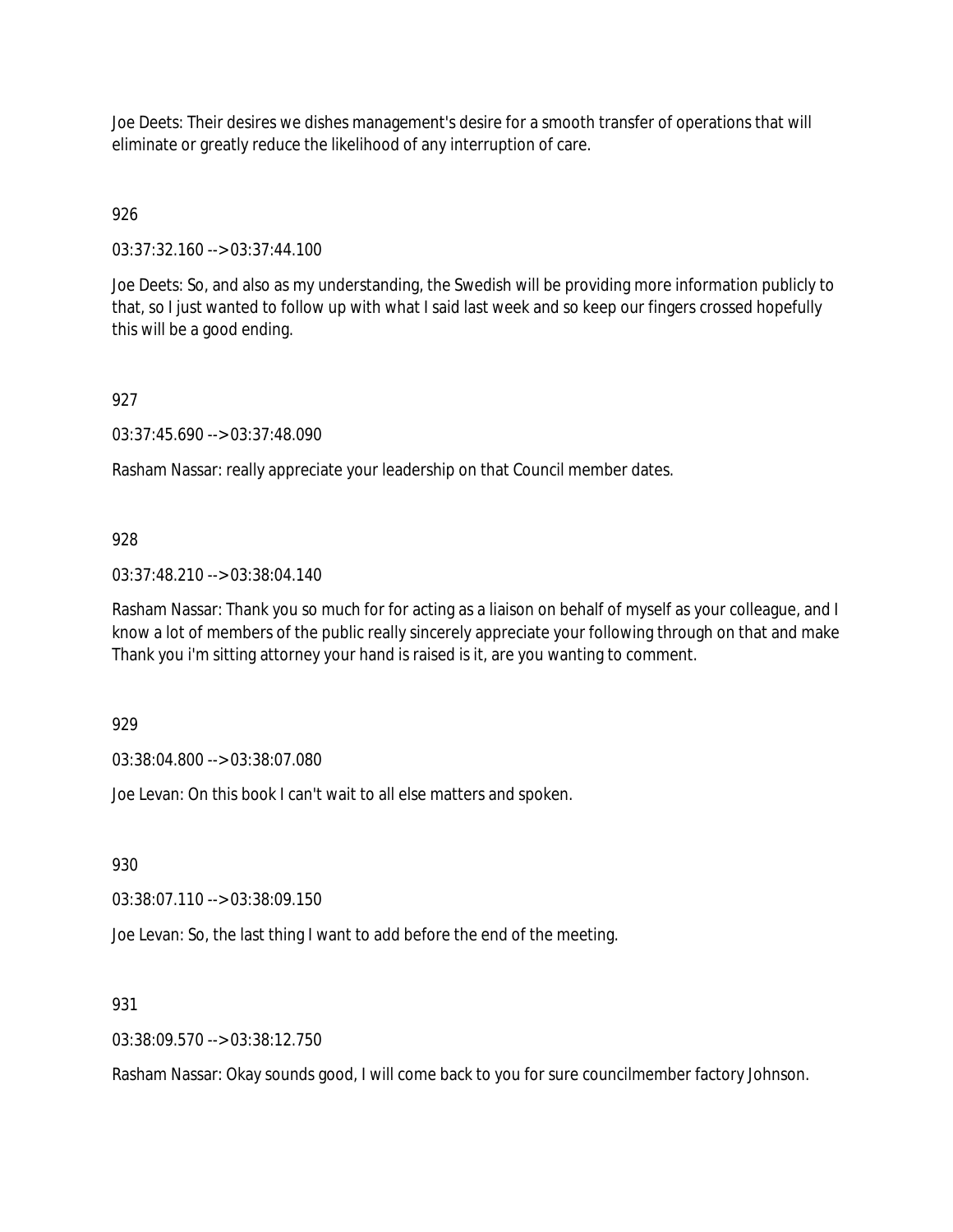03:38:13.680 --> 03:38:31.800

Brenda Fantroy-Johnson: I just wanted to say that February and forth react team in the City Council had a group event, where we talked about courageous conversations we had over 40 people there, close to 50 and it was in depth and personal and.

933

03:38:33.180 --> 03:38:52.410

Brenda Fantroy-Johnson: You know I really wish we had more city council members there for support every hand went up when when we were asked who was going and the mayor was there and myself, was there, so i'm just hoping that, when we have these join events that it become a joint event were you there.

## 934

03:38:53.580 --> 03:38:59.610

Brenda Fantroy-Johnson: Okay sorry Thank you Leslie was there, I mean councilwoman snyder was there.

#### 935

03:39:02.100 --> 03:39:13.560

Rasham Nassar: And and just quickly, I want to acknowledge councilmember fabry Johnson for running what was an amazing meeting I can't Thank you enough for hosting that you took a really strong leadership position.

#### 936

03:39:13.980 --> 03:39:19.950

Rasham Nassar: That meeting meant so much to the public and not just members of our constituency, but.

937

03:39:20.670 --> 03:39:30.540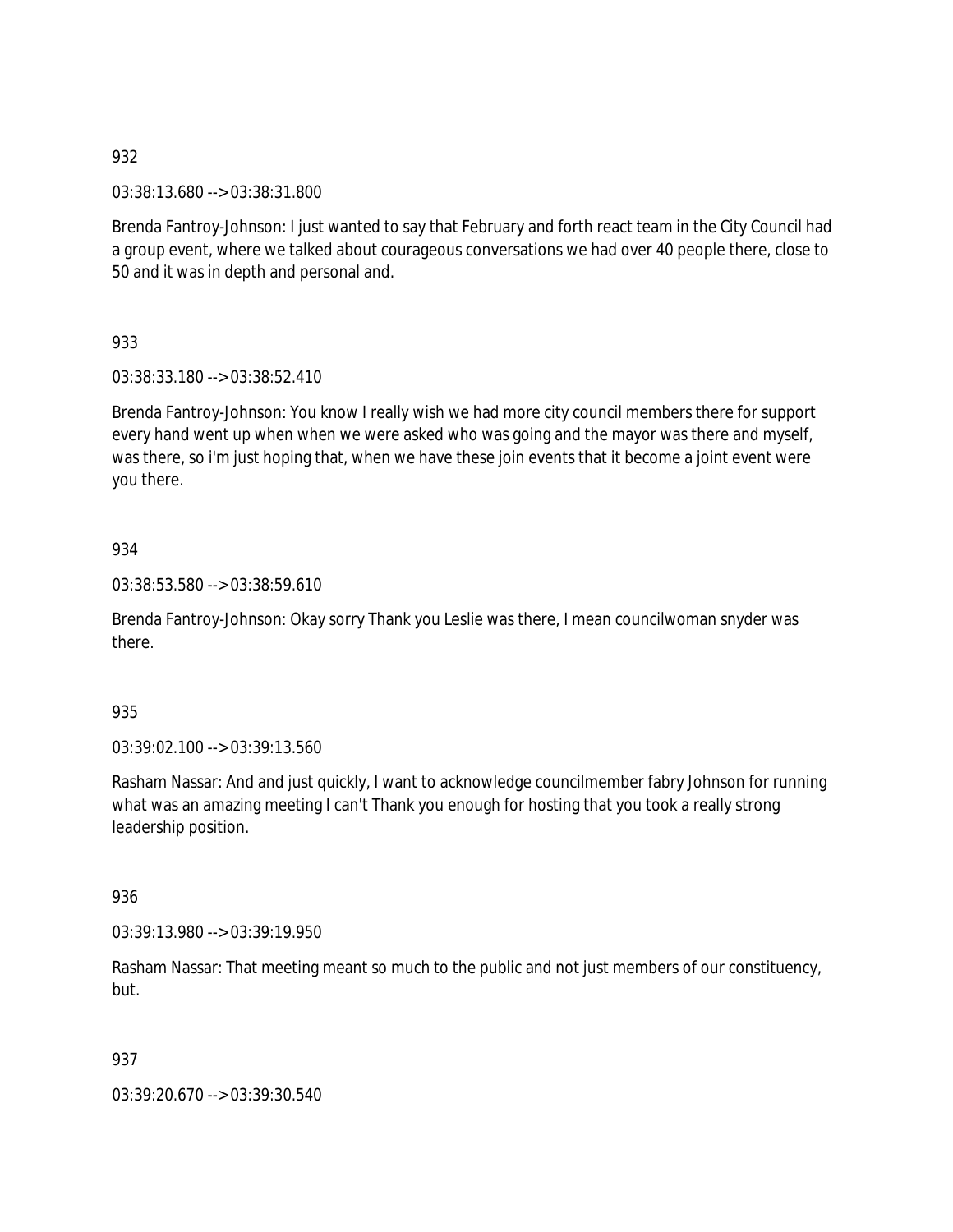Rasham Nassar: stakeholders that work in schools that are also have their hands in matters of race and race, equity, so there was a lot of crossover in terms of ideas shared.

938

03:39:31.290 --> 03:39:38.310

Rasham Nassar: personal stories as well, it was quite a profound experience I hope it was recorded and posted somewhere to the city website.

### 939

03:39:39.030 --> 03:39:42.840

Rasham Nassar: If Council members weren't present I would really encourage you all to watch.

940

03:39:43.650 --> 03:39:47.550

Rasham Nassar: If anything, just to witness the the sheer amount of support.

941

03:39:47.880 --> 03:39:59.400

Rasham Nassar: That lies in our Community for matters of race, equity, but the amount of support that we have in our Community for one another as we undertake these really difficult and complex conversations related to matters of race and equity.

## 942

03:40:00.000 --> 03:40:11.670

Rasham Nassar: Again, thank you councilmember fan Maria Johnson, you are remarkable and I have one item for good of the order, if I may, and then city attorney you return I.

943

 $03:40:13:770 \rightarrow 03:40:14.940$ 

Rasham Nassar: Count councilmember pollock did you.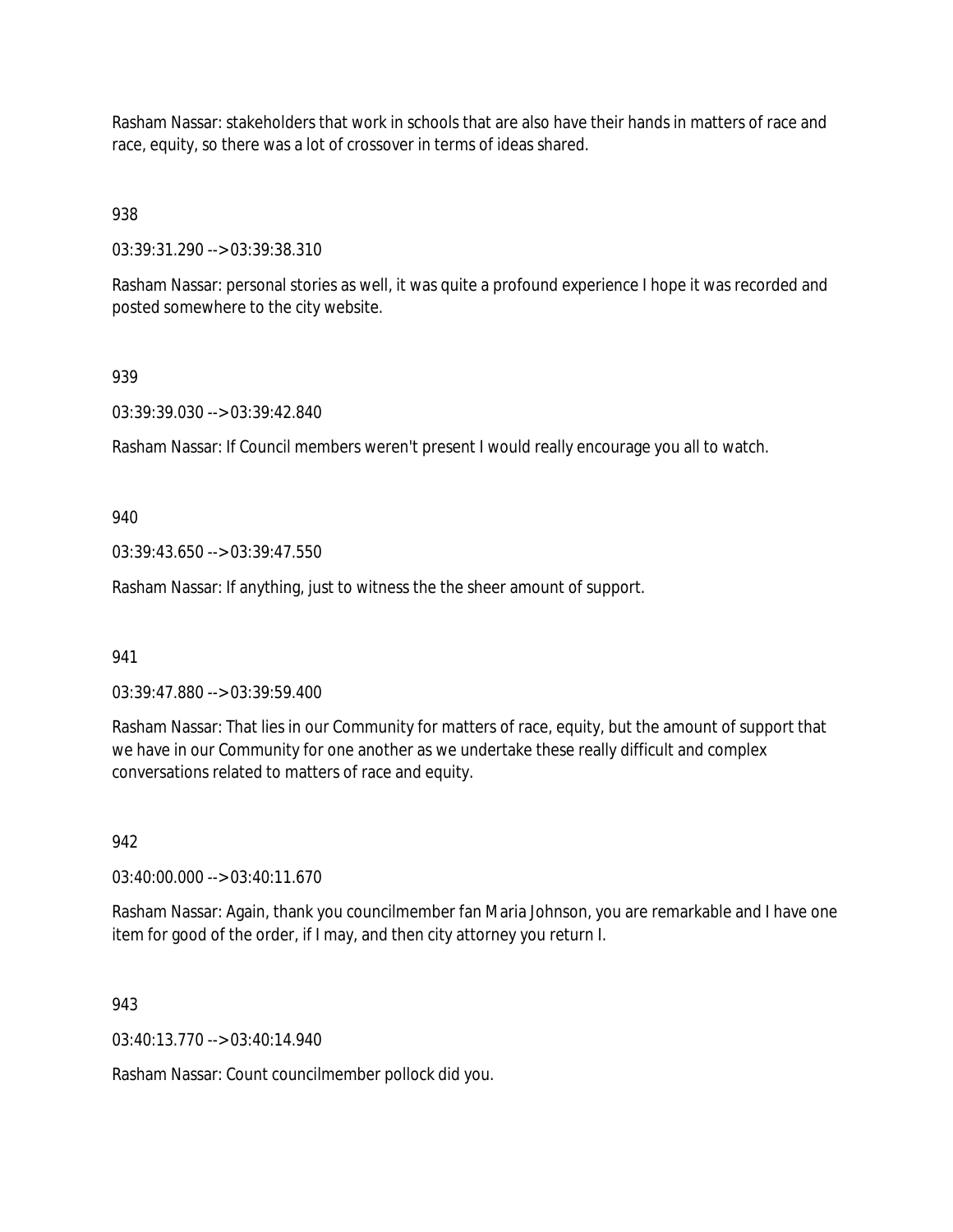03:40:15.540 --> 03:40:18.360

Michael Pollock: i'm Sorry, I have to go.

945

03:40:19.620 --> 03:40:24.720

Michael Pollock: Call I have to take right now so i'm sorry I need to excuse myself okay.

946

03:40:26.160 --> 03:40:29.250

Rasham Nassar: And and city clerk I think.

947

03:40:30.360 --> 03:40:39.630

Rasham Nassar: We have no votes leper and good of the order but councilman or pollock has just stated that he's leaving the meeting I really the time is 938 so if the Minutes need to reflect that.

948

03:40:40.770 --> 03:40:41.790

Rasham Nassar: So let it be.

949

03:40:43.200 --> 03:40:51.870

Rasham Nassar: My item for good of the order relates to the ethics board vacancies, there are two vacancies on the ethics board right now.

950

03:40:53.250 --> 03:41:01.410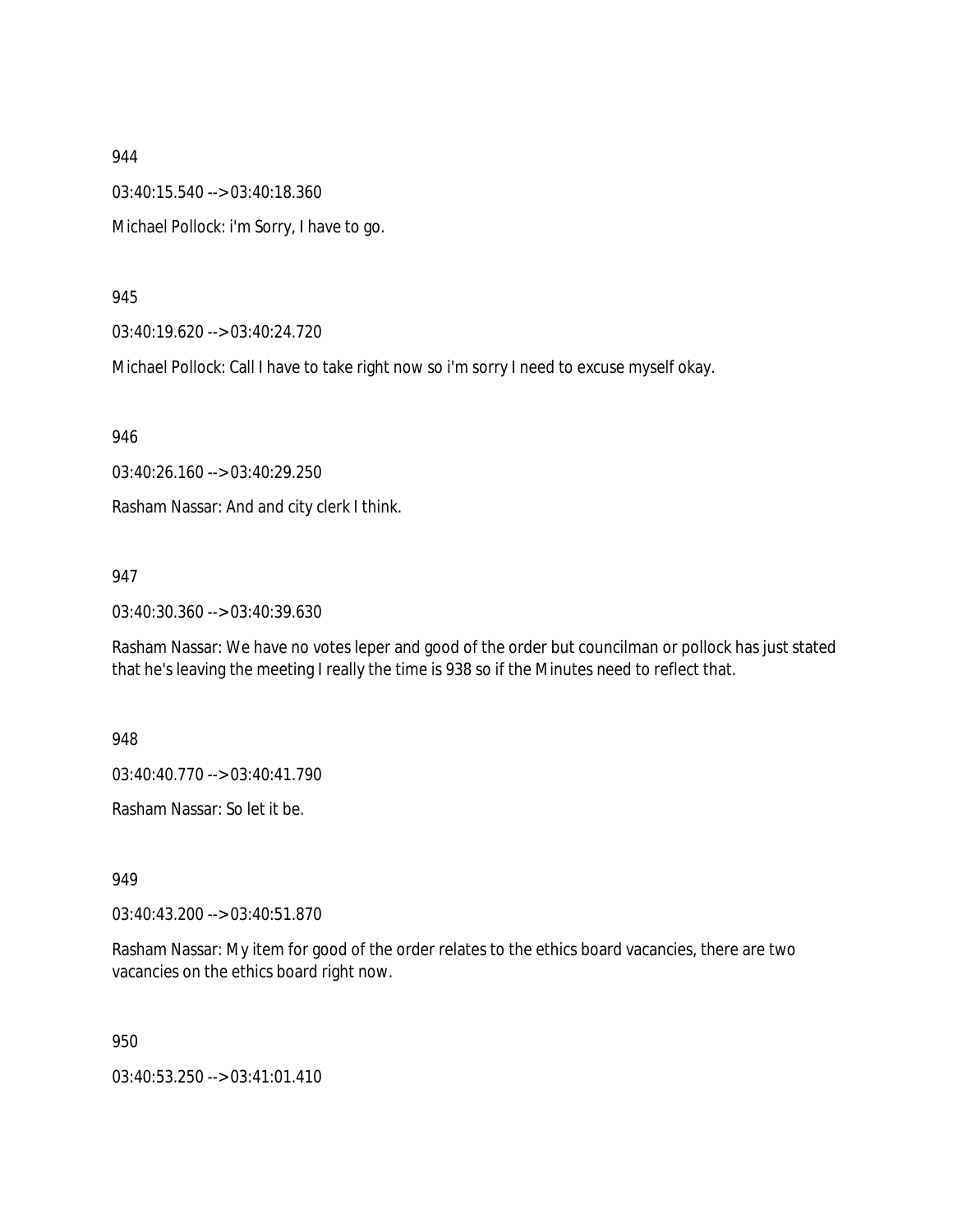Rasham Nassar: i'm not sure if Council members had an opportunity to open the file from the ethics board, I think it was what they titled their annual report, but it was in there that the ethics board.

951

03:41:02.670 --> 03:41:10.890

Rasham Nassar: wants desires Council to go ahead and open the hiring process for those two vacancies sooner rather than later, so I thought I just bring it up during good of the order.

## 952

03:41:11.520 --> 03:41:21.030

Rasham Nassar: Consistent with how it's been approached in the past, and then I could just with the confidence of the Council behind me just work with interim city manager and deputy.

# 953

### 03:41:21.510 --> 03:41:33.060

Rasham Nassar: mayor Thursday morning agenda setting meeting to go ahead and begin the opening for the hiring process and acceptance of applications to fill those two vacancies on the ethics board.

954

03:41:34.500 --> 03:41:44.790

Rasham Nassar: So there's, no one has any concerns or objections to that, then OK, I see thumbs up so Deputy Mayor and interim city manager, we will note that for Thursday morning and we'll just get that process started i'm.

955

03:41:46.800 --> 03:41:55.230

Rasham Nassar: Council member finra Johnson your hand is still raised, I can't keep track of whether it goes down or comes up okay i'm terrible at that city attorney it's finally or turn.

956

 $03:41:56.400 \rightarrow 03:42:05.520$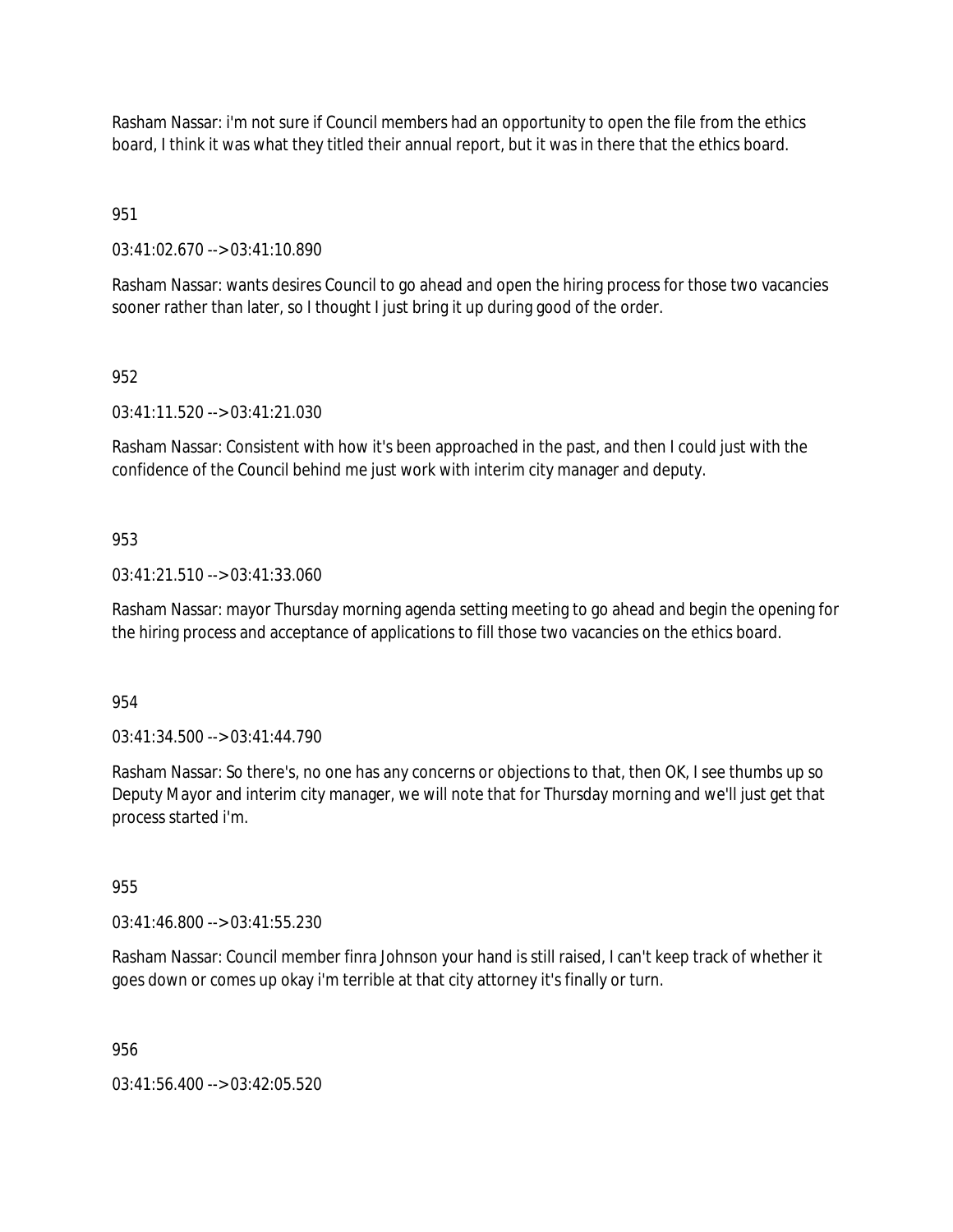Joe Levan: Thank you, just a quick check in and clarification so earlier in the evening, the Council talked about ordinance 2020 2103.

957

03:42:06.270 --> 03:42:13.650

Joe Levan: That was taken off the agenda and their my recommendation would be when that does come back to the Council to set the public hearing.

958

03:42:14.250 --> 03:42:19.950

Joe Levan: That staff include some clarifying language in the ordinance to clarify what it applies to.

959

03:42:20.910 --> 03:42:34.620

Joe Levan: So I just want to make sure there's no Councils have any issues with that that it would be it'd be noted, be clear clearly identified as language was added to to clarify what the ordinance applies to just want to get your make sure there's no issue with that with the Council.

960

03:42:36.510 --> 03:42:37.440

Rasham Nassar: Council members.

961

03:42:38.880 --> 03:42:42.750

Rasham Nassar: Any concerns about that do we all understand what the city attorney's suggesting.

962

03:42:44.550 --> 03:42:46.770

Rasham Nassar: Okay, I think that's great thanks city attorney.